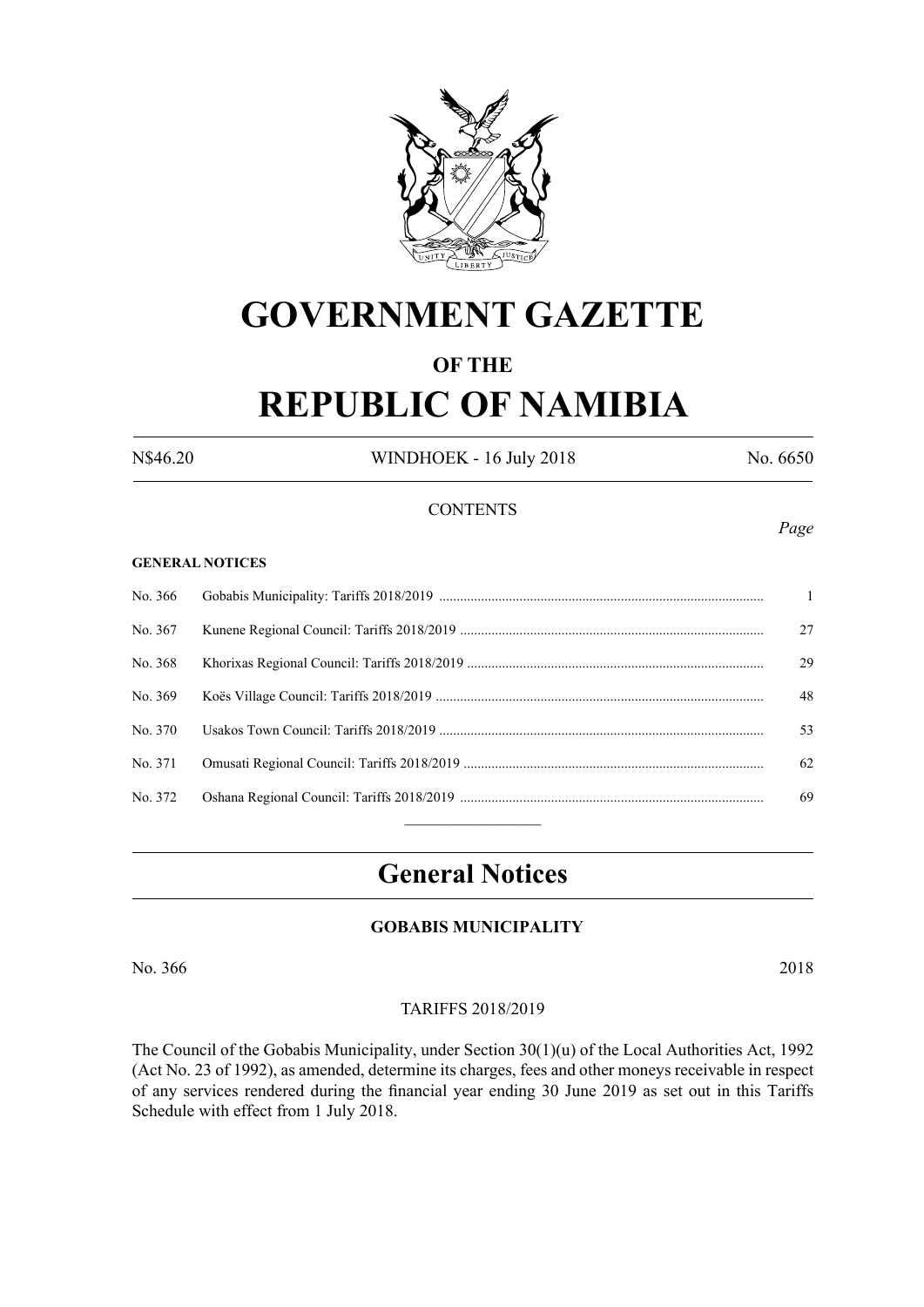## **DEPARTMENT OF THE TOWN TREASURER**

## **OPERATIONAL BUDGET: Tariffs Schedule**

#### 1 *RATES AND TAXES (Vote 101) :*

## **Recommended Tariff :**

|                                   | <b>Tariffs</b> | <b>Tariffs</b> | <b>New Proposed</b> |               |
|-----------------------------------|----------------|----------------|---------------------|---------------|
|                                   | 2016 / 2017    | 2017/2018      | 2018/2019           | $\frac{0}{0}$ |
|                                   | N\$            | N\$            | N\$                 |               |
| <b>Residential Properties:</b>    |                |                |                     |               |
|                                   |                |                |                     |               |
| Land $-100\%$                     | 0.085972       | 0.051583       | 0.051583            | $0\%$         |
| Improvements $-100\%$             | 0.014850       | 0.007425       | 0.007425            | $0\%$         |
| Land $-80\%$                      | 0.068777       | 0.041266       | 0.041266            | $0\%$         |
| Improvements $-80\%$              | 0.011879       | 0.00594        | 0.00594             | $0\%$         |
|                                   |                |                |                     |               |
| Land $-25%$                       | 0.021492       | 0.01289        | 0.01289             | $0\%$         |
| Improvements $-25\%$              | 0.003710       | 0.001856       | 0.001856            | $0\%$         |
|                                   |                |                |                     |               |
| <b>Building Clause</b>            | 0.020249       | 0.020249       | 0.020249            | $0\%$         |
| 2 Year Penalty: Land              | 0.234472       | 0.234472       | 0.234472            | $0\%$         |
| Un Improvements                   | 0.040501       | 0.040501       | 0.040501            | $0\%$         |
|                                   |                |                |                     |               |
| 5 Year Penalty: Land              | 0.468942       | 0.468942       | 0.468942            | $0\%$         |
| Un Improvements                   | 0.080998       | 0.080998       | 0.080998            | $0\%$         |
| <b>Businesses / Institutional</b> |                |                |                     |               |
| / Industries Properties:          |                |                |                     |               |
|                                   |                |                |                     |               |
| Land $-100\%$                     | 0.137230       | 0.067040       | 0.067040            | $0\%$         |
| Improvements $-100\%$             | 0.0237032      | 0.011311       | 0.011311            | $0\%$         |
|                                   |                |                |                     |               |
| Land $-80%$                       | 0.109783       | 0.053632       | 0.053632            | $0\%$         |
| Improvements $-80\%$              | 0.018967       | 0.009048       | 0.009048            | $0\%$         |
|                                   |                |                |                     |               |
| Land $-25%$                       | 0.034305       | 0.01676        | 0.01676             | $0\%$         |
| Improvements $-25\%$              | 0.005012       | 0.002827       | 0.002827            | $\frac{0}{0}$ |
|                                   |                |                |                     |               |
| <b>Building Clause</b>            | 0.052596       | 0.52596        | 0.52596             | $0\%$         |
| 2 Year Penalty: Land              | 0.609016       | 0.609016       | 0.609016            | $0\%$         |
| Un Improvements                   | 0.2925         | 0.2925         | 0.2925              | $0\%$         |
|                                   |                |                |                     |               |
| 5 Year Penalty: Land              | 1.218033       | 1.218033       | 1.218033            | $0\%$         |
| Un Improvements                   | 0.315          | 0.315          | 0.315               | $0\%$         |

The 5 % levied for the Regional Council is included in the tariffs.

## **1.1 Sundry charges:**

| <b>Description</b>                                           | <b>Tariff</b><br>2016/2017<br>N\$ | <b>Tariff</b><br>2017/2018<br>N\$ | <b>Tariff</b><br>2018/2019<br>N\$ | $\frac{6}{9}$ |
|--------------------------------------------------------------|-----------------------------------|-----------------------------------|-----------------------------------|---------------|
| <b>Sundry charges:</b>                                       |                                   |                                   |                                   |               |
| 1) Issuing of valuation certificate – Gen. Public            | 234.00                            | 234.00                            | 234.00                            | $0\%$         |
| 2) Issuing of clearance certificate – Gen. Public            | 234.00                            | 234.00                            | 234.00                            | $0\%$         |
| 3) Issuing of valuation certificate - B/Together/<br>Mapange | 105.30                            | 105.30                            | 105.30                            | $0\%$         |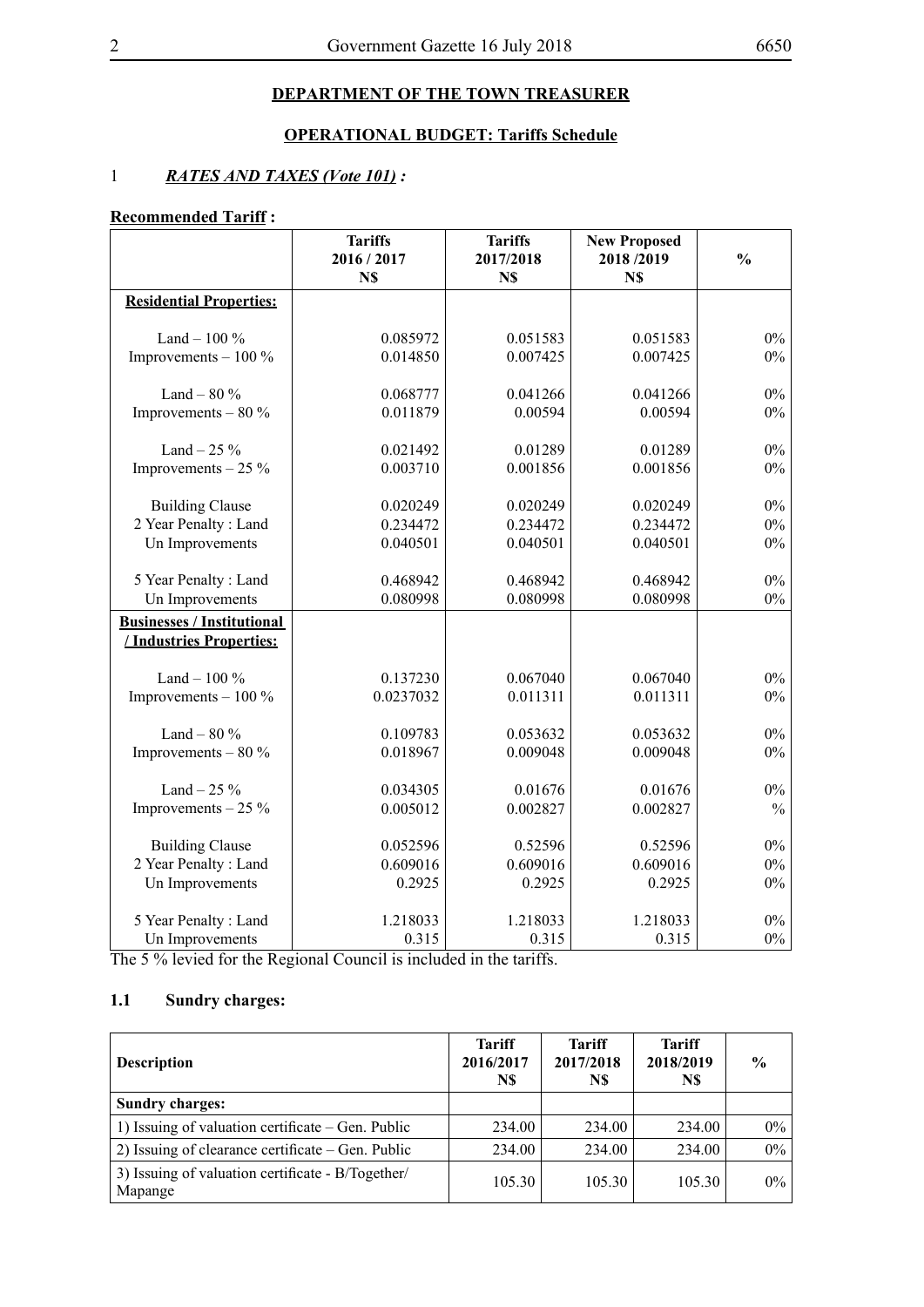| 4) Issuing of clearance certificate-B/Together/Map           | 105.30 | 105.30 | 105.30 | $0\%$ |
|--------------------------------------------------------------|--------|--------|--------|-------|
| 5) Copy extract of confirmed Council Minutes per<br>document | 200.00 | 200.00 | 200.00 | $0\%$ |

## **1.2 PRICE FOR SERVICED ERVEN:**

| <b>Description</b>                                                          | <b>Tariff</b><br>2016/2017<br>N\$ | <b>Tariff</b><br>2017/2018<br>N\$ | <b>Tariff</b><br>2018/2019<br>N\$ | $\frac{0}{0}$ |
|-----------------------------------------------------------------------------|-----------------------------------|-----------------------------------|-----------------------------------|---------------|
| 1. Residential                                                              |                                   |                                   |                                   |               |
| Gobabis - price per square meter                                            | 43.56                             | 152.46                            | 152.50                            | $0\%$         |
| Nossobville - price per square meter                                        | 34.85                             | 104.55                            | 104.55                            | $0\%$         |
| Epako - price per square meter                                              | 30.49                             | 91.47                             | 91.50                             | $0\%$         |
| 2. All General Residential                                                  |                                   |                                   |                                   |               |
| Gobabis - price per square meter                                            | 61.05                             | 213.66                            | 213.70                            | $0\%$         |
| Nossobville - price per square meter                                        | 48.84                             | 146.52                            | 146.50                            | $0\%$         |
| Epako - price per square meter                                              | 42.74                             | 128.22                            | 128.20                            | $0\%$         |
|                                                                             |                                   |                                   |                                   |               |
| 4. Institutional (Place of Instruction & Place of<br><b>Public Worship)</b> |                                   |                                   |                                   |               |
| Gobabis - price per square meter                                            | 111.57                            | 167.36                            | 167.40                            | $0\%$         |
| Nossobville - price per square meter                                        | 78.54                             | 117.81                            | 117.80                            | $0\%$         |
| Epako - price per square meter                                              | 69.30                             | 103.95                            | 103.95                            | $0\%$         |
| 5. All Industrial & Special                                                 |                                   |                                   |                                   |               |
| Gobabis - price per square meter                                            | 148.76                            | 223.14                            | 223.10                            | $0\%$         |
| 6. All Business & Office                                                    |                                   |                                   |                                   |               |
| Gobabis - price per square meter                                            | 114.76                            | 172.14                            | 172.10                            | $0\%$         |
| Nossobville - price per square meter                                        | 102.00                            | 153.00                            | 153.00                            | $0\%$         |
| Epako - price per square meter                                              | 89.25                             | 133.88                            | 133.90                            | $0\%$         |
| VAT is included in the price                                                |                                   |                                   |                                   |               |

#### **1.3 PRICE FOR UNSERVICED ERVEN:**

#### • **All under listed unserviced erven tariffs are subject to conditions set by Council and approval by the Minister of MURD.**

| <b>Description</b>                                                             | <b>Tariff</b><br>2016/2017<br>N\$ | <b>Tariff</b><br>2017/2018<br>N\$ | <b>Tariff</b><br>2018/2019<br>N\$ | $\frac{0}{0}$ |
|--------------------------------------------------------------------------------|-----------------------------------|-----------------------------------|-----------------------------------|---------------|
| 1. Residential                                                                 |                                   |                                   |                                   |               |
| Gobabis - price per square meter                                               | 25.41                             | 30.50                             | 30.50                             | $0\%$         |
| Nossobville - price per square meter                                           | 20.33                             | 24.40                             | 24.40                             | $0\%$         |
| Epako - price per square meter                                                 | 17.79                             | 21.35                             | 21.35                             | $0\%$         |
| 2. All General Residential                                                     |                                   |                                   |                                   |               |
| Gobabis - price per square meter                                               | 38.50                             | 46.20                             | 46.20                             | $0\%$         |
| Nossobville - price per square meter                                           | 31.50                             | 37.80                             | 37.80                             | $0\%$         |
| Epako - price per square meter                                                 | 24.50                             | 29.40                             | 29.40                             | $0\%$         |
| Institutional (Place of Instruction & Place of<br>3.<br><b>Public Worship)</b> |                                   |                                   |                                   |               |
| Gobabis - price per square meter                                               | 42.00                             | 50.40                             | 50.40                             | $0\%$         |
| Nossobville - price per square meter                                           | 35.00                             | 42.00                             | 42.00                             | $0\%$         |
| Epako - price per square meter                                                 | 31.50                             | 37.80                             | 37.80                             | $0\%$         |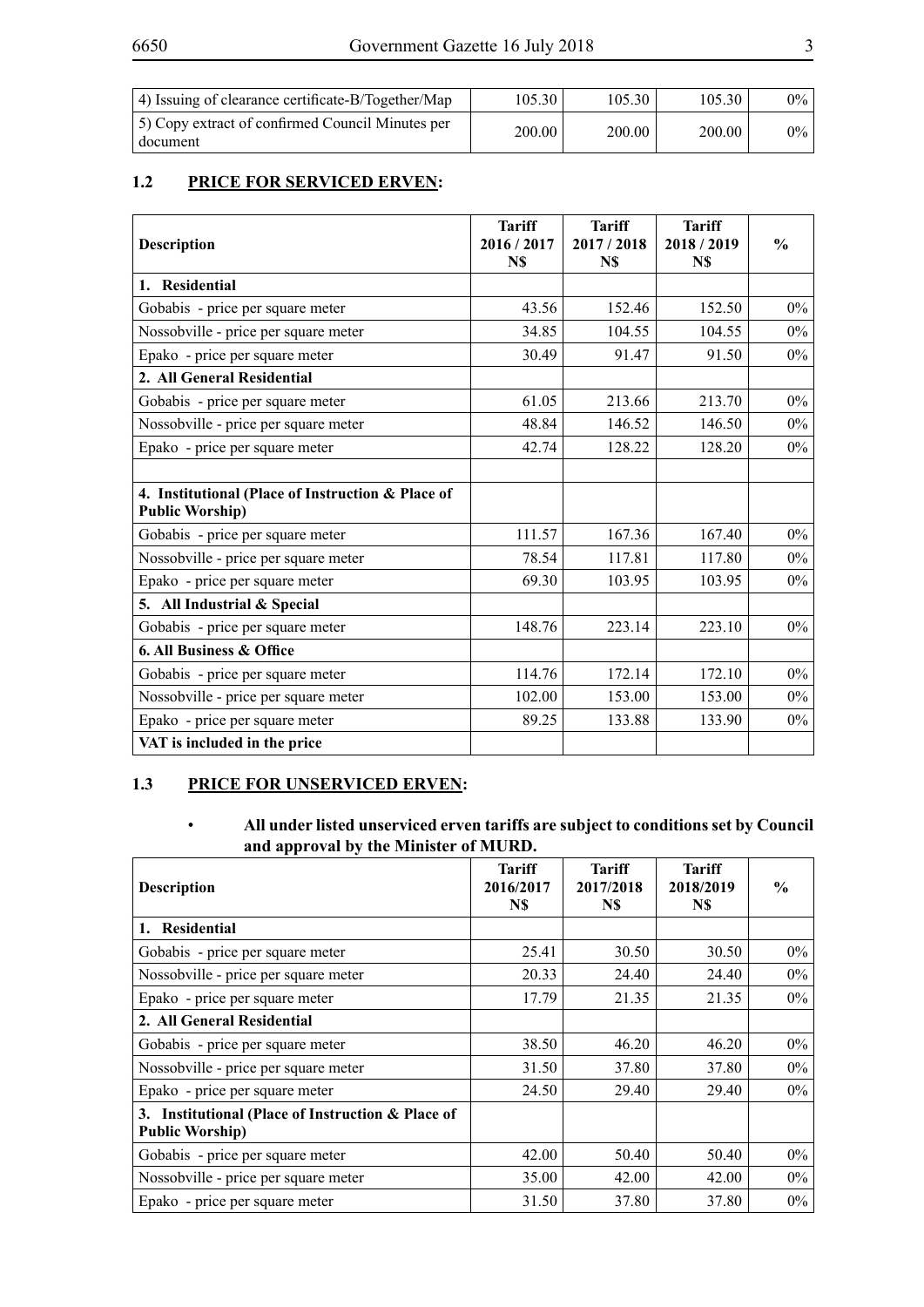| 4. All Industrial & Special                                                     |           |           |           |          |
|---------------------------------------------------------------------------------|-----------|-----------|-----------|----------|
| Gobabis - price per square meter                                                | 74.38     | 111.57    | 111.60    | $0\%$    |
| 5. All businesses & Office                                                      |           |           |           |          |
| Gobabis - price per square meter                                                | 56.00     | 67.20     | 67.20     | $0\%$    |
| Nossobville - price per square meter                                            | 42.00     | 50.40     | 50.40     | $0\%$    |
| Epako - price per square meter                                                  | 35.00     | 42.00     | 42.00     | $0\%$    |
| Agricultural<br>6.                                                              |           |           |           |          |
| Price for un-serviced agricultural plots in all<br>locations per hectare        | 10,000.00 | 15,000.00 | 15,000.00 | $0\%$    |
| 7. Townlands of Gobabis No. 114                                                 |           |           |           |          |
| Greenfield piece of land for housing development –<br>price per square meter    | 12.00     | 15.6      | 18.00     | $15.4\%$ |
| Greenfield piece of land for businesses<br>development – price per square meter | 15.00     | 19.50     | 22.40     | 14.8%    |
| VAT is included in the price                                                    |           |           |           |          |

## **1.4 Rental of Municipal land for business purposes per square metre per month.**

| <b>Description</b> | <b>Tariff</b><br>2016/2017<br>N\$ | <b>Tariff</b><br>2017/2018<br>N\$ | <b>Tariff</b><br>2018/2019<br>N\$ | $\frac{6}{9}$ |
|--------------------|-----------------------------------|-----------------------------------|-----------------------------------|---------------|
| Epako              | 00.00                             | 00.00                             | 2.00                              | new           |
| Nossobville        | 00.00                             | 00.00                             | 2.00                              | new           |
| Gobabis            | 00.00                             | 00.00                             | 2.50                              | new           |
| Industrial Area    | 00.00                             | 00.00                             | 3.00                              | new           |

#### *2. CEMETERY (Vote 1) :*

# **Gobabis, Nossobville & Epako :**

| <b>GOBABIS</b>                      | <b>Tariffs</b><br>2016/2017<br>N\$ | <b>Tariffs</b><br>2017/2018<br>N\$ | <b>Tariffs</b><br>2018/2019<br>N\$ | $\frac{6}{6}$ |
|-------------------------------------|------------------------------------|------------------------------------|------------------------------------|---------------|
| Adults- Grave dug by the Council    | 1060.73                            | 1060.73                            | 1113.80                            | $5\%$         |
| Adults- Grave dug by Family         | 475.89                             | 475.89                             | 475.90                             | $0\%$         |
| Children - Grave dug by the Council | 391.12                             | 391.12                             | 410.70                             | 5%            |
| Children - Grave dug by the family  | 264.00                             | 264.00                             | 264.00                             | $0\%$         |
| Ashes into the exits grave          | 440.00                             | 440.00                             | 462.00                             | $5\%$         |
| Staggered grave                     | 1,339.32                           | 1,339.32                           | 1,339.30                           | $0\%$         |
| Reserved grave                      | 2,818.59                           | 2,818.59                           | 2,818.60                           | $0\%$         |
| Reburial fee                        | 4,017.96                           | 4,017.96                           | 4,018.00                           | $0\%$         |
| Staggered grave dug by family       | 669.66                             | 669.66                             | 669.70                             | $0\%$         |
| <b>NOSSOBVILLE</b>                  |                                    |                                    |                                    |               |
| Adults- Grave dug by the Council    | 593.72                             | 593.72                             | 623.40                             | $5\%$         |
| Adults- Grave dug by Family         | 279.06                             | 279.06                             | 376.75                             | 35%           |
| Children - Grave dug by the Council | 229.36                             | 229.36                             | 240.80                             | $5\%$         |
| Children - Grave dug by the family  | 187.00                             | 187.00                             | 205.70                             | 10%           |
| Ashes into the exits grave          | 400.00                             | 400.00                             | 420.00                             | $5\%$         |
| Staggered grave                     | 989.54                             | 989.54                             | 989.50                             | $0\%$         |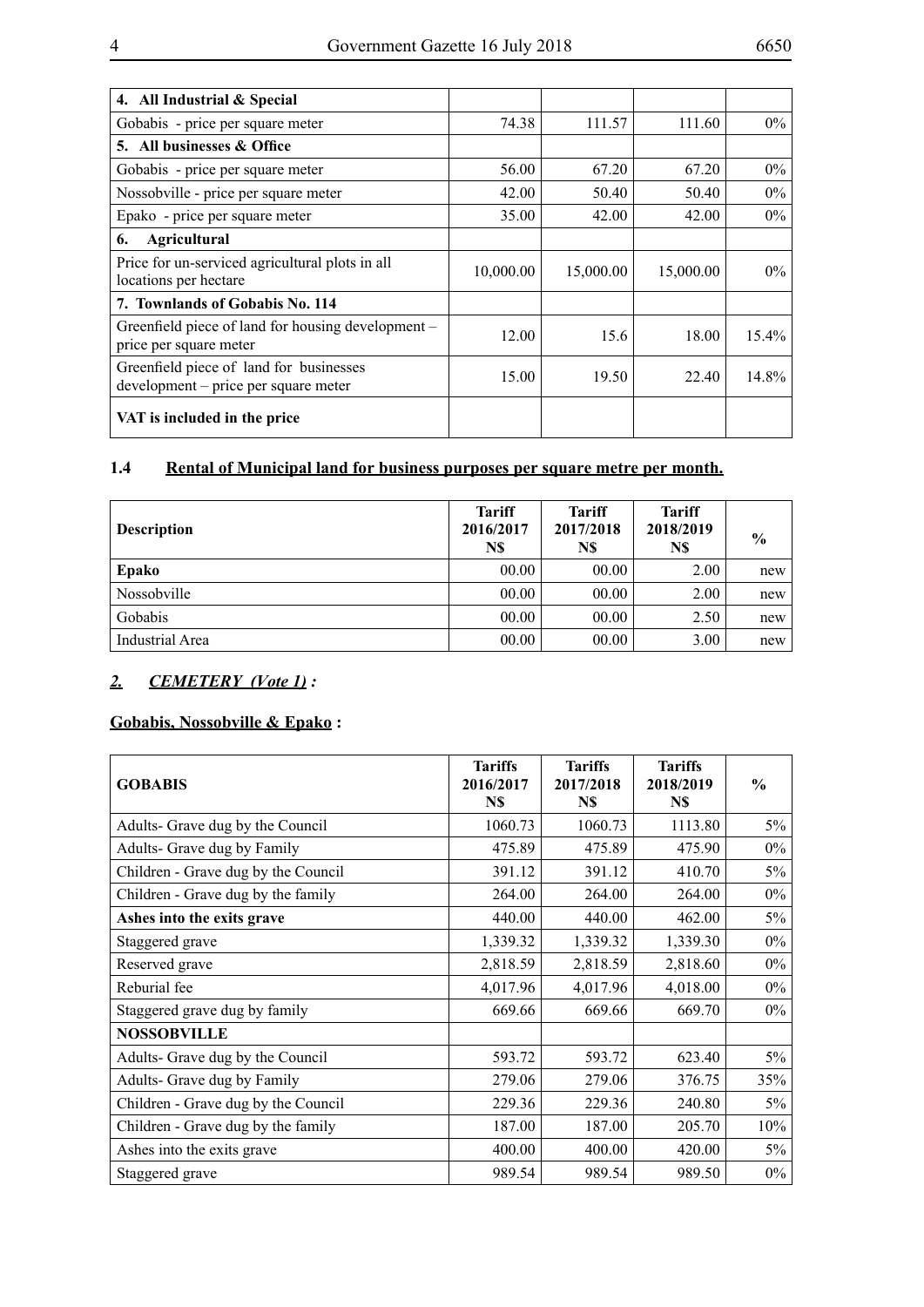| Staggered grave dug by family under Council<br>supervision | 494.77   | 494.77   | 494.80   | $0\%$ |
|------------------------------------------------------------|----------|----------|----------|-------|
| Reserved grave                                             | 1,908.99 | 1,908.99 | 1,909.00 | $0\%$ |
| Reburial fee                                               | 2,770.72 | 2,770.72 | 2,770.70 | $0\%$ |
| <b>EPAKO</b>                                               |          |          |          |       |
| Adults- Grave dug by the Council                           | 460.22   | 460.22   | 483.20   | $5\%$ |
| Adults- Grave dug by Family                                | 158.30   | 158.30   | 213.70   | 35%   |
| Destitute adults / children grave dug by family            | 132.00   | 132.00   | 151.80   | 15%   |
| Children - Grave dug by the Council                        | 219.38   | 219.38   | 230.35   | $5\%$ |
| Ashes into exists grave                                    | 240.00   | 240.00   | 252.00   | $5\%$ |
| Staggered grave                                            | 767.04   | 767.04   | 767.00   | $0\%$ |
| Reserved grave                                             | 1,905.36 | 1,905.36 | 1,905.36 | $0\%$ |
| Reburial fee                                               | 2,147.72 | 2147.72  | 2,147.70 | $0\%$ |
| Staggered grave dug by family under Council<br>supervision | 383.52   | 383.52   | 383.50   | $0\%$ |
| $(3.7 \text{ A/T})$ in the dealer decay and $(20.5)$       |          |          |          |       |

## *3. FIRE BRIGADE (Vote 2) :*

|                                                                        | 1. Fire Brigade Vehicle                                                                 | <b>Tariff</b><br>2016/2017<br>N\$ | <b>Tariff</b><br>2017/2018<br>N\$ | <b>Tariff</b><br>2018/2019<br>N\$ | $\frac{0}{0}$ |
|------------------------------------------------------------------------|-----------------------------------------------------------------------------------------|-----------------------------------|-----------------------------------|-----------------------------------|---------------|
| (a)                                                                    | Disaster Management levy - per residential<br>& institutional property per month        | 5.00                              | 5.00                              | 5.00                              | $0\%$         |
| (b)                                                                    | Disaster management levy $-$ per business,<br>office & industrial property per month    | 10.00                             | 10.00                             | 10.00                             | 0%            |
| Fire brigade services rendered outside<br>(c)<br>municipal boundaries: |                                                                                         |                                   |                                   |                                   |               |
| (i)                                                                    | Per km travelled to any incidents                                                       | 100.00                            | 100.00                            | 100.00                            | $0\%$         |
| (ii)                                                                   | Per km travelled to accident scenes                                                     | 150.00                            | 150.00                            | 150.00                            | 0%            |
| (iii)                                                                  | Hiring of a fire brigade vehicle for standby<br>services – per day                      | 350.00                            | 350.00                            | 402.50                            | 15%           |
|                                                                        | 2. Ambulance Services:                                                                  |                                   |                                   |                                   |               |
| (a)                                                                    | Basic life support services rendered to the<br>patients within Municipal Boundaries:    |                                   |                                   |                                   |               |
| (i)                                                                    | Call out in town $-$ for pensioners per call                                            | 0.00                              | 0.00                              | 0.00                              | $0\%$         |
| (ii)                                                                   | Call out in town – Other residents per call                                             | 100.00                            | 100.00                            | 105.00                            | 5%            |
| (b)                                                                    | Basic life support services rendered to<br>patients outside Municipal Boundaries:       |                                   |                                   |                                   |               |
| (i)                                                                    | Per kilometre travelled with a patient                                                  | 10.00                             | 10.00                             | 12.00                             | 20%           |
| Schools – hiring of an ambulance for standby<br>services per day       |                                                                                         | 250.00                            | 250.00                            | 250.00                            | 0%            |
|                                                                        | All others (church included) - hiring of an ambulance<br>for standby services - per day | 350.00                            | 350.00                            | 350.00                            | $0\%$         |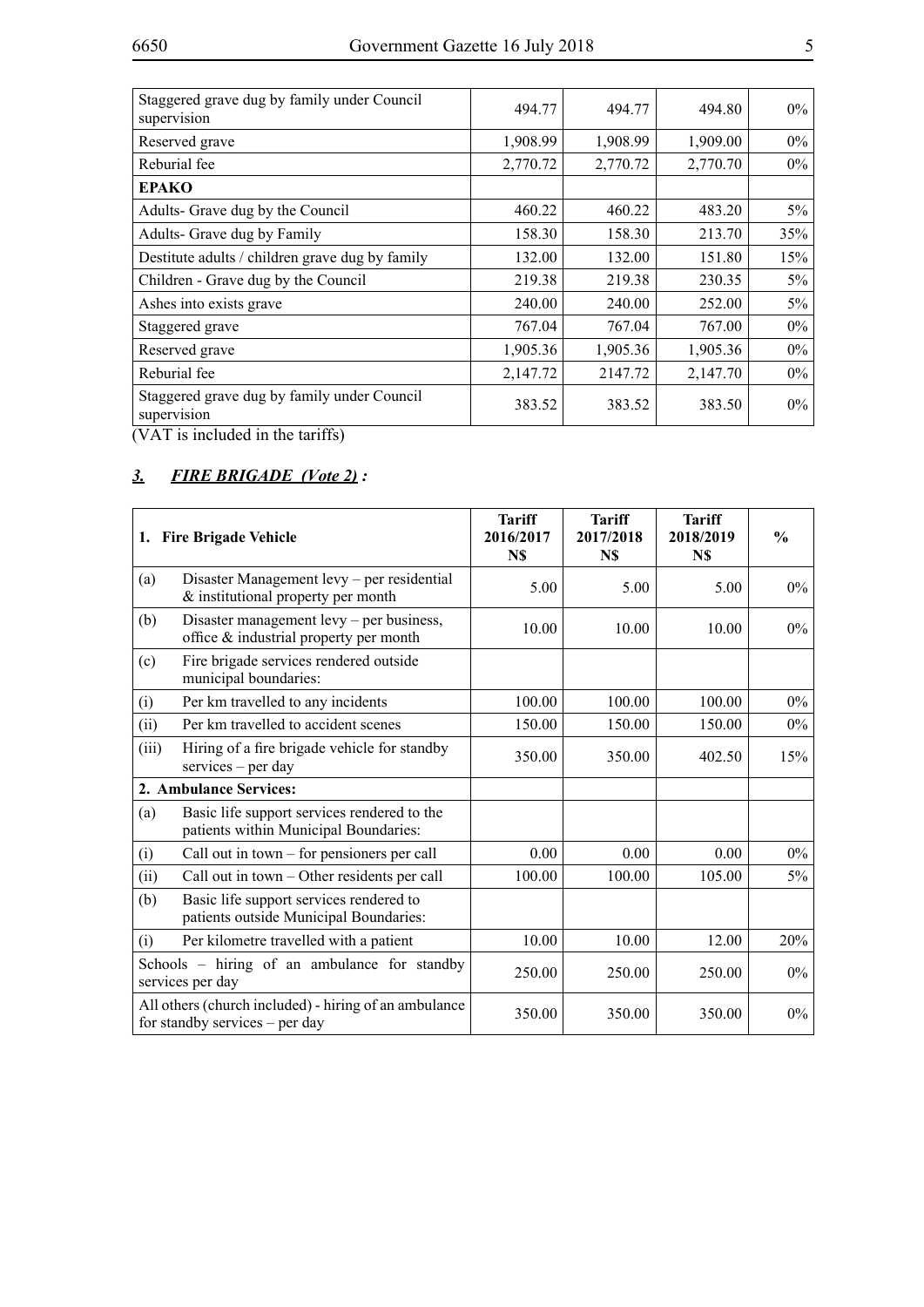## 4. *TOWN GROUNDS AND POUND (Vote 4) :*

## 4.1 **Rental income generated from Municipal Farmlands:**

| <b>PLOT NAME</b>           | Size of<br>hectares | Carrying<br>capacity | <b>Tariff</b><br>2016/2017<br>N\$ | <b>Tariff</b><br>2017/2018<br>N\$ | <b>Tariff</b><br>2018/2019<br>N\$ | $\frac{0}{0}$ | Reason     |
|----------------------------|---------------------|----------------------|-----------------------------------|-----------------------------------|-----------------------------------|---------------|------------|
| Nuwehoop A                 |                     |                      | 4,350.00                          | 4,350.00                          | 00.00                             | $\Omega$      |            |
| Nuwehoop B                 |                     |                      | 5,440.00                          | 00.00                             | 00.00                             | $\theta$      |            |
| Nuwehoop C                 | 930                 | 62                   | 3,565.00                          | 3,565.00                          | 3,565.00                          | $\theta$      |            |
| Kaukurust A                | 1390                | 92                   | 7,360.00                          | 7,360.00                          | 7,360.00                          | $\theta$      |            |
| Kaukurust B                | 1445                | 96                   | 7,680.00                          | 7,680.00                          | 7,680.00                          | $\Omega$      |            |
| Kaukurust C                | 1693                | 112                  | 7,792.40                          | 7,792.40                          | 7,792.40                          | $\theta$      |            |
| Rivier Kampe               | 2572                | 172                  | 14,706.00                         | 14,706.00                         | 14,706.00                         | $\theta$      | Waiting    |
| Kruger Kampe               | 2819                | 188                  | 20,680.00                         | 20,680.00                         | 20,680.00                         | $\theta$      |            |
| Witpan                     | 3501                | 235                  | 17,625.00                         | 17,625.00                         | 17,625.00                         | $\theta$      |            |
| Blouputz                   | 4092                | 273                  | 20,884.50                         | 20,884.50                         | 20,884.50                         | $\theta$      | for        |
| Woelbos                    | 4468                | 300                  | 24,000.00                         | 24,150.00                         | 24,150.00                         | $\theta$      |            |
| Reuter                     | 3748                | 250                  | 20,000.00                         | 20,000.00                         | 20,000.00                         | $\Omega$      |            |
| Hiring of the horse        |                     |                      | new                               | 5,000.00                          | 5,000.00                          | $\theta$      | actual bid |
| racing turf (portion 122)  |                     |                      |                                   |                                   |                                   |               |            |
| of the reminder of Farm    |                     |                      |                                   |                                   |                                   |               |            |
| Townland No. 114) N\$      |                     |                      |                                   |                                   |                                   |               |            |
| $5,000.00$ per day or part |                     |                      |                                   |                                   |                                   |               |            |
| thereof plus $N$5,000.00$  |                     |                      |                                   |                                   |                                   |               |            |
| refundable deposit         |                     |                      |                                   |                                   |                                   |               |            |

VAT is included in the tariffs.

#### 4.2 **Pounding Fees:**

|                                           | <b>Tariff</b><br>2016/2017<br>N\$ | <b>Tariff</b><br>2017/2018<br>N\$ | <b>Tariff</b><br>2018/2019<br>N\$ | $\frac{6}{9}$ |
|-------------------------------------------|-----------------------------------|-----------------------------------|-----------------------------------|---------------|
| Per animal per day                        | 144.90                            | 144.90                            | 159.40                            | 10%           |
| Water and feeding per animal $\&$ per day | 25.00                             | 25.00                             | 37.50                             | $50\%$        |

(VAT is included in the tariffs)

## **5.** *HEALTH (Vote 5):*

## **5.1** *ABATTOIR INSPECTIONS:*

|                                                                                                                                                                                                                                                                                                                                                      | <b>Tariff</b><br>2016/2017<br>N\$ | <b>Tariff</b><br>2017/2018<br>N\$ | <b>Tariff</b><br>2018/2019<br>N\$ | $\frac{6}{9}$ |
|------------------------------------------------------------------------------------------------------------------------------------------------------------------------------------------------------------------------------------------------------------------------------------------------------------------------------------------------------|-----------------------------------|-----------------------------------|-----------------------------------|---------------|
| Inspection fee – Cattle per carcass                                                                                                                                                                                                                                                                                                                  | 60.00                             | 60.00                             | 66.00                             | 10%           |
| Inspection fee – Sheep/goat per carcass                                                                                                                                                                                                                                                                                                              | 40.00                             | 40.00                             | 44.00                             | 10%           |
| Inspection fee $-$ Pig per carcass                                                                                                                                                                                                                                                                                                                   | 35.00                             | 35.00                             | 38.50                             | 10%           |
| Destruction fee – Cattle per carcass                                                                                                                                                                                                                                                                                                                 | 400.00                            | 400.00                            | 440.00                            | 10%           |
| Destruction fee – Sheep/goat per carcass                                                                                                                                                                                                                                                                                                             | 250.00                            | 250.00                            | 275.00                            | 10%           |
| Destruction fee – Pig per carcass                                                                                                                                                                                                                                                                                                                    | 230.00                            | 230.00                            | 253.00                            | 10%           |
| <b>Transport only for abattoir outside CBD:</b>                                                                                                                                                                                                                                                                                                      |                                   |                                   |                                   |               |
| Transport/travel per kilometre<br>$\sqrt{3}$ $\sqrt{2}$ $\sqrt{1}$ $\sqrt{2}$ $\sqrt{1}$ $\sqrt{1}$ $\sqrt{1}$ $\sqrt{1}$ $\sqrt{1}$ $\sqrt{1}$ $\sqrt{1}$ $\sqrt{1}$ $\sqrt{1}$ $\sqrt{1}$ $\sqrt{1}$ $\sqrt{1}$ $\sqrt{1}$ $\sqrt{1}$ $\sqrt{1}$ $\sqrt{1}$ $\sqrt{1}$ $\sqrt{1}$ $\sqrt{1}$ $\sqrt{1}$ $\sqrt{1}$ $\sqrt{1}$ $\sqrt{1}$ $\sqrt{1$ | 15.00                             | 15.00                             | 16.50                             | $10\%$        |

(VAT is included in the tariffs)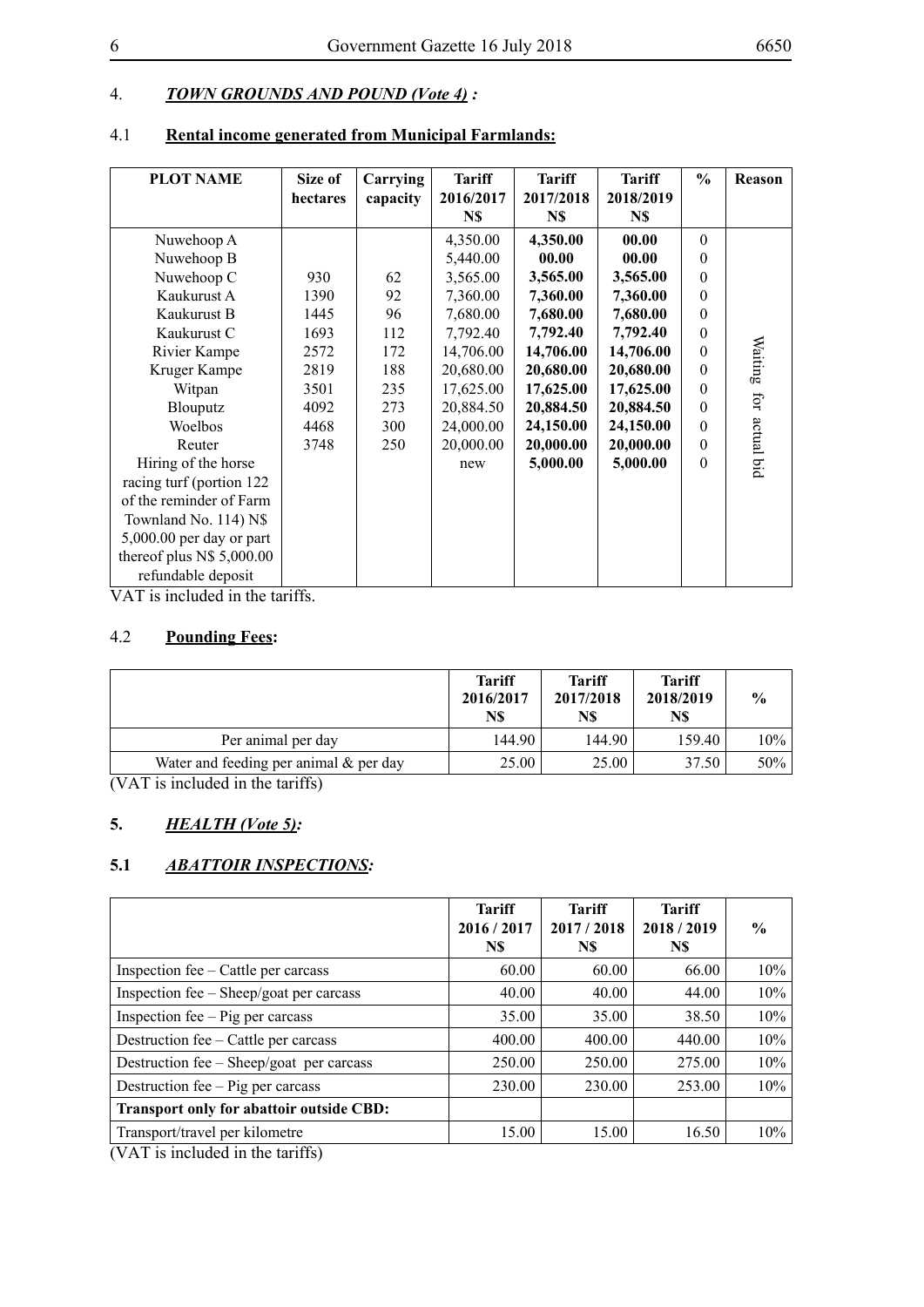#### **5.2 NEW Business Registration AND FITNESS CERTIFICATE Fees Once a Year and 15% VAT Included**

| <b>Description</b>                                                           | <b>Tariff</b><br>2016/2017<br>N\$ | <b>Tariff</b><br>2017/2018<br>N\$ | <b>Tariff</b><br>2018/2019<br>N\$ | $\frac{0}{0}$ |
|------------------------------------------------------------------------------|-----------------------------------|-----------------------------------|-----------------------------------|---------------|
| (A) Liquor Shops per annum                                                   |                                   |                                   |                                   |               |
| Sheeben<br>(i)                                                               | 690.00                            | 690.00                            | 724.50                            | 5%            |
| (ii) Special liquor bar                                                      | 2243.59                           | 2243.59                           | 2355.80                           | 5%            |
| (iii) Combined bar and restaurant                                            | 2438.69                           | 2438.69                           | 2438.70                           | $5\%$         |
| (iv) Liquor wholesale                                                        | 2926.43                           | 2926.43                           | 3072.75                           | 5%            |
| Combined bar and gambling house<br>(v)                                       | 2536.24                           | 2536.24                           | 2663.05                           | $5\%$         |
| (B) Clothing Shops per annum                                                 |                                   |                                   |                                   |               |
| Retail clothing<br>(i)                                                       | 2062.50                           | 2062.50                           | 2165.60                           | 5%            |
| Wholesale clothing<br>(ii)                                                   | 2475.00                           | 2475.00                           | 2598.75                           | $5\%$         |
| (iii) Textile clothing                                                       | 2145.00                           | 2145.00                           | 2252.25                           |               |
| (C) Financial Institutions per annum                                         |                                   |                                   |                                   |               |
| Cash loan<br>(i)                                                             | 1062.50                           | 1062.50                           | 1115.60                           | 5%            |
| Bank<br>(ii)                                                                 | 2775.00                           | 2775.00                           | 2913.75                           | $5\%$         |
| (iii) Insurance companies                                                    | 2145.00                           | 2145.00                           | 2252.25                           | 5%            |
| (D) Grocery/Food Stores per annum                                            |                                   |                                   |                                   |               |
| General Dealer<br>(i)                                                        | 2405.00                           | 2405.00                           | 2525.25                           | $5\%$         |
| (ii) Supermarket                                                             | 2700.75                           | 2700.75                           | 2835.80                           | $5\%$         |
| (iii) Food Manufacturing                                                     | 4500.00                           | 4500.00                           | 4725.00                           | $5\%$         |
| (iv) Combined supermarket and restaurant                                     | 6500.00                           | 6500.00                           | 6825.00                           | 5%            |
| (v) Restaurant/eating house/take away                                        | 2080.00                           | 2080.00                           | 2184.00                           | $5\%$         |
| (vi) Coffee shop                                                             | 2000.00                           | 2000.00                           | 2100.00                           | $5\%$         |
| (vii) Butchery/Fish sales                                                    | 2437.50                           | 2437.50                           | 2559.40                           | $5\%$         |
| (viii) Caravans                                                              | 1000.00                           | 1000.00                           | 1050.00                           | $5\%$         |
| (ix) Mini Market                                                             | 2000.00                           | 2000.00                           | 2100.00                           | $5\%$         |
| (x) Catering                                                                 |                                   |                                   |                                   |               |
| - Large catering business<br>- SME catering business                         | 2500.00<br>1500.00                | 2500.00<br>1500.00                | 2625.00<br>1573.00                | 5%<br>$5\%$   |
| (xi) Bakery                                                                  | 2080.00                           | 2080.00                           | 2184.00                           | $5\%$         |
| (E) Other Businesses per annum                                               |                                   |                                   |                                   |               |
| Hawkers and street vendors<br>(i)                                            | 252.88                            | 252.88                            | 265.60                            | 5%            |
| (ii) Home based business and stalls at the Yellow $\&$<br><b>Blue Market</b> | 276.00                            | 276.00                            | 289.80                            | 5%            |
| (iii) Gambling house                                                         | 2340.00                           | 2340.00                           | 2457.00                           | 5%            |
| (iv) Furniture shop                                                          | 2160.00                           | 2160.00                           | 2268.00                           | 5%            |
| Airtime shop<br>(v)                                                          | 1020.00                           | 1020.00                           | 1071.00                           | 5%            |
| (vi) Abattoirs                                                               | 2535.65                           | 2535.65                           | 2662.40                           | 5%            |
| (vii) Noxious industry businesses                                            | 3750.00                           | 3750.00                           | 3937.50                           | 5%            |
| Accommodation<br>(viii)                                                      |                                   |                                   |                                   |               |
| Campsite<br>$\bullet$                                                        | 1900.00                           | 1900.00                           | 1995.00                           | 5%            |
| $1 - 5$ rooms<br>$\bullet$                                                   | 2280.00                           | 2280.00                           | 2394.00                           | 5%            |
| 6-10 rooms<br>$\bullet$                                                      | 2470.00                           | 2470.00                           | 2593.50                           | 5%            |
| $11 - 20$ rooms<br>$\bullet$                                                 | 2660.00                           | 2660.00                           | 2793.00                           | 5%            |
| Above 20 rooms<br>$\bullet$                                                  | 2850.00                           | 2850.00                           | 2992.50                           | $5\%$         |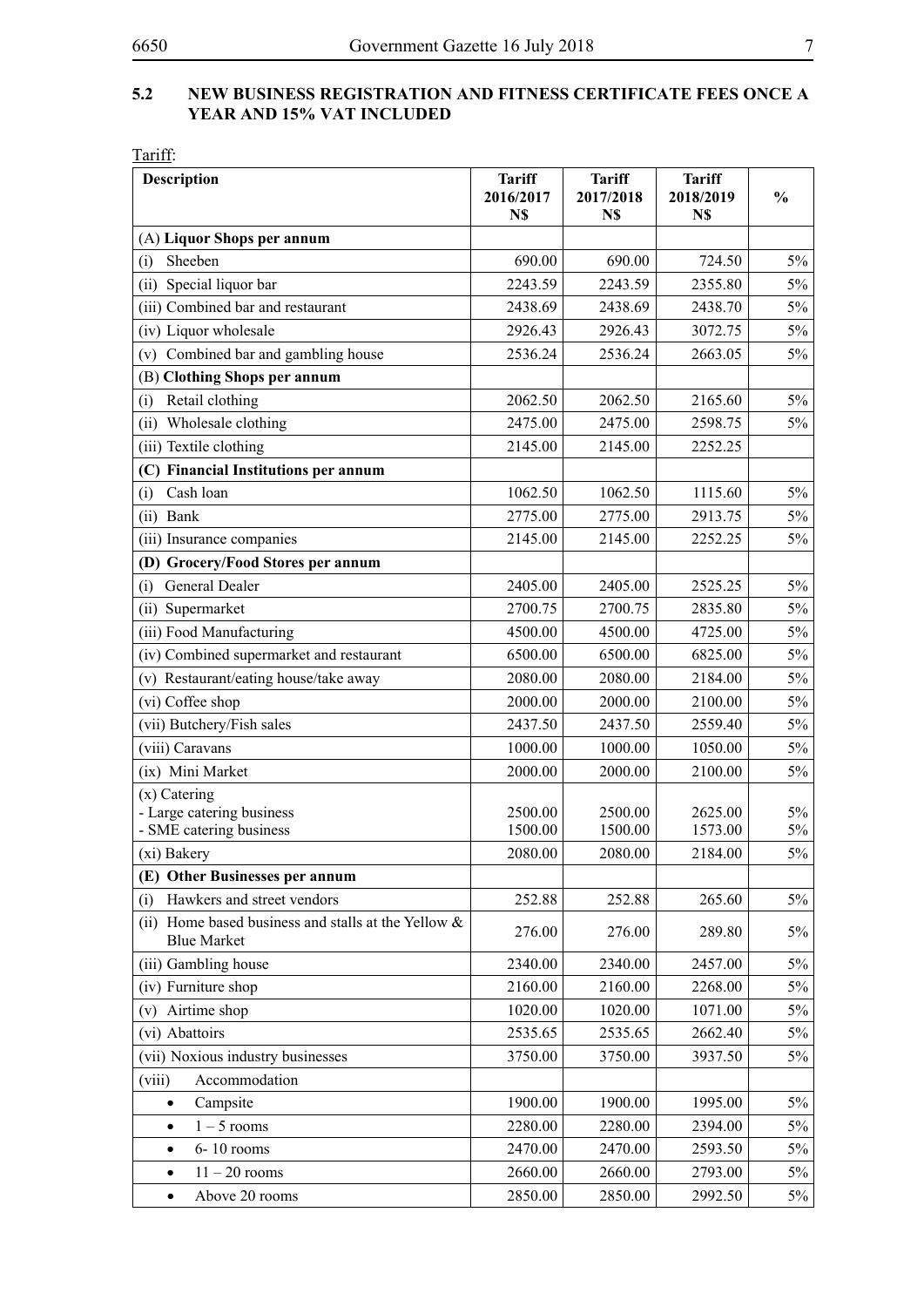| (ix)<br>Construction / transport business                                                                                                                                                                                                                                                                   | 3500.00                                                                                        | 3500.00                                                                                        | 2675.00                                                                                          | $5\%$ |
|-------------------------------------------------------------------------------------------------------------------------------------------------------------------------------------------------------------------------------------------------------------------------------------------------------------|------------------------------------------------------------------------------------------------|------------------------------------------------------------------------------------------------|--------------------------------------------------------------------------------------------------|-------|
| Medical & related services<br>(x)                                                                                                                                                                                                                                                                           | 2775.00                                                                                        | 2775.00                                                                                        | 2913.75                                                                                          | $5\%$ |
| Security services<br>(xi)                                                                                                                                                                                                                                                                                   | 1105.00                                                                                        | 1105.00                                                                                        | 1160.25                                                                                          | 5%    |
| Salon / barber shop<br>(xii)                                                                                                                                                                                                                                                                                | 1600.00                                                                                        | 1600.00                                                                                        | 1680.00                                                                                          | $5\%$ |
| Car wash<br>(xiii)                                                                                                                                                                                                                                                                                          | 2700.00                                                                                        | 2700.00                                                                                        | 2835.00                                                                                          | $5\%$ |
| Funeral parlour<br>(xiv)                                                                                                                                                                                                                                                                                    | 1275.00                                                                                        | 1275.00                                                                                        | 1338.75                                                                                          | $5\%$ |
| Stationary / book store / computer shops<br>(xv)                                                                                                                                                                                                                                                            | 1980.00                                                                                        | 1980.00                                                                                        | 2079.00                                                                                          | $5\%$ |
| (xvi) Educational training                                                                                                                                                                                                                                                                                  | 2340.00                                                                                        | 2340.00                                                                                        | 2457.00                                                                                          | $5\%$ |
| (xvii) Legal services                                                                                                                                                                                                                                                                                       | 2220.00                                                                                        | 2220.00                                                                                        | 2225.00                                                                                          | $5\%$ |
| (xviii)Service centres / filling stations                                                                                                                                                                                                                                                                   | 2800.00                                                                                        | 2800.00                                                                                        | 2940.00                                                                                          | $5\%$ |
| (xix) Pest control / cleaning services                                                                                                                                                                                                                                                                      | 2500.00                                                                                        | 2500.00                                                                                        | 2625.00                                                                                          | 5%    |
| Car & vehicle accessory dealers<br>$(\mathbf{xx})$                                                                                                                                                                                                                                                          | 2701.43                                                                                        | 2701.43                                                                                        | 2836.50                                                                                          | $5\%$ |
| (xxi) Driving schools                                                                                                                                                                                                                                                                                       | 1500.00                                                                                        | 1500.00                                                                                        | 2575.00                                                                                          | $5\%$ |
| (xxii) Other Unlisted Business Traders                                                                                                                                                                                                                                                                      | 2000.00                                                                                        | 2000.00                                                                                        | 2100                                                                                             | $5\%$ |
| Late registration for all                                                                                                                                                                                                                                                                                   | Normal<br>registration<br>plus 25%<br>after 21 days<br>from the<br>last day of<br>registration | Normal<br>registration<br>plus 25%<br>after 21 days<br>from the<br>last day of<br>registration | Normal<br>registration<br>plus $25%$<br>after 21 days<br>from the<br>last day of<br>registration |       |
| 2. Taxi Fees:                                                                                                                                                                                                                                                                                               |                                                                                                |                                                                                                |                                                                                                  |       |
| All taxis operating within the Gobabis Municipal<br>Area - per taxi and per year (includes annual business<br>registration fee and fee for numbering system etc.)                                                                                                                                           | 800.00                                                                                         | 800.00                                                                                         | 840.00                                                                                           | $5\%$ |
| Late Registration - a fine of $10\%$ of Annual<br>Registration Fee will be charged per month or part<br>thereof if renewal is overdue.                                                                                                                                                                      | 10%                                                                                            | 10%                                                                                            | 10%                                                                                              |       |
| Penalty for illegal taxi operation                                                                                                                                                                                                                                                                          | 2500.00                                                                                        | 2500.00                                                                                        | 2625.00                                                                                          | $5\%$ |
| Parking at undesignated parking place                                                                                                                                                                                                                                                                       | 1500.00                                                                                        | 1500.00                                                                                        | 1575.00                                                                                          | 5%    |
| 3. Council Special Consent Fee Per Year                                                                                                                                                                                                                                                                     |                                                                                                |                                                                                                |                                                                                                  |       |
| Shop, place of assembly, accommodation<br>establishments, additional dwelling unit, resident<br>occupation, places of public worship, block of flats,<br>day care centre, place of instruction, institutional<br>buildings, holiday accommodation, hotel, drive in<br>cafes, town houses, and duplex flats. | 200.00                                                                                         | 200.00                                                                                         | 210.00                                                                                           | 5%    |
| Kiosk, tourist facility, tourism, restaurant, camping<br>site, service industries, launderettes, dry cleanettes<br>and business building.                                                                                                                                                                   | 300.00                                                                                         | 300.00                                                                                         | 315.00                                                                                           | $5\%$ |
| Gambling house, shebeens, place of amusement,<br>warehouses, petrol service stations, public garage,<br>bottle store, funeral parlours and chapels, panel<br>beating, noxious industry, and farm stall.                                                                                                     | 500.00                                                                                         | 500.00                                                                                         | 525.00                                                                                           | $5\%$ |
| 4. Contractor Licence Application Fee                                                                                                                                                                                                                                                                       |                                                                                                |                                                                                                |                                                                                                  |       |
| Electrical wiring contractor's licence                                                                                                                                                                                                                                                                      | 115.00                                                                                         | 00.00                                                                                          | 00.00                                                                                            |       |
| Plumbing & pipe fitting contractor's licence                                                                                                                                                                                                                                                                | 115.00                                                                                         | 00.00                                                                                          | 00.00                                                                                            |       |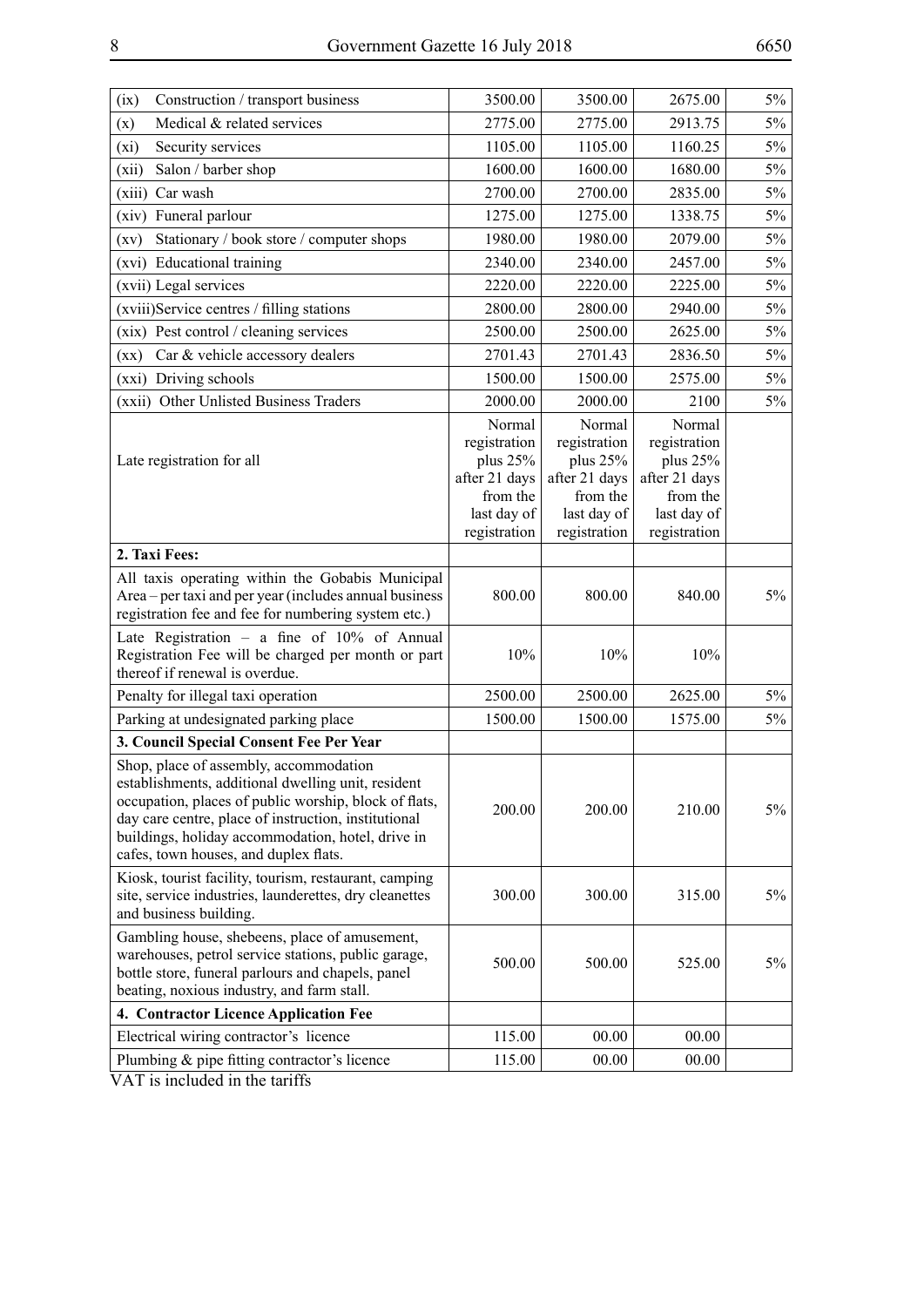#### **5.3 BUSINESS REGISTRATION RENEWAL AND FITNESS CERTIFICATE FF ONCE A YEAR AND 15% VAT IN**

| <b>Description</b>                                                           | <b>Tariff</b><br>2016/2017<br>N\$ | <b>Tariff</b><br>2017/2018<br>N\$ | <b>Tariff</b><br>2018/2019<br>N\$ | $\frac{0}{0}$ |
|------------------------------------------------------------------------------|-----------------------------------|-----------------------------------|-----------------------------------|---------------|
| (A) Liquor Shops per annum                                                   |                                   |                                   |                                   |               |
| Sheeben<br>(i)                                                               | 600.00                            | 600.00                            | 630.00                            | 5%            |
| Special liquor bar<br>(ii)                                                   | 1950.95                           | 1950.95                           | 2048.50                           | 5%            |
| (iii) Combined bar and restaurant                                            | 1950.95                           | 1950.95                           | 2048.50                           | $5\%$         |
| (iv) Liquor wholesale                                                        | 1950.95                           | 1950.95                           | 2048.50                           | $5\%$         |
| Combined bar and gambling house<br>(v)                                       | 1950.95                           | 1950.95                           | 2048.50                           | $5\%$         |
| (B) Clothing Shops per annum                                                 |                                   |                                   |                                   |               |
| Retail clothing<br>(i)                                                       | 1650.00                           | 1650.00                           | 1732.50                           | $5\%$         |
| Wholesale clothing<br>(ii)                                                   | 1650.00                           | 1650.00                           | 1732.50                           | $5\%$         |
| (iii) Textile clothing                                                       | 1650.00                           | 1650.00                           | 1732.50                           | 5%            |
| (C) Financial Institutions per annum                                         |                                   |                                   |                                   |               |
| Cash loan<br>(i)                                                             | 850.00                            | 850.00                            | 892.50                            | 5%            |
| (ii) Bank                                                                    | 1850.00                           | 1850.00                           |                                   | $5\%$         |
| (iii) Insurance companies                                                    | 1650.00                           | 1650.00                           | 1732.50                           | 5%            |
| (D) Grocery/Food Stores per annum                                            |                                   |                                   |                                   |               |
| General Dealer<br>(i)                                                        | 1850.00                           | 1850.00                           | 1942.50                           | $5\%$         |
| (ii) Supermarket                                                             | 1800.50                           | 1800.50                           | 1890.50                           | $5\%$         |
| (iii) Food Manufacturing                                                     | 4000.00                           | 4000.00                           | 4200.00                           | $5\%$         |
| (iv) Combined supermarket and restaurant                                     | 6000.00                           | 6000.00                           | 6300.00                           | 5%            |
| (v) Restaurant/eating house/take away                                        | 1600.00                           | 1600.00                           | 1680.00                           | $5\%$         |
| (vi) Coffee shop                                                             | 1700.00                           | 1700.00                           | 1785.00                           | $5\%$         |
| (vii) Butchery/Fish sales                                                    | 1950.00                           | 1950.00                           | 2047.50                           | $5\%$         |
| (viii) Mobile food - caravans                                                | 700.00                            | 700.00                            | 735.00                            | $5\%$         |
| (ix) Mini Market                                                             | 1500.00                           | 1500.00                           | 1575.00                           | $5\%$         |
| (x) Catering<br>- Large catering business<br>- SME catering business         | 700.00<br>240.00                  | 700.00<br>240.00                  | 735.00<br>252.00                  | 5%<br>$5\%$   |
| (xi) Bakery                                                                  | 1600.00                           | 1600.00                           | 1680.00                           | $5\%$         |
| (E) Other Businesses per annum                                               |                                   |                                   |                                   |               |
| Hawkers and street vendors<br>(i)                                            | 219.90                            | 219.90                            | 230.90                            | 5%            |
| Home based business and stalls at the Yellow &<br>(ii)<br><b>Blue Market</b> | 240.00                            | 240.00                            | 252.00                            | 5%            |
| (iii) Gambling house                                                         | 1950.00                           | 1950.00                           | 2047.50                           | 5%            |
| (iv) Furniture shop                                                          | 1800.50                           | 1800.50                           | 1890.50                           | 5%            |
| Airtime shop<br>(v)                                                          | 850.00                            | 850.00                            | 892.50                            | 5%            |
| (vi) Abattoirs                                                               | 1950.50                           | 1950.50                           | 2052.75                           | 5%            |
| (vii) Noxious industry businesses                                            | 2500.00                           | 2500.00                           | 2625.00                           | 5%            |
| Accommodation<br>(viii)                                                      |                                   |                                   |                                   |               |
| Campsite<br>$\bullet$                                                        | 1900.00                           | 1500.00                           | 1575.00                           | 5%            |
| $1 - 5$ rooms<br>$\bullet$                                                   | 1900.00                           | 1900.00                           | 1995.00                           | 5%            |
| 6-10 rooms<br>$\bullet$                                                      | 1900.00                           | 2280.00                           | 2394.00                           | 5%            |
| $11 - 20$ rooms<br>$\bullet$                                                 | 1900.00                           | 2470.00                           | 2593.50                           | 5%            |
| Above 20 rooms<br>$\bullet$                                                  | 1900.00                           | 2660.00                           | 2793.00                           | $5\%$         |
| <b>Construction business</b><br>(ix)                                         | 1700.00                           | 1700.00                           | 1785.00                           | $5\%$         |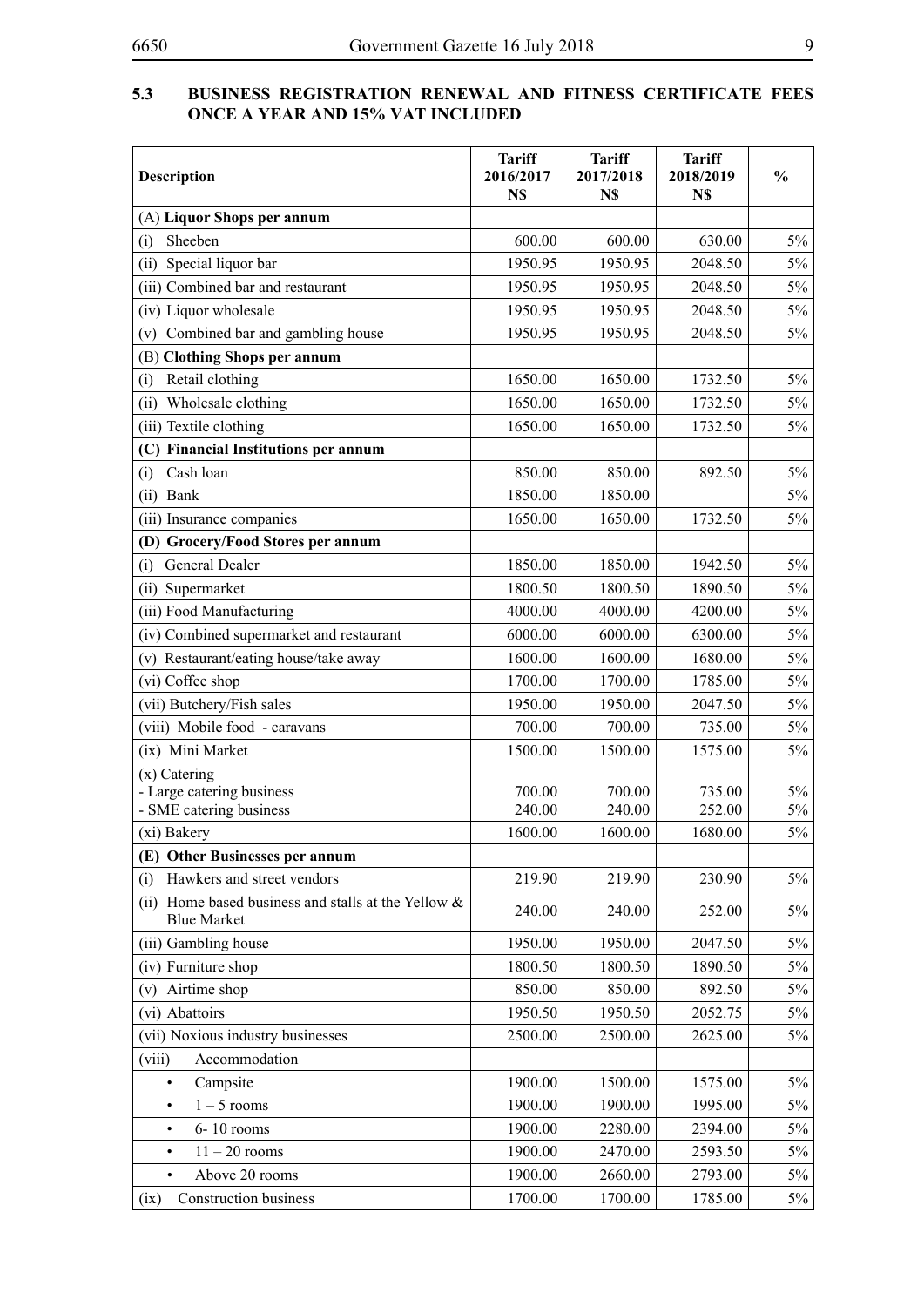|--|

| Transporting business<br>(x)                                                            | 2500.00                | 2500.00                | 2625.00                | $5\%$ |
|-----------------------------------------------------------------------------------------|------------------------|------------------------|------------------------|-------|
| Medical & related services<br>(xi)                                                      | 1850.00                | 1850.00                | 1942.50                | 5%    |
| Security services<br>(xii)                                                              | 750                    | 750                    | 787.50                 | 5%    |
| (xiii)<br>Salon / barber shop                                                           | 800.00                 | 800.00                 | 840.00                 | $5\%$ |
| Car wash<br>(xiv)                                                                       | 1000.00                | 1000.00                | 1050.00                | 5%    |
| Funeral parlour<br>(xv)                                                                 | 850                    | 850                    | 892.50                 | 5%    |
| Stationary / book store / computer shops<br>(xvi)                                       | 1650.00                | 1650.00                | 1732.50                | $5\%$ |
| (xvii) Educational training                                                             | 1950.00                | 1950.00                | 2047.50                | $5\%$ |
| (xviii)Legal services                                                                   | 1850.00                | 1850.00                | 1942.50                | 5%    |
| Service centres / filling stations<br>(xix)                                             | 2500.00                | 2500.00                | 2625.00                | $5\%$ |
| Pest control / cleaning services<br>$(\mathbf{xx})$                                     | 1500.00                | 1500.00                | 1575.00                | 5%    |
| (xxi) Car & vehicle accessory dealers                                                   | 1800.95                | 1800.95                | 1891.00                | 5%    |
| (xxii) Driving schools                                                                  | 1000.00                | 1000.00                | 1050.00                | $5\%$ |
| (xxiii)Taxi business                                                                    | 800.00                 | 800.00                 | 840.00                 | $5\%$ |
| (xxiv) Other Unlisted Business Traders                                                  | 1500.00                | 1500.00                | 1575.00                | 5%    |
| (xxv) Issuing of a food stuff condemnation certificate<br>per certificate & per request | 1000.00                | 1000.00                | 1050.00                | $5\%$ |
|                                                                                         | Normal<br>registration | Normal<br>registration | Normal<br>registration |       |
| Late registration for all                                                               | plus $25%$             | plus $25%$             | plus 25%               |       |
|                                                                                         | after 21 days          | after 21 days          | after 21 days          |       |
|                                                                                         | from the               | from the               | from the               |       |
|                                                                                         | last day of            | last day of            | last day of            |       |
|                                                                                         | registration           | registration           | registration           |       |

## *5.4 PENALTIES AMOUNT AS LISTED PLUS 15% FINES* **Per OFFENCE**

| <b>Description</b>                                                                              | <b>Tariff</b><br>2016/2017<br>N\$ | <b>Tariff</b><br>2017/2018<br>N\$ | <b>Tariff</b><br>2018/2019<br>N\$ | $\frac{0}{0}$ |
|-------------------------------------------------------------------------------------------------|-----------------------------------|-----------------------------------|-----------------------------------|---------------|
| Indecent public behaviour                                                                       | 300.00                            | 300.00                            | 315.00                            | $5\%$         |
| Public nuisance                                                                                 | 500.00                            | 500.00                            | 525.00                            | $5\%$         |
| Littering in the streets $&$ sidewalks                                                          | 300.00                            | 300.00                            | 315.00                            | 5%            |
| Street fund raising without permission from Council                                             | 500.00                            | 500.00                            | 525.00                            | $5\%$         |
| Exercise of business in unauthorised areas                                                      | 300.00                            | 300.00                            | 315.00                            | 5%            |
| Failure to display business registration or fitness<br>certificate inside the business premises | 3000.00                           | 3000.00                           | 3150.00                           | $5\%$         |
| Illegal dumping of household waste - residential                                                | 2000.00                           | 2000.00                           | 2100.00                           | $5\%$         |
| Illegal dumping of waste - business                                                             | 3500.00                           | 3500.00                           | 3675.00                           | 5%            |
| Illegal dumping of building rubbles - residential                                               | 3500.00                           | 3500.00                           | 3675.00                           | 5%            |
| Illegal dumping of building rubbles – business                                                  | 5000.00                           | 5000.00                           | 5250.00                           | 5%            |
| Unclean developed residential yards and street<br>frontage                                      | 500.00                            | 500.00                            | 525.00                            | $5\%$         |
| Unclean developed business properties yards and<br>street frontage                              | 1500.00                           | 1500.00                           | 1575.00                           | 5%            |
| Storage of vehicle scraps on residential properties                                             | 2000.00                           | 2000.00                           | 2100.00                           | $5\%$         |
| Storage of vehicle scraps on business properties<br>except garages and panel beaters            | 3500.00                           | 3500.00                           | 3675.00                           | $5\%$         |
| Unclean undeveloped residential properties with<br>owners                                       | 1000.00                           | 1000.00                           | 1050.00                           | $5\%$         |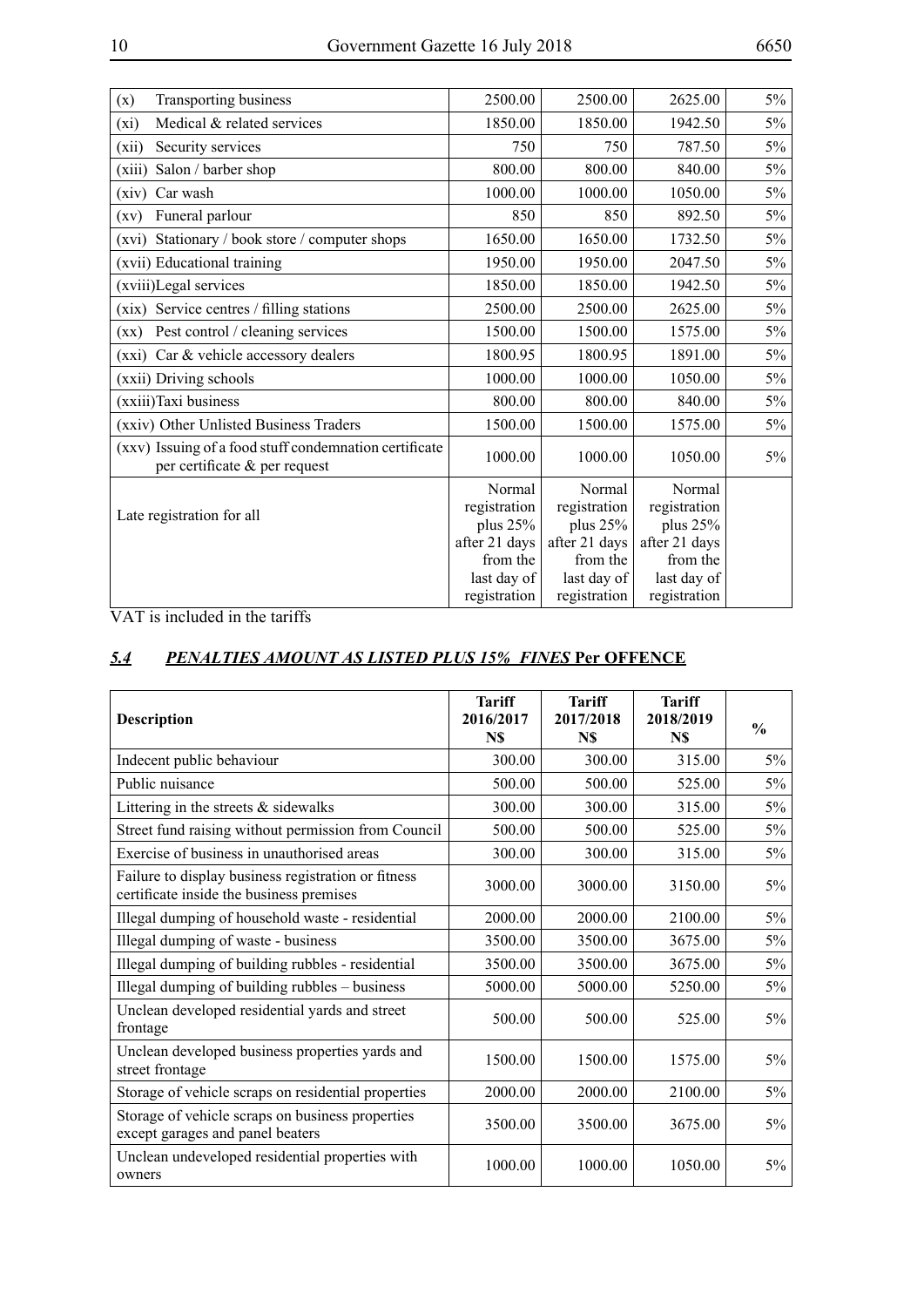| Unclean undeveloped business properties with<br>owners                                                                                                 | 2500.00  | 2500.00  | 2625.00  | $5\%$ |
|--------------------------------------------------------------------------------------------------------------------------------------------------------|----------|----------|----------|-------|
| Person overcrowding his/her premises                                                                                                                   | 500.00   | 500.00   | 525.00   | $5\%$ |
| Person constructing backyard shacks, wooden<br>shades and steel frames (per structure)                                                                 | 1000.00  | 1800.00  | 1850.00  | $5\%$ |
| Penalties for illegal structures, such as backyard<br>shacks, wooden shades and steel frames (per<br>structure) on businesses premises                 | 4,200.00 | 4,200.00 | 4,410.00 | 5%    |
| Person erecting any building without sufficient<br>latrine accommodation for his/her workmen                                                           | 500.00   | 500.00   | 525.00   | 5%    |
| Person keeping / allowing to keep animals/game/<br>poultry causing nuisance                                                                            | 1000.00  | 1000.00  | 1050.00  | $5\%$ |
| Person introducing/allowing to introduce butcher's<br>meat into an urban area                                                                          | 500.00   | 500.00   | 525.00   | 5%    |
| An abattoir or business keeping uninspected<br>butchers meat in the abattoir business premises or<br>selling such butchers meat to the general public: |          | 6500.00  | 6825.00  | 5%    |
| Hawkers $&$ street vendors with no registration<br>certificate                                                                                         | 500.00   | 500.00   | 525.00   | $5\%$ |
| Barbers/hairdressers failing to keep apparatus and<br>other equipment in a clean/sanitary condition                                                    | 300.00   | 300.00   | 315.00   | 5%    |
| Barbers/hairdressers operating without the<br>necessary disinfecting box apparatus                                                                     | 300.00   | 300.00   | 315.00   | 5%    |
| Person selling food through a food vending machine<br>not approved by a health officer                                                                 | 500.00   | 500.00   | 525.00   | 5%    |
| Person conducting business without the business<br>registration or fitness certificate                                                                 | 3500.00  | 3500.00  | 3675.00  | $5\%$ |
| Person carrying on a trade failing to register in<br>terms of the general health regulations                                                           | 4000.00  | 4000.00  | 4200.00  | 5%    |
| Person hinders/obstructs a health officer in<br>execution on any duty (refuses to furnish<br>information required)                                     | 500.00   | 500.00   | 525.00   | $5\%$ |
| Person selling certain canned foodstuffs which are<br>brown rusted or damaged                                                                          | 1500.00  | 1500.00  | 1575.00  | $5\%$ |
| Person selling confectionary and other processed<br>meat products without the necessary protection<br>against flies and dust                           | 500.00   | 500.00   | 525.00   | $5\%$ |
| Person selling meal/similar products/spices infected<br>with weevils/insects                                                                           | 3500.00  | 3500.00  | 3675.00  | $5\%$ |
| Person engaged in foodstuffs business failing to<br>maintain premises/containers/vehicle repairs                                                       | 500.00   | 500.00   | 525.00   | $5\%$ |
| Person engaged in foodstuffs business using unclean<br>vessel/utensil/container/paper for containing/<br>wrapping of food                              | 500.00   | 500.00   | 525.00   | $5\%$ |
| Person engaged in foodstuffs business failing to<br>provide toilet facilities free of charge to his/her<br>customers                                   | 1500.00  | 1500.00  | 1575.00  | $5\%$ |
| Person engaged in foodstuffs business failing to<br>prevent food from being handled unnecessary                                                        | 500.00   | 500.00   | 525.00   | $5\%$ |
| Person engaged in foodstuffs business failing to<br>protect food to be delivered to the customer from<br>contamination by dust/dirt/flies              | 500.00   | 500.00   | 525.00   | 5%    |
| Person engaged in foodstuffs business failing to<br>provide clean overalls to his/her employees                                                        | 500.00   | 500.00   | 525.00   | 5%    |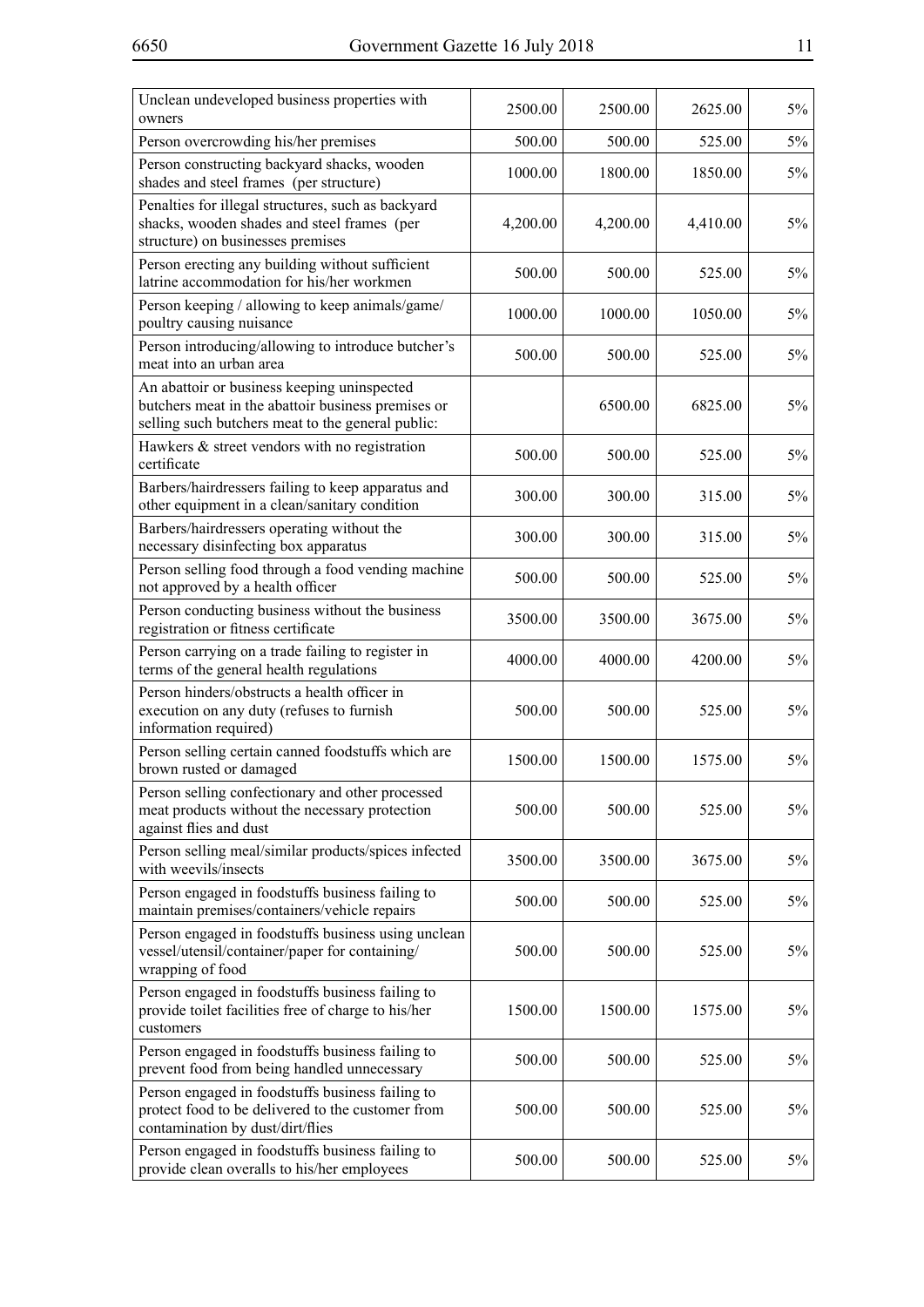| Person engaged in foodstuffs business failing to<br>ensure that overalls are worn at all times                                   | 500.00 | 500.00 | 525.00 | $5%$  |
|----------------------------------------------------------------------------------------------------------------------------------|--------|--------|--------|-------|
| Person engaged in foodstuffs business failing to<br>keep such overalls in change rooms when not in use                           | 500.00 | 500.00 | 525.00 | $5%$  |
| Person engaged in foodstuffs business failing to<br>provide hot and cold running water/soap/clean<br>towels to his/her customers | 500.00 | 500.00 | 525.00 | $5\%$ |

## *5.5 PEST CONTROL:*

|                                                                                                                                                | <b>Tariff</b><br>2016/2017<br>N\$                                      | <b>Tariff</b><br>2017/2018<br>N\$                                      | <b>Tariff</b><br>2018/2019<br>N\$                                    | $\frac{0}{0}$ |
|------------------------------------------------------------------------------------------------------------------------------------------------|------------------------------------------------------------------------|------------------------------------------------------------------------|----------------------------------------------------------------------|---------------|
| Spray of pests - Residential /hour<br>per applicant                                                                                            | 304.28                                                                 | 304.28                                                                 | 319.50                                                               | $5\%$         |
| Spray of pests-Business / hour per applicant                                                                                                   | 349.92<br>Plus actual<br>cost of<br>poison plus<br>$15%$ admin<br>fess | 349.92<br>Plus actual<br>cost of<br>poison plus<br>$15%$ admin<br>fess | 349.92<br>Plus actual<br>cost of<br>poison plus<br>15% admin<br>fess | $0\%$         |
| Spray of chemicals on wood products destined for<br>export purposes per load<br>$(3.7 \text{ A/T})$ is in the 1. 1. 1 in the standard $(20.5)$ | 3500.00                                                                | 3500.00                                                                | 3850.00                                                              | 10%           |

(VAT is included in the tariffs)

#### **5.6 DOG LICENSE AND IMPOUNDING FEES**

|                                                                                                                               | <b>Tariff</b><br>2016/2017<br>N\$   | <b>Tariff</b><br>2017/2018<br>N\$   | Tariff<br>2018/2019<br>N\$          | $\frac{0}{0}$ |
|-------------------------------------------------------------------------------------------------------------------------------|-------------------------------------|-------------------------------------|-------------------------------------|---------------|
| Male dog per dog-effect from January per dog per<br>annum                                                                     | 90.00                               | 90.00                               | 90.00                               | $0\%$         |
| Unsterilized female dog (bitches) per dog-effect<br>from January per dog per annum                                            | 100.00                              | 100.00                              | 100.00                              | $0\%$         |
| Sterilized female dog (bitches) per dog-effect from<br>January per dog per annum (proof of sterilization<br>must be provided) | 95.00                               | 95.00                               | 95.00                               | $0\%$         |
| Impounding fee per dog & per day                                                                                              | 75.00                               | 75.00                               | 82.50                               | 10%           |
| Penalty for late dog registration per dog                                                                                     | Normal<br>tariff plus<br>N\$ 200.00 | Normal<br>tariff plus<br>N\$ 200.00 | Normal<br>tariff plus<br>N\$ 200.00 | $0\%$         |
| Penalty for keeping unregistered (illegal dogs per<br>dog)                                                                    | 1000.00                             | 1000.00                             | 1000.00                             | $0\%$         |

## **6.** *PUBLIC BUILDINGS (Vote 6) :*

## **6.1 Community Halls, Strabenkinder Hall, Freedom Square Building:**

| Description                                                                        | <b>Tariff</b><br>2016/2017<br>N\$ | <b>Tariff</b><br>2017/2018<br>N\$ | <b>Tariff</b><br>2018/2019<br>N\$ | $\frac{0}{0}$ |
|------------------------------------------------------------------------------------|-----------------------------------|-----------------------------------|-----------------------------------|---------------|
| Tariff per day or part thereof:                                                    |                                   |                                   |                                   |               |
| a) Activities for profit motive in private interest<br>(dance, show, business) etc | 3,367.43                          | 3,367.43                          | 3,704.17                          | $10\%$        |
| Refundable deposit                                                                 | 2,640.40                          | 2,640.40                          | 2,000.00                          | $-24\%$       |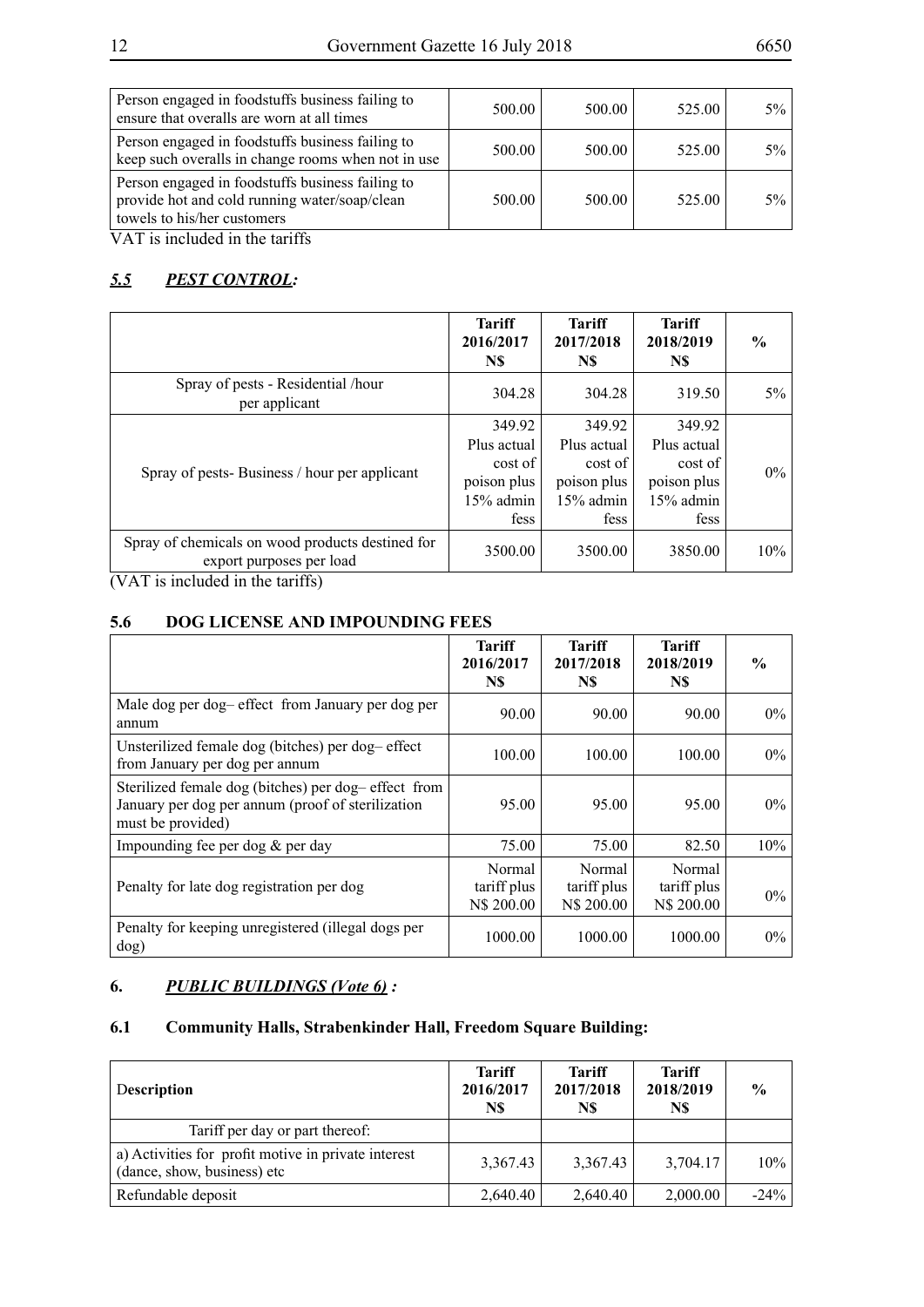| b) No-profit activities by general public interest<br>(meetings by sport clubs, schools, political<br>meetings, churches and charity organizations)                                                                                   | 418.92            | 418.92            | 523.65             | 25%           |
|---------------------------------------------------------------------------------------------------------------------------------------------------------------------------------------------------------------------------------------|-------------------|-------------------|--------------------|---------------|
| Refundable deposit                                                                                                                                                                                                                    | 1,500.00          | 1,500.00          | 2,000.00           | 25%           |
| c) Wedding receptions and any other celebrations<br>party                                                                                                                                                                             | 1,210.00          | 1,210.00          | 1,633.50           | 35%           |
| Refundable deposit                                                                                                                                                                                                                    | 1,500.00          | 1,500.00          | 2000.00            | 25%           |
| No refund if a hall not cleaned until 10h00 the next<br>day.                                                                                                                                                                          |                   |                   |                    |               |
| No refund if posters and decorations are directly<br>placed on the wall of the community hall (s), as<br>well as when the walls and floor of the halls are<br>not cleaned to the satisfaction of the care taker and<br>administrator. |                   |                   |                    |               |
| d) Rental of Strassenkinder Hall in Freedom Square,<br>public institutions and individuals (excluded prepaid)                                                                                                                         | 605.00            | 605.00            | 605.00             | $0\%$         |
| Wedding receptions                                                                                                                                                                                                                    | 847.00            | 847.00            | 847.00             | $0\%$         |
| Refundable deposit                                                                                                                                                                                                                    | 1,000.00          | 1,000.00          | 1,000.00           | $0\%$         |
| e) Rental of the Council building in Nossobville,<br>old age home by a church, public institutions and<br>individuals                                                                                                                 | 605.00            | 605.00            | 605.00             | $0\%$         |
| Wedding receptions & birthday party<br>Refundable deposit                                                                                                                                                                             | 847.00<br>1000.00 | 847.00<br>1000.00 | 847.00<br>2,000.00 | $0\%$<br>100% |

## **6.2** *Hire of potable toilets*

| <b>Description</b>            | <b>Tariff</b><br>2016/2017<br>N\$ | <b>Tariff</b><br>2017/2018<br>N\$ | <b>Tariff</b><br>2018/2019<br>N\$ | $\frac{0}{0}$ |
|-------------------------------|-----------------------------------|-----------------------------------|-----------------------------------|---------------|
| Portable Toilet per day       | 500.00                            | 500.00                            | 500.00                            | $0\%$         |
| Refundable deposit per toilet | 1.000.00                          | 1.000.00                          | 1.000.00                          | $0\%$         |

VAT is included in the tariffs. For any loss or damage, the replacement cost would be charged accordingly (actual cost).

## **7.** *STAFF HOUSING (Vote 8) :*

| <b>Description</b>                                                       | <b>Tariff</b><br>2016/2017<br>N\$ | <b>Tariff</b><br>2017/2018<br>N\$ | <b>Tariff</b><br>2018/2019<br>N\$ | $\frac{0}{0}$ |
|--------------------------------------------------------------------------|-----------------------------------|-----------------------------------|-----------------------------------|---------------|
| House 1 – Technical per month Staff N\$3500.00 $\&$<br>Public N\$4500.00 | 0.00                              | 0.00                              | 3,500.00<br>4,500.00              | $new\%$       |
| House – Epako per month                                                  | 1,000.00                          | 1,000.00                          | 2500.00                           | $0\%$         |
| Technical House Outside Flat                                             |                                   | 1500.00                           | 1500.00                           | $0\%$         |

#### 8. *SEWERAGE (Vote 10):*

|                                           | <b>Tariff</b><br>2016/2017<br>N\$ | <b>Tariff</b><br>2017/2018<br>N\$ | <b>Tariff</b><br>2018/2019<br>N\$ | $\frac{0}{0}$ |
|-------------------------------------------|-----------------------------------|-----------------------------------|-----------------------------------|---------------|
| <b>RESIDENTIAL (ALL LOCATIONS)</b>        |                                   |                                   |                                   |               |
| BASIC CHARGES: Per month.                 | <b>New</b>                        | <b>New</b>                        | 80.00                             | New           |
| ADDITIONAL CHARGES: Per Toilet per month. | 32.78                             | 32.78                             | 36.05                             | $10\%$        |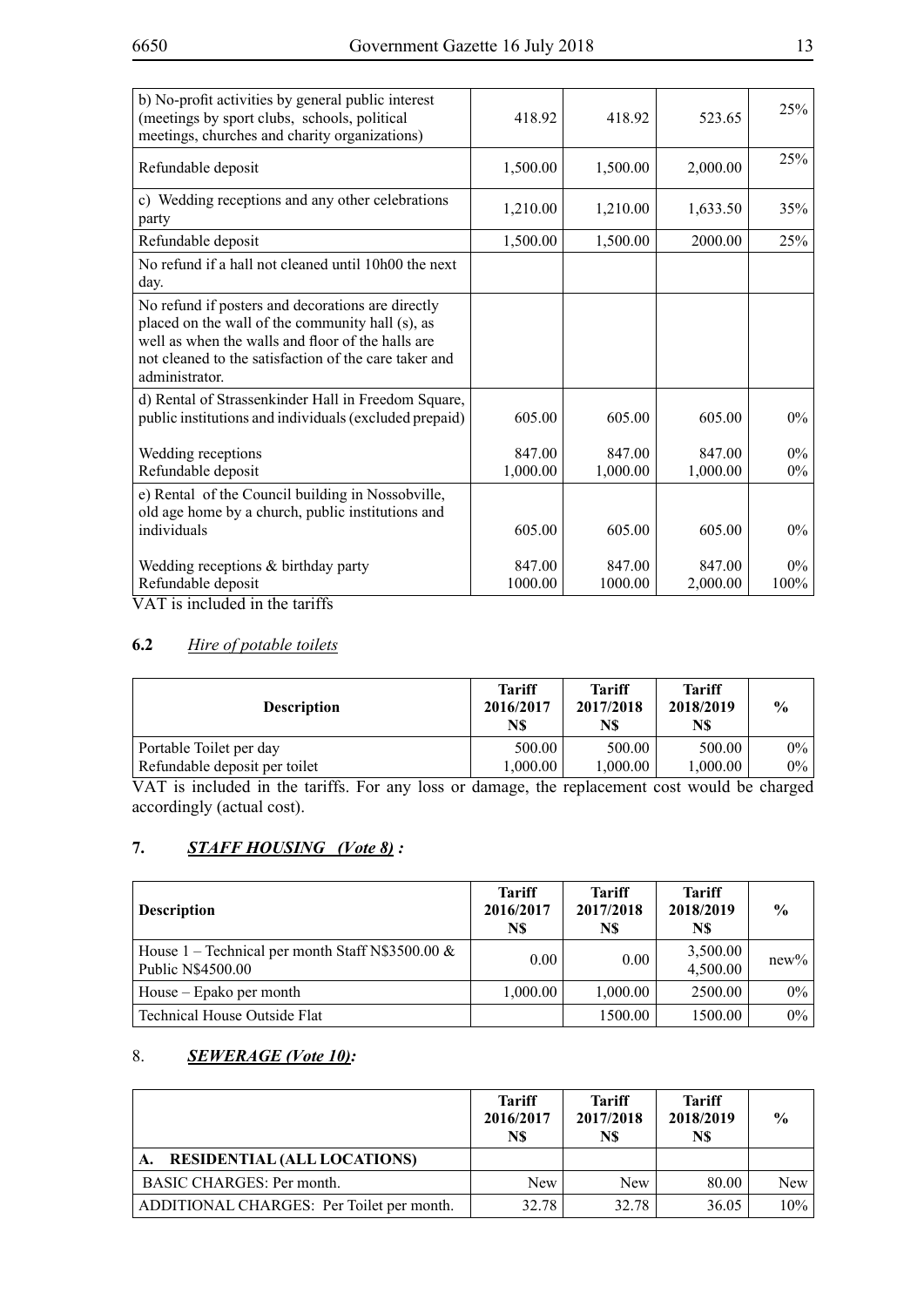| <b>B.</b><br><b>BUSINESSES</b>                                        |        |        |        |            |
|-----------------------------------------------------------------------|--------|--------|--------|------------|
| <b>BASIC CHARGES: Per month.</b>                                      | 179.99 | 229.29 | 252.20 | 10%        |
| ADDITIONAL CHARGES: Per Toilet per month.                             | 32.78  | 32.78  | 36.05  | 10%        |
| C.<br><b>TRAINING INSTITUTIONAL</b>                                   |        |        |        |            |
| <b>BASIC CHARGES: Per month.</b>                                      | 179.99 | 179.99 | 198.00 | 10%        |
| ADDITIONAL CHARGES: Per Toilet per month.                             | 32.78  | 32.78  | 36.05  | 10%        |
| <b>CHURCHES</b><br>D.                                                 |        |        |        |            |
| <b>BASIC CHARGES: Per month.</b>                                      | 98.74  | 98.74  | 108.60 | 10%        |
| ADDITIONAL CHARGES: Per Toilet per month.                             | 32.78  | 32.78  | 36.05  | 10%        |
| <b>HOSPITAL</b><br>Е.                                                 |        |        |        |            |
| <b>BASIC CHARGES: Per month.</b>                                      |        | 178.58 | 196.50 | 10%        |
| ADDITIONAL CHARGES: Per Toilet per month.                             | 32.78  | 32.78  | 36.05  | 10%        |
| <b>CLINIC</b><br>F.                                                   |        |        |        |            |
| <b>BASIC CHARGES: Per month.</b>                                      | 79.98  | 79.98  | 88.00  | 10%        |
| ADDITIONAL CHARGES: Per Toilet per month.                             | 32.78  | 32.78  | 36.05  | 10%        |
| G.<br><b>SCHOOLS</b>                                                  |        |        |        |            |
| <b>BASIC CHARGES: Per month.</b>                                      | 79.98  | 129.28 | 142.20 | 10%        |
| ADDITIONAL CHARGES: Per Toilet per month.                             | 32.78  | 32.78  | 36.05  | 10%        |
| Н.<br><b>HOSTELS</b>                                                  |        |        |        |            |
| <b>BASIC CHARGES: Per month.</b>                                      |        | 129.28 | 142.20 | 10%        |
| ADDITIONAL CHARGES: Per Toilet per month.                             | 32.78  | 32.78  | 36.05  | 10%        |
| <b>PARASTATAL</b><br>I.                                               |        |        |        |            |
| <b>BASIC CHARGES: Per month.</b>                                      |        |        | 200.00 | New        |
| ADDITIONAL CHARGES: Per Toilet per month.                             | 32.78  | 32.78  | 36.05  | 10%        |
| <b>CORRECTIONAL SERVICES</b><br>J.                                    |        |        |        |            |
| <b>BASIC CHARGES: Per month.</b>                                      | 129.30 | 178.58 | 196.40 | 10%        |
| ADDITIONAL CHARGES: Per Toilet per month.                             | 32.78  | 32.78  | 36.05  | 10%        |
| <b>K.</b><br><b>ARMY BASE</b>                                         |        |        |        |            |
| BASIC CHARGES: for disposal Per month.                                | 00.00  | 00.00  | 250.00 | <b>New</b> |
| <b>OFFICES</b><br>L.                                                  |        |        |        |            |
| <b>BASIC CHARGES: Per month.</b>                                      | 179.99 | 179.99 | 198.00 | 10%        |
| ADDITIONAL CHARGES: Per Toilet per month.                             | 32.78  | 32.78  | 36.05  | 10%        |
| <b>OLD AGE HOME/ PRE-SCHOOL &amp;</b><br>М.<br><b>KINDERGARARTENS</b> |        |        |        |            |
| BASIC CHARGES: Per month.                                             |        |        | 60.00  | New        |
| ADDITIONAL CHARGES: Per Toilet per month.                             | 32.78  | 32.78  | 36.05  | 10%        |
| <b>CARWASH</b><br>N.                                                  |        |        |        |            |
| <b>BASIC CHARGES: Per month.</b>                                      | New    | New    | 500.00 | New        |
| <b>ANY OTHER UNLISTED</b><br>О.                                       |        |        |        |            |
| <b>BASIC CHARGES: Per month.</b>                                      | 179.99 | 179.99 | 198.00 | 10%        |
| ADDITIONAL CHARGES: Per Toilet per month.                             | 32.78  | 32.78  | 36.05  | 10%        |
| Connections: - New connections - Residential<br>P.                    | 383.92 | 383.92 | 422.31 | 10%        |
| New Connection Commercial, Industrial &<br>Q.<br>Institutional        | 639.86 | 639.86 | 705.00 | 10%        |

**NOTE: All charges are stated without VAT. VAT will be added for non-residential consumers**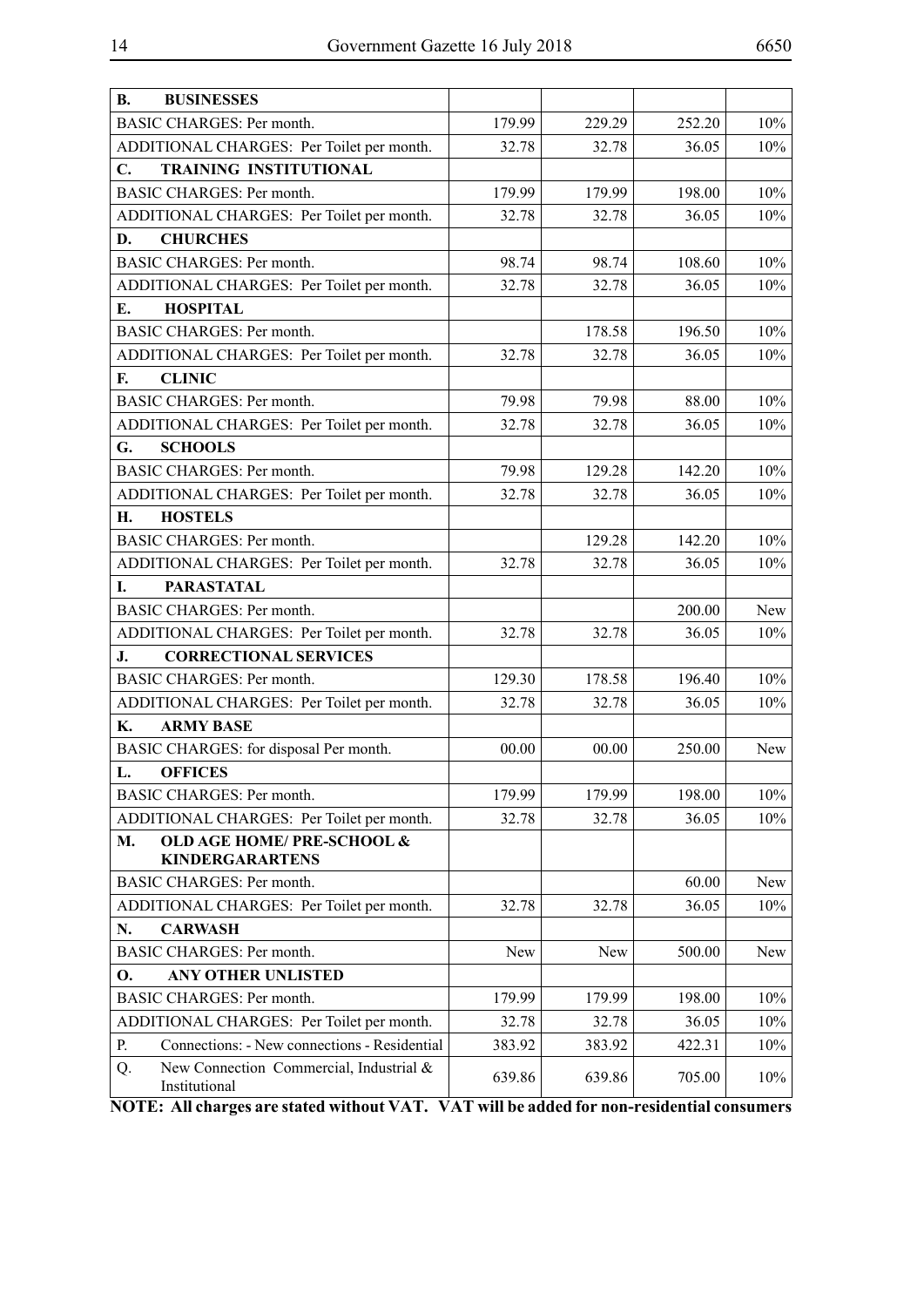## *Sewerage Blockages:*

| Description                            | <b>Tariff</b><br>2016/2017<br>N\$ | <b>Tariff</b><br>2017/2018<br>N\$ | <b>Tariff</b><br>2018/2019<br>N\$ | $\frac{0}{0}$ |
|----------------------------------------|-----------------------------------|-----------------------------------|-----------------------------------|---------------|
| Unblock the sewer during working hours | 419.75                            | 419.75                            | 419.75                            | $0\%$         |
| Unblock the sewer after working hours  | 841.11                            | 841 11                            | 841.11                            | $0\%$         |

NOTE: **VAT is included in the tariffs**

## **Penalty for illegal sewer connection, tempering and sabotage per incident**

|    |                                                                           | <b>Tariff</b><br>2016/2017<br>N\$ | Tariff<br>2017/2018<br>N\$ | <b>Tariff</b><br>2018/2019<br>N\$ | $\frac{0}{0}$ |
|----|---------------------------------------------------------------------------|-----------------------------------|----------------------------|-----------------------------------|---------------|
| ı. | Residential – per offence or 6 months<br>imprisonment or both             | 3,025.00                          | 3,025.00                   | 3,025.00                          | $0\%$         |
|    | All types of business – per offence or $6$<br>months imprisonment or both | 5,280.00                          | 5,280.00                   | 5,280.00                          | $0\%$         |

#### **9.** *SANITATION (Vote 11) :*

| <b>DESCRIPTION FOR REFUSE REMOVAL</b>                                                                                                             | <b>Tariff</b><br>2016/2017<br>N\$ | <b>Tariff</b><br>2017/2018<br>N\$ | <b>Tariff</b><br>2018/2019<br>N\$ | $\frac{0}{0}$ |
|---------------------------------------------------------------------------------------------------------------------------------------------------|-----------------------------------|-----------------------------------|-----------------------------------|---------------|
| <b>REFUSE REMOVAL FOR DOMESTIC &amp;</b><br><b>BUSINESSES</b>                                                                                     |                                   |                                   |                                   |               |
| Removal of domestic refuse at Residential in all<br>Gobabis, including houses situated on business &<br>industrial erven, extension 4 x per month | 155.96                            | 155.96                            | 171.56                            | 10%           |
| Removal of domestic refuse at Residential in all<br>Nossobville including houses situated on business<br>erven, extensions 4 x per month          | 146.38                            | 146.38                            | 161.02                            | 10%           |
| Removal of domestic refuse at Residential in all<br>Epako & Rakutuka including houses situated on<br>business erven, extensions 4 x per month     | 140.91                            | 140.91                            | 155.00                            | 10%           |
| Removal of refuse at Small Businesses - 4 x per<br>month                                                                                          | 512.16                            | 512.16                            | 614.59                            | 20%           |
| Removal of refuse at Large Business & Industrial<br>Areas 4 x per month                                                                           | 3200.00                           | 3200.00                           | 3200.00                           | 0%            |
| Additional refuse removal per load                                                                                                                | 350.00                            | 350.00                            | 350.00                            | $0\%$         |
| Removal of refuse at legal Sheebens / liquor outlets<br>at Residential zoned erven with Council Special<br>Consent 4 x per month -                | 600.00                            | 600.00                            | 720.00                            | 20%           |
| Removal of refuse at legal Sheebens / liquor outlets<br>at Business zoned erven with Council Special<br>Consent 4 x per month -                   | new                               | new                               | 1,320.00                          | new           |
| Refuse removal for Informal Settlements 4 x per<br>month                                                                                          | 50.00                             | 50.00                             | 50.00                             | $0\%$         |
| Refuse removal from illegal sheebens 4 x per<br>month                                                                                             | New                               | <b>New</b>                        | 500.00                            | New           |
| <b>REMOVAL OF REFUSE AS INSTITUTIONS</b>                                                                                                          |                                   |                                   |                                   |               |
| Schools 4 x per months                                                                                                                            | 550.00                            | 550.00                            | 605.00                            | 10%           |
| Hostels 4 x per month                                                                                                                             | 638.00                            | 638.00                            | 701.80                            | 10%           |
| Offices 4 x per month                                                                                                                             | 385.00                            | 385.00                            | 423.50                            | 10%           |
| Clinics 4 x per month                                                                                                                             | 885.50                            | 885.50                            | 974.05                            | 10%           |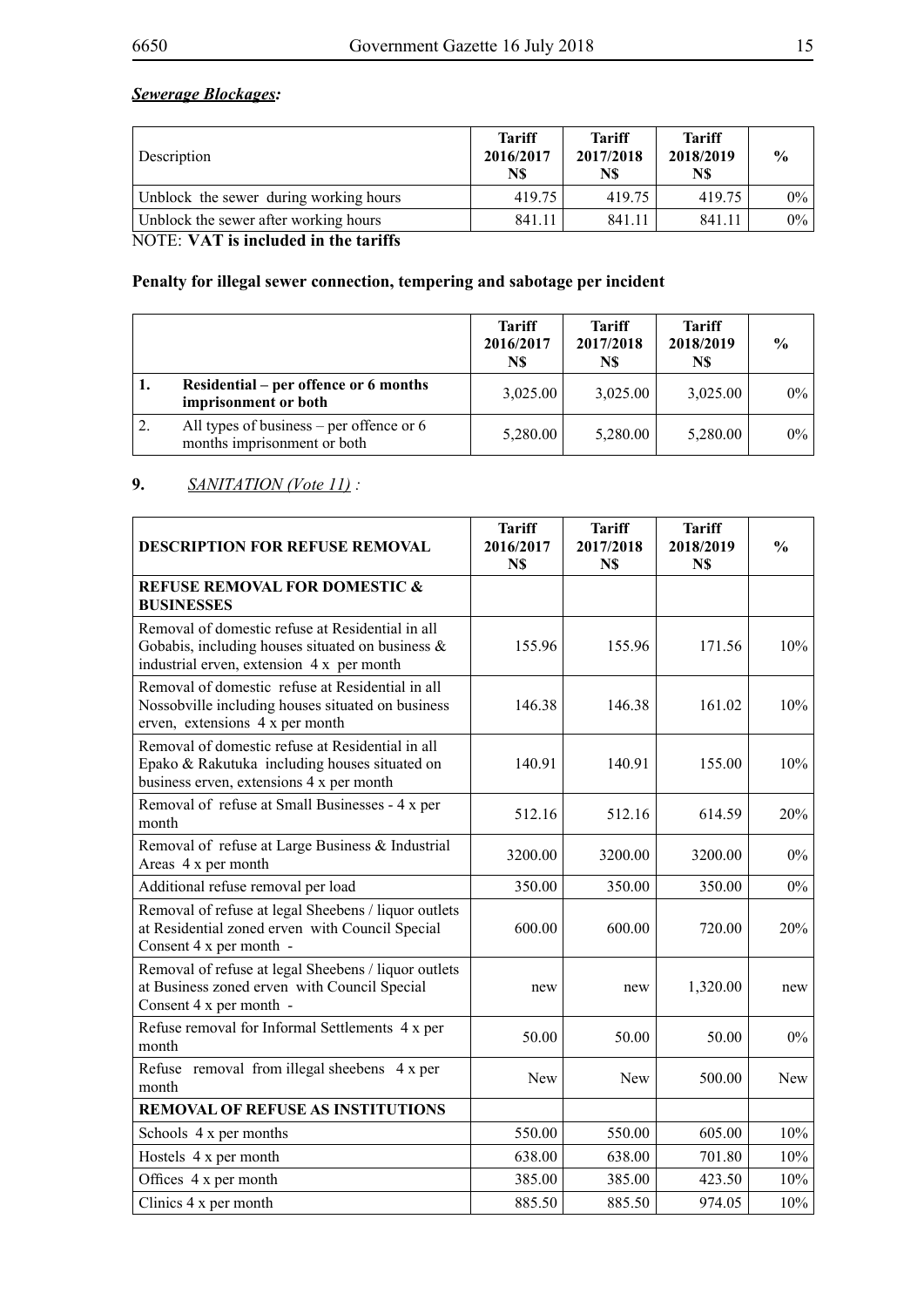| Hospital 4 per month                                                                       | 2783.00 | 2783.00 | 3,061.30 | 10%   |  |  |  |
|--------------------------------------------------------------------------------------------|---------|---------|----------|-------|--|--|--|
| Place of instruction or training institutions 4 x per<br>month                             | 1045.00 | 1045.00 | 1,149.50 | 10%   |  |  |  |
| Churches 4 per month                                                                       | 275.00  | 275.00  | 275.00   | $0\%$ |  |  |  |
| Parastatals 4 x per month                                                                  | 385.00  | 385.00  | 500.50   | 30%   |  |  |  |
| Old Age Home, Preschools and Kindergartens 4 x<br>per months                               | 275.00  | 275.00  | 275.00   | $0\%$ |  |  |  |
| <b>CUTTING AND REMOVAL OF TREES:</b>                                                       |         |         |          |       |  |  |  |
| Small trees or bushes residential and churches per<br>load or part thereof                 | 500.00  | 500.00  | 600.00   | 20%   |  |  |  |
| Small trees or bushes Business & Industrial Area<br>per load or part thereof               | 1000.00 | 1000.00 | 1200.00  | 20%   |  |  |  |
| Big trees residential $&$ churches per load or part<br>thereof                             | 1000.00 | 1000.00 | 1,500.00 | 50%   |  |  |  |
| Big trees Business & Industrial per load or part<br>thereof                                | 2000.00 | 2000.00 | 3,000.00 | 50%   |  |  |  |
| Garden Refuse Disposal per load or part thereof                                            | 500.00  | 500.00  | 600.00   | 20%   |  |  |  |
| <b>REMOVAL OF BUILDING MATERIALS /</b><br><b>RUBBLES</b>                                   |         |         |          |       |  |  |  |
| Residential -per 10m <sup>3</sup> Lorry load or part thereof                               | 630.00  | 630.00  | 882.00   | 40%   |  |  |  |
| Businesses – per $10m3$ Lorry load or part thereof                                         | 1155.00 | 1155.00 | 1,732.50 | 50%   |  |  |  |
| <b>LEASING OF DUSTBINS &amp; SKIPCONTAINERS</b>                                            |         |         |          |       |  |  |  |
| Residential per day or part thereof                                                        | 44.00   | 44.00   | 48.40    | 10%   |  |  |  |
| Business & Industrial Area per day or part thereof                                         | 88.00   | 88.00   | 96.80    | 10%   |  |  |  |
| Institution per day or part thereof                                                        | 55.00   | 55.00   | 60.50    | 10%   |  |  |  |
| Skip Container per day or part thereof                                                     | 550.00  | 550.00  | 605.00   | 10%   |  |  |  |
| Illegal dumping - removal of waste                                                         | 4125.00 | 4125.00 | 4,537.50 | 10%   |  |  |  |
| Reward for reporting confirmed illegal dumping per<br>incident                             | 363.00  | 363.00  | 399.30   | 10%   |  |  |  |
| Destruction of goods per hour or part thereof                                              | 1056.00 | 1056.00 | 1,161.60 | 10%   |  |  |  |
| NOTE: All charges are stated without VAT. VAT will be added for non-residential consumers. |         |         |          |       |  |  |  |

## **10. FINANCE DEPARTMENT (Vote 12):**

| <b>Description of charges</b>                                                              | <b>Tariff</b><br>2016/2017<br>N\$ | <b>Tariff</b><br>2017/2018<br>N\$ | <b>Tariff</b><br>2018/2019<br>N\$ | $\frac{0}{0}$ |
|--------------------------------------------------------------------------------------------|-----------------------------------|-----------------------------------|-----------------------------------|---------------|
| To reprint statement of account (municipal bill) -<br>per page                             | 7.70                              | 7.70                              | 7.70                              | $0\%$         |
| Interest charged for non-payment of accounts,<br>excluded pensioners and disability people | 20%                               | 20%                               | 10%                               | $-50\%$       |

Interest for 10% per annum and limited to the outstanding capital amount.

## *11. INTERGRATED BIO-SYSTEM :*

## *Rental of Sewerage Plot :*

|                                                                          | <b>Tariff</b><br>2016/2017<br>N\$ | <b>Tariff</b><br>2017/2018<br>N\$ | <b>Tariff</b><br>2018/2019<br>N\$ | $\frac{6}{9}$ |
|--------------------------------------------------------------------------|-----------------------------------|-----------------------------------|-----------------------------------|---------------|
| Renting Sewerage Plot - per month and VAT<br>included with 10% increment | 8.779.41                          | 9.218.38                          | 10,140.22                         | 10%           |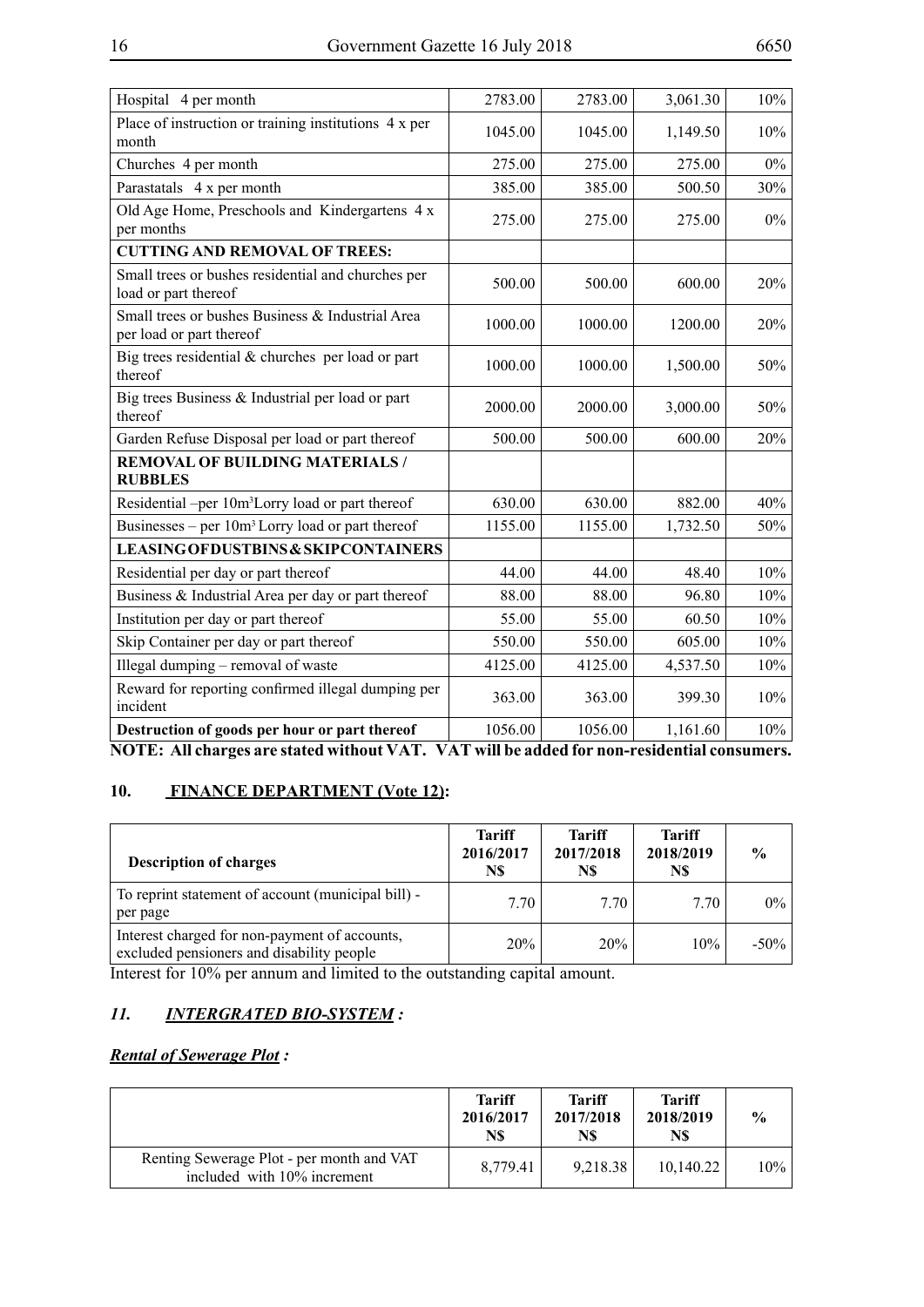## **12.** *STREETS DEPARTMENT (Vote 15):*

## **Sundry Income: Renting of Municipal Equipment:-**

| Description                                                                                 | <b>Tariff</b><br>2016/2017<br>N\$ | <b>Tariff</b><br>2017/2018<br>N\$ | <b>Tariff</b><br>2018/2019<br>N\$ | $\frac{6}{6}$ |
|---------------------------------------------------------------------------------------------|-----------------------------------|-----------------------------------|-----------------------------------|---------------|
| 1. Saving Groups / Build Together / Mapange /                                               |                                   |                                   |                                   |               |
| <b>Social Group, Exclude Contractors</b>                                                    |                                   |                                   |                                   |               |
| <b>BUILDING SAND</b>                                                                        |                                   |                                   |                                   |               |
| 3 m <sup>3</sup> Truck plus sand - per load                                                 | 164.38                            | 164.38                            | 164.40                            | $0\%$         |
| 5 m <sup>3</sup> Truck plus sand - per load                                                 | 199.60                            | 199.60                            | 199.50                            | $0\%$         |
| 10 m <sup>3</sup> Truck plus sand - per load                                                | 295.06                            | 295.06                            | 295.10                            | $0\%$         |
| <b>BUILDING STONES</b>                                                                      |                                   |                                   |                                   |               |
| 3 m <sup>3</sup> Truck plus stones - per load                                               | 164.38                            | 164.38                            | 164.40                            | $0\%$         |
| 5 m <sup>3</sup> Truck plus stones - per load                                               | 199.60                            | 199.60                            | 199.60                            | $0\%$         |
| 10 m <sup>3</sup> Truck plus stones - per load                                              | 295.06                            | 295.06                            | 295.10                            | $0\%$         |
| <b>BUILDING SAND AND STONES (ALREADY</b><br><b>MIXED</b> ) (NOTE: Council no more provide). |                                   |                                   |                                   |               |
| 3 m <sup>3</sup> Truck, sand plus stones - per load                                         | 246.58                            | 246.58                            | $\blacksquare$                    | $-100%$       |
| 5 m <sup>3</sup> Truck, sand plus stones - per load                                         | 299.40                            | 299.40                            |                                   | $-100%$       |
| 10 m <sup>3</sup> Truck, sand plus stones - per load                                        | 442.60                            | 442.60                            |                                   | $-100%$       |
| <b>HIRING OF TRUCKS</b>                                                                     |                                   |                                   |                                   |               |
| Grader & Front End Loader – per hour                                                        | 668.89                            | 668.89                            | 668.89                            | $0\%$         |
| Liebherr Excavator – per hour                                                               | 668.89                            | 668.89                            | 668.89                            | $0\%$         |
| TLB Fiat - per hour                                                                         | 613.66                            | 613.66                            | 613.66                            | $0\%$         |
| Compactor - per hour                                                                        | 278.30                            | 278.30                            | 278.30                            | $0\%$         |
| Compressor - per hour                                                                       | 193.60                            | 193.60                            | 193.60                            | 0%            |
| Water Lorry - per load                                                                      |                                   |                                   |                                   |               |
| Own water lorry – per load                                                                  |                                   |                                   |                                   |               |
| 10m3- water lorry per km (water charged separately)                                         | 12.50                             | 20.00                             | 20.00                             | $0\%$         |
| Borehole water per m3 per month                                                             | 16.35                             | 16.35                             | 16.35                             | $0\%$         |
| Cherry Picker - per hour                                                                    | 270.00                            | 270.00                            | 270.00                            | $0\%$         |
| <b>GENERAL PUBLIC</b><br>2.                                                                 |                                   |                                   |                                   |               |
| <b>BUILDING SAND</b>                                                                        |                                   |                                   |                                   |               |
| 3 m <sup>3</sup> Truck plus sand - per load                                                 | 628.45                            | 628.45                            | 377.07                            | $-40%$        |
| 5 m <sup>3</sup> Truck plus sand - per load                                                 | 952.20                            | 952.20                            | 571.32                            | $-40%$        |
| 10 m <sup>3</sup> Truck plus sand - per load                                                | 1,904.40                          | 1,904.40                          | 1,142.64                          | $-40%$        |
| <b>BUILDING STONES</b>                                                                      |                                   |                                   |                                   |               |
| 3 m <sup>3</sup> Truck plus stones - per load                                               | 634.80                            | 634.80                            | 634.80                            | $0\%$         |
| 5 m <sup>3</sup> Truck plus stones - per load                                               | 1,058.00                          | 1,058.00                          | 1,058.00                          | $0\%$         |
| 10 m <sup>3</sup> Truck plus stones - per load                                              | 2,116.00                          | 2,116.00                          | 2,116.00                          | $0\%$         |
| <b>BUILDING SAND AND STONES (ALREADY</b><br><b>MIXED</b> ) NOTE: Council no more provide).  |                                   |                                   |                                   |               |
| 3 m <sup>3</sup> Truck, sand plus stones - per load                                         | 952.20                            | 952.20                            | 0.00                              | $-100%$       |
| 5 m <sup>3</sup> Truck, sand plus stones - per load                                         | 1,587.00                          | 1,587.00                          | 0.00                              | $-100%$       |
| 10 m <sup>3</sup> Truck, sand plus stones - per load                                        | 3,174.00                          | 3,174.00                          | 0.00                              | $-100%$       |
| <b>HIRING OF TRUCKS</b>                                                                     |                                   |                                   |                                   |               |
| Grader & Front End Loader – per hour                                                        | 800.11                            | 800.11                            | 800.11                            | $0\%$         |
| Liebherr Excavator - per hour                                                               | 800.11                            | 800.11                            | 800.11                            | $0\%$         |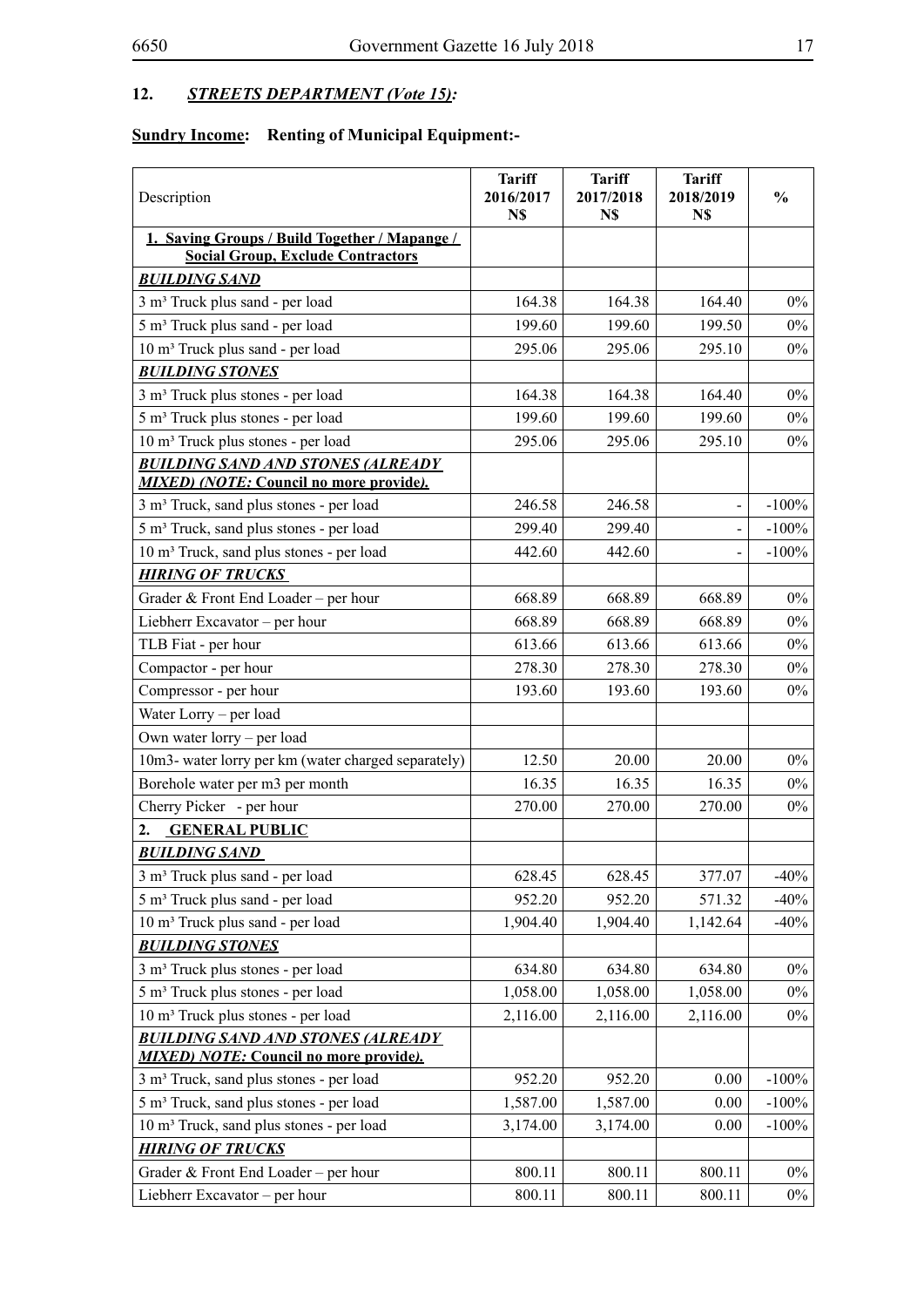| TLB Fiat – per housr                                 | 569.25   | 569.25   | 569.25   | $0\%$   |
|------------------------------------------------------|----------|----------|----------|---------|
| Compactor - per hour                                 | 253.00   | 253.00   | 253.00   | $0\%$   |
| Compressor – per hour                                | 176.00   | 176.00   | 176.00   | $0\%$   |
| 10m3- water lorry per km(water charged separately)   | 25.00    | 25.00    | 25.00    | $0\%$   |
| Borehole water per m3 per load                       | 20.00    | 20.00    | 20.00    | $0\%$   |
| Cherry Picker - per hour                             | 270.00   | 270.00   | 270.00   | $0\%$   |
| 3. Schools / Churches / Sport Organizations          |          |          |          |         |
| <b>BUILDING SAND</b>                                 |          |          |          |         |
| 3 m <sup>3</sup> Truck plus sand - per load          | 459.84   | 459.84   | 229.92   | $-50%$  |
| 5 m <sup>3</sup> Truck plus sand - per load          | 764.00   | 764.00   | 382.00   | 50%     |
| 10 m <sup>3</sup> Truck plus sand - per load         | 1,532.80 | 1,532.80 | 766.40   | $-50%$  |
| <b>BUILDING STONES</b>                               |          |          |          |         |
| 3 m <sup>3</sup> Truck plus stones - per load        | 459.84   | 459.84   | 459.84   | $0\%$   |
| 5 m <sup>3</sup> Truck plus stones - per load        | 764.00   | 764.00   | 764.00   | $0\%$   |
| 10 m <sup>3</sup> Truck plus stones - per load       | 1,532.80 | 1,532.80 | 1,532.80 | $0\%$   |
| <b>BUILDING SAND AND STONES (ALREADY</b>             |          |          |          |         |
| <b>MIXED</b> ) NOTE: Council no more provide).       |          |          |          |         |
| 3 m <sup>3</sup> Truck, sand plus stones - per load  | 689.76   | 689.76   | 0.00     | $-100%$ |
| 5 m <sup>3</sup> Truck, sand plus stones - per load  | 1,145.60 | 1,145.60 | 0.00     | $-100%$ |
| 10 m <sup>3</sup> Truck, sand plus stones - per load | 2,299.20 | 2,299.20 | 0.00     | $-100%$ |
| <b>HIRING OF TRUCKS</b>                              |          |          |          |         |
| Grader & Front End Loader - per hour                 | 800.12   | 800.12   | 800.12   | $0\%$   |
| Liebherr Excavator - per hour                        | 800.12   | 800.12   | 800.12   | $0\%$   |
| TLB Fiat - per hour                                  | 569.25   | 569.25   | 569.25   | $0\%$   |
| Compactor - per hour                                 | 253.00   | 253.00   | 253.00   | $0\%$   |
| Compressor – per hour                                | 176.00   | 176.00   | 176.00   | $0\%$   |
| Water Lorry - per load                               |          |          |          |         |
| Own water lorry – per load                           |          |          |          |         |
| 10m3- water lorry per km(water charged separately)   | 25.00    | 25.00    | 25.00    | $0\%$   |
| Borehole water per m3                                | 20.00    | 20.00    | 20.00    | $0\%$   |
| Cherry Picker - per hour                             | 270.00   | 270.00   | 270.00   | $0\%$   |
| <b>CONTRACTORS</b><br>4.                             |          |          |          |         |
| <b>BUILDING SAND</b>                                 |          |          |          |         |
| 3 m <sup>3</sup> Truck plus sand - per load          | 694.80   | 694.80   | 416.88   | $-40%$  |
| 5 m <sup>3</sup> Truck plus sand - per load          | 1,158.00 | 1,158.00 | 694.80   | $-40%$  |
| 10 m <sup>3</sup> Truck plus sand - per load         | 2,316.00 | 2,316.00 | 1,389.60 | $-40%$  |
| <b>BUILDING STONES</b>                               |          |          |          |         |
| 3 m <sup>3</sup> Truck plus stones - per load        | 694.80   | 694.80   | 694.80   | $0\%$   |
| 5 m <sup>3</sup> Truck plus stones - per load        | 1,158.00 | 1,158.00 | 1,158.00 | $0\%$   |
| 10 m <sup>3</sup> Truck plus stones - per load       | 2,316.00 | 2,316.00 | 2,316.00 | $0\%$   |
| <b>BUILDING SAND AND STONES (ALREADY</b>             |          |          |          |         |
| <b>MIXED</b> ) NOTE: Council no more provide).       |          |          |          |         |
| 3 m <sup>3</sup> Truck, sand plus stones - per load  | 1,042.20 | 1,042.20 | 0.00     | $-100%$ |
| 5 m <sup>3</sup> Truck, sand plus stones - per load  | 1,737.00 | 1,737.00 | 0.00     | $-100%$ |
| 10 m <sup>3</sup> Truck, sand plus stones - per load | 3,474.00 | 3,474.00 | 0.00     | $-100%$ |
| <b>HIRING OF TRUCKS</b>                              |          |          |          |         |
| Grader & Front End Loader – per hour                 | 800.12   | 800.12   | 920.10   | 15%     |
| Liebherr Excavator - per hour                        | 800.12   | 800.12   | 920.10   | 15%     |
| TLB Fiat $-$ per hour                                | 569.25   | 569.25   | 654.60   | 15%     |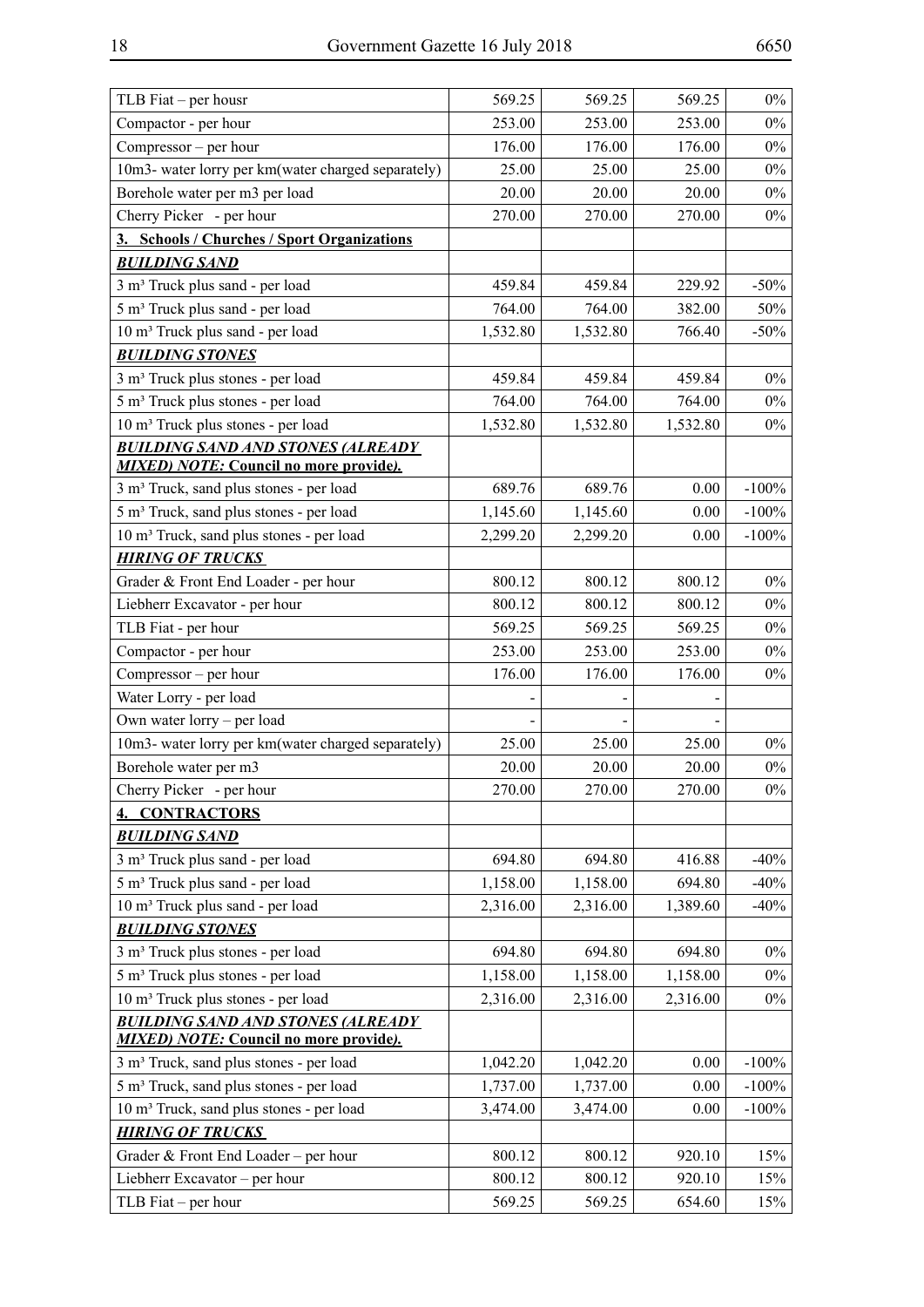| Compator – per hour                                     | 253.00                   | 253.00   | 290.95  | 15% |
|---------------------------------------------------------|--------------------------|----------|---------|-----|
| Compressor – per hour                                   | 176.00                   | 176.00   | 202.40  | 15% |
| 10 m3- water lorry per km (water charged<br>separately) | 25.00                    | 50.00    | 57.50   | 15% |
| Borehole water per m3 per load                          | 20.00                    | 20.00    | 23.00   | 15% |
| Cherry Picker - per hour                                | 270.00                   | 270.00   | 310.50  | 15% |
| Jack hammer per hour                                    | 250.00                   | 250.00   | 287.50  | 15% |
| Penalty for illegal mining of sands and stone           | 4,000.00                 | 4,000.00 | 4600.00 | 15% |
| $\mathbf{1}$                                            | $\cdots$ $\sim$ $\cdots$ |          |         |     |

NOTE: **VAT is included in the tariffs and delivery within Gobabis**

#### **13. LEGARE COMPLEX AND AMPHITHEATRE- Rental Income:**

|                   | <b>LEGARE - NORMAL RATE PER DAY TIME /</b><br><b>NIGHT TIME</b>                                                                                                               | <b>Tariff</b><br>2016/2017<br>N\$ | <b>Tariff</b><br>2017/2018<br>N\$ | <b>Tariff</b><br>2018/2019<br>N\$ | $\frac{0}{0}$ |
|-------------------|-------------------------------------------------------------------------------------------------------------------------------------------------------------------------------|-----------------------------------|-----------------------------------|-----------------------------------|---------------|
| 1.                | Rent of Sports ground                                                                                                                                                         |                                   |                                   |                                   |               |
| i)                | Sport tournament games per day or part<br>thereof<br>Refundable deposit                                                                                                       | 876.65<br>1000.00                 | 876.65<br>1000.00                 | 876.65<br>1,500.00                | $0\%$<br>50%  |
| $\overline{ii}$ ) | Shows, dancing etc per day or part thereof<br>Refundable deposit                                                                                                              | 3506.58<br>2,541.00               | 3506.58<br>2,541.00               | 4,558.55<br>2,500.00              | 30%<br>$2\%$  |
| iii)              | Public rally / meetings, and church services<br>Refundable deposit                                                                                                            | 525.99<br>1000.00                 | 525.99<br>1000.00                 | 631.19<br>1,500.00                | 20%<br>50%    |
| (v)               | Graduation ceremony<br>Refundable deposit                                                                                                                                     | 1100.00<br>1000.00                | 1100.00<br>1000.00                | 1,650.00<br>1,500.00              | 50%<br>50%    |
| (vi)              | School tournament, athletics, league game<br>per day or part thereof.                                                                                                         | 525.99                            | 525.99                            | 631.19                            | 20%           |
|                   | Refundable deposit                                                                                                                                                            | 1000.00                           | 1000.00                           | 1,500.00                          | 50%           |
| (vii)             | Rental of the kiosk and cool room per day<br>or part thereof (the right to use the kiosk is<br>reserved to the Council Social / Sports Club)<br>usage of electricity included | 1650.00<br>1,500.00               | 650.00<br>1,500.00                | 1 000.00<br>1,500.00              | 53%<br>$0\%$  |
| (viii)            | Rental of the cool room only per day or<br>part thereof (the right to use the cool room<br>is reserved to the Council Social / Sports<br>Club).                               | 500.00                            | 500.00                            | 250.00                            | $-50%$        |
| (ix)              | Rental of Field B for practice purposes per<br>day or part thereof                                                                                                            | 440.00                            | 440.00                            | 0.00                              | $0\%$         |
|                   | Refundable deposit For Council to decide                                                                                                                                      | 500.00                            | 500.00                            | 0.00                              | $0\%$         |
| (x)               | Rental of lockable business stalls per day or<br>part thereof                                                                                                                 | 500.00                            | 500.00                            | 500.00                            | $0\%$         |
|                   | Refundable deposit                                                                                                                                                            | 1000.00                           | 1000.00                           | 1000.00                           | $0\%$         |
| (xi)              | Rental of open air business stalls per day or<br>part thereof                                                                                                                 | 250.00                            | 250.00                            | 250.00                            | $0\%$         |
|                   | Refundable                                                                                                                                                                    | 1000.00                           | 1000.00                           | 1000.00                           | $0\%$         |

NOTE: **VAT is included in the tariffs**

## **14.** *TOWN ENGINEER'S (TECHNICAL SERVICES) DEPARTMENT (Vote 16):*

|                                                            | <b>Tariff</b><br>2016/2017<br>N\$ | <b>Tariff</b><br>2017/2018<br>N\$ | <b>Tariff</b><br>2018/2019<br>N\$ | $\frac{6}{9}$ |
|------------------------------------------------------------|-----------------------------------|-----------------------------------|-----------------------------------|---------------|
| Penalty for building without an approved<br>building plan: |                                   |                                   |                                   |               |
| Residential                                                | 4,500.00                          | 9,000.00                          | 9,000.00                          | $0\%$         |
| General Residential                                        | 5,400.00                          | 10,800.00                         | 10,800.00                         | $0\%$         |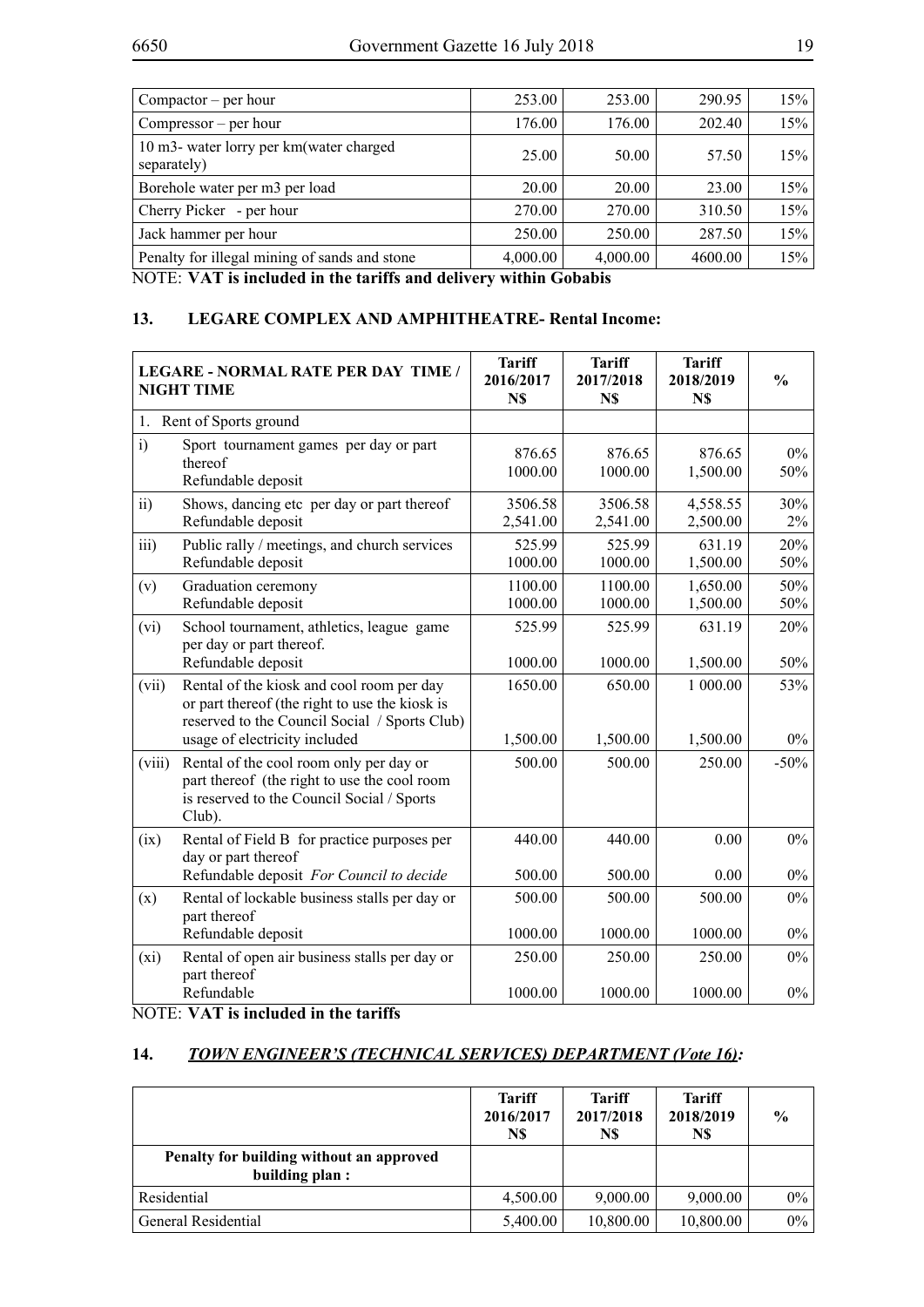| <b>Businesses</b>                                                                                                               | 7,200.00  | 14,400.00 | 14,400.00                                               | $0\%$      |
|---------------------------------------------------------------------------------------------------------------------------------|-----------|-----------|---------------------------------------------------------|------------|
| Industrial                                                                                                                      | 10,800.00 | 21,600.00 | 21,600.00                                               | $0\%$      |
| Agricultural                                                                                                                    | 10,800.00 | 21,600.00 | 21,600.00                                               | $0\%$      |
| Institutions                                                                                                                    | 2,500.00  | 5,000.00  | 5,000.00                                                | $0\%$      |
| Penalty for deviation from the approved plan:                                                                                   |           |           |                                                         |            |
| Residential                                                                                                                     |           |           | 5,000.00                                                | New        |
| General Residential                                                                                                             |           |           | 6,000.00                                                | <b>New</b> |
| <b>Businesses</b>                                                                                                               |           |           | 7,000.00                                                | New        |
| Industrial                                                                                                                      |           |           | 7,000.00                                                | New        |
| Agricultural                                                                                                                    |           |           | 6,000.00                                                | New        |
| Institutions                                                                                                                    |           |           | 6,000.00                                                | <b>New</b> |
|                                                                                                                                 |           |           |                                                         |            |
| Penalty for building boundary wall without<br>approved plan                                                                     | 2,500.00  | 5,000.00  | 5,000.00                                                | $0\%$      |
| Penalty for building without inspection                                                                                         | 2,500.00  | 5,000.00  | 5,000.00                                                | $0\%$      |
| Penalty for building covered packing place without<br>an approved building plan either attached to main<br>building or separate | 00.00     | 00.00     | 1,500.00                                                | new        |
| Penalty of removing boundary pegs                                                                                               | 00.00     | 00.00     | Actual<br>cost for<br>reinstated<br>the missing<br>pegs | new        |
| Penalty for making alteration to building<br>superstructure without approved building plan                                      | 00.00     | 00.00     | 2,500.00                                                | new        |

## *15. Building Plans (Perusal):*

|        | Size of the building plan                                                                   | <b>Tariff</b><br>2016/2017<br>N\$ | <b>Tariff</b><br>2017/2018<br>N\$ | <b>Tariff</b><br>2018/2019<br>N\$ | $\frac{0}{0}$           |
|--------|---------------------------------------------------------------------------------------------|-----------------------------------|-----------------------------------|-----------------------------------|-------------------------|
| (i)    | Building floor area: size up to - $39 \text{ m}^2$                                          | 149.10                            | 149.10                            | 149.10                            | $0\%$                   |
| (ii)   | Building floor area: size 40 m <sup>2</sup> - 59 m <sup>2</sup>                             | 231.00                            | 231.00                            | 231.00                            | $0\%$                   |
| (iii)  | Building floor area: size $60 \text{ m}^2$ - 89 m <sup>2</sup>                              | 933.98                            | 933.98                            | 934.00                            | $0\%$                   |
| (iv)   | Building floor area: size 90 m <sup>2</sup> - 119 m <sup>2</sup>                            | 1,113.00                          | 1,113.00                          | 1,113.00                          | $0\%$                   |
| (v)    | Building floor area: size 120 m <sup>2</sup> - 149 m <sup>2</sup>                           | 1,533.53                          | 1,533.53                          | 1,533.50                          | $0\%$                   |
| (vi)   | Building floor area: size $150 \text{ m}^2$ - 499 m <sup>2</sup> per<br>plan                | 2,300.29                          | 2,300.29                          | 2,300.30                          | $0\%$                   |
| (vii)  | Building floor area: size $500 \text{ m}^2$ and above<br>per square metre                   | 5.00                              | 5.00                              | 5.00                              | $0\%$                   |
| (viii) | scrutinize after 3rd snag                                                                   | 200.00                            | 200.00                            | 200.00                            | $0\%$                   |
| (ix)   | Amendment of building plan fees                                                             | 00.00                             | 00.00                             | 350.00                            | new                     |
| (x)    | Assistance on drainage                                                                      | 500.00                            | 500.00                            | 500.00                            | $0\%$                   |
| (xi)   | Re-approval / renewal of building plan (after<br>expire) – all sizes (per plan)             | 240.00                            | 240.00                            | 240.00                            | $0\%$                   |
|        | Complete building site inspections:<br>Town<br>Nossobville<br>$\bullet$<br>Epako / Rakutuka | 2,000.00<br>1,500.00<br>800.00    | 2,000.00<br>1,500.00<br>800.00    | 2,000.00<br>1,500.00<br>800.00    | $0\%$<br>$0\%$<br>$0\%$ |
|        | Re-inspection fees                                                                          | 400.00                            | 400.00                            | 100.00                            | $-75%$                  |
|        | Inspection boundary wall                                                                    | 00.00                             | 00.00                             | 200.00                            | new                     |
| (xii)  | Compliance completion certificates                                                          |                                   |                                   |                                   |                         |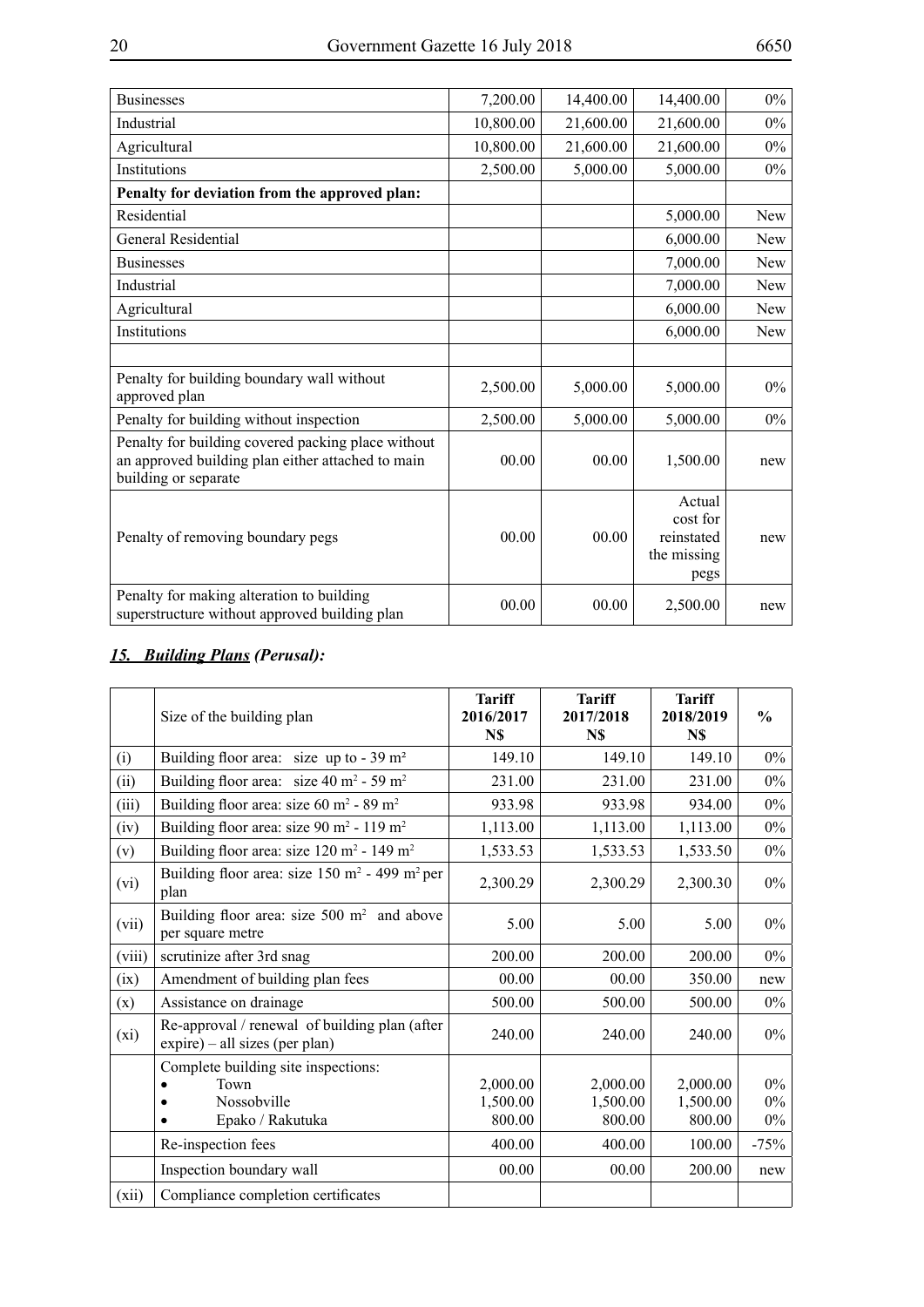|        | Residential                                                                                      |                                                  |                                                  |                                                  |         |
|--------|--------------------------------------------------------------------------------------------------|--------------------------------------------------|--------------------------------------------------|--------------------------------------------------|---------|
|        | Epako                                                                                            | 00.00                                            | 00.00                                            | 200.00                                           | new     |
|        | Nossobville                                                                                      | 00.00                                            | 00.00                                            | 250.00                                           | new     |
|        | Town                                                                                             | 00.00                                            | 00.00                                            | 300.00                                           | new     |
|        | General residential                                                                              | 00.00                                            | 00.00                                            | 500.00                                           | new     |
|        | Business, Industrial and Agricultural                                                            | 00.00                                            | 00.00                                            | 1,000.00                                         | new     |
| (xiii) | Scheme houses (minimum of 10 incidental<br>type houses)                                          | First plan as<br>above and<br>750.00 per<br>copy | First plan as<br>above and<br>750.00 per<br>copy | First plan<br>as above<br>and 750.00<br>per copy | $0\%$   |
| (xvi)  | Diversion from the approved plan                                                                 | 2,500.00                                         | 2,500.00                                         | 2,500.00                                         | $0\%$   |
|        | <b>Business,</b><br>Industrial,<br><b>Agricultural</b><br>&<br><b>Institutional</b>              |                                                  |                                                  |                                                  |         |
|        | Cost per building floor area (per square<br>1.<br>metre)                                         | 11.00                                            | 11.00                                            | 11.00                                            | $0\%$   |
|        | 2.<br>Structural Engineer certificate fee                                                        | 1,100.00                                         | 1,100.00                                         | 1,100.00                                         | $0\%$   |
|        | Inspection fee per visit by Council<br>3.<br>Engineer (in the absence of structural<br>Engineer) | 550.00                                           | 550.00                                           | 550.00                                           | $0\%$   |
|        | Perusal and approval of infrastructural<br>4.<br>drawings by land developers per erf             | 00.00                                            | 00.00                                            | 2,000.00                                         | new     |
|        | 5.<br>Final inspection by Council                                                                | 880.00                                           | 880.00                                           | 880.00                                           | $0\%$   |
|        | 6.<br>Approved of boundary wall other than<br>fence (cost<br>per square metre)                   | 22.00                                            | 22.00                                            | 22.00                                            | $0\%$   |
|        | Renewal of building plan (after expire)<br>6.<br>- all sizes (per plan)                          | 1,500.00                                         | 1,500.00                                         | 1,500.00                                         | $0\%$   |
|        | 7.<br>Diversion from approved plan                                                               | 2,500.00                                         | 2,500.00                                         | 2,500.00                                         | $0\%$   |
|        | <b>Copies for Building Plans:</b>                                                                |                                                  |                                                  |                                                  |         |
|        | Copy of erf diagram A4/A3 per copy                                                               | 5.00                                             | 5.00                                             | 5.00                                             | $0\%$   |
|        | Building plan copies A4/A3 per copy                                                              | 10.00                                            | 10.00                                            | 5.00                                             | $-50\%$ |
|        | Building plan copies A2/A0 per copy                                                              | 190.00                                           | 190.00                                           | 190.00                                           | $0\%$   |
|        | <b>Printing of Town Maps:</b>                                                                    |                                                  |                                                  |                                                  |         |
|        | Town Maps $-A4/A3$ per copy                                                                      | Cost of<br>supply plus<br>30%                    | Cost of supply<br>plus 30%                       | Cost of<br>supply plus<br>30%                    | $0\%$   |
|        | Town Maps $-A2/A0$ per copy                                                                      | Cost of<br>supply plus<br>30%                    | Cost of supply<br>plus 30%                       | Cost of<br>supply plus<br>30%                    | $0\%$   |

 $\frac{1}{VAT \text{ is included in the tariffs}}$ 

## **16. Boundary Wall**

|    |                                                                             | <b>Tariff</b><br>2016/2017<br>N\$ | <b>Tariff</b><br>2017/2018<br>N\$ | <b>Tariff</b><br>2018/2019<br>N\$ | $\frac{0}{0}$ |
|----|-----------------------------------------------------------------------------|-----------------------------------|-----------------------------------|-----------------------------------|---------------|
|    | Fence or panel support by poles on stab<br>concrete base                    | 00.00                             | 00.00                             | 00.00                             | $0\%$         |
| 2. | Fence or panel support by poles on strip<br>concrete footing                | 50.00                             | 50.00                             | 100.00                            | $100\%$       |
| 3. | Fence or panel support by poles on strip<br>concrete footing and dwarf wall | 100.00                            | 100.00                            | 200.00                            | $100\%$       |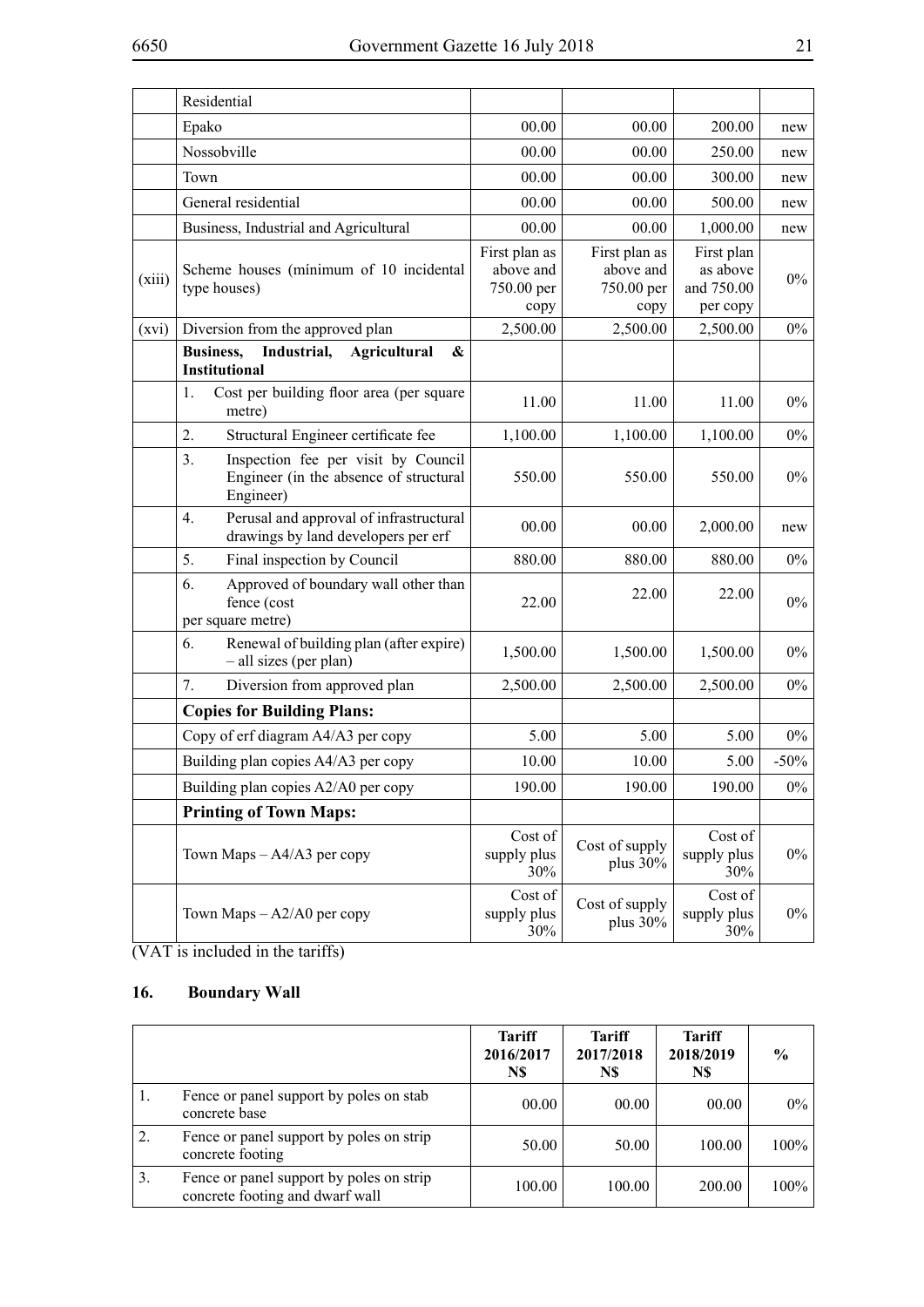| Cost per boundary wall per meter      |       |      |      |         |
|---------------------------------------|-------|------|------|---------|
| Residential                           | 5.00  | 2.00 | 2.00 | $0\%$   |
| Business, Industrial and Agricultural | 22.00 | .00  |      | $-50\%$ |

# **17. WATER TARIFFS (vote 20)**

| <b>1. WATER BASIC</b>                                                                           | <b>Tariff</b><br>2016/2017<br>N\$ | <b>Tariff</b><br>2017/2018<br>N\$ | <b>Tariff</b><br>2018/2019<br>N\$ | $\frac{0}{0}$ |
|-------------------------------------------------------------------------------------------------|-----------------------------------|-----------------------------------|-----------------------------------|---------------|
| 1.1<br><b>All Residential</b>                                                                   |                                   |                                   |                                   |               |
| 15 mm water pipe and below                                                                      | 35.25                             | 37.01                             | 39.20                             | 6%            |
| 25 mm water pipe and up                                                                         | 36.93                             | 38.77                             | 41.10                             | $6\%$         |
| $15$ mm $-25$ mm water pipe for pensioners                                                      | 21.00                             | 21.00                             | 21.00                             | $0\%$         |
| <b>1.2 WATER CONSUMPTION (UNITS)</b>                                                            |                                   |                                   |                                   |               |
| <b>Residential</b>                                                                              |                                   |                                   |                                   |               |
| Conversional water: $=$ All residential at all locations<br>/ extensions                        | 18.42                             | 20.16                             | 21.80                             | 8%            |
| Conversional water: = Huis Deon Louw -<br>Pensioners – per cubic                                | 12.75                             | 18.63                             | 18.63                             | $0\%$         |
| Prepaid water: = Huis Deon Louw - Pensioners -<br>per cubic                                     | 00.00                             | 23.65                             | 23.65                             |               |
| Conversional water for Epako Old Age Home -<br>Pensioners – per cubic                           | 1.76                              | 18.63                             | 18.63                             | $0\%$         |
| Conversional water for confirmed Pensioners - all<br>residential per cubic                      | 10.00                             | 10.00                             | 10.00                             | $0\%$         |
| Prepaid water for all Formal locations / extensions<br>and Informal Settlements:: $=$ per cubic | 23.65                             | 23.65                             | 24.83                             | $5\%$         |
| Prepaid water for confirmed pensioners - per cubic                                              | 12.00                             | 23.65                             | 23.65                             | $0\%$         |
| Community tap per 25 litres container                                                           | 1.00                              | 1.00                              | 1.00                              | $0\%$         |
| 2. Businesses (Commercial, Industrial &<br><b>Institutions</b> )                                |                                   |                                   |                                   |               |
| <b>WATER BASIC</b><br>2.1                                                                       |                                   |                                   |                                   |               |
| Businesses (Commercial, Industrial &<br><b>Institutions</b> )                                   |                                   |                                   |                                   |               |
| 25 mm water pipe                                                                                | 39.20                             | 42.33                             | 46.60                             | 10%           |
| 25.5 - 37,5 mm water pipe                                                                       | 68.77                             | 79.46                             | 87.40                             | 10%           |
| 38,5 - 75 mm water pipe                                                                         | 126.43                            | 136.54                            | 150.20                            | 10%           |
| 75.5 - 100 mm water pipe                                                                        | 207.35                            | 223.93                            | 246.30                            | $10\%$        |
| 100.5 - 150 mm water pipe                                                                       | 228.60                            | 246.88                            | 271.60                            | 10%           |
| 150.5 mm and up water pipe                                                                      | 319.61                            | 345.18                            | 379.70                            | 10%           |
| 75 mm - per fire hydrate                                                                        | 594.00                            | 641.52                            | 705.70                            | 10%           |
| <b>WATER CONSUMPTION (UNITS)</b><br>$2.2\phantom{0}$                                            |                                   |                                   |                                   |               |
| Conventional water: $=$ All locations / extensions –<br>per cubic                               | 24.04                             | 25.72                             | 2830                              | 10%           |
| Prepaid water per cubic: $=$ All locations / extensions<br>- per cubic                          | 35.05                             | 37.50                             | 39.75                             | 6%            |
| Other water related services fees:<br>3.                                                        |                                   |                                   |                                   |               |
| 15 mm new connection (per connection meter)                                                     | 1,815.00                          | 1,815.00                          | 1,815.00                          | $0\%$         |
| 20 mm new connection (per connection meter)                                                     | 3,025.00                          | 3,025.00                          | 3,025.00                          | $0\%$         |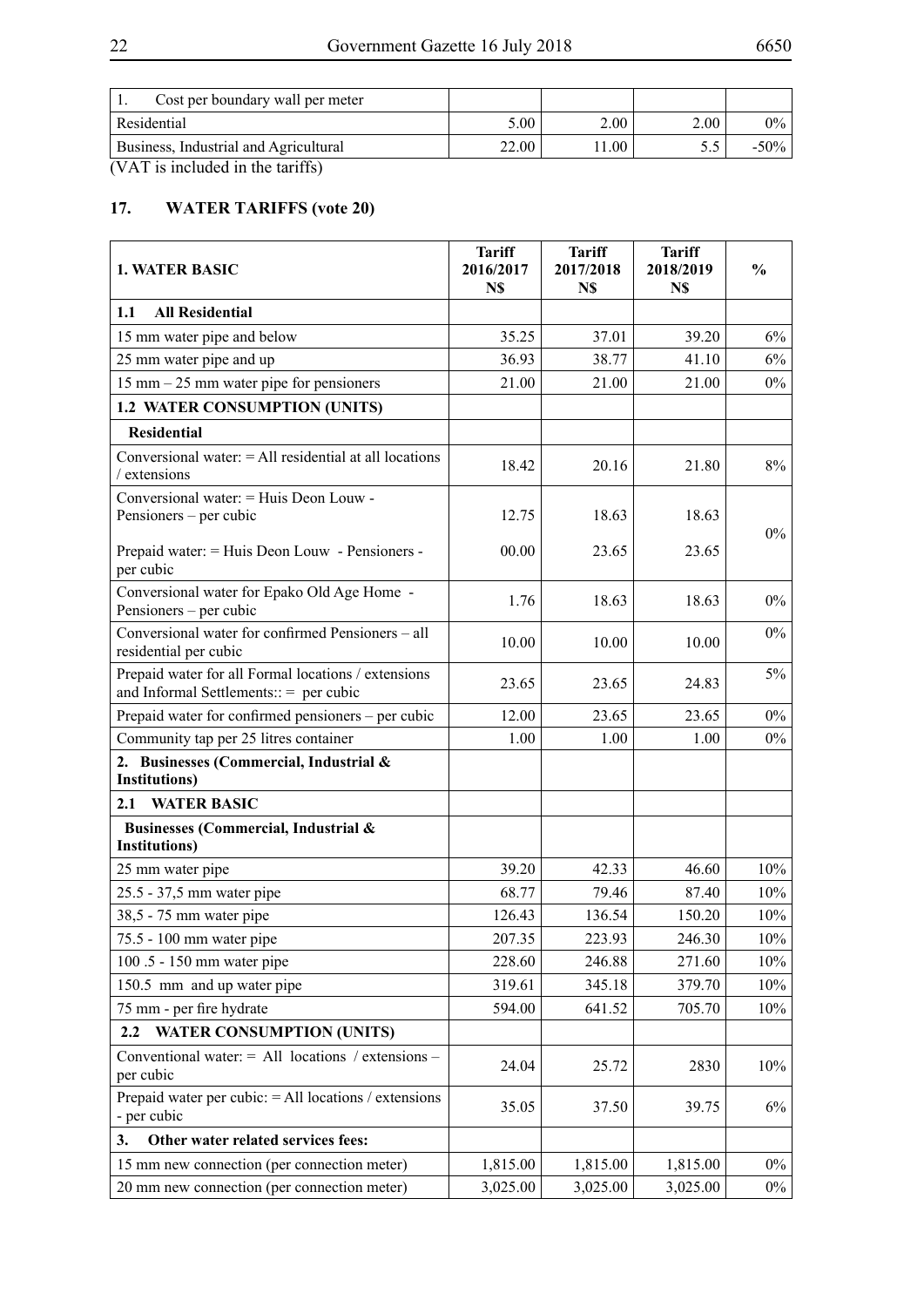| 25 mm and above new connection (per connection<br>meter)                     | 4,235.00                   | 4,235.00                   | 4,235.00                   | $0\%$ |
|------------------------------------------------------------------------------|----------------------------|----------------------------|----------------------------|-------|
| Fire connection (per connection meter)                                       | Actual cost<br>plus $10\%$ | Actual cost<br>plus $10\%$ | Actual cost<br>plus $10\%$ | 0%    |
| Prepaid connection 15mm new kent meter (per<br>connection meter)             | 1,500.00                   | 1,500.00                   | 1,500.00                   | $0\%$ |
| Prepaid connection 15mm replace conventional<br>meter (per connection meter) | 2,500.00                   | 2,500.00                   | 2,500.00                   | 0%    |
| Prepaid forced replacement (per connection meter)                            | $50/50$ ratio              | $50/50$ ratio              | $50/50$ ratio              | $0\%$ |

**NOTE: All charges are stated without VAT. VAT will be added for non-residential consumers.** 

#### **17.1 Other Charges:**

|                                                                      | <b>Tariff</b><br>2016/2017<br>N\$ | Tariff<br>2017/2018<br>N\$ | <b>Tariff</b><br>2018/2019<br>N\$ | $0\%$ |
|----------------------------------------------------------------------|-----------------------------------|----------------------------|-----------------------------------|-------|
| Water reconnection fees for the non-payment<br>accounts              | 350.00                            | 350.00                     | 350.00                            | $0\%$ |
| Application of water meter test and refundable if<br>meter is faulty | 200.00                            | 200.00                     | 200.00                            | $0\%$ |
| Cost for prepaid water meter $-$ per meter                           | Actual cost<br>plus $10\%$        | Actual cost<br>plus $10\%$ | Actual cost<br>plus $10\%$        | $0\%$ |
| Cost for prepaid water card $-$ per card                             | Actual cost<br>plus $10\%$        | Actual cost<br>plus $10\%$ | Actual cost<br>plus $10\%$        | $0\%$ |
| Installation cost                                                    | 500.00                            | 500.00                     | 500.00                            | $0\%$ |
| boreholes                                                            | $10.00$ per<br>cubic              | 15.00 per<br>cubic         | $15.00$ per<br>cubic              | $0\%$ |

## **18. Water Consumer Deposits:**

| <b>Water Consumer Deposit</b>          | <b>Tariff</b><br>2016/2017<br>N\$ | <b>Tariff</b><br>2017/2018<br>N\$ | Tariff<br>2018/2019<br>N\$        | $\frac{0}{0}$ |
|----------------------------------------|-----------------------------------|-----------------------------------|-----------------------------------|---------------|
| Owner                                  | 650.00                            | 650.00                            | 650.00                            | $0\%$         |
| Tenant                                 | 760.00                            | 760.00                            | 760.00                            | $0\%$         |
| <b>Businesses</b>                      | 3 months<br>average of<br>account | 3 months<br>average of<br>account | 3 months<br>average of<br>account | $0\%$         |
| Starting consumer deposit – businesses | 4,000.00                          | 4,000.00                          | 4,000.00                          | $0\%$         |

#### **Penalties for illegal water connections, bypass, tempering, and sabotage per incident:**

|                                                                           | <b>Tariff</b><br>2016/2017<br>N\$ | <b>Tariff</b><br>2017/2018<br>N\$ | Tariff<br>2018/2019<br>N\$ | $\frac{0}{0}$ |
|---------------------------------------------------------------------------|-----------------------------------|-----------------------------------|----------------------------|---------------|
| Residential - per offence or 6 months imprisinment<br>or both             | 4,500.00                          | 9,000.00                          | 9,000.00                   | $0\%$         |
| All types of businesses - per offence or 6 months<br>imprisonment or both | 9,000.00                          | 18,000.00                         | 18,000.00                  | $0\%$         |
| Illegal drilling of boreholes per offence or 6 months<br>imprisonment     |                                   | 15,000.00                         | 15,000.00                  | $0\%$         |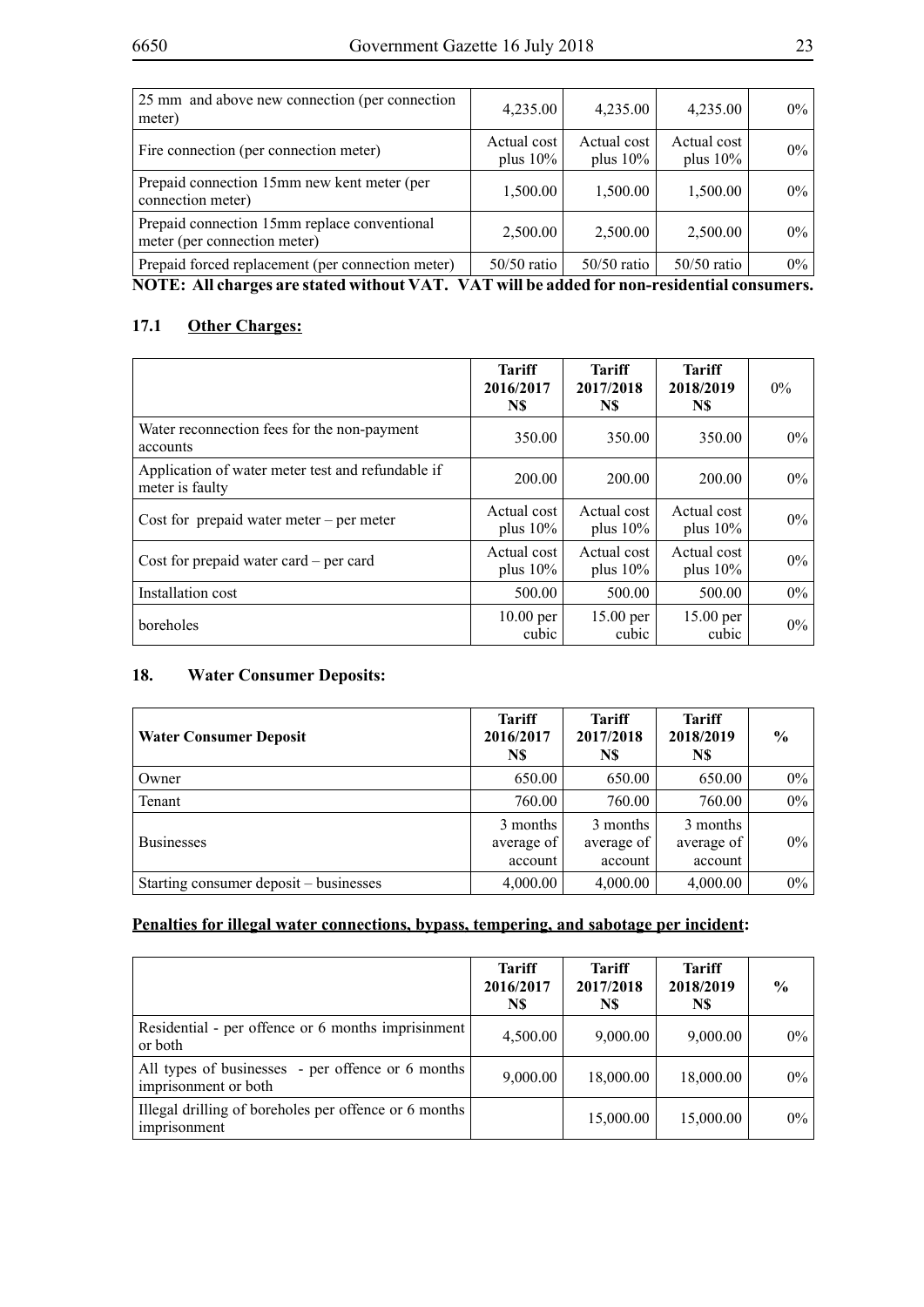# **19. Town Planning Fees :**

| <b>Description</b><br><b>ZONING</b>                                                                              |                                                                                                                                                                           | <b>Tariff</b><br>2016/2017<br>N\$                                                                                                                                                     | <b>Tariff</b><br>2017/2018<br>N\$                                                                                                                                                     | <b>Tariff</b><br>2018/2019<br>N\$                                                                                                                                                     | $\frac{0}{0}$ |
|------------------------------------------------------------------------------------------------------------------|---------------------------------------------------------------------------------------------------------------------------------------------------------------------------|---------------------------------------------------------------------------------------------------------------------------------------------------------------------------------------|---------------------------------------------------------------------------------------------------------------------------------------------------------------------------------------|---------------------------------------------------------------------------------------------------------------------------------------------------------------------------------------|---------------|
| <b>Previous zoning</b>                                                                                           |                                                                                                                                                                           |                                                                                                                                                                                       |                                                                                                                                                                                       |                                                                                                                                                                                       |               |
|                                                                                                                  |                                                                                                                                                                           |                                                                                                                                                                                       |                                                                                                                                                                                       |                                                                                                                                                                                       |               |
| Institutional, private open<br>space – no subsidized price                                                       | 50%                                                                                                                                                                       | 50%                                                                                                                                                                                   | 50%                                                                                                                                                                                   | 50%                                                                                                                                                                                   | $0\%$         |
| Institutional, private open<br>space – no subsidized price                                                       | 50%                                                                                                                                                                       | 50%                                                                                                                                                                                   | 50%                                                                                                                                                                                   | 50%                                                                                                                                                                                   | $0\%$         |
| Institutional, private open<br>space – subsidized price<br>applicable                                            | 75% where land<br>had been provided<br>at a subsidised<br>value which is<br>not going to be<br>recovered in any<br>other way                                              | 75% where<br>land had been<br>provided at<br>a subsidised<br>value which<br>is not going to<br>be recovered<br>in any other<br>way                                                    | 75% where<br>land had been<br>provided at<br>a subsidised<br>value which<br>is not going to<br>be recovered<br>in any other<br>way                                                    | 75% where<br>land had been<br>provided at<br>a subsidised<br>value which<br>is not going to<br>be recovered<br>in any other<br>way                                                    | $0\%$         |
| Residential                                                                                                      | 20%                                                                                                                                                                       | 20%                                                                                                                                                                                   | 20%                                                                                                                                                                                   | 20%                                                                                                                                                                                   | 0%            |
| Residential                                                                                                      | 20%                                                                                                                                                                       | 20%                                                                                                                                                                                   | 20%                                                                                                                                                                                   | 20%                                                                                                                                                                                   | $0\%$         |
| Residential, general<br>residential                                                                              | 40%                                                                                                                                                                       | 40%                                                                                                                                                                                   | 40%                                                                                                                                                                                   | 40%                                                                                                                                                                                   | $0\%$         |
| Residential, general<br>residential, business                                                                    | 30%                                                                                                                                                                       | 30%                                                                                                                                                                                   | 30%                                                                                                                                                                                   | 30%                                                                                                                                                                                   | $0\%$         |
| Office                                                                                                           | 30%                                                                                                                                                                       | 30%                                                                                                                                                                                   | 30%                                                                                                                                                                                   | 30%                                                                                                                                                                                   | $0\%$         |
| Office or businesses                                                                                             | 30%                                                                                                                                                                       | 30%                                                                                                                                                                                   | 30%                                                                                                                                                                                   | 30%                                                                                                                                                                                   | $0\%$         |
| Any zone                                                                                                         | No betterment fees                                                                                                                                                        | No betterment<br>fees                                                                                                                                                                 | No betterment<br>fees                                                                                                                                                                 | No betterment<br>fees                                                                                                                                                                 |               |
| Any zone                                                                                                         | On own merits to<br>50%                                                                                                                                                   | On own merits<br>to $50%$                                                                                                                                                             | On own merits<br>to 50%                                                                                                                                                               | On own merits<br>to $50%$                                                                                                                                                             | $0\%$         |
| <b>Undetermined Agriculture</b>                                                                                  | 30%                                                                                                                                                                       | 30%                                                                                                                                                                                   | 30%                                                                                                                                                                                   | 30%                                                                                                                                                                                   | 0%            |
| Special                                                                                                          | No betterment fess                                                                                                                                                        | No betterment<br>fess                                                                                                                                                                 | No betterment<br>fess                                                                                                                                                                 | No betterment<br>fess                                                                                                                                                                 | $0\%$         |
| Any zone – where<br>an<br>unauthorized activity<br><sub>or</sub><br>illegal building works is<br>being legalised | 75% only when<br>legalised use is<br>authorized in terms<br>of the scheme<br>(unauthorized uses<br>to be terminated<br>if not compatible<br>with surrounding<br>land uses | 75% only<br>when<br>legalised use<br>is authorized<br>in terms of<br>the scheme<br>(unauthorized<br>uses to be<br>terminated if<br>not compatible<br>with<br>surrounding<br>land uses | 75% only<br>when<br>legalised use<br>is authorized<br>in terms of<br>the scheme<br>(unauthorized<br>uses to be<br>terminated if<br>not compatible<br>with<br>surrounding<br>land uses | 75% only<br>when<br>legalised use<br>is authorized<br>in terms of<br>the scheme<br>(unauthorized<br>uses to be<br>terminated if<br>not compatible<br>with<br>surrounding<br>land uses | 0%            |
| State (owned by GRN)                                                                                             | No betterment fee<br>payable provided<br>land is and<br>remains in State<br>ownership                                                                                     | No betterment<br>fee payable<br>provided land<br>is and remains<br>in State<br>ownership                                                                                              | No betterment<br>fee payable<br>provided land<br>is and remains<br>in State<br>ownership                                                                                              | No betterment<br>fee payable<br>provided land<br>is and remains<br>in State<br>ownership                                                                                              | 0%            |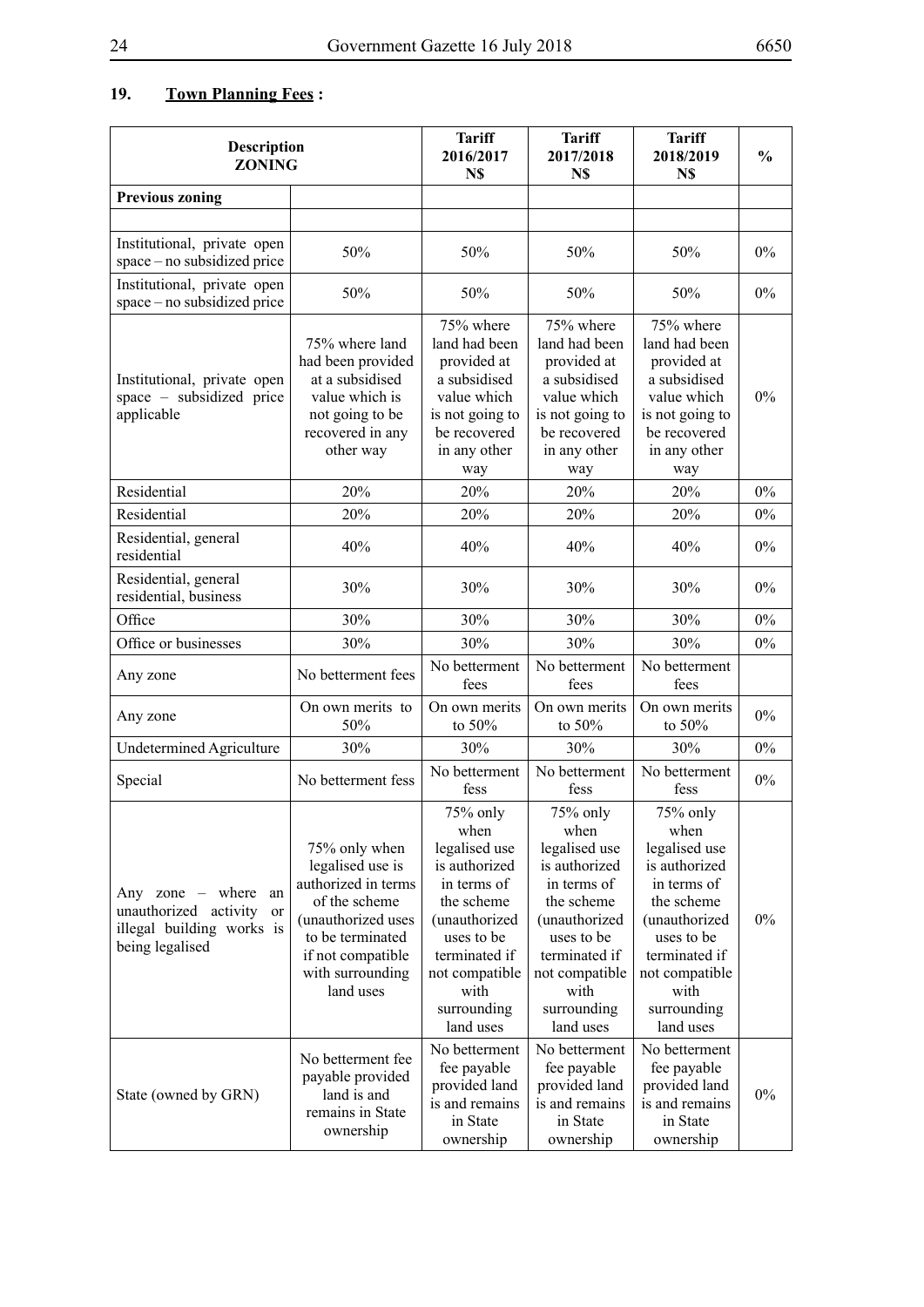| State (state owned<br>enterprises)                                                                                                                                                                                      | Betterment fee<br>to be based on<br>existing legal<br>usage before<br>rezoning                                                                                                                                                                                                                                                                            | Betterment fee<br>Betterment fee<br>to be based on<br>to be based on<br>existing legal<br>existing legal<br>usage before<br>usage before<br>rezoning<br>rezoning                                                                                                                                                                                                                  |                                                                                                                                                                                                                                                                                                                                                                                   | Betterment fee<br>to be based on<br>existing legal<br>usage before<br>rezoning                                                                                                                                                                                                                                                                                                    | $0\%$ |
|-------------------------------------------------------------------------------------------------------------------------------------------------------------------------------------------------------------------------|-----------------------------------------------------------------------------------------------------------------------------------------------------------------------------------------------------------------------------------------------------------------------------------------------------------------------------------------------------------|-----------------------------------------------------------------------------------------------------------------------------------------------------------------------------------------------------------------------------------------------------------------------------------------------------------------------------------------------------------------------------------|-----------------------------------------------------------------------------------------------------------------------------------------------------------------------------------------------------------------------------------------------------------------------------------------------------------------------------------------------------------------------------------|-----------------------------------------------------------------------------------------------------------------------------------------------------------------------------------------------------------------------------------------------------------------------------------------------------------------------------------------------------------------------------------|-------|
| Municipal                                                                                                                                                                                                               | No betterment fees                                                                                                                                                                                                                                                                                                                                        | No betterment<br>fees                                                                                                                                                                                                                                                                                                                                                             | No betterment<br>fees                                                                                                                                                                                                                                                                                                                                                             | No betterment<br>fees                                                                                                                                                                                                                                                                                                                                                             | $0\%$ |
| Township development on<br>private land                                                                                                                                                                                 | 30%                                                                                                                                                                                                                                                                                                                                                       | 30%                                                                                                                                                                                                                                                                                                                                                                               | 30%                                                                                                                                                                                                                                                                                                                                                                               | 30%                                                                                                                                                                                                                                                                                                                                                                               |       |
| Endowment fees in the<br>of subdivision<br>- of<br>case<br>charged<br>erven will<br>be<br>as provided for in the<br>Townships and Division<br>of Land ordinance No. 11<br>of 1963 (Ordinance 11 of<br>1963) as amended. | Applicants who<br>receive municipal<br>approval for<br>subdivision of<br>erven will be<br>required to pay<br>endowment fee of<br>7.5% of the value<br>of the new portion<br>(s) being created,<br>on or before<br>registration of the<br>new portion (s)<br>and shall be paid<br>into the Council<br>suspense account<br>created by Finance<br>Department | Applicants<br>who receive<br>municipal<br>approval for<br>subdivision<br>of erven will<br>be required<br>to pay<br>endowment<br>fee of 7.5%<br>of the value<br>of the new<br>portion (s)<br>being created,<br>on or before<br>registration<br>of the new<br>portion (s)<br>and shall<br>be paid into<br>the Council<br>suspense<br>account<br>created by<br>Finance<br>Department | Applicants<br>who receive<br>municipal<br>approval for<br>subdivision<br>of erven will<br>be required<br>to pay<br>endowment<br>fee of 7.5%<br>of the value<br>of the new<br>portion (s)<br>being created,<br>on or before<br>registration<br>of the new<br>portion (s)<br>and shall<br>be paid into<br>the Council<br>suspense<br>account<br>created by<br>Finance<br>Department | Applicants<br>who receive<br>municipal<br>approval for<br>subdivision<br>of erven will<br>be required<br>to pay<br>endowment<br>fee of 7.5%<br>of the value<br>of the new<br>portion (s)<br>being created,<br>on or before<br>registration<br>of the new<br>portion (s)<br>and shall<br>be paid into<br>the Council<br>suspense<br>account<br>created by<br>Finance<br>Department | $0\%$ |
| Illegal land use activities<br>(i.e. contravention of the<br>Gobabis Town Planning<br>Scheme provisions) per<br>offence or contravention.                                                                               | 00.00                                                                                                                                                                                                                                                                                                                                                     | N\$ 2,000.00<br>fine and in<br>the case of a<br>continuing<br>offence or<br>contravention<br>an additional<br>fine of N\$<br>50.00 for<br>every day<br>upon which<br>the offence or<br>contravention<br>continued may<br>be imposed.                                                                                                                                              | N\$ 2,000.00<br>fine and in<br>the case of a<br>continuing<br>offence or<br>contravention<br>an additional<br>fine of N\$<br>50.00 for<br>every day<br>upon which<br>the offence or<br>contravention<br>continued may<br>be imposed                                                                                                                                               | N\$ 2,000.00<br>fine and in<br>the case of a<br>continuing<br>offence or<br>contravention<br>an additional<br>fine of N\$<br>50.00 for<br>every day<br>upon which<br>the offence or<br>contravention<br>continued may<br>be imposed.                                                                                                                                              | 0%    |

## **20. Local Economic Development Fees :**

| <b>Description</b>                              | <b>Tariff</b><br>2016/2017<br>N\$ | <b>Tariff</b><br>2017/2018<br>N\$ | <b>Tariff</b><br>2018/2019<br>N\$ | $\frac{6}{6}$ |
|-------------------------------------------------|-----------------------------------|-----------------------------------|-----------------------------------|---------------|
| 1. Billboards 9 x 6 meters per month            | 1000.00                           | 1050.00                           | 1050.00                           | $0\%$         |
| 2. Billboards $5.5 \times 6$ meters – per month | 800.00                            | 840.00                            | 840.00                            | 0%            |
| 3. Billboards $3 \times 12$ meters – per month  | 750.00                            | 787.50                            | 787.50                            | $0\%$         |
| 4. Billboards $3 \times 6$ meters – per month   | 500.00                            | 525.00                            | 525.00                            | $0\%$         |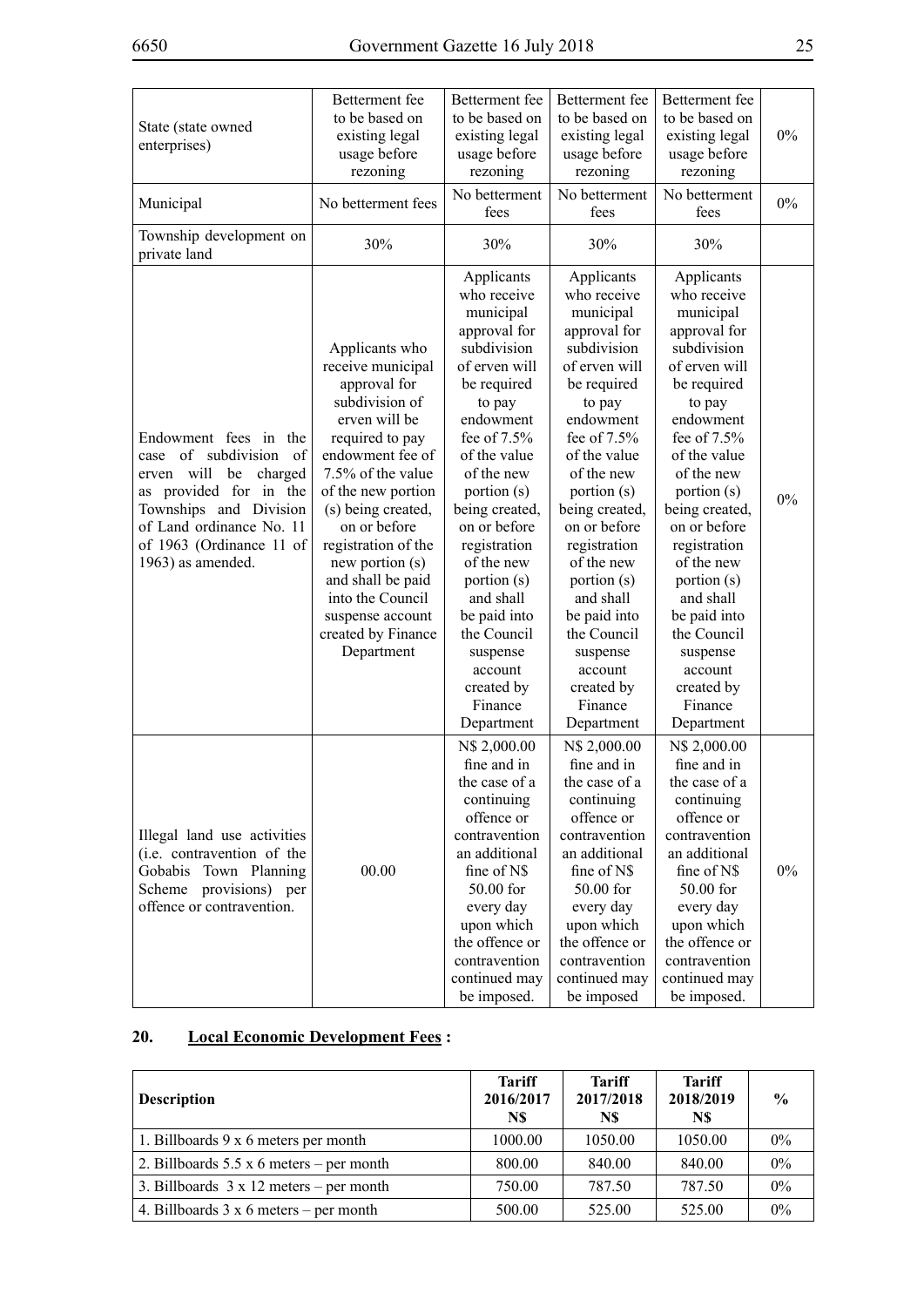| 5. Sign boards: less than 18 square meters per month                                                          | 420.00   | 441.00  | 441.00   | $0\%$    |
|---------------------------------------------------------------------------------------------------------------|----------|---------|----------|----------|
| 6. Electrical illuminated light boxes excluding elect.<br>usage p/month                                       | 350.00   | 367.50  | 367.50   | $0\%$    |
| 7. Posters on street light poles per month                                                                    | 100.00   | 105.00  | 105.00   | $0\%$    |
| 1. Wall wraps – per month                                                                                     | 50.00    | 52.50   | 52.50    | $0\%$    |
| 2. Illuminated street names signs per month                                                                   | 500.00   | 525.00  | 525.00   | $0\%$    |
| 3. Estate agents boards - per week                                                                            | 100.00   | 105.00  | 105.00   | $0\%$    |
| 4. Business sign boards – per month                                                                           | 350.00   | 367.50  | 367.50   | $0\%$    |
| 5. Advertising on sidewalks, traffic islands and<br>municipal land p/week                                     | 100.00   | 105.00  | 105.00   | $0\%$    |
| 6. Advertising on street furniture such as dustbins,<br>concrete refuse, buses, shelters, taxi ranks per week | 70.00    | 73.50   | 73.50    | $0\%$    |
| 7. Fire wall advertisements per month                                                                         | 1000.00  | 1050.00 | 1050.00  | $0\%$    |
| 8. Sports ground advertisements per week                                                                      | 1000.00  | 1050.00 | 1050.00  | $0\%$    |
| 9. Banners across the roads - per day plus own<br>installation                                                | 1,500.00 | 1575.00 | 1,000.00 | $-57.5%$ |
| 10. Other small banners - once off plus own<br>installation                                                   | 150.00   | 157.50  | 157.50   | $0\%$    |
| 18. Rotating boards per month                                                                                 | 618.75   | 649.69  | 649.69   | $0\%$    |
| 19. Temporary sign – per month                                                                                | 618.75   | 649.69  | 649.69   | $0\%$    |
| 20. Advertisement on municipal notice boards per<br>month                                                     | 150.00   | 157.50  | 157.50   | $0\%$    |
| 21. Advertisement boards and banners bigger than 1<br>square meter p/m                                        | 500.00   | 525.00  | 525.00   | $0\%$    |
| 22. Advertisement board and banners smaller than 1<br>meter p/month                                           | 400.00   | 420.00  | 420.00   | $0\%$    |
| 23. Advertisement boards and banners bigger than 1<br>square meter per day                                    | 20.00    | 21.00   | 21.00    | $0\%$    |
| 24. Advertisement boards and banners smaller than<br>1 meter per day                                          | 15.00    | 15.75   | 15.75    | $0\%$    |
| 25. Advertisement on Municipal notice boards per<br>day                                                       | 10.00    | 10.00   | 10.00    | $0\%$    |
| 26. Construction site sign board or billboard per<br>month                                                    | 00.00    | 00.00   | 1,000.00 | new      |
| 27. Street vendors per month                                                                                  | 100.00   | 100.00  | 100.00   | $0\%$    |
| 28. Month end vendors only per day                                                                            | 50.00    | 50.00   | 50.00    | $0\%$    |
| 29. Month end Vendors only per day (SME)                                                                      | 00.00    | 00.00   | 150.00   | new      |
| 30. Month end Vendors only per day (Corporate)                                                                | 00.00    | 00.00   | 500.00   | new      |
| 31. Benjamin Kutiva Kangootui Taxi Rank vendors<br>per month                                                  | 85.00    | 85.00   | 85.00    | $0\%$    |
| 32. Long distance transport operators levy per month                                                          | 250.00   | 250.00  | 250.00   | $0\%$    |
| 33. Long distance transport operators levy per annum                                                          | 00.00    | 00.00   | 1,000.00 | new      |
| 34. Driving School levy per month                                                                             | 00.00    | 00.00   | 200.00   | new      |
| 35. Mobile food carts per month                                                                               | 150.00   | 150.00  | 150.00   | $0\%$    |
| 36. Saturday street market only per day                                                                       | 50.00    | 52.50   | 52.50    | $0\%$    |
| 37. Municipal car wash bay rental per month                                                                   | 2500.00  | 1000.00 | 1000.00  | $0\%$    |
| 38. Penalty for illegal adverts regardless of size                                                            | 2000.00  | 2100.00 | 2100.00  | $0\%$    |
| 39. Storage of illegal adverts regardless of the size<br>per day                                              | 250.00   | 262.50  | 262.50   | $0\%$    |
| 40. Illegal street trading spot fine per day or per<br>offence                                                | 00.00    | 00.00   | 300.00   | new      |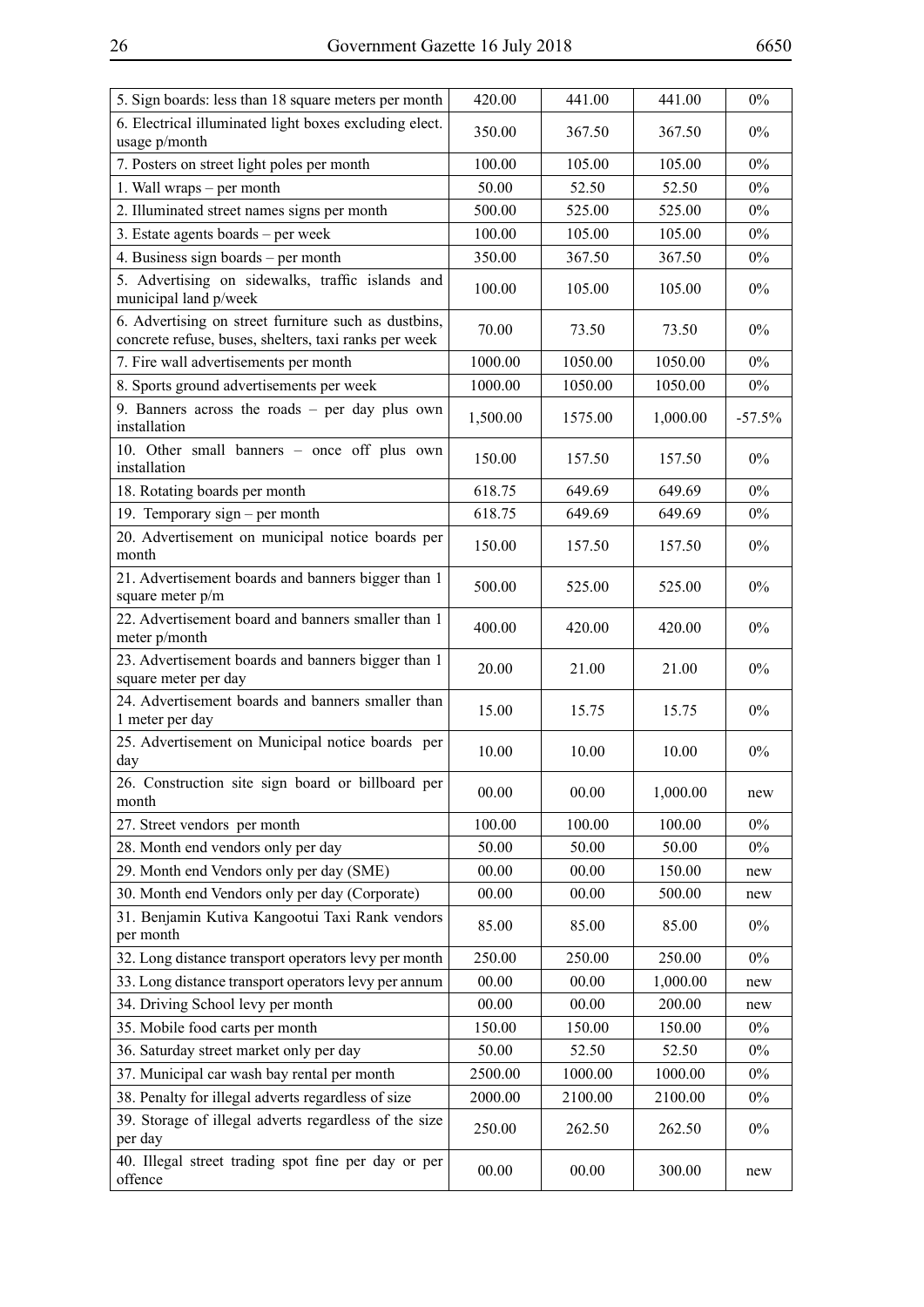#### **21. Informal Settlements Fees:**

| <b>Description</b>                                                                                     | <b>Tariffs</b><br>2016/2017<br>N\$ | <b>Tariffs</b><br>2017/2018<br>N\$ | <b>Tariffs</b><br>2018/2019<br>N\$ | $\frac{6}{9}$ |
|--------------------------------------------------------------------------------------------------------|------------------------------------|------------------------------------|------------------------------------|---------------|
| Informal Single Residential (one corrugated iron<br>shack on a $plot$ ) – per month                    | 50.00                              | 50.00                              | 50.00                              | $0\%$         |
| Single Residential (more<br>than<br>Informal<br>one<br>corrugated iron shack on a $plot$ ) – per month | 80.00                              | 80.00                              | 80.00                              | $0\%$         |
| Informal Residential Flats – per flat and per month                                                    | 150.00                             | 150.00                             | 150.00                             | $0\%$         |
| Informal Residential Grocery Business – per month                                                      | 150.00                             | 150.00                             | 150.00                             | $0\%$         |
| Informal Residential Bottle Store or Shebeen – per<br>month                                            | 500.00                             | 500.00                             | 500.00                             | $0\%$         |
| Informal Residential Institutional – per month                                                         | 80.00                              | 80.00                              | 80.00                              | $0\%$         |
| Informal Residential Day Care Centre – per month                                                       | 60.00                              | 60.00                              | 60.00                              | $0\%$         |

#### **L .S. Kalili CHAIRPERSON OF THE MUNICIPAL COUNCIL**

#### **KUNENE REGIONAL COUNCIL**

 $\frac{1}{2}$ 

No. 367 2018\ 2018

#### TARIFFS 2018/2019

|                                        | <b>Previous</b><br>for<br>2015/16 | Increase/<br><b>Decrease</b><br>in $%$ | <b>Previous</b><br>for<br>2016/17 | Increase/<br><b>Decrease</b><br>in $%$ | Proposed<br>for<br>2018/19 |
|----------------------------------------|-----------------------------------|----------------------------------------|-----------------------------------|----------------------------------------|----------------------------|
|                                        |                                   |                                        |                                   |                                        | N\$                        |
| 1. WATER                               |                                   |                                        |                                   |                                        |                            |
| <b>Monthly basic charges</b>           |                                   |                                        |                                   |                                        |                            |
| Residential                            | 20                                | 50%                                    | 30                                | 50%                                    | 45                         |
| <b>Business</b>                        | 30                                | 33%                                    | 40                                | 25%                                    | 50                         |
| Government institutions                | 35                                | 14%                                    | 40                                | 75%                                    | 70                         |
| Churches                               |                                   |                                        | 25                                | 0%                                     | 25                         |
| Non-governmental organisation          |                                   |                                        | 40                                | 25%                                    | 50                         |
| Parastatals                            |                                   |                                        | 40                                | 0%                                     | 40                         |
| Unit charges:                          |                                   |                                        |                                   |                                        |                            |
| Per cubic meter: Residential           | 9                                 | 33%                                    | 12                                | $0\%$                                  | 12                         |
| <b>Business</b>                        | 9                                 | 67%                                    | 15                                | 0%                                     | 15                         |
| Government institution and parastatals | 9                                 | 67%                                    | 15                                | $0\%$                                  | 15                         |
| Parastatals                            |                                   |                                        | 15                                | 0%                                     | 15                         |
| Non-government organisation            |                                   |                                        | 15                                | $0\%$                                  | 15                         |
| Churches                               |                                   |                                        | 12                                | 0%                                     | 12                         |
| Sundry water fees:                     |                                   |                                        |                                   |                                        |                            |
| Connection on request of customer      | 55                                | $0\%$                                  | 55                                | $0\%$                                  | 55                         |
| Disconnection on request of customer   | 55                                | 0%                                     | 55                                | 0%                                     | 55                         |
| Reconnection (cut off for non-payment) | 70                                | 0%                                     | 70                                | $0\%$                                  | 70                         |
| Illegal connection                     |                                   |                                        |                                   |                                        | 900                        |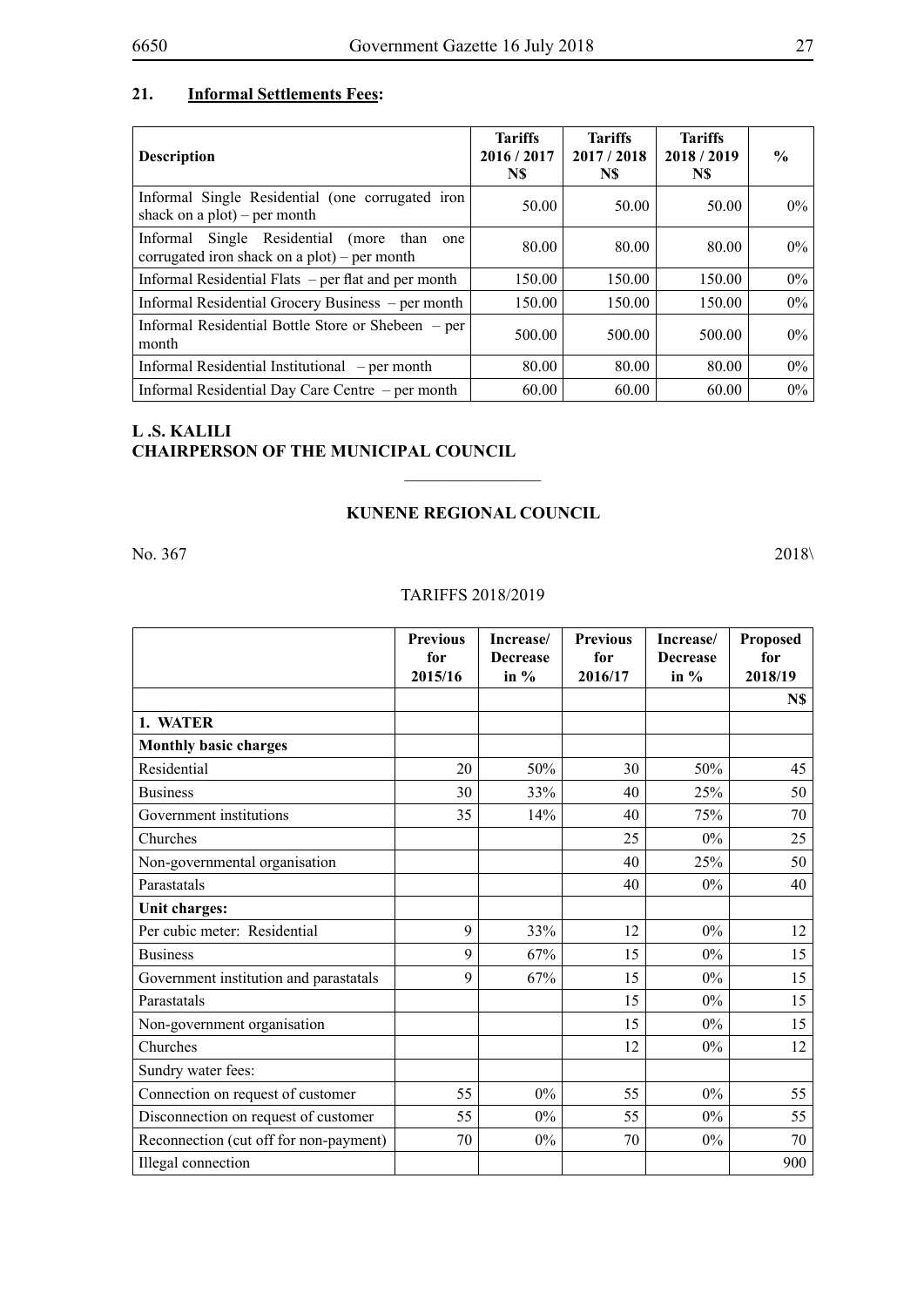| 2. REFUSE REMOVAL                                            |                |       |     |       |                |
|--------------------------------------------------------------|----------------|-------|-----|-------|----------------|
| Per month: Residential                                       | 25             | 20%   | 30  | 27%   | 38             |
| <b>Business</b>                                              | 35             | 43%   | 50  | 10%   | 55             |
| Government Institutions                                      | 35             | 43%   | 50  | 30%   | 65             |
| Churches                                                     |                |       | 30  | $0\%$ | 30             |
| Parastatals                                                  |                |       | 50  | $0\%$ | 50             |
| Removal of building rubbish on                               | 70             | $0\%$ | 70  | $0\%$ | 70             |
| request, per load                                            |                |       |     |       |                |
| Penalties for dumping of domestic<br>refuse on the side walk | 95             | $0\%$ | 95  | $0\%$ | 95             |
| Replacement of lost or demaged utility<br>bin                | 450            | 7%    | 480 | 25%   | 600            |
| 3. SANITATION                                                |                |       |     |       |                |
| Per month: Sewerage pump                                     | 45             | $0\%$ | 45  | $0\%$ | 45             |
| Night soil per house                                         | 30             | $0\%$ | 30  | 43%   | 43             |
| Sewerage: Basic                                              | 20             | $0\%$ | 20  | $0\%$ | 20             |
| Residential per toilet                                       | 20             | 0%    | 20  | $0\%$ | 20             |
| Business per toilet                                          | 25             | $0\%$ | 25  | $0\%$ | 25             |
| Government Institutions/churches and<br>parastatals          | 30             | $0\%$ | 30  | $0\%$ | 30             |
| <b>4. CEMETERY</b>                                           |                |       |     |       |                |
| Grave fees: Adults                                           | 32             | $0\%$ | 32  | 0%    | 32             |
| Children under six (6) years                                 | 19             | $0\%$ | 19  | $0\%$ | 19             |
| <b>RENTAL OF PROPERTIES</b>                                  |                |       |     |       |                |
| Guest house per day                                          | 170            | $0\%$ | 170 | 106%  | 350            |
| VIP Boardroom: Head office - per day                         | 120            | $0\%$ | 120 | 150%  | 300            |
| Constituency offices - per day                               | 90             | $0\%$ | 90  | 122%  | 200            |
| Settlement office - per day                                  | 70             | $0\%$ | 70  | 186%  | 200            |
| <b>Renting of recreational facilities:</b>                   |                |       |     |       |                |
| Community Hall (per day): Non-<br>Governmental Organisatin   | 300            | $0\%$ | 300 | 50%   | 450            |
| Government Institutions and parastatals                      | 350            | $0\%$ | 350 | 43%   | 500            |
| Individual(s)                                                | 250            | $0\%$ | 250 | 140%  | 600            |
| Open market:                                                 |                |       |     |       |                |
| Closed stand                                                 | 50             | $0\%$ | 50  | 24%   | 62             |
| Open stand                                                   | 40             | $0\%$ | 40  | $0\%$ | 40             |
| Barber shop and salon                                        |                |       | 100 | $0\%$ | 100            |
| Lease agreement per square meter:                            |                |       |     |       |                |
| Residential                                                  |                |       |     |       | 0.7            |
| <b>Business</b>                                              |                |       |     |       | 2.5            |
| Institutional                                                |                |       |     |       | 2              |
| NGO/CBO/FBO                                                  |                |       |     |       | 1.2            |
| <b>6. ADMINISTRATIVE CHARGES</b>                             |                |       |     |       |                |
| (cost charged per paper):                                    |                |       |     |       |                |
| Photocopy A3                                                 | 2.5            | $0\%$ | 2.5 | $0\%$ | 2.5            |
| A <sub>4</sub>                                               | $\overline{2}$ | $0\%$ | 2   | $0\%$ | $\overline{2}$ |
| Fax received                                                 | 5              | $0\%$ | 5   | $0\%$ | 5              |
| Fax send                                                     | 5              | $0\%$ | 5   | $0\%$ | $\mathfrak s$  |
| Scanning of document per paper                               |                |       |     |       | 6              |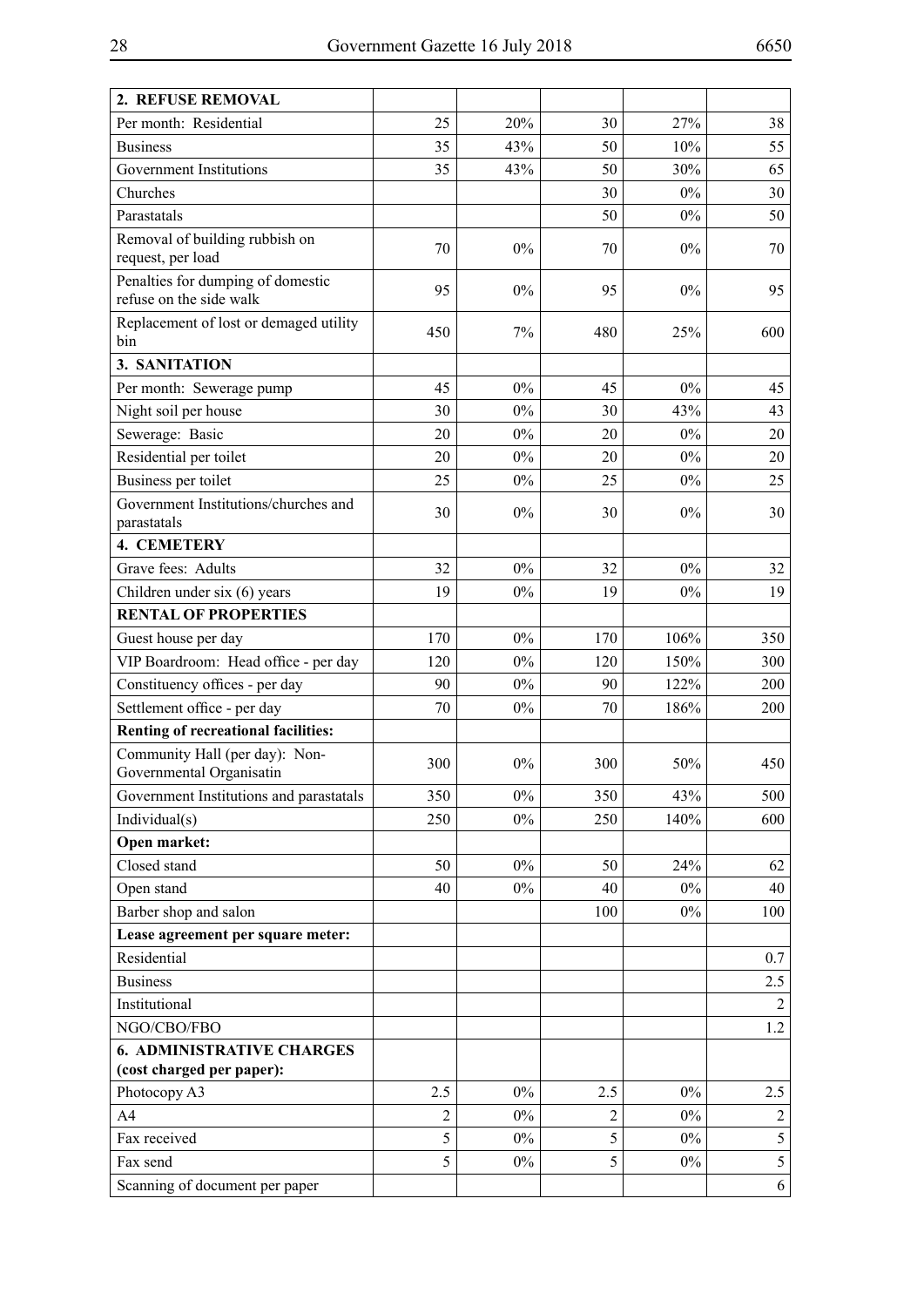| Requst for duplicate bill            |     |       |     |      | 40   |
|--------------------------------------|-----|-------|-----|------|------|
| Billboard per sqare meter            |     |       | 110 | 55%  | 170  |
| 7. PLANT HIRE (CHARGES PER<br>HOUR): |     |       |     |      |      |
| Grader                               | 260 | $0\%$ | 260 | 438% | 1400 |
| Hydro-blast                          | 250 | $0\%$ | 250 | 260% | 900  |
| Administrative fees to all plants    | 200 | $0\%$ | 200 | 150% | 500  |
| Hiring of bus per day                |     |       |     |      | 1500 |
| Hiring of tractor per hectar         |     |       |     |      | 450  |
| Hiring of trucks per day             |     |       |     |      | 1300 |

#### **KHORIXAS TOWN COUNCI**L

 $\overline{\phantom{a}}$  , where  $\overline{\phantom{a}}$ 

No. 368 2018

#### TARIFFS 2018/2019

The Khorixas Town Council has under Sections 30(1)(u) and 73(1) of the Local Authorities Act, 1992 (Act No. 23 of 1992) as amended, amends the tariff structure for the financial year ending 30 June 2018 as set out in the Schedule with effect from 1 July 2018.

| <b>TARIFFS DESCRIPTION</b>                                              | <b>Old Tariffs</b><br>2016/2017 | <b>Existing</b><br><b>Tariffs</b><br>2017/2018 | <b>Proposed</b><br><b>Tariffs</b><br>2018/2019 | <b>Increase</b><br>$\frac{0}{0}$ |
|-------------------------------------------------------------------------|---------------------------------|------------------------------------------------|------------------------------------------------|----------------------------------|
| <b>1. LEVYING OF ASSESSMENT RATES</b><br>AND TAXES ON RATEABLE PROPERTY |                                 |                                                |                                                |                                  |
| Residential & Churches & Charity<br>Organizations                       |                                 |                                                |                                                |                                  |
| <b>Land Value</b>                                                       | 0.0870                          | 0.0913                                         | 0.0104                                         | 89%                              |
| <b>Improvement Value</b>                                                | 0.0154                          | 0.0161                                         | 0.0045                                         | $-72%$                           |
| <b>Commercial / Business &amp; Industrial</b>                           |                                 |                                                |                                                |                                  |
| Land Value                                                              | 0.1245                          | 0.1369                                         | 0.0548                                         | $-60%$                           |
| <b>Improvement Value</b>                                                | 0.0386                          | 0.0424                                         | 0.0212                                         | $-50%$                           |
| <b>Government Institutional Properties</b>                              |                                 |                                                |                                                |                                  |
| <b>Land Value</b>                                                       | 0.1011                          | 0.1162                                         | 0.1162                                         | $0\%$                            |
| <b>Improvement Value</b>                                                | 0.0878                          | 0.1009                                         | 0.1009                                         | $0\%$                            |
| <b>Land zoned for Agriculture/Tourism</b>                               |                                 |                                                |                                                |                                  |
| <b>Land Value</b>                                                       | 0.0404                          | 0.0404                                         | 0.0404                                         | $0\%$                            |
| <b>Improvement Value</b>                                                | 0.2425                          | 0.2425                                         | 0.2425                                         | $0\%$                            |
| 2. WATER SUPPLY SERVICES                                                |                                 |                                                |                                                |                                  |
| <b>BASIC CHARGES</b>                                                    |                                 |                                                |                                                |                                  |
| Residential Senior Citizen                                              | 84.00                           | 88.20                                          | 88.20                                          | $0\%$                            |
| Residential                                                             | 99.75                           | 104.74                                         | 104.74                                         | $0\%$                            |
| Business - Shopping Complex per rental unit                             | 382.25                          | 420.48                                         | 420.48                                         | $0\%$                            |
| Business - Chain                                                        | 396.41                          | 436.05                                         | 436.05                                         | $0\%$                            |
| Business - Large                                                        | 389.33                          | 428.26                                         | 428.26                                         | $0\%$                            |
| <b>Business - Medium</b>                                                | 385.77                          | 424.35                                         | 424.35                                         | $0\%$                            |
| <b>Business</b> - Small                                                 | 382.25                          | 420.48                                         | 420.48                                         | $0\%$                            |
| Business - Informal                                                     | 375.17                          | 412.69                                         | 412.69                                         | $0\%$                            |
| Industrial                                                              | 409.50                          | 450.45                                         | 450.45                                         | $0\%$                            |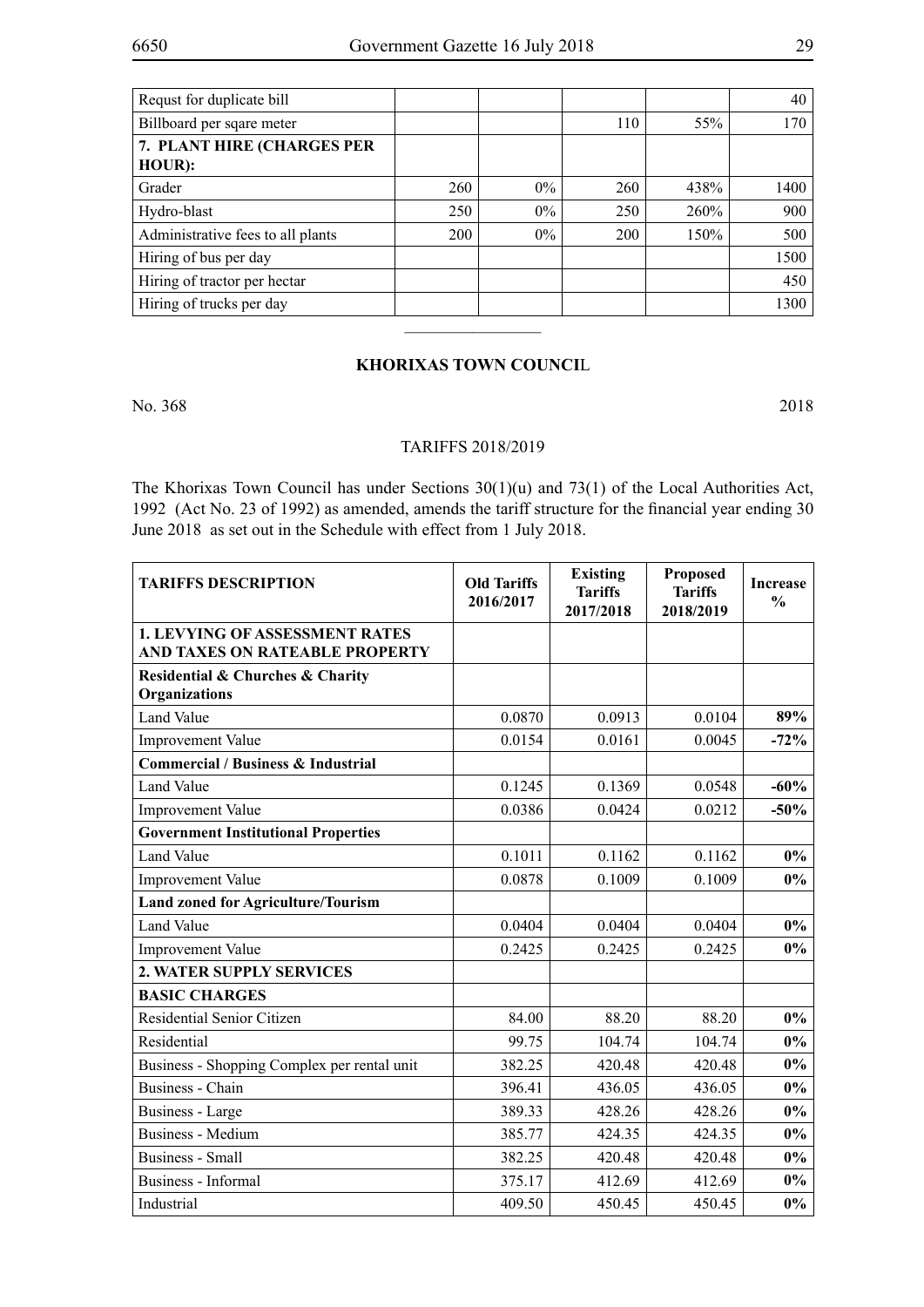| Pre-School                                                                           | 304.50       | 334.95    | 334.95    | $0\%$  |
|--------------------------------------------------------------------------------------|--------------|-----------|-----------|--------|
| Church and Charity Organizations                                                     | 325.50       | 358.05    | 358.05    | $0\%$  |
| <b>Government Institutions</b>                                                       | 426.40       | 490.36    | 490.36    | $0\%$  |
| Parastatals                                                                          | 423.50       | 487.03    | 487.03    | $0\%$  |
| <b>UNIT COST PER CUBIC METER</b>                                                     |              |           |           |        |
| <b>RESIDENTIAL CONSUMERS</b>                                                         |              |           |           |        |
| $0m^3 - 15m^3$                                                                       | 15.12        | 16.63     | 16.63     | $0\%$  |
| $16m^3 - 30m^3$                                                                      | 15,56        | 17.12     | 17.12     | $0\%$  |
| $31m3$ and more                                                                      | 15.76        | 17.34     | 17.34     | $0\%$  |
| <b>ALL OTHER CONSUMERS</b>                                                           |              |           |           |        |
| $0m^3 - 15m^3$                                                                       | 17.44        | 19.18     | 19.18     | $0\%$  |
| $16m^3 - 30m^3$                                                                      | 17.79        | 19.56     | 19.56     | $0\%$  |
| $31m3$ and more                                                                      | 17.94        | 19.73     | 19.73     | $0\%$  |
| Bulk meter per cubic m <sup>3</sup>                                                  | 65.89        | 75.77     | 75.77     | $0\%$  |
| Borehole supply (at borehole) per m <sup>2</sup>                                     | 7.58         | 7.96      | 7.96      | $0\%$  |
| <b>COMMUNAL PREPAID STAND</b>                                                        |              |           |           |        |
| <b>Basic Charges</b>                                                                 | 16.54        | 18.19     | 18.19     | $0\%$  |
| Per cubic liter m3                                                                   | 14.22        | 15.64     | 15.64     | $0\%$  |
| Tag/Token plus 15%                                                                   | 315+15%      | 362.25    | 362.25    | $0\%$  |
| <b>SERVICE FEES</b>                                                                  |              |           |           |        |
| <b>NEW CONNECTION FEES</b>                                                           |              |           |           |        |
| Residential                                                                          | 1 270.00     | 1 270.00  | 1 270.00  | $0\%$  |
| Church and Charity Organizations                                                     | 1 500.00     | 1 500.00  | 1 500.00  | $0\%$  |
| Local Housing Association for Low Income                                             |              |           |           |        |
| Housing Scheme                                                                       | 1 100.00     | 1 100.00  | 1100.00   | $0\%$  |
| All other Consumers (Business, Industrial &<br><b>GRN</b> Institution)               |              |           |           |        |
| New per connection 0mm - 25mm                                                        | 2 800.00     | 2 800.00  | 2 800.00  | $0\%$  |
| 32mm - 50mm                                                                          | 4 700.00     | 4 700.00  | 4 700.00  | $0\%$  |
| 63mm - 110mm                                                                         | 6 200.00     | 6 200.00  | 6 200.00  | $0\%$  |
| Temporary Connections - Residential                                                  | 1950.00      | 1 267.50  | 1 267.50  | $0\%$  |
| Temporary Connections - All other Consumers                                          | 4 000.00     | 4 000.00  | 4 000.00  | $0\%$  |
| <b>CONSUMER DEPOSITS</b>                                                             |              |           |           |        |
| Residential                                                                          | 750.00       | 750.00    | 750.00    | $0\%$  |
| Church and Charity Organizations                                                     | 900.00       | 900.00    | 900.00    | $0\%$  |
| <b>Business</b>                                                                      | 2 000.00     | 2 000.00  | 2 000.00  | $0\%$  |
| Industrial                                                                           | 2 500.00     | 2 500.00  | 2 500.00  | $0\%$  |
| Government Institutions & Parastatals                                                | 2 500.00     | 2 500.00  | 2 500.00  | $0\%$  |
| <b>Bulk Users</b>                                                                    | 2 500.00     | 2 500.00  | 2 500.00  | $0\%$  |
| <b>RECONNECTION &amp; DISCONNECTION</b>                                              |              |           |           |        |
| (VAT excluded)                                                                       |              |           |           |        |
| <b>Residential &amp; Churches</b>                                                    |              |           |           |        |
| Reconnection & Disconnection due to none<br>payment of                               | 300.00       | 300.00    | 330.00    | $10\%$ |
| account or breach of contract                                                        |              |           |           |        |
| On request                                                                           | 85.00        | 85.00     | 85.00     | $0\%$  |
| <b>Business &amp; Industrial</b>                                                     |              |           |           |        |
| Reconnection & Disconnection due to none<br>payment of account or breach of contract | $600 + 15\%$ | $600+15%$ | $600+15%$ | $0\%$  |
| On request                                                                           | 90.00        | 90.00     | 90.00     | $0\%$  |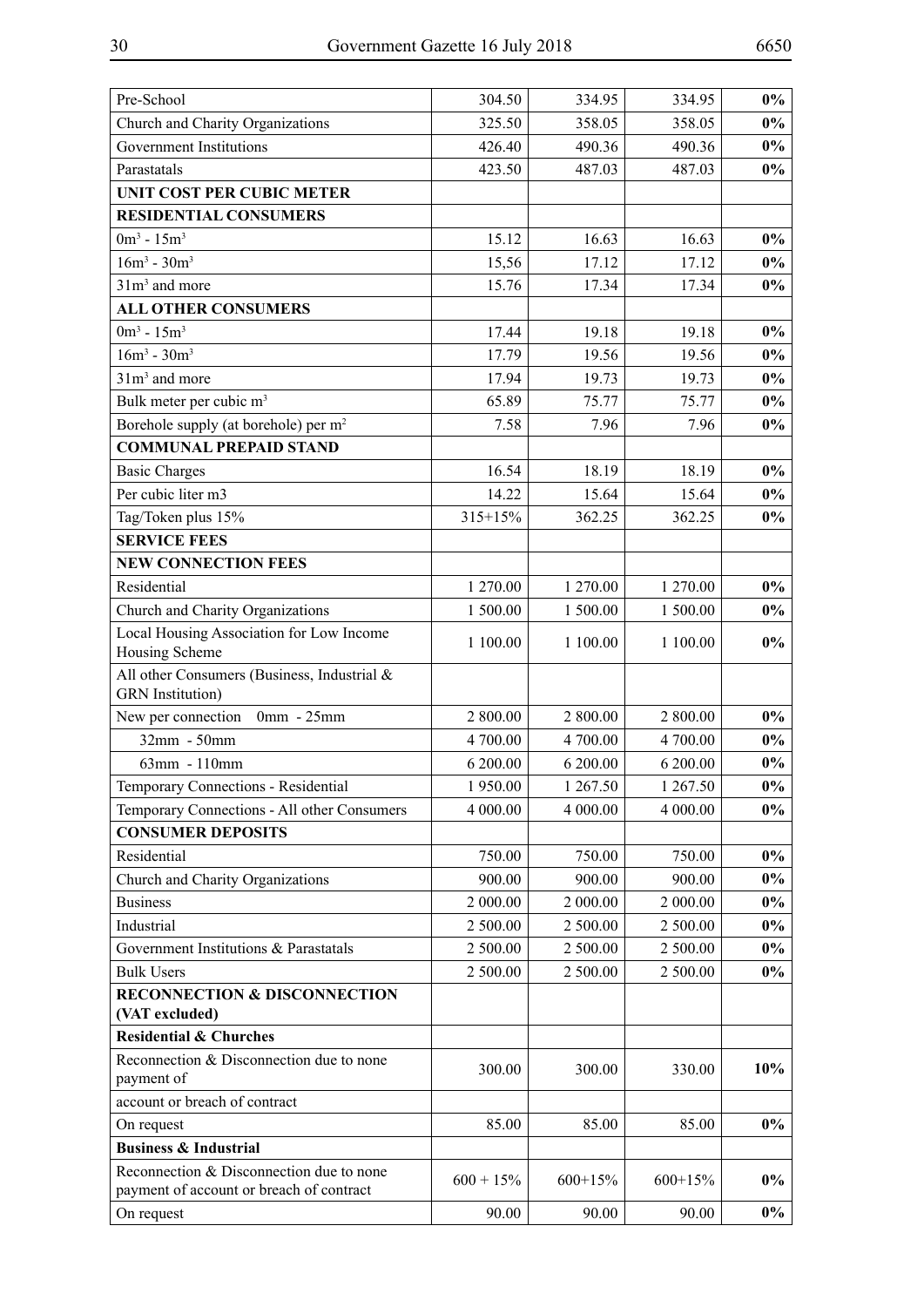| <b>Government &amp; Parastatals</b>                                                                               |                               |                              |                              |                |
|-------------------------------------------------------------------------------------------------------------------|-------------------------------|------------------------------|------------------------------|----------------|
| Reconnection & Disconnection due to none<br>payment of account or breach of contract                              | $1200 + 15\%$                 | $1,200+15%$                  | $1,320 + 15\%$               | 10%            |
| On request                                                                                                        | 100.00                        | 100.00                       | 100.00                       | $0\%$          |
| <b>SPECIAL READING OF METERS</b>                                                                                  |                               |                              |                              |                |
| A special reading taken at request of a consumer<br>questioning the accuracy of a reading and is<br>found correct | 80.00                         | 80.00                        | 80.00                        | $0\%$          |
| <b>CALL-OUT FEES</b>                                                                                              |                               |                              |                              |                |
| Repair of water reticulation (payable if the fault<br>is) on the customer side                                    | $Cost +$<br>$15%$ mark-<br>up | $Cost+$<br>$15%$ mark-<br>up | $Cost+$<br>$15%$ mark-<br>up | $0\%$          |
| PENALTY FOR LATE PAYMENTS                                                                                         |                               |                              |                              |                |
| Interest rate                                                                                                     | 15%                           | 15%                          | 15%                          | $0\%$          |
| Dishonored Cheque percentage (%) on the<br>amount                                                                 | 15%                           | 15%                          | 15%                          | $0\%$          |
| Test meter on request                                                                                             | 290.00                        | 290.00                       | 290.00                       | $0\%$          |
| Fines - illegal connection, bypass, tampering,<br>sabotage per incident + legal action                            | 2 000.00                      | 2000.00                      | 2 000.00                     | $0\%$          |
| Penalty for damage / theft or lost of water meter:<br>full price of meter plus N\$300.00                          | $Cost + 15\%$<br>mark-up      | $Cost + 15\%$<br>marh-up     | $Cost + 15\%$<br>marh-up     | $0\%$<br>$0\%$ |
| <b>3. HEALTH SERVICES</b>                                                                                         |                               |                              |                              |                |
| <b>REFUSE REMOVAL SERVICES</b>                                                                                    |                               |                              |                              |                |
| Removal of domestic refuse at residential -<br><b>Senior Citizen</b>                                              | 62.50                         | 68.75                        | 68.75                        | $0\%$          |
| Removal of domestic refuse at residential,<br>Churches and                                                        | 37.50                         | 45.00                        | 45.00                        | $0\%$          |
| pre-school - Informal Settlement                                                                                  |                               |                              |                              |                |
| Removal of refuse at businesses & Institutions -<br><b>Informal Settlement</b>                                    | 75.00                         | 93.75                        | 93.75                        | $0\%$          |
| Removal of domestic refuse at residential and<br>churches per month                                               | 100.00                        | 110.00                       | 110.00                       | $0\%$          |
| Removal of refuse at Small and Medium<br>businesses per month                                                     | 260.00                        | 299.00                       | 299.00                       | $0\%$          |
| Removal of refuse at Large Businesses and<br>Industrial Area per month                                            | 690.00                        | 793.50                       | 872.85                       | $10\%$         |
| Removal of refuse from outside per load                                                                           | 260.00                        | 260.00                       | 286.00                       | 10%            |
| Cleaning of undeveloped Erf (if the owner fails<br>to clean his/her property)                                     | $Cost + 15\%$<br>mark-up      | $Cost + 15\%$<br>mark-up     | $Cost + 15\%$<br>mark-up     | $0\%$          |
| Additional refuse removal + N\$200.00 per load                                                                    | 260.00                        | 260.00                       | 273.00                       | 5%             |
| <b>Removal of refuse at Institutions</b>                                                                          |                               |                              |                              |                |
| Schools                                                                                                           | 724.50                        | 833.18                       | 874.84                       | 5%             |
| Hostels                                                                                                           | 924.00                        | 1 062.60                     | 1 115.73                     | 5%             |
| Offices                                                                                                           | 241.50                        | 277.73                       | 291.62                       | 5%             |
| Clinics                                                                                                           | 231.00                        | 265.65                       | 265.65                       | $0\%$          |
| Hospital                                                                                                          | 2 5 2 0.00                    | 2 898.00                     | 2 042.90                     | 5%             |
| Parastatals (Nampost, Namwater, Nampost,<br><b>Cenored Banks and Others</b>                                       | 483.00                        | 555.45                       | 583.22                       | 5%             |
| Garden Refuse / Disposal (debited to account/<br>pay cash if no account)                                          |                               |                              |                              |                |
| Residential & Churches                                                                                            | 460.00                        | 506.00                       | 556.60                       | 10%            |
| Businesses & Industrial Area                                                                                      | 880.00                        | 968.00                       | 1 0 64.80                    | 10%            |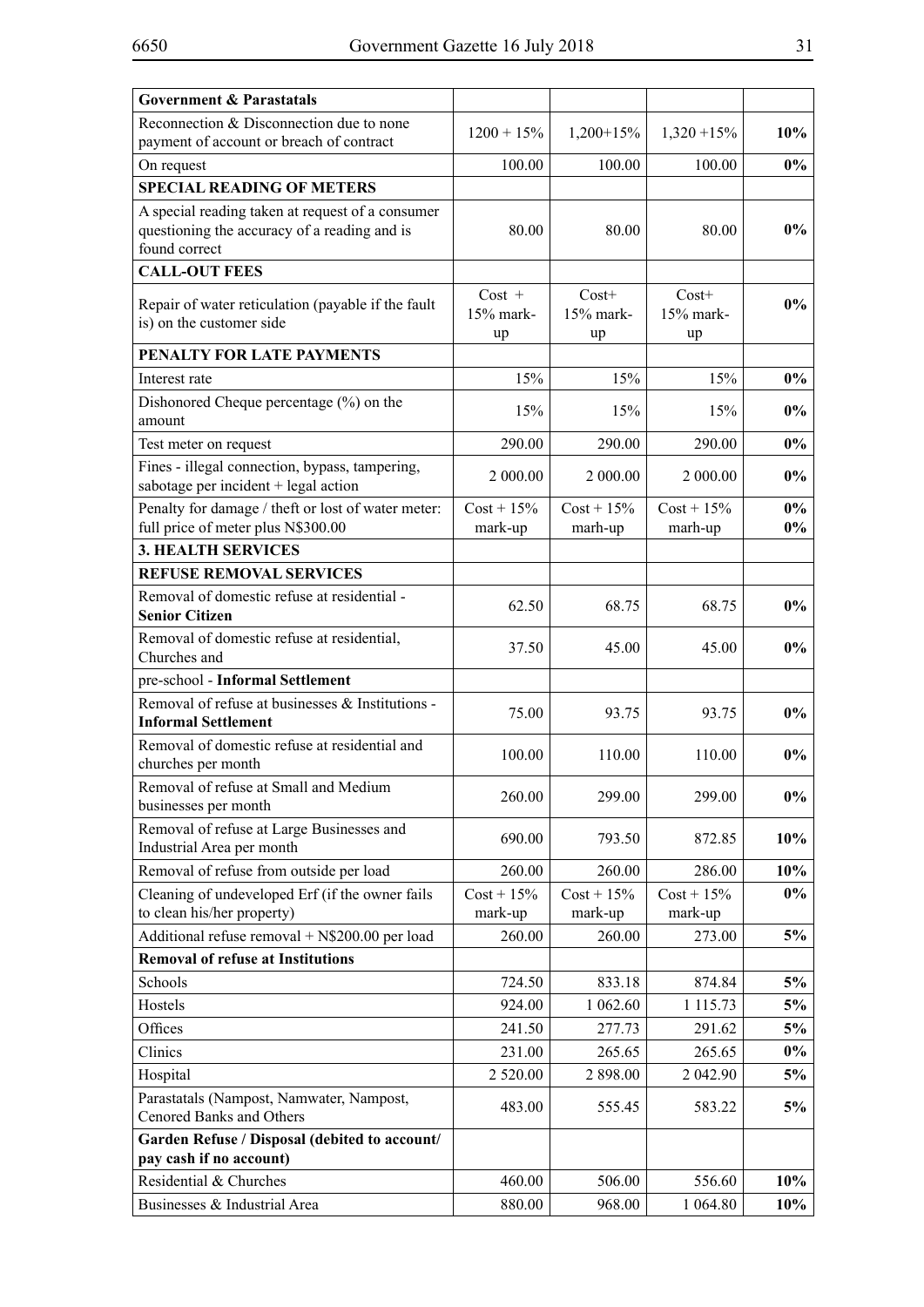| Institutions & Parastatal                                                                                                                                                                                                                                   | 1 200.00                | 1 3 2 0 .00               | 1452.00                   | 10%            |
|-------------------------------------------------------------------------------------------------------------------------------------------------------------------------------------------------------------------------------------------------------------|-------------------------|---------------------------|---------------------------|----------------|
| <b>Removal of building material</b>                                                                                                                                                                                                                         |                         |                           |                           |                |
| Residential & Churches                                                                                                                                                                                                                                      | 483.00                  | 531.30                    | 584.43                    | 10%            |
| Businesses & Industrial Area                                                                                                                                                                                                                                | 924.00                  | 1 016.40                  | 1 118.04                  | 10%            |
| Institutions & Parastatal                                                                                                                                                                                                                                   | 1 260.00                | 1 3 8 6 0 0               | 1 524.60                  | 10%            |
| <b>Leasing of Dustbin Type A (Including Oil</b>                                                                                                                                                                                                             |                         |                           |                           |                |
| Drums) $p/a$                                                                                                                                                                                                                                                |                         |                           |                           |                |
| Residential & Churches                                                                                                                                                                                                                                      | 50.00                   | 55.00                     | 55.00                     | $0\%$          |
| Businesses & Industrial Area                                                                                                                                                                                                                                | 70.00                   | 77.00                     | 77.00                     | $0\%$          |
| Institution                                                                                                                                                                                                                                                 | 70.00                   | 77.00                     | 77.00                     | $0\%$          |
| Leasing of Dustbin Type B (Wheelie-bin) per<br>annum                                                                                                                                                                                                        |                         |                           |                           |                |
| Residential & Churches                                                                                                                                                                                                                                      | 100.00                  | 110.00                    | 110.00                    | $0\%$          |
| Businesses & Industrial Area                                                                                                                                                                                                                                | 125.00                  | 137.50                    | 137.50                    | $0\%$          |
| Institution                                                                                                                                                                                                                                                 | 125.00                  | 137.50                    | 137.50                    | $0\%$          |
| <b>Sale of Refuse bins</b>                                                                                                                                                                                                                                  |                         |                           |                           |                |
| Residential & Churches                                                                                                                                                                                                                                      | 600.00                  | 690.00                    | 759.00                    | 10%            |
| Businesses & Industrial Area                                                                                                                                                                                                                                | 800.00                  | 920.00                    | 1 012.00                  | 10%            |
| Government Institution & Parastatals                                                                                                                                                                                                                        | 1 200.00                | 1 380.00                  | 1518.00                   | 10%            |
| Rent of refuse container per month + additional                                                                                                                                                                                                             | 600.00                  | 690.00                    | 759.00                    | 10%            |
| N\$200.00 for removal of refuse                                                                                                                                                                                                                             |                         |                           |                           |                |
| Replacement of Refuse bin                                                                                                                                                                                                                                   | $Cost + 15\%$<br>markup | $Cost - 15\%$<br>mark -up | $Cost - 15\%$<br>mark -up | $0\%$          |
| Illegal Dumping of Refuse as per Act 23 of 1992<br>+ N\$300 and legal action                                                                                                                                                                                | 2 000.00                | 2 000.00                  | 2 000.00                  | $0\%$          |
| Any other not listed above will be charged<br>similar to them closely related to it, if not<br>(Council reserves the right to introduce charges<br>any time)                                                                                                | Council by<br>Law       | Council by<br>Law         | Council by<br>Law         | $0\%$          |
| <b>BUSINESS REGISTRATION FEES (VAT</b>                                                                                                                                                                                                                      |                         |                           |                           |                |
| exclusive)                                                                                                                                                                                                                                                  |                         |                           |                           |                |
| Hawkers (Informal Traders)                                                                                                                                                                                                                                  | 500.00                  | 500.00                    | 500.00                    | $0\%$          |
| Home Industries                                                                                                                                                                                                                                             | 780.00                  | 780.00                    | 780.00                    | $0\%$          |
| <b>Small Businesses</b>                                                                                                                                                                                                                                     | 1 300.00                | 1 300.00                  | 1 300.00                  | $0\%$<br>$0\%$ |
| <b>Medium Businesses</b>                                                                                                                                                                                                                                    | 1 500.00<br>3 000.00    | 1 500.00<br>3 000.00      | 1 500.00<br>3 000.00      | $0\%$          |
| Large/Chain Businesses<br>Abattoir                                                                                                                                                                                                                          | 2 200.00                | 2 200.00                  | 2 200.00                  | $0\%$          |
| Noxious industry business                                                                                                                                                                                                                                   | 2 500.00                | 2 500.00                  | 2 500.00                  | $0\%$          |
| Professionals and other office run-organization                                                                                                                                                                                                             |                         |                           |                           |                |
| with less than 10 employees                                                                                                                                                                                                                                 | 500.00                  | 500.00                    | 500.00                    | $0\%$          |
| Professionals and other office run-organization<br>with more than 10 employees, including<br>Parastatals                                                                                                                                                    | 600.00                  | 600.00                    | 600.00                    | $0\%$          |
| <b>Inspection Fee</b>                                                                                                                                                                                                                                       | 200.00                  | 200.00                    | 200.00                    | $0\%$          |
| Applications for renewal of business registrations<br>shall be submitted to the Department of<br>Corporate Services Division: Health Services on<br>or before July each year, the date on the official<br>Council receipt be accepted as the of application |                         |                           |                           |                |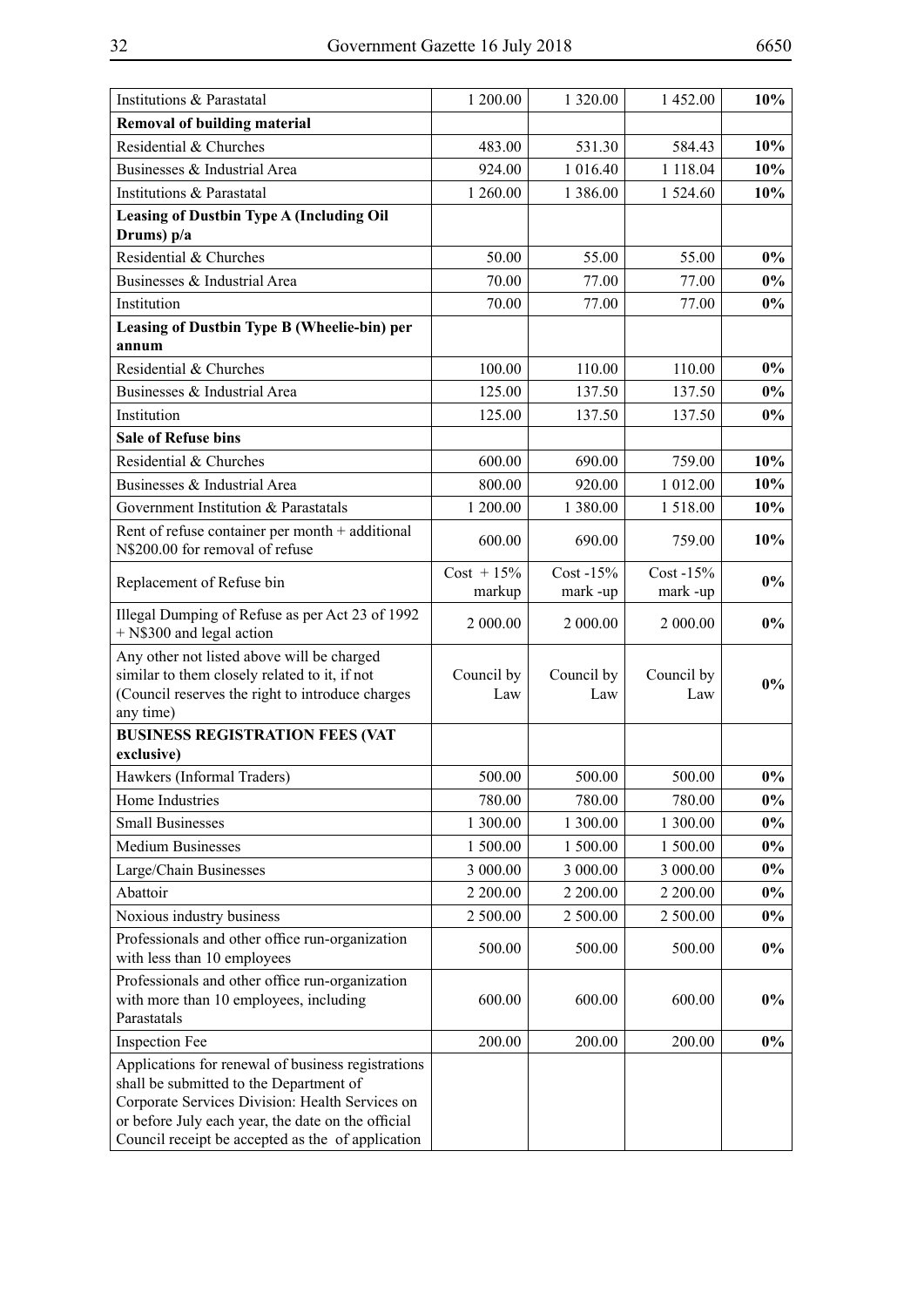| A late fee of 20% per month shall be charged                                                             |        |        |        |       |
|----------------------------------------------------------------------------------------------------------|--------|--------|--------|-------|
| in addition to that registration fee retrospective                                                       |        |        |        |       |
| from 1 July of the relevant year for applications                                                        |        |        |        |       |
| received after 30 June                                                                                   |        |        |        |       |
| <b>FITNESS CERTIFICATE FEES PER</b><br><b>ANNUM (VAT Exclusive)</b>                                      |        |        |        |       |
| Hawkers (Informal Traders)                                                                               | 60.00  | 60.00  | 60.00  | $0\%$ |
| Home Industries                                                                                          |        |        |        |       |
|                                                                                                          | 105.00 | 105.00 | 105.00 | $0\%$ |
| <b>Small Businesses</b>                                                                                  | 180.00 | 180.00 | 180.00 | $0\%$ |
| <b>Medium Businesses</b>                                                                                 | 234.00 | 234.00 | 234.00 | $0\%$ |
| Large/Chain Businesses                                                                                   | 324.00 | 324.00 | 324.00 | $0\%$ |
| Abattoir                                                                                                 | 294.00 | 294.00 | 294.00 | $0\%$ |
| Noxious industry business                                                                                | 294.00 | 294.00 | 294.00 | $0\%$ |
| Professionals and other office run-organization<br>with less than 10 employees                           | 105.00 | 105.00 | 105.00 | $0\%$ |
| Professionals and other office run-organization<br>with more than 10 employees, including<br>Parastatals | 120.00 | 120.00 | 120.00 | $0\%$ |
| Re-Inspection Fee                                                                                        | 200.00 | 200.00 | 200.00 | $0\%$ |
| <b>POUND FEES</b>                                                                                        |        |        |        |       |
| <b>DETENTION</b>                                                                                         |        |        |        |       |
| All animals except sheep and goats per animal<br>per day                                                 | 9.72   | 9.72   | 9.72   | $0\%$ |
| Sheep and goats per animal per day                                                                       | 6.47   | 6.47   | 6.47   | $0\%$ |
| Chicken, Domestic Guinea Fowls                                                                           | 4.00   | 4.00   | 4.00   | $0\%$ |
| <b>GRAZING FEES</b>                                                                                      |        |        |        |       |
| All animals except sheep and goats per animal                                                            |        |        |        |       |
| per day                                                                                                  | 31.00  | 31.00  | 31.00  | $0\%$ |
| Sheep and goats per animal per day                                                                       | 6.00   | 6.00   | 6.00   | $0\%$ |
| Delivering of animals to the pound irrespective                                                          |        |        |        |       |
| of the distance (per animal)                                                                             | 6.00   | 6.00   | 6.00   | $0\%$ |
| <b>FEEDING FEES</b>                                                                                      |        |        |        |       |
| All animals except sheep and goats per animal<br>per day                                                 | 12.92  | 12.95  | 12.95  | $0\%$ |
| Sheep and goats per animal per day                                                                       | 6.47   | 6.47   | 6.47   | $0\%$ |
| Chicken, Domestic Guinea Fowls                                                                           | 6.00   | 6.00   | 6.00   | $0\%$ |
| <b>DRINKING FEES</b>                                                                                     |        |        |        |       |
| All animals except sheep and goats per animal<br>per day                                                 | 6.00   | 6.00   | 6.00   | $0\%$ |
| Sheep and goats per animal per day                                                                       | 4.00   | 4.00   | 4.00   | $0\%$ |
| <b>ABBATOIR INSPECTION FEES</b>                                                                          |        |        |        |       |
| Large Livestock                                                                                          | 23.00  | 23.00  | 23.00  | $0\%$ |
| <b>Small Livestock</b>                                                                                   | 15.00  | 15.00  | 15.00  | $0\%$ |
| Pigs                                                                                                     | 9.50   | 9.50   | 9.50   | $0\%$ |
| Game                                                                                                     | 12.75  | 12.75  | 12.75  | $0\%$ |
| DOG IMPOUNDING / LICENSE FEES                                                                            |        |        |        |       |
| Impounding Fees: per dog (VAT exclusive) plus                                                            |        |        |        |       |
| 15% administration fee                                                                                   | 60.00  | 60.00  | 60.00  | $0\%$ |
| License fees: Dog Taxes per dog maximum of 2<br>dogs                                                     | 50.00  | 55.00  | 55.00  | $0\%$ |
| License fees: State Pensioner per dog: limited to<br>1 dog                                               | 20.00  | 22.00  | 22.00  | $0\%$ |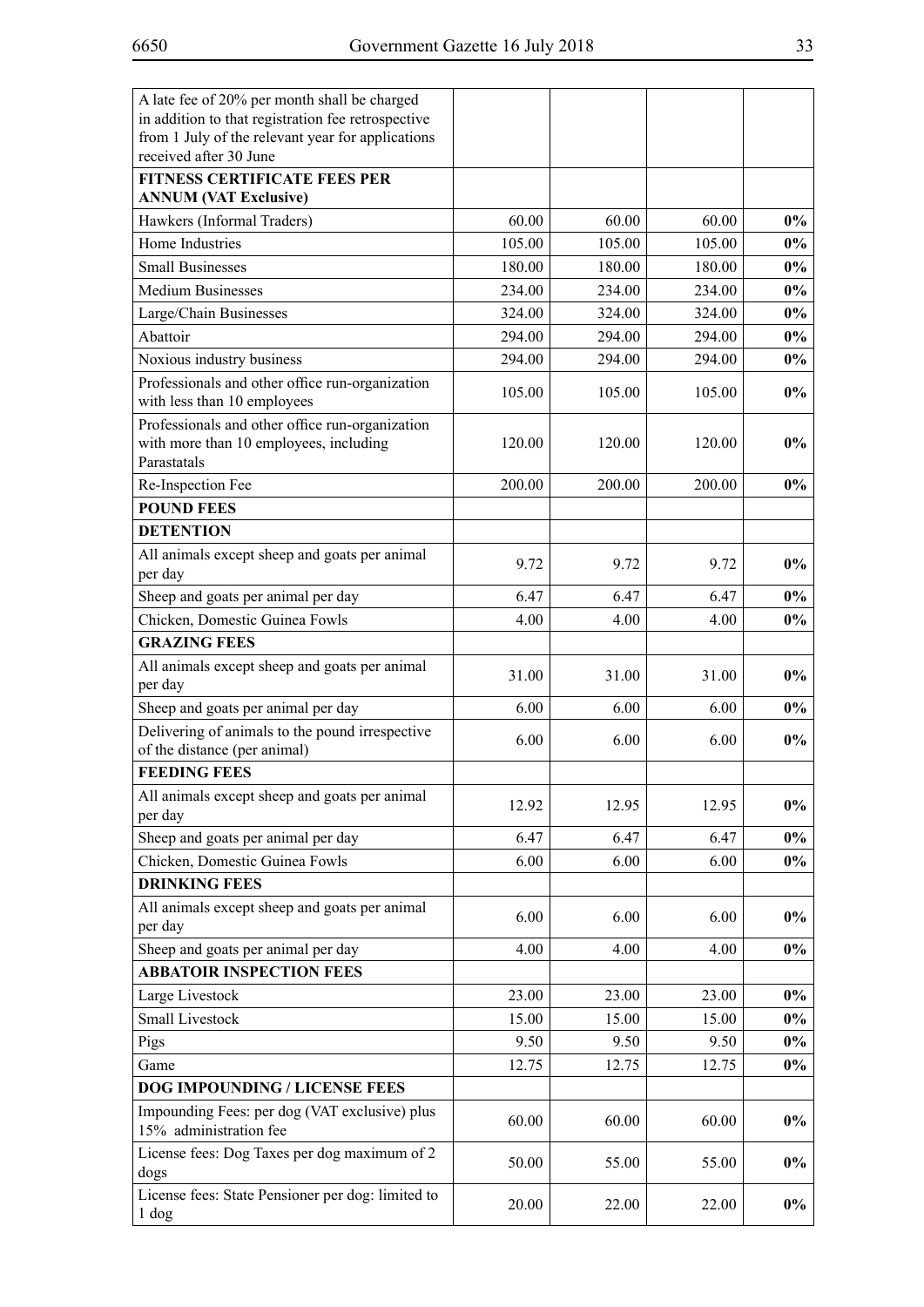| For third dog                                                                                                                                                         | 150.00 | 165.00 | 165.00 | $0\%$ |
|-----------------------------------------------------------------------------------------------------------------------------------------------------------------------|--------|--------|--------|-------|
| For fourth dog                                                                                                                                                        | 250.00 | 275.00 | 275.00 | $0\%$ |
| Call out of Health Inspector per call: Cost of<br>$supply + kilometer fee +$                                                                                          | 420.00 | 462.00 | 462.00 | $0\%$ |
| Pest Control (spray insects etc,) residential / hour<br>per applicant: substance supple + kilometer fee<br>$^{+}$                                                     | 310.00 | 310.00 | 310.00 | $0\%$ |
| Pest Control (spray insects etc,) business &<br>institution / hour per applicant: substance supply<br>$+$ kilometer fee $+$                                           | 580.00 | 580.00 | 580.00 | $0\%$ |
| <b>CUTTING AND REMOVING OF TREES</b>                                                                                                                                  |        |        |        |       |
| Cutting and removing of trees or bushes                                                                                                                               | 520.00 | 520.00 | 752.00 | 10%   |
| Illegal cutting of trees                                                                                                                                              | 300.00 | 300.00 | 330.00 | 10%   |
| <b>REMOVING OF DERELICT VEHICLES</b>                                                                                                                                  |        |        |        |       |
| Sedan, Station Wagon & Pick-up                                                                                                                                        | 400.00 | 400.00 | 400.00 | 10%   |
| All other Vehicles                                                                                                                                                    | 600.00 | 600.00 | 690.00 | 15%   |
| <b>DISPLAYING OF ITEMS IN DESIGNATED</b>                                                                                                                              |        |        |        |       |
| <b>AREA</b>                                                                                                                                                           |        |        |        |       |
| Vehicles per month or part thereof                                                                                                                                    | 100.00 | 100.00 | 100.00 | $0\%$ |
| Other items per month or part thereof                                                                                                                                 | 100.00 | 100.00 | 100.00 | $0\%$ |
| Illegal display of goods/items on the street                                                                                                                          | 400.00 | 400.00 | 400.00 | $0\%$ |
| <b>STREET VENDOR (Temporary per month)</b>                                                                                                                            |        |        |        |       |
| Class A: Hawkers / Peddlers per month                                                                                                                                 | 150.00 | 150.00 | 150.00 | $0\%$ |
| Class B: Cakes                                                                                                                                                        | 50.00  | 50.00  | 50.00  | $0\%$ |
| Class C: Meat                                                                                                                                                         | 100.00 | 100.00 | 100.00 | $0\%$ |
| <b>STREET VENDOR (Temporary per day)</b>                                                                                                                              |        |        |        |       |
| Class A: Hawkers / Pedlars per month                                                                                                                                  | 50.00  | 50.00  | 50.00  | $0\%$ |
| Class B: Cakes                                                                                                                                                        | 10.00  | 10.00  | 10.00  | $0\%$ |
| Class C: Meat                                                                                                                                                         | 50.00  | 50.00  | 50.00  | $0\%$ |
| <b>OFFENCES AND PENALTIES</b>                                                                                                                                         |        |        |        |       |
| <b>Offences - Hawkers and Pedlars</b>                                                                                                                                 |        |        |        |       |
| Hawker/Pedlar or his/her Assistant not been<br>registered, Registration Certificate                                                                                   | 150.00 | 150.00 | 150.00 | $0\%$ |
| Hawker/Pedlar or his/her Assistant failing to<br>notify Council of change of residential address<br>within 14 days                                                    | 50.00  | 50.00  | 50.00  | $0\%$ |
| Hawker/Pedlar or his/her Assistant failing to<br>notify Council of the lost Registration                                                                              | 50.00  | 50.00  | 50.00  | $0\%$ |
| Certificate or failure to obtain the replacement<br>within 14 days                                                                                                    | 50.00  | 50.00  | 50.00  | $0\%$ |
| Hawker/Pedlar or his/her Assistant using<br>somebody else's Registration Certificate                                                                                  | 150.00 | 150.00 | 150.00 | $0\%$ |
| Hawker/Pedlar or his/her Assistant failing to<br>produce Registration Certificate on request of by<br>Council                                                         | 200.00 | 200.00 | 200.00 | $0\%$ |
| Hawker/Pedlar or his/her Assistant selling/offer/<br>expose anything not authorized by Registration<br>Certificate                                                    | 100.00 | 100.00 | 100.00 | $0\%$ |
| Hawker/Pedlar or his/her Assistant suffering<br>from infections/ contagious diseases or who<br>has a suppurating abscess/sore handles/takes in<br>disposition of food | 300.00 | 300.00 | 300.00 | $0\%$ |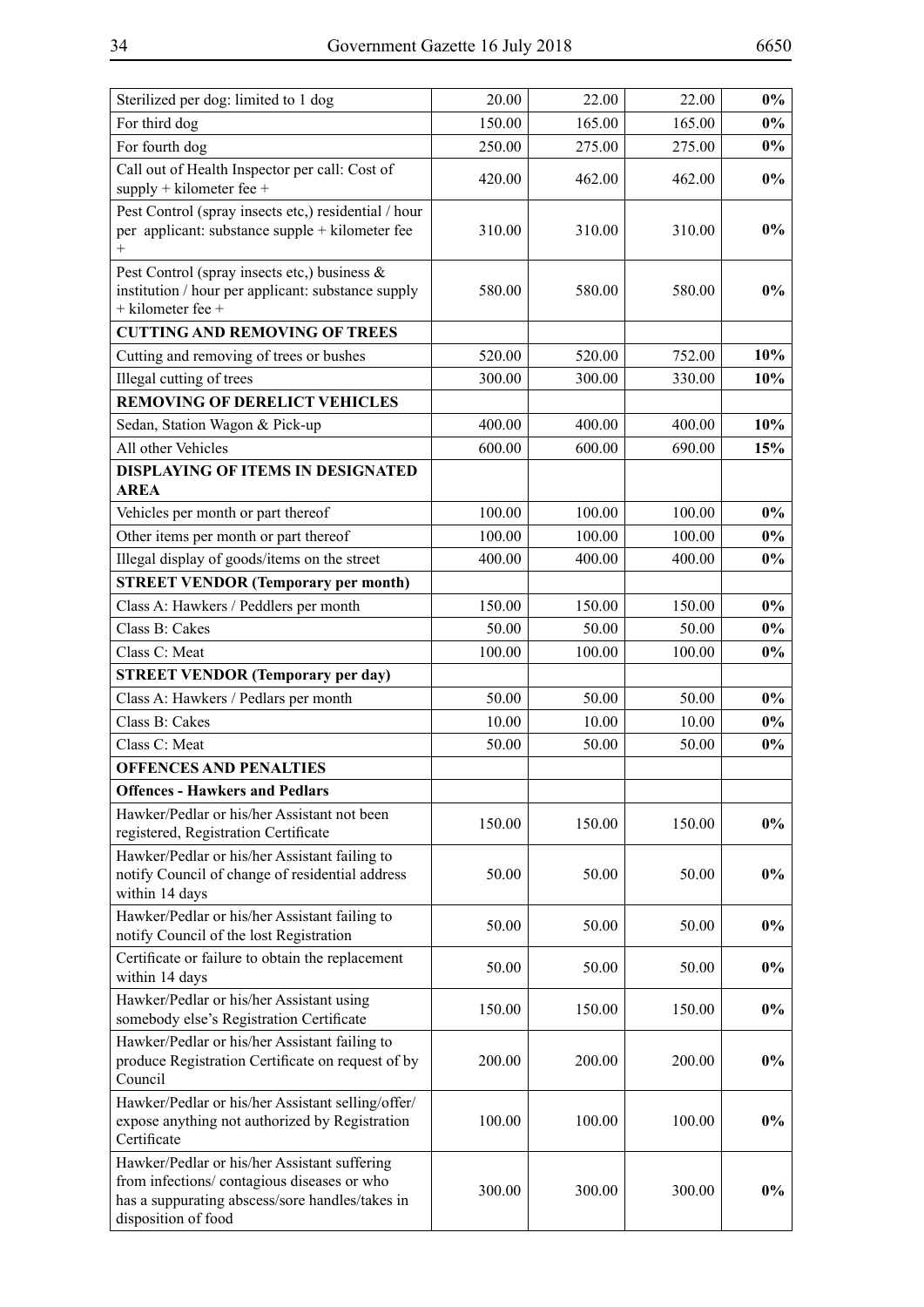| Hawker/Pedlar or his/her Assistant whose body/<br>clothing is not clean/hygienic, handles/takes                                                                                                      | 150.00 | 150.00 | 150.00 | $0\%$ |
|------------------------------------------------------------------------------------------------------------------------------------------------------------------------------------------------------|--------|--------|--------|-------|
| Hawker/Pedlar or his/her Assistant not confining<br>all food to vehicle/cart/handcart/barrow/display-<br>stand/receptacle (except fresh vegetable and<br>fruit)                                      | 100.00 | 100.00 | 100.00 | $0\%$ |
| Hawker/Pedlar or his/her Assistant placing any<br>food in direct contact with ground or surface of<br>pavement/street/public place                                                                   | 100.00 | 100.00 | 100.00 | $0\%$ |
| Hawker/Pedlar or his/her Assistant who dumps or<br>keeps waste material/disused vehicle/machinery<br>on an unapproved place/public road                                                              | 150.00 | 150.00 | 150.00 | $0\%$ |
| Hawker/Pedlar or his/her Assistant trading in<br>processed food without an approved storeroom to<br>his/her disposal                                                                                 | 100.00 | 100.00 | 100.00 | $0\%$ |
| Hawker/Pedlar or his/her Assistant carries on<br>business in place/area/street/road not approved<br>by Council                                                                                       | 150.00 | 150.00 | 150.00 | $0\%$ |
| Hawker/Pedlar or his/her Assistant contravenes<br>conditions imposed by Council in respect of<br>allocated stand                                                                                     | 100.00 | 100.00 | 100.00 | $0\%$ |
| Hawker/Pedlar or his/her Assistant illegally<br>occupies a stand without written authority of<br>Council                                                                                             | 100.00 | 100.00 | 100.00 | $0\%$ |
| Barber/Hairdresser who fails to keep apparatus<br>and other equipment in a clean/sanitary condition<br>or who operates without the necessary formalin<br>disinfecting box for apparatus or equipment | 100.00 | 100.00 | 100.00 | $0\%$ |
| <b>Offences - Cemeteries</b>                                                                                                                                                                         |        |        |        |       |
| Illegally establishment of a cemetery in Town of<br>Khorixas                                                                                                                                         | 450.00 | 450.00 | 450.00 | $0\%$ |
| Buries/causes to bury any human remains in<br>illegal establishment of a cemetery in Khorixas<br>Town                                                                                                | 450.00 | 450.00 | 450.00 | $0\%$ |
| Buries/causes to bury any human remains in a<br>cemetery which have closed in terms of Section<br>45 of the Local Authorities Act, 1992 (Act No.<br>23 of 1992) as amended                           | 450.00 | 450.00 | 450.00 | $0\%$ |
| <b>Offences - Premises and Dwellings</b>                                                                                                                                                             |        |        |        |       |
| Person who erects any building without sufficient<br>latrine accommodation of his/her workmen                                                                                                        | 60.00  | 60.00  | 60.00  | $0\%$ |
| Person who keeps/allows to keep any animal/<br>game/bird/ poultry causing nuisance                                                                                                                   | 50.00  | 50.00  | 50.00  | $0\%$ |
| Person who introduce or allows to introduce<br>butchers' meat into an area of urban local<br>authority without necessary permission (game<br>excluded)                                               | 60.00  | 60.00  | 60.00  | $0\%$ |
| <b>Offences - Protection of Foodstuffs</b>                                                                                                                                                           |        |        |        |       |
| Person who sells food through a food vending<br>machine not approved by Council                                                                                                                      | 30.00  | 30.00  | 30.00  | $0\%$ |
| Person who sells certain canned foodstuffs which<br>are blown, rusted or damaged                                                                                                                     | 300.00 | 300.00 | 300.00 | $0\%$ |
| Person who sells confectionary and other<br>processed meat products without the necessary<br>protection against flies and dust                                                                       | 100.00 | 100.00 | 100.00 | $0\%$ |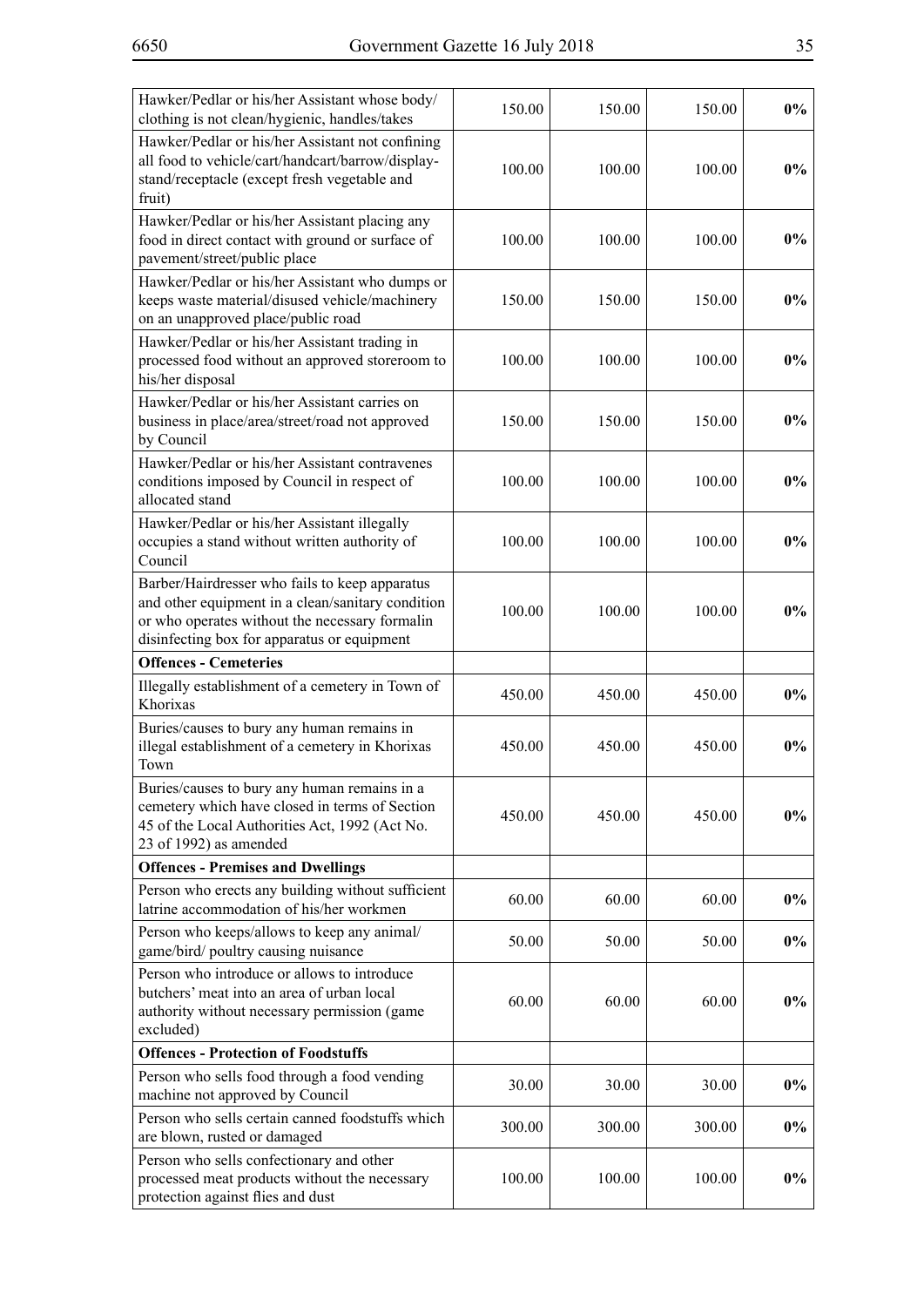| Person who sells meals/similar products/spice                                                                                                                                                                                                                                                                         |        |        |        |       |
|-----------------------------------------------------------------------------------------------------------------------------------------------------------------------------------------------------------------------------------------------------------------------------------------------------------------------|--------|--------|--------|-------|
| infested with weevils/insects                                                                                                                                                                                                                                                                                         | 100.00 | 100.00 | 100.00 | $0\%$ |
| Person who is engaged in foodstuffs business<br>failing to maintain premises/containers other<br>equipment/vehicle in good repair                                                                                                                                                                                     | 100.00 | 100.00 | 100.00 | $0\%$ |
| Person who is engaged in foodstuffs business<br>selling food-stuffs (other than uncooked food/<br>vegetables/eggs/wrapped ice cream/bakery<br>products) not from a fixed registered premises                                                                                                                          | 100.00 | 100.00 | 100.00 | $0\%$ |
| Person who is engaged in foodstuffs business<br>using unclean vessel/utensil/container paper for<br>the containing/wrapping of food person who is<br>engaged in foodstuffs business failing to prevent<br>food from being handled unnecessarily or from<br>coming into contact with the body or clothing of<br>person | 100.00 | 100.00 | 100.00 | $0\%$ |
| Person who is engaged in foodstuffs business<br>failing to protect food to be delivered to the<br>customer from contamination by dust dirt/flies                                                                                                                                                                      | 100.00 | 100.00 | 100.00 | $0\%$ |
| Person who is engaged in foodstuffs business<br>failing to provide clean overalls to his/her<br>employees                                                                                                                                                                                                             | 300.00 | 300.00 | 300.00 | $0\%$ |
| Person who is engaged in foodstuffs business<br>failing to ensure that clean overalls of his/her<br>employees are worn at all times                                                                                                                                                                                   | 30.00  | 30.00  | 30.00  | $0\%$ |
| Person who is engaged in foodstuffs business<br>failing to keep overalls in change rooms when is<br>use                                                                                                                                                                                                               | 20.00  | 20.00  | 20.00  | $0\%$ |
| Person who is engaged in foodstuffs business<br>failing to provide hot and cold running water/<br>soap/clean towels/ nailbrushes at wash basins                                                                                                                                                                       | 30.00  | 30.00  | 30.00  | $0\%$ |
| Person who is engaged in foodstuffs business<br>failing to wear overalls/uniforms while preparing<br>foodstuffs                                                                                                                                                                                                       | 50.00  | 50.00  | 50.00  | $0\%$ |
| Person who is engaged in foodstuffs business<br>failing to clean nails and wash hands before<br>beginning to work                                                                                                                                                                                                     | 50.00  | 50.00  | 50.00  | $0\%$ |
| Person who works in food premises with unclean<br>hands/nails/overalls/uniforms                                                                                                                                                                                                                                       | 50.00  | 50.00  | 50.00  | $0\%$ |
| Employer who is engaged in foodstuffs<br>business failing to submit once a year medical<br>examinations and X-rays of his/her employees<br>preparing foodstuffs                                                                                                                                                       | 300.00 | 300.00 | 300.00 | $0\%$ |
| Any formal business conducts business without<br>the necessary Registration Certificate                                                                                                                                                                                                                               | 300.00 | 300.00 | 300.00 | $0\%$ |
| Any formal business conducts business without<br>registering in terms of the General Health<br>Regulations                                                                                                                                                                                                            | 300.00 | 300.00 | 300.00 | $0\%$ |
| Any person who hinders obstructs a Health<br>Officer in execution of official duty of inspection<br>or any other in connection therewith or refuses to<br>furnish information required by such an Officer                                                                                                             | 150.00 | 150.00 | 150.00 | $0\%$ |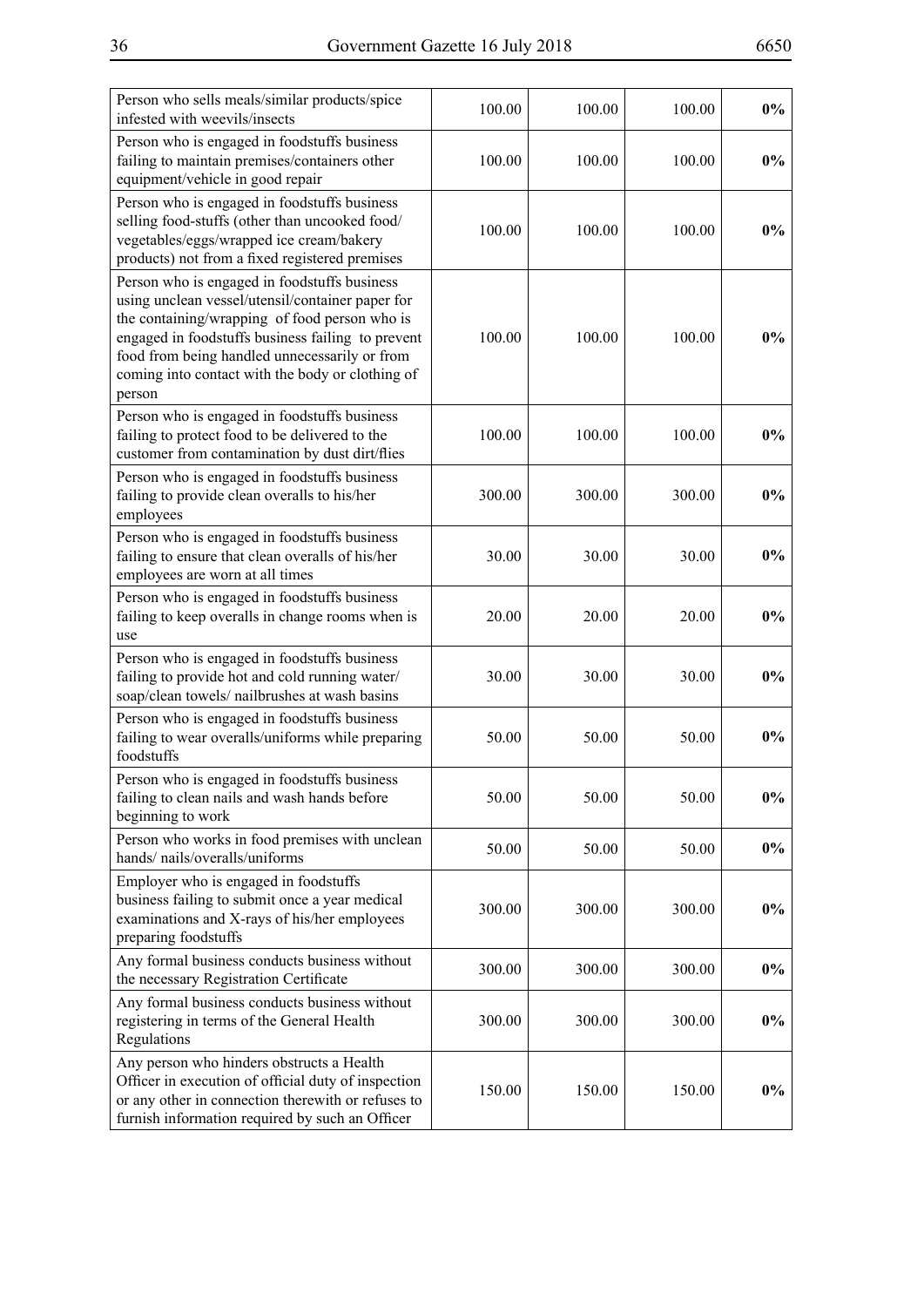| <b>4. SEWERAGE AND DRAINAGE</b><br><b>SERVICES</b>                                                                                         |                          |                          |                          |        |
|--------------------------------------------------------------------------------------------------------------------------------------------|--------------------------|--------------------------|--------------------------|--------|
| Indigence/Subsidy policy for Pensioner /<br>Register Disable people only, property must be<br>register on their names provided he/she owns |                          |                          |                          |        |
| property more than 10 years.                                                                                                               |                          |                          |                          |        |
| <b>BASIC CHARGES</b>                                                                                                                       |                          |                          |                          |        |
| Residential, Churches, Pre-School<br><b>Informal Settlement</b>                                                                            | 44.00                    | 48.40                    | 48.40                    | $0\%$  |
| <b>Businesses Informal Settlement</b>                                                                                                      | 77.00                    | 84.70                    | 84.70                    | $0\%$  |
| Residential Senior Citizen                                                                                                                 | 55.00                    | 60.50                    | 60.50                    | $0\%$  |
| Residential & Churches                                                                                                                     | 77.00                    | 84.70                    | 84.70                    | $0\%$  |
| Small & Medium businesses                                                                                                                  | 242.00                   | 266.20                   | 279.51                   | 5%     |
| Large Business & Industrial                                                                                                                | 352.00                   | 404.80                   | 445.28                   | 10%    |
| Government Institutions                                                                                                                    | 660.00                   | 759.00                   | 834.90                   | 10%    |
| Parastatals                                                                                                                                | 517.00                   | 663.55                   | 729.91                   | 10%    |
| <b>SEWER PER TOILET</b>                                                                                                                    |                          |                          |                          |        |
| Residential Senior Citizen                                                                                                                 | 44.00                    | 48.40                    | 48.40                    | $0\%$  |
| Residential                                                                                                                                | 66.00                    | 72.60                    | 72.60                    | $0\%$  |
| Churches and Charity organizations                                                                                                         | 88.00                    | 96.80                    | 96.80                    | $0\%$  |
| Small & Medium businesses                                                                                                                  | 192.50                   | 211.75                   | 232.93                   | 5%     |
| Large Business & Industrial                                                                                                                | 209.00                   | 229.90                   | 252.89                   | 10%    |
| Government Institution                                                                                                                     | 253.00                   | 290.95                   | 320.05                   | $10\%$ |
| Parastatals                                                                                                                                | 220.00                   | 253.00                   | 278.30                   | 10%    |
| <b>SEWER CONNECTION FEES</b>                                                                                                               |                          |                          |                          |        |
| Residential, Churches, Pre-School<br><b>Informal Settlement</b>                                                                            | 560.00                   | 560.00                   | 560.00                   | $0\%$  |
| <b>Businesses Informal Settlement</b>                                                                                                      | 748.00                   | 748.00                   | 748.00                   | $0\%$  |
| Residential                                                                                                                                | 892.00                   | 892.00                   | 892.00                   | $0\%$  |
| Churches and Charity organizations                                                                                                         | 892.00                   | 892.00                   | 892.00                   | $0\%$  |
| Small & Medium business                                                                                                                    | 1 650.00                 | 1 650.00                 | 1732.50                  | 5%     |
| Large Business & Industrial                                                                                                                | 1 800.00                 | 1 800.00                 | 1 980.00                 | 10%    |
| Government Institution                                                                                                                     | 2 200.00                 | 2 200.00                 | 2 420.00                 | 10%    |
| Parastatals                                                                                                                                | 1 200.00                 | 1 200.00                 | 1 320.00                 | 10%    |
| Developers and Construction Companies                                                                                                      | 1 190.00                 | 1 190.00                 | 1 309.00                 | 10%    |
| <b>SUNDRY CHARGES</b>                                                                                                                      |                          |                          |                          |        |
| <b>Opening and Cleaning of Sewerage Blockages</b>                                                                                          |                          |                          |                          |        |
| Weekdays                                                                                                                                   | 651.00                   | 651.00                   | 651.00                   | $0\%$  |
| After hours/Weekends/Public Holidays                                                                                                       | 965.00                   | 965.00                   | 965.00                   | $0\%$  |
| Repair on sewerage system (private property)                                                                                               | $Cost + 15\%$<br>mark up | $Cost + 15\%$<br>mark-up | $Cost + 15\%$<br>mark-up | $0\%$  |
| Penalty for dumping flammable contents in the<br>sewerage                                                                                  | 2 000.00                 | 2 000.00                 | 2 000.00                 | $0\%$  |
| 5. STANDARD BUILDING REGULATIONS<br><b>BUILDING PLANS: APPROVAL</b>                                                                        |                          |                          |                          |        |
| Submission fee                                                                                                                             | 110.00                   | 121.00                   | 133.10                   | 10%    |
| Residential & Churches per $m2$ of building                                                                                                | 11.00                    | 12.10                    | 12.10                    | $0\%$  |
| Business, Industrial & Institutions per $m^2$ of<br>building coverage                                                                      | 13.20                    | 14.52                    | 14.52                    | $0\%$  |
| Residential & Churches boundary wall per m <sup>2</sup>                                                                                    | 6.60                     | 7.26                     | 7.26                     | $0\%$  |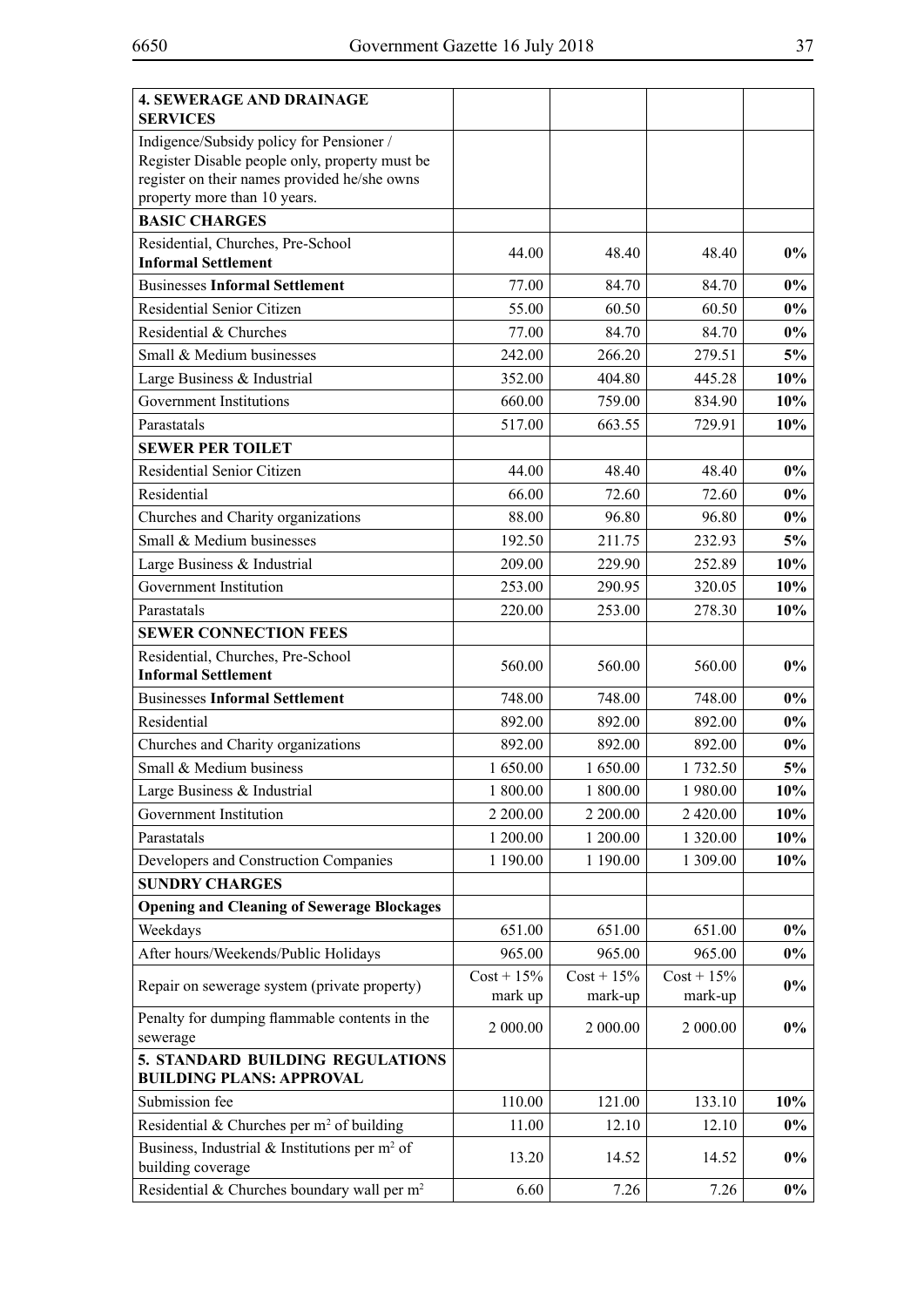| Identification of Erf pegs / beacons (second<br>10%<br>99.00<br>108.90<br>119.79<br>request) price<br>per peg<br>$0\%$<br>Renewal of plan (after expiry) per plan<br>313.50<br>344.85<br>344.85<br>Renewal of plan (after expiry) per plan per m <sup>2</sup><br>13.20<br>14.52<br>14.52<br>$0\%$<br>Re-inspection of plans/sites per inspection<br>253.00<br>278.30<br>306.13<br>10%<br>Local Scheme houses (mm. 10 "Self-build - Self<br>693.00<br>762.30<br>762.30<br>$0\%$<br>help" type house)<br><b>Building Inspections</b><br>313.50<br>344.85<br>344.85<br>$0\%$<br>10%<br>P.T.O. tariffs per month<br>660.00<br>726.00<br>798.60<br><b>FORMAL &amp; INFORMAL PROPERTIES</b><br>$0\%$<br>Building not exceeding 10m <sup>2</sup><br>80.83<br>80.83<br>73.48<br>Buildings exceeding 10m <sup>2</sup> but not exceeding 40m <sup>2</sup><br>242.66<br>266.93<br>266.93<br>$0\%$<br>Buildings exceeding 40m <sup>2</sup> but not exceeding 60m <sup>2</sup><br>338.25<br>372.08<br>372.08<br>$0\%$<br>Buildings exceeding 60m <sup>2</sup> but not exceeding<br>465.12<br>$0\%$<br>422.84<br>465.12<br>100m <sup>2</sup><br>Buildings exceeding 100m <sup>2</sup> but not exceeding<br>$0\%$<br>507.53<br>558.28<br>558.28<br>120m <sup>2</sup><br>Buildings exceeding 120m <sup>2</sup> but not exceeding<br>591.91<br>651.10<br>651.10<br>$0\%$<br>160m <sup>2</sup><br>Buildings exceeding 160m <sup>2</sup> but not exceeding<br>$0\%$<br>676.61<br>744.27<br>744.27<br>200m <sup>2</sup><br>Buildings exceeding 200m <sup>2</sup> but not exceeding<br>$0\%$<br>761.20<br>837.32<br>837.32<br>250m <sup>2</sup><br>Buildings exceeding 250m <sup>2</sup> but not exceeding<br>$0\%$<br>845.68<br>930.25<br>930.25<br>500m <sup>2</sup><br>Buildings exceeding 500m <sup>2</sup> but not exceeding<br>$0\%$<br>3 3 8 2 . 7 2<br>3720.99<br>3720.99<br>$2000m^2$<br>Buildings exceeding 2000m <sup>2</sup> but comprising of<br>6 765.00<br>7441.50<br>7441.50<br>$0\%$<br>less than three storeys<br>Buildings exceeding 2000m <sup>2</sup> comprising of three<br>9837.30<br>10 821.03<br>10 821.03<br>$0\%$<br>or more storey<br><b>COMMERCIAL</b><br>Building not exceeding 10m <sup>2</sup><br>$0\%$<br>110.00<br>121.00<br>121.00<br>Buildings exceeding 10m <sup>2</sup> but not exceeding 40m <sup>2</sup><br>330.00<br>363.00<br>$0\%$<br>363.00<br>Buildings exceeding 40m <sup>2</sup> but not exceeding 60m <sup>2</sup><br>404.80<br>445.28<br>445.28<br>$0\%$<br>Buildings exceeding 60m <sup>2</sup> but not exceeding<br>623.04<br>685.34<br>685.34<br>$0\%$<br>100m <sup>2</sup><br>Buildings exceeding 100m <sup>2</sup> but not exceeding<br>829.09<br>$0\%$<br>753.72<br>829.09<br>120m <sup>2</sup><br>Buildings exceeding 120m <sup>2</sup> but not exceeding<br>927.96<br>$0\%$<br>1 020.76<br>1 020.76<br>160m <sup>2</sup><br>Buildings exceeding 160m <sup>2</sup> but not exceeding<br>$0\%$<br>1 102.20<br>1 212.42<br>1 212.42<br>200m <sup>2</sup><br>Buildings exceeding 200m <sup>2</sup> but not exceeding<br>$0\%$<br>1 161.60<br>1 277.76<br>1 277.76<br>250m <sup>2</sup><br>Buildings exceeding 250m <sup>2</sup> but not exceeding<br>1877.76<br>$0\%$<br>1 725.24<br>1 877.76<br>500m <sup>2</sup><br>Buildings exceeding 500m <sup>2</sup> but not exceeding<br>4 507.80<br>$0\%$<br>4958.58<br>4958.58<br>$2000m^2$ | Business, Industrial & Institutions boundary wall<br>per $m2$ | 8.80 | 9.68 | 9.68 | $0\%$ |
|-----------------------------------------------------------------------------------------------------------------------------------------------------------------------------------------------------------------------------------------------------------------------------------------------------------------------------------------------------------------------------------------------------------------------------------------------------------------------------------------------------------------------------------------------------------------------------------------------------------------------------------------------------------------------------------------------------------------------------------------------------------------------------------------------------------------------------------------------------------------------------------------------------------------------------------------------------------------------------------------------------------------------------------------------------------------------------------------------------------------------------------------------------------------------------------------------------------------------------------------------------------------------------------------------------------------------------------------------------------------------------------------------------------------------------------------------------------------------------------------------------------------------------------------------------------------------------------------------------------------------------------------------------------------------------------------------------------------------------------------------------------------------------------------------------------------------------------------------------------------------------------------------------------------------------------------------------------------------------------------------------------------------------------------------------------------------------------------------------------------------------------------------------------------------------------------------------------------------------------------------------------------------------------------------------------------------------------------------------------------------------------------------------------------------------------------------------------------------------------------------------------------------------------------------------------------------------------------------------------------------------------------------------------------------------------------------------------------------------------------------------------------------------------------------------------------------------------------------------------------------------------------------------------------------------------------------------------------------------------------------------------------------------------------------------------------------------------------------------------------------------------------------------------------------------------------------------------------------------------------------------------------------------------------------------------------------------------------------------------------------|---------------------------------------------------------------|------|------|------|-------|
|                                                                                                                                                                                                                                                                                                                                                                                                                                                                                                                                                                                                                                                                                                                                                                                                                                                                                                                                                                                                                                                                                                                                                                                                                                                                                                                                                                                                                                                                                                                                                                                                                                                                                                                                                                                                                                                                                                                                                                                                                                                                                                                                                                                                                                                                                                                                                                                                                                                                                                                                                                                                                                                                                                                                                                                                                                                                                                                                                                                                                                                                                                                                                                                                                                                                                                                                                                       |                                                               |      |      |      |       |
|                                                                                                                                                                                                                                                                                                                                                                                                                                                                                                                                                                                                                                                                                                                                                                                                                                                                                                                                                                                                                                                                                                                                                                                                                                                                                                                                                                                                                                                                                                                                                                                                                                                                                                                                                                                                                                                                                                                                                                                                                                                                                                                                                                                                                                                                                                                                                                                                                                                                                                                                                                                                                                                                                                                                                                                                                                                                                                                                                                                                                                                                                                                                                                                                                                                                                                                                                                       |                                                               |      |      |      |       |
|                                                                                                                                                                                                                                                                                                                                                                                                                                                                                                                                                                                                                                                                                                                                                                                                                                                                                                                                                                                                                                                                                                                                                                                                                                                                                                                                                                                                                                                                                                                                                                                                                                                                                                                                                                                                                                                                                                                                                                                                                                                                                                                                                                                                                                                                                                                                                                                                                                                                                                                                                                                                                                                                                                                                                                                                                                                                                                                                                                                                                                                                                                                                                                                                                                                                                                                                                                       |                                                               |      |      |      |       |
|                                                                                                                                                                                                                                                                                                                                                                                                                                                                                                                                                                                                                                                                                                                                                                                                                                                                                                                                                                                                                                                                                                                                                                                                                                                                                                                                                                                                                                                                                                                                                                                                                                                                                                                                                                                                                                                                                                                                                                                                                                                                                                                                                                                                                                                                                                                                                                                                                                                                                                                                                                                                                                                                                                                                                                                                                                                                                                                                                                                                                                                                                                                                                                                                                                                                                                                                                                       |                                                               |      |      |      |       |
|                                                                                                                                                                                                                                                                                                                                                                                                                                                                                                                                                                                                                                                                                                                                                                                                                                                                                                                                                                                                                                                                                                                                                                                                                                                                                                                                                                                                                                                                                                                                                                                                                                                                                                                                                                                                                                                                                                                                                                                                                                                                                                                                                                                                                                                                                                                                                                                                                                                                                                                                                                                                                                                                                                                                                                                                                                                                                                                                                                                                                                                                                                                                                                                                                                                                                                                                                                       |                                                               |      |      |      |       |
|                                                                                                                                                                                                                                                                                                                                                                                                                                                                                                                                                                                                                                                                                                                                                                                                                                                                                                                                                                                                                                                                                                                                                                                                                                                                                                                                                                                                                                                                                                                                                                                                                                                                                                                                                                                                                                                                                                                                                                                                                                                                                                                                                                                                                                                                                                                                                                                                                                                                                                                                                                                                                                                                                                                                                                                                                                                                                                                                                                                                                                                                                                                                                                                                                                                                                                                                                                       |                                                               |      |      |      |       |
|                                                                                                                                                                                                                                                                                                                                                                                                                                                                                                                                                                                                                                                                                                                                                                                                                                                                                                                                                                                                                                                                                                                                                                                                                                                                                                                                                                                                                                                                                                                                                                                                                                                                                                                                                                                                                                                                                                                                                                                                                                                                                                                                                                                                                                                                                                                                                                                                                                                                                                                                                                                                                                                                                                                                                                                                                                                                                                                                                                                                                                                                                                                                                                                                                                                                                                                                                                       |                                                               |      |      |      |       |
|                                                                                                                                                                                                                                                                                                                                                                                                                                                                                                                                                                                                                                                                                                                                                                                                                                                                                                                                                                                                                                                                                                                                                                                                                                                                                                                                                                                                                                                                                                                                                                                                                                                                                                                                                                                                                                                                                                                                                                                                                                                                                                                                                                                                                                                                                                                                                                                                                                                                                                                                                                                                                                                                                                                                                                                                                                                                                                                                                                                                                                                                                                                                                                                                                                                                                                                                                                       |                                                               |      |      |      |       |
|                                                                                                                                                                                                                                                                                                                                                                                                                                                                                                                                                                                                                                                                                                                                                                                                                                                                                                                                                                                                                                                                                                                                                                                                                                                                                                                                                                                                                                                                                                                                                                                                                                                                                                                                                                                                                                                                                                                                                                                                                                                                                                                                                                                                                                                                                                                                                                                                                                                                                                                                                                                                                                                                                                                                                                                                                                                                                                                                                                                                                                                                                                                                                                                                                                                                                                                                                                       |                                                               |      |      |      |       |
|                                                                                                                                                                                                                                                                                                                                                                                                                                                                                                                                                                                                                                                                                                                                                                                                                                                                                                                                                                                                                                                                                                                                                                                                                                                                                                                                                                                                                                                                                                                                                                                                                                                                                                                                                                                                                                                                                                                                                                                                                                                                                                                                                                                                                                                                                                                                                                                                                                                                                                                                                                                                                                                                                                                                                                                                                                                                                                                                                                                                                                                                                                                                                                                                                                                                                                                                                                       |                                                               |      |      |      |       |
|                                                                                                                                                                                                                                                                                                                                                                                                                                                                                                                                                                                                                                                                                                                                                                                                                                                                                                                                                                                                                                                                                                                                                                                                                                                                                                                                                                                                                                                                                                                                                                                                                                                                                                                                                                                                                                                                                                                                                                                                                                                                                                                                                                                                                                                                                                                                                                                                                                                                                                                                                                                                                                                                                                                                                                                                                                                                                                                                                                                                                                                                                                                                                                                                                                                                                                                                                                       |                                                               |      |      |      |       |
|                                                                                                                                                                                                                                                                                                                                                                                                                                                                                                                                                                                                                                                                                                                                                                                                                                                                                                                                                                                                                                                                                                                                                                                                                                                                                                                                                                                                                                                                                                                                                                                                                                                                                                                                                                                                                                                                                                                                                                                                                                                                                                                                                                                                                                                                                                                                                                                                                                                                                                                                                                                                                                                                                                                                                                                                                                                                                                                                                                                                                                                                                                                                                                                                                                                                                                                                                                       |                                                               |      |      |      |       |
|                                                                                                                                                                                                                                                                                                                                                                                                                                                                                                                                                                                                                                                                                                                                                                                                                                                                                                                                                                                                                                                                                                                                                                                                                                                                                                                                                                                                                                                                                                                                                                                                                                                                                                                                                                                                                                                                                                                                                                                                                                                                                                                                                                                                                                                                                                                                                                                                                                                                                                                                                                                                                                                                                                                                                                                                                                                                                                                                                                                                                                                                                                                                                                                                                                                                                                                                                                       |                                                               |      |      |      |       |
|                                                                                                                                                                                                                                                                                                                                                                                                                                                                                                                                                                                                                                                                                                                                                                                                                                                                                                                                                                                                                                                                                                                                                                                                                                                                                                                                                                                                                                                                                                                                                                                                                                                                                                                                                                                                                                                                                                                                                                                                                                                                                                                                                                                                                                                                                                                                                                                                                                                                                                                                                                                                                                                                                                                                                                                                                                                                                                                                                                                                                                                                                                                                                                                                                                                                                                                                                                       |                                                               |      |      |      |       |
|                                                                                                                                                                                                                                                                                                                                                                                                                                                                                                                                                                                                                                                                                                                                                                                                                                                                                                                                                                                                                                                                                                                                                                                                                                                                                                                                                                                                                                                                                                                                                                                                                                                                                                                                                                                                                                                                                                                                                                                                                                                                                                                                                                                                                                                                                                                                                                                                                                                                                                                                                                                                                                                                                                                                                                                                                                                                                                                                                                                                                                                                                                                                                                                                                                                                                                                                                                       |                                                               |      |      |      |       |
|                                                                                                                                                                                                                                                                                                                                                                                                                                                                                                                                                                                                                                                                                                                                                                                                                                                                                                                                                                                                                                                                                                                                                                                                                                                                                                                                                                                                                                                                                                                                                                                                                                                                                                                                                                                                                                                                                                                                                                                                                                                                                                                                                                                                                                                                                                                                                                                                                                                                                                                                                                                                                                                                                                                                                                                                                                                                                                                                                                                                                                                                                                                                                                                                                                                                                                                                                                       |                                                               |      |      |      |       |
|                                                                                                                                                                                                                                                                                                                                                                                                                                                                                                                                                                                                                                                                                                                                                                                                                                                                                                                                                                                                                                                                                                                                                                                                                                                                                                                                                                                                                                                                                                                                                                                                                                                                                                                                                                                                                                                                                                                                                                                                                                                                                                                                                                                                                                                                                                                                                                                                                                                                                                                                                                                                                                                                                                                                                                                                                                                                                                                                                                                                                                                                                                                                                                                                                                                                                                                                                                       |                                                               |      |      |      |       |
|                                                                                                                                                                                                                                                                                                                                                                                                                                                                                                                                                                                                                                                                                                                                                                                                                                                                                                                                                                                                                                                                                                                                                                                                                                                                                                                                                                                                                                                                                                                                                                                                                                                                                                                                                                                                                                                                                                                                                                                                                                                                                                                                                                                                                                                                                                                                                                                                                                                                                                                                                                                                                                                                                                                                                                                                                                                                                                                                                                                                                                                                                                                                                                                                                                                                                                                                                                       |                                                               |      |      |      |       |
|                                                                                                                                                                                                                                                                                                                                                                                                                                                                                                                                                                                                                                                                                                                                                                                                                                                                                                                                                                                                                                                                                                                                                                                                                                                                                                                                                                                                                                                                                                                                                                                                                                                                                                                                                                                                                                                                                                                                                                                                                                                                                                                                                                                                                                                                                                                                                                                                                                                                                                                                                                                                                                                                                                                                                                                                                                                                                                                                                                                                                                                                                                                                                                                                                                                                                                                                                                       |                                                               |      |      |      |       |
|                                                                                                                                                                                                                                                                                                                                                                                                                                                                                                                                                                                                                                                                                                                                                                                                                                                                                                                                                                                                                                                                                                                                                                                                                                                                                                                                                                                                                                                                                                                                                                                                                                                                                                                                                                                                                                                                                                                                                                                                                                                                                                                                                                                                                                                                                                                                                                                                                                                                                                                                                                                                                                                                                                                                                                                                                                                                                                                                                                                                                                                                                                                                                                                                                                                                                                                                                                       |                                                               |      |      |      |       |
|                                                                                                                                                                                                                                                                                                                                                                                                                                                                                                                                                                                                                                                                                                                                                                                                                                                                                                                                                                                                                                                                                                                                                                                                                                                                                                                                                                                                                                                                                                                                                                                                                                                                                                                                                                                                                                                                                                                                                                                                                                                                                                                                                                                                                                                                                                                                                                                                                                                                                                                                                                                                                                                                                                                                                                                                                                                                                                                                                                                                                                                                                                                                                                                                                                                                                                                                                                       |                                                               |      |      |      |       |
|                                                                                                                                                                                                                                                                                                                                                                                                                                                                                                                                                                                                                                                                                                                                                                                                                                                                                                                                                                                                                                                                                                                                                                                                                                                                                                                                                                                                                                                                                                                                                                                                                                                                                                                                                                                                                                                                                                                                                                                                                                                                                                                                                                                                                                                                                                                                                                                                                                                                                                                                                                                                                                                                                                                                                                                                                                                                                                                                                                                                                                                                                                                                                                                                                                                                                                                                                                       |                                                               |      |      |      |       |
|                                                                                                                                                                                                                                                                                                                                                                                                                                                                                                                                                                                                                                                                                                                                                                                                                                                                                                                                                                                                                                                                                                                                                                                                                                                                                                                                                                                                                                                                                                                                                                                                                                                                                                                                                                                                                                                                                                                                                                                                                                                                                                                                                                                                                                                                                                                                                                                                                                                                                                                                                                                                                                                                                                                                                                                                                                                                                                                                                                                                                                                                                                                                                                                                                                                                                                                                                                       |                                                               |      |      |      |       |
|                                                                                                                                                                                                                                                                                                                                                                                                                                                                                                                                                                                                                                                                                                                                                                                                                                                                                                                                                                                                                                                                                                                                                                                                                                                                                                                                                                                                                                                                                                                                                                                                                                                                                                                                                                                                                                                                                                                                                                                                                                                                                                                                                                                                                                                                                                                                                                                                                                                                                                                                                                                                                                                                                                                                                                                                                                                                                                                                                                                                                                                                                                                                                                                                                                                                                                                                                                       |                                                               |      |      |      |       |
|                                                                                                                                                                                                                                                                                                                                                                                                                                                                                                                                                                                                                                                                                                                                                                                                                                                                                                                                                                                                                                                                                                                                                                                                                                                                                                                                                                                                                                                                                                                                                                                                                                                                                                                                                                                                                                                                                                                                                                                                                                                                                                                                                                                                                                                                                                                                                                                                                                                                                                                                                                                                                                                                                                                                                                                                                                                                                                                                                                                                                                                                                                                                                                                                                                                                                                                                                                       |                                                               |      |      |      |       |
|                                                                                                                                                                                                                                                                                                                                                                                                                                                                                                                                                                                                                                                                                                                                                                                                                                                                                                                                                                                                                                                                                                                                                                                                                                                                                                                                                                                                                                                                                                                                                                                                                                                                                                                                                                                                                                                                                                                                                                                                                                                                                                                                                                                                                                                                                                                                                                                                                                                                                                                                                                                                                                                                                                                                                                                                                                                                                                                                                                                                                                                                                                                                                                                                                                                                                                                                                                       |                                                               |      |      |      |       |
|                                                                                                                                                                                                                                                                                                                                                                                                                                                                                                                                                                                                                                                                                                                                                                                                                                                                                                                                                                                                                                                                                                                                                                                                                                                                                                                                                                                                                                                                                                                                                                                                                                                                                                                                                                                                                                                                                                                                                                                                                                                                                                                                                                                                                                                                                                                                                                                                                                                                                                                                                                                                                                                                                                                                                                                                                                                                                                                                                                                                                                                                                                                                                                                                                                                                                                                                                                       |                                                               |      |      |      |       |
|                                                                                                                                                                                                                                                                                                                                                                                                                                                                                                                                                                                                                                                                                                                                                                                                                                                                                                                                                                                                                                                                                                                                                                                                                                                                                                                                                                                                                                                                                                                                                                                                                                                                                                                                                                                                                                                                                                                                                                                                                                                                                                                                                                                                                                                                                                                                                                                                                                                                                                                                                                                                                                                                                                                                                                                                                                                                                                                                                                                                                                                                                                                                                                                                                                                                                                                                                                       |                                                               |      |      |      |       |
|                                                                                                                                                                                                                                                                                                                                                                                                                                                                                                                                                                                                                                                                                                                                                                                                                                                                                                                                                                                                                                                                                                                                                                                                                                                                                                                                                                                                                                                                                                                                                                                                                                                                                                                                                                                                                                                                                                                                                                                                                                                                                                                                                                                                                                                                                                                                                                                                                                                                                                                                                                                                                                                                                                                                                                                                                                                                                                                                                                                                                                                                                                                                                                                                                                                                                                                                                                       |                                                               |      |      |      |       |
|                                                                                                                                                                                                                                                                                                                                                                                                                                                                                                                                                                                                                                                                                                                                                                                                                                                                                                                                                                                                                                                                                                                                                                                                                                                                                                                                                                                                                                                                                                                                                                                                                                                                                                                                                                                                                                                                                                                                                                                                                                                                                                                                                                                                                                                                                                                                                                                                                                                                                                                                                                                                                                                                                                                                                                                                                                                                                                                                                                                                                                                                                                                                                                                                                                                                                                                                                                       |                                                               |      |      |      |       |
|                                                                                                                                                                                                                                                                                                                                                                                                                                                                                                                                                                                                                                                                                                                                                                                                                                                                                                                                                                                                                                                                                                                                                                                                                                                                                                                                                                                                                                                                                                                                                                                                                                                                                                                                                                                                                                                                                                                                                                                                                                                                                                                                                                                                                                                                                                                                                                                                                                                                                                                                                                                                                                                                                                                                                                                                                                                                                                                                                                                                                                                                                                                                                                                                                                                                                                                                                                       |                                                               |      |      |      |       |
|                                                                                                                                                                                                                                                                                                                                                                                                                                                                                                                                                                                                                                                                                                                                                                                                                                                                                                                                                                                                                                                                                                                                                                                                                                                                                                                                                                                                                                                                                                                                                                                                                                                                                                                                                                                                                                                                                                                                                                                                                                                                                                                                                                                                                                                                                                                                                                                                                                                                                                                                                                                                                                                                                                                                                                                                                                                                                                                                                                                                                                                                                                                                                                                                                                                                                                                                                                       |                                                               |      |      |      |       |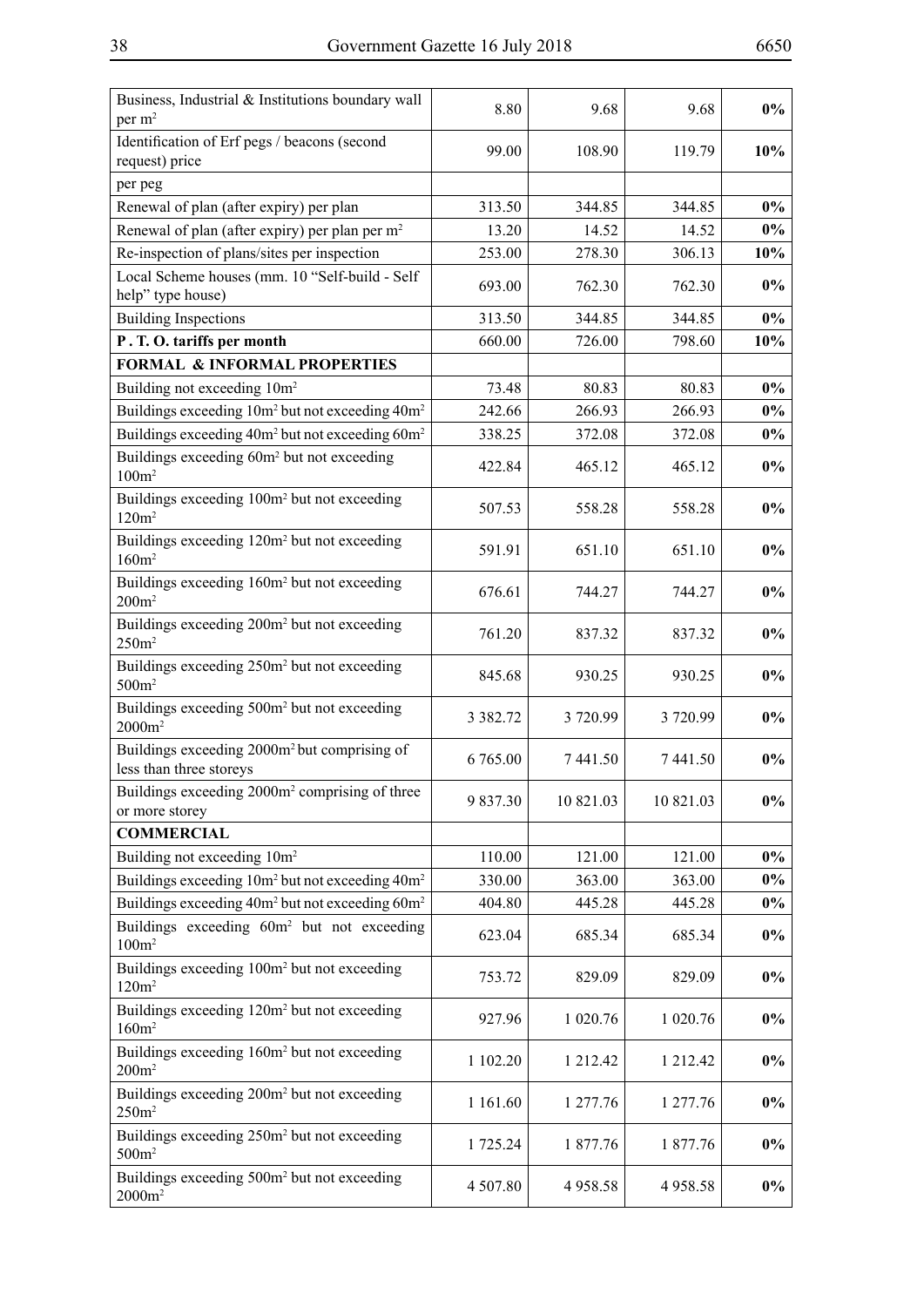| Buildings exceeding 2000m <sup>2</sup> comprising of less<br>than three storeys                                                                          | 8 448.00         | 9 29 2.80        | 9 29 2.80        | $0\%$          |
|----------------------------------------------------------------------------------------------------------------------------------------------------------|------------------|------------------|------------------|----------------|
| Buildings exceeding 2000m <sup>2</sup> but comprising of<br>three or more storeys                                                                        | 11 006.60        | 12 107.26        | 12 107.26        | $0\%$          |
| PRINTING OF PLANS AND MAPS                                                                                                                               |                  |                  |                  |                |
| Drawing of diagram/man sheet or building plan<br>per copy                                                                                                | 82.50            | 90.75            | 90.75            | $0\%$          |
| Copy of erf diagram A4 / A3 per copy                                                                                                                     | 7.15             | 78.65            | 78.65            | $0\%$          |
| Building plan Copies A4 / A3 per copy                                                                                                                    | 110.00           | 121.00           | 121.00           | $0\%$          |
| Building plan Copies A2 / A0 per copy                                                                                                                    | 198.00           | 217.80           | 217.80           | $0\%$          |
| Town maps - A4 / A3 per copy: cost of supply<br>plus 25%                                                                                                 | $Cost + 25\%$    | $Cost + 25\%$    | $Cost + 25\%$    | $0\%$          |
| Town maps - A2 / A0 per copy: cost of supply<br>plus 25%                                                                                                 | $Cost + 25\%$    | $Cost + 25\%$    | $Cost + 25\%$    | $0\%$          |
| <b>SUPPLY OF BUILDING MATERIALS</b>                                                                                                                      |                  |                  |                  |                |
| <b>WITHIN TOWNLAND</b>                                                                                                                                   |                  |                  |                  |                |
| <b>Council Delivery</b>                                                                                                                                  |                  |                  |                  |                |
| Building Sand per load                                                                                                                                   | 770.00           | 847.00           | 847.00           | $0\%$<br>$0\%$ |
| Building Clay per load<br>Supply of Gravel per load                                                                                                      | 660.00<br>726.00 | 726.00<br>798.60 | 726.00<br>798.60 | $0\%$          |
| <b>SELF DELIVERY</b>                                                                                                                                     |                  |                  |                  |                |
| Building Sand per load                                                                                                                                   | 726.00           | 798.60           | 798.60           | $0\%$          |
| Building Clay per load                                                                                                                                   | 605.00           | 665.50           | 665.50           | $0\%$          |
| Supply of Gravel per load                                                                                                                                | 671.00           | 738.10           | 738.10           | $0\%$          |
| Penalty: Illegal sand, clay and gravel mining/                                                                                                           |                  |                  |                  |                |
| supply                                                                                                                                                   | 2 000.00         | 2 000.00         | 2 000.00         | $0\%$          |
| <b>6. REGULATIONS RELATING TO</b><br>FIRES AND THE TOWN COUNCIL FIRE<br><b>BRIGADE</b>                                                                   |                  |                  |                  |                |
| THE FOLLOWING FEES SHALL BE                                                                                                                              |                  |                  |                  |                |
| <b>CHARGED IN RESPECT OF THE</b>                                                                                                                         |                  |                  |                  |                |
| FOLLOWING SERVICES TO THE OWNER<br>OR OCCUPIER OF THE PREMISES ON                                                                                        |                  |                  |                  |                |
| WHICH SERVICES ARE RENDERED                                                                                                                              |                  |                  |                  |                |
| <b>FEES FOR SERVICES RENDRED FIRE</b><br><b>BRIGADE</b>                                                                                                  |                  |                  |                  |                |
| Emergencies outside Town Boundaries                                                                                                                      |                  |                  |                  |                |
| The tariffs applicable to fire services as below are                                                                                                     |                  |                  |                  |                |
| also applicable to cases where the Fire Brigade<br>is called out to emergencies outside the Town                                                         |                  |                  |                  |                |
| boundaries of Khorixas                                                                                                                                   |                  |                  |                  |                |
| (VAT Exclusive)                                                                                                                                          |                  |                  |                  |                |
| For the first 2 hours or portion thereof                                                                                                                 | 320.00           | 320.00           | 320.00           | $0\%$          |
| For each subsequent hour or portion thereof                                                                                                              | 130.00           | 130.00           | 130.00           | $0\%$          |
| For services of the (Chief) Fire Brigade Officer<br>in respect of every fire                                                                             | 110.00           | 110.00           | 110.00           | $0\%$          |
| For the services of volunteered firemen,                                                                                                                 |                  |                  |                  | $0\%$          |
| including the Fire - Master - per hour or portion<br>thereof in respect of each and every such firemen                                                   | 100.00           | 100.00           | 100.00           |                |
| For water used per $m^3$ , plus such other expenses<br>in regard to the supply of water as may be<br>occurred (Bulk tariff plus distribution and losses) | 52.09            | 52.09            | 52.09            | $0\%$          |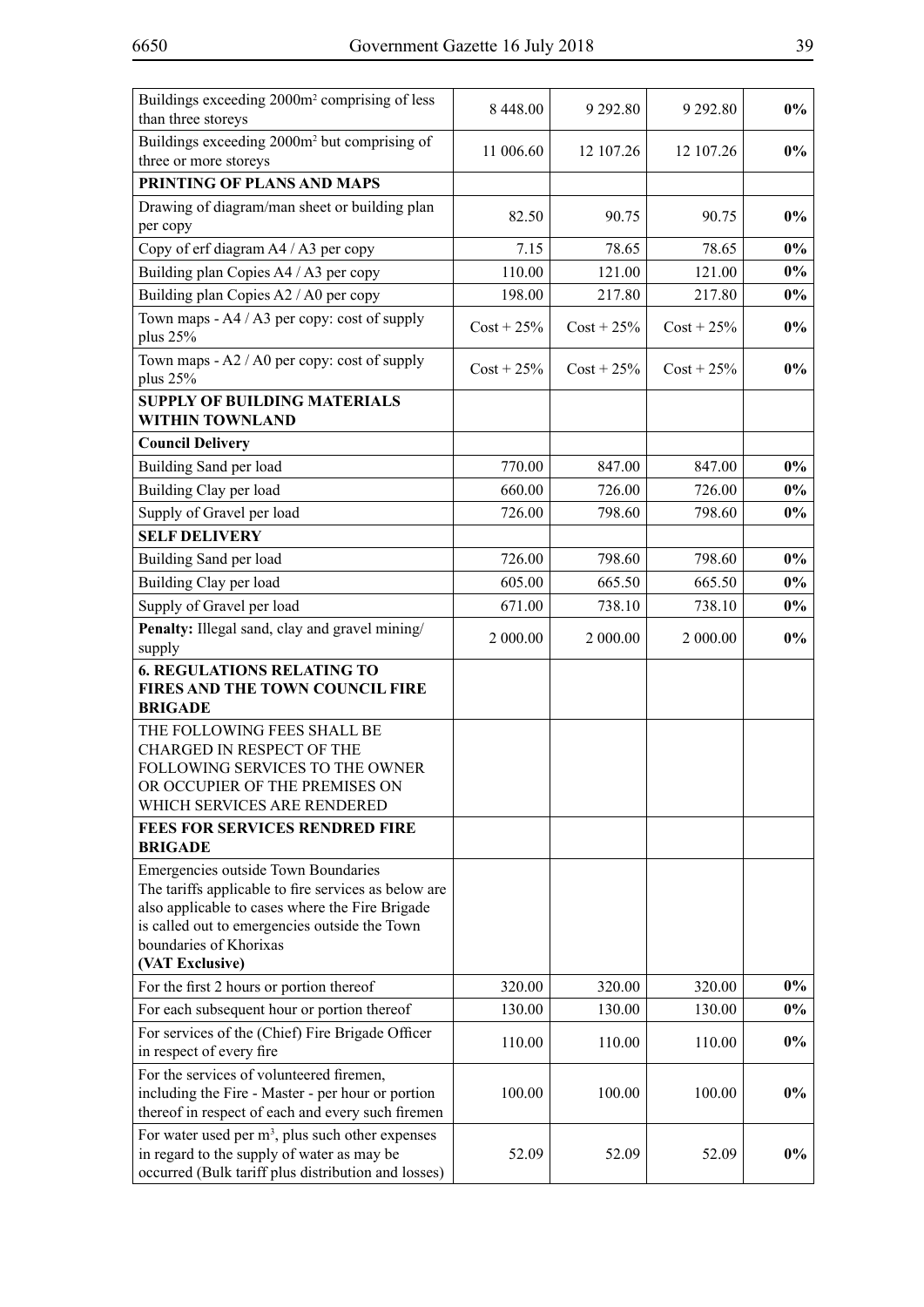| Any cost incurred due to damage of any vehicle,<br>plant or equipment be added to cases where the<br>Fire Brigade is called out to emergencies outside<br>the town boundaries of Khorixas               | Full cost be<br>recovered | Full cost be<br>recovered | Full cost be<br>recovered | $0\%$ |
|---------------------------------------------------------------------------------------------------------------------------------------------------------------------------------------------------------|---------------------------|---------------------------|---------------------------|-------|
| Such other actual expenses as may be incurred<br>by the Council                                                                                                                                         | Full cost be<br>recovered | Full cost be<br>recovered | Full cost be<br>recovered | 0%    |
| A kilometer tariff per vehicle measured from the<br>Base Station and back                                                                                                                               | 22.00                     | 22.00                     | 22.00                     | $0\%$ |
| An hourly tariff per vehicle calculated from the<br>time of departure from Base Station and back                                                                                                        | 320.00                    | 320.00                    | 320.00                    | $0\%$ |
| The tariffs applicable to fire fighting services<br>as below are also applicable to cases where the<br>Fire Brigade is called out to emergencies outside<br>town boundaries of Khorixas (VAT Exclusive) | 320.00                    | 320.00                    | 320.00                    | $0\%$ |
| <b>Inspection and Protection Services:</b>                                                                                                                                                              |                           |                           |                           |       |
| For protection services at public function /<br>portion thereof for each firemen                                                                                                                        | 100.00                    | 100.00                    | 100.00                    | $0\%$ |
| When Brigade is called out for services<br>outside the                                                                                                                                                  |                           |                           |                           |       |
| <b>Town boundaries of Khorixas:</b>                                                                                                                                                                     |                           |                           |                           |       |
| A kilometer tariff per vehicle measured from the<br>Base Station and back                                                                                                                               | 22.00                     | 22.00                     | 22.00                     | $0\%$ |
| An hourly tariff per vehicle calculated from the<br>time of departure from Base Station and back                                                                                                        | 320.00                    | 320.00                    | 320.00                    | $0\%$ |
| For the fire engine                                                                                                                                                                                     | 105.00                    | 105.00                    | 105.00                    | $0\%$ |
| For each firemen, including the fire master                                                                                                                                                             | 95.00                     | 95.00                     | 95.00                     | $0\%$ |
| The use of fire fighting equipment:                                                                                                                                                                     |                           |                           |                           |       |
| Fire extinguisher CO <sup>2</sup>                                                                                                                                                                       | 200.00                    | 200.00                    | 200.00                    | $0\%$ |
| Use of Jaws of Life per half an hour                                                                                                                                                                    | 100.00                    | 100.00                    | 100.00                    | $0\%$ |
| Fire extinguisher - Dry Power                                                                                                                                                                           | 200.00                    | 200.00                    | 200.00                    | $0\%$ |
| <b>Monthly Fire Service Levy:</b>                                                                                                                                                                       |                           |                           |                           |       |
| Residential                                                                                                                                                                                             | 11.66                     | 12.83                     | 12.83                     | $0\%$ |
| Residential with business                                                                                                                                                                               | 15.00                     | 17.25                     | 17.25                     | $0\%$ |
| Churches                                                                                                                                                                                                | 13.00                     | 14.95                     | 14.95                     | $0\%$ |
| Informal business                                                                                                                                                                                       | 15.00                     | 17.25                     | 17.25                     | $0\%$ |
| Small & Medium businesses                                                                                                                                                                               | 26.50                     | 30.48                     | 30.48                     | $0\%$ |
| Large businesses & Industrial                                                                                                                                                                           | 30.00                     | 34.50                     | 34.50                     | $0\%$ |
| Government Institution                                                                                                                                                                                  | 65.00                     | 74.75                     | 74.75                     | $0\%$ |
| Parastatals                                                                                                                                                                                             | 55.00                     | 63.25                     | 63.25                     | $0\%$ |
| 7. PROPERTY MANAGEMENT RENTALS                                                                                                                                                                          |                           |                           |                           |       |
| RENTAL: RESIDENTIAL PROPERTIES -<br><b>COUNCIL HOUSES</b>                                                                                                                                               |                           |                           |                           |       |
| TYPE A - One bed room house                                                                                                                                                                             | 165.00                    | 181.50                    | 181.50                    | $0\%$ |
| TYPE A - One bed room house - Senior Citizen<br>(Exempted)                                                                                                                                              | 110.00                    | 110.00                    | 110.00                    | $0\%$ |
| TYPE B - Two bed room house                                                                                                                                                                             | 506.00                    | 556.60                    | 556.60                    | $0\%$ |
| TYPE B - Two bed room house - Senior Citizen                                                                                                                                                            | 341.00                    | 375.10                    | 375.10                    | $0\%$ |
| TYPE C - Three bed room house                                                                                                                                                                           | 638.00                    | 701.80                    | 701.80                    | $0\%$ |
| TYPE C - Three bed room house - Senior Citizen                                                                                                                                                          | 506.00                    | 556.60                    | 556.60                    | $0\%$ |
| TYPE D - More than four bed room house<br>(Luxury House)                                                                                                                                                | 1837.00                   | 2 020.70                  | 2 0 2 0 .70               | $0\%$ |
| TYPE E - Council Flats                                                                                                                                                                                  | 363.00                    | 399.30                    | 399.30                    | $0\%$ |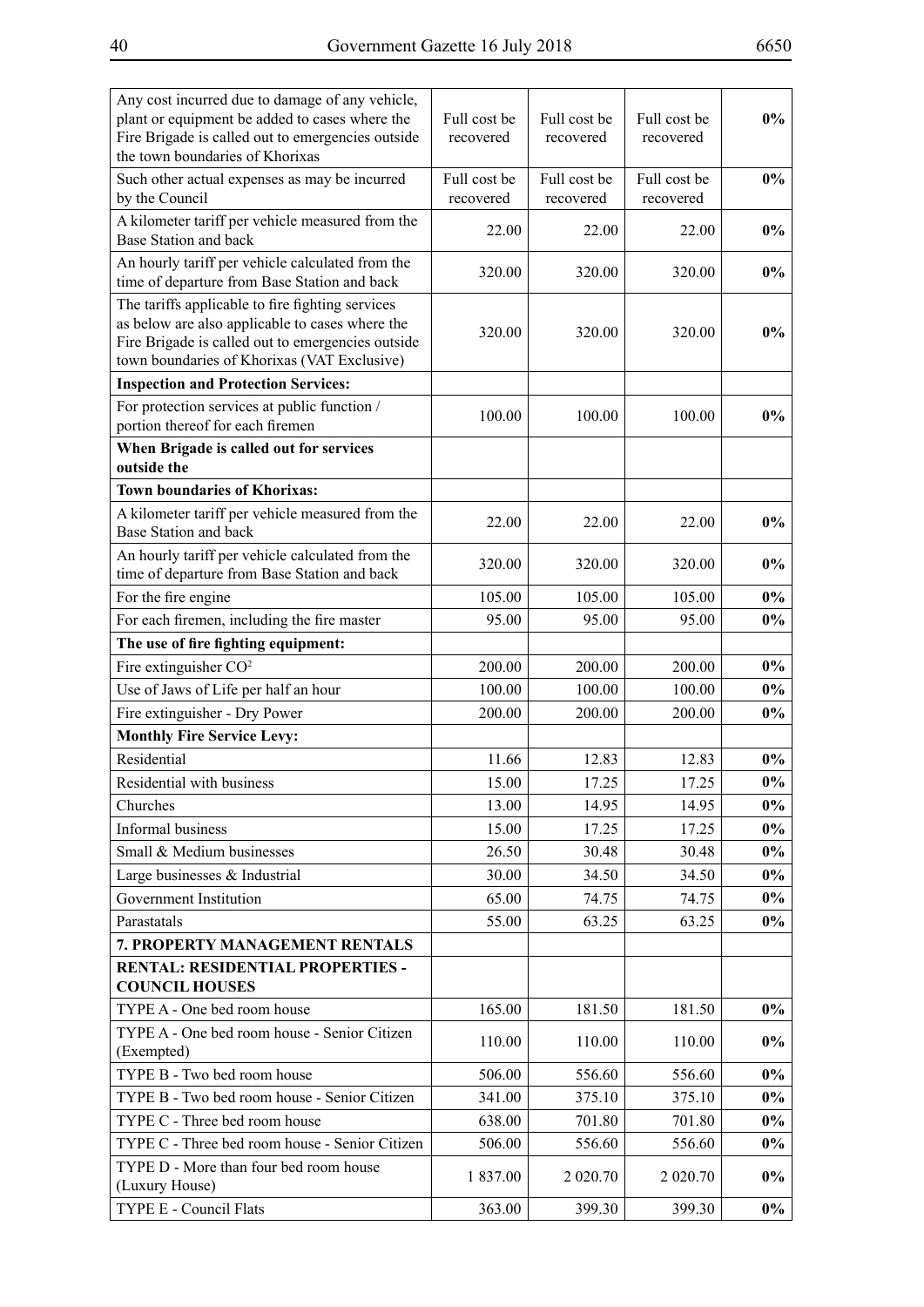| TYPE E - Council Flats - Senior Citizen                                                                                                           | 165.00                                           | 181.50                                           | 181.50                                           | $0\%$  |
|---------------------------------------------------------------------------------------------------------------------------------------------------|--------------------------------------------------|--------------------------------------------------|--------------------------------------------------|--------|
| <b>RENTAL: SOCIAL HOUSES (DBTP)</b>                                                                                                               |                                                  |                                                  |                                                  |        |
| Type F - Senior Citizen & Disable People<br>(beneficiaries)                                                                                       | 165.00                                           | 181.50                                           | 181.50                                           | $0\%$  |
| Type G - Residential                                                                                                                              | 506.00                                           | 556.60                                           | 556.60                                           | $0\%$  |
| Type H - Institutions                                                                                                                             | 1859.00                                          | 2 044.90                                         | 2 044.90                                         | $0\%$  |
| Change of Ownership on Property                                                                                                                   | 440.00                                           | 484.00                                           | 484.00                                           | $0\%$  |
| Deposit on rent                                                                                                                                   | 2 x rental fee                                   | 2x Rental fee                                    | 2x Rental fee                                    | $0\%$  |
| <b>SALE OF COUNCIL HOUSING SCHEME</b>                                                                                                             |                                                  |                                                  |                                                  |        |
| (Houses more than 20 years and older to be<br>sold by way of private treaty - Act No. 23 of<br>1992<br>TYPE B - Two bed room house 20% deposit on | equal                                            | equal                                            | equal                                            |        |
| Valuation<br>Roll Improvement Value                                                                                                               | monthly<br>installment +<br>7% Interest          | monthly<br>installment +<br>7% Interest          | monthly<br>installment +<br>7% Interest          | $0\%$  |
| TYPE C - Three bed room house 20% deposit on<br>Valuation<br>Roll Improvement Value                                                               | equal<br>monthly<br>installment +<br>7% Interest | equal<br>monthly<br>installment +<br>7% Interest | equal<br>monthly<br>installment +<br>7% Interest | $0\%$  |
| TYPE D - More than Four bed room house 20%<br>deposit on<br>Valuation Roll Improvement Value                                                      | equal<br>monthly<br>installment +<br>7% Interest | equal<br>monthly<br>installment +<br>7% Interest | equal<br>monthly<br>installment +<br>7% Interest | $0\%$  |
| Low Cost Housing Insurance (Monthly<br>Premium)                                                                                                   | 11.00                                            | 12.10                                            | 12.10                                            | $0\%$  |
| Transaction Handling fee - Residential                                                                                                            | 231.00                                           | 254.10                                           | 254.10                                           | $0\%$  |
| Transaction Handling fee - Non-Residential                                                                                                        | 341.00                                           | 375.10                                           | 375.10                                           | $0\%$  |
| RENTAL: COMMERCIAL & INDUSTRIAL<br><b>PROPERTIES</b>                                                                                              |                                                  |                                                  |                                                  |        |
| Renting Council Stall                                                                                                                             | 100.00                                           | 100.00                                           | 100.00                                           | $0\%$  |
| Hairdressing / Salon / Barber                                                                                                                     | 200.00                                           | 200.00                                           | 200.00                                           | $0\%$  |
| Car Wash                                                                                                                                          | 250.00                                           | 250.00                                           | 250.00                                           | $0\%$  |
| Special Liquor bar / Club                                                                                                                         | 500.00                                           | 500.00                                           | 500.00                                           | $0\%$  |
| Combined bar /Gambling / Restaurant / Shop                                                                                                        | 600.00                                           | 600.00                                           | 600.00                                           | $0\%$  |
| <b>Clothing Shops</b>                                                                                                                             | 480.00                                           | 480.00                                           | 480.00                                           | $0\%$  |
| Auto parts                                                                                                                                        | 400.00                                           | 400.00                                           | 400.00                                           | $0\%$  |
| <b>Security Services</b>                                                                                                                          | 580.00                                           | 580.00                                           | 580.00                                           | $0\%$  |
| Financial Institutions - Cash loan / Insurance<br>Company                                                                                         | 600.00                                           | 600.00                                           | 600.00                                           | $0\%$  |
| Grocery & Food Stores - Gen Dealer /<br>Supermarket / Resta.                                                                                      | 600.00                                           | 600.00                                           | 600.00                                           | $0\%$  |
| Stationary Shops - Airtime/Printing / Computer<br>shop                                                                                            | 400.00                                           | 400.00                                           | 400.00                                           | $0\%$  |
| Accommodation - Hotel                                                                                                                             | 700.00                                           | 700.00                                           | 700.00                                           | $0\%$  |
| Institution - Pre-School/Church/Saving Union                                                                                                      | 300.00                                           | 300.00                                           | 300.00                                           | $0\%$  |
| Parastatals MTC - Power Com                                                                                                                       | 3 875.00                                         | 3 875.00                                         | 4 2 6 2 . 5 0                                    | 10%    |
| Parastatals MTC - Erf 2349                                                                                                                        | 3 875.00                                         | 3 875.00                                         | 4 2 6 2 . 5 0                                    | $10\%$ |
| Bakery/Shop                                                                                                                                       | 3 200.00                                         | 3 200.00                                         | 6 400.00                                         | 100%   |
| Old Municipal Building                                                                                                                            | 2 500.00                                         | 2 500.00                                         | 15 000.00                                        | 600%   |
| Abattoir                                                                                                                                          | 2 5 6 4 .00                                      | 2 5 64.00                                        | 5 128.00                                         | 100%   |
| <b>Brick-making Enterprise</b>                                                                                                                    | 2 200.00                                         | 2 200.00                                         | 2 4 2 0 . 0 0                                    | 10%    |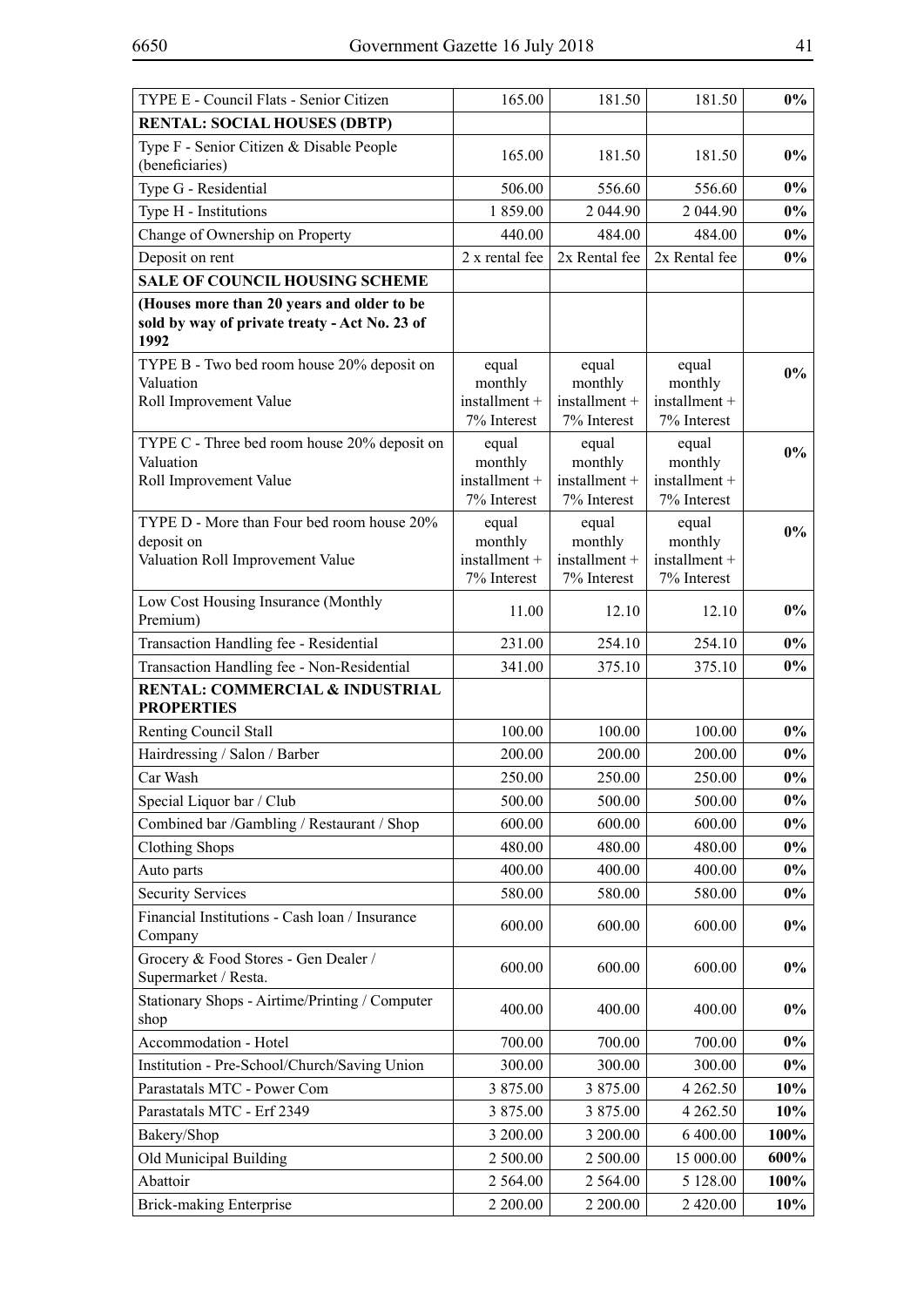| Khorixas Sanitation Facility (Public Toilet)                                                                                                                                                                                                                                                  | 500.00 | 500.00 | 900.00                          | 80%   |
|-----------------------------------------------------------------------------------------------------------------------------------------------------------------------------------------------------------------------------------------------------------------------------------------------|--------|--------|---------------------------------|-------|
| Garage/Workshops                                                                                                                                                                                                                                                                              | 700.00 | 700.00 | 700.00                          | $0\%$ |
| <b>SALE OF ERVEN:</b>                                                                                                                                                                                                                                                                         |        |        |                                 |       |
| 1. If an erf or plot is purchase a deposit of 20%<br>of price must be paid upon application of such<br>plot with the signing of Deed of Sale.                                                                                                                                                 |        |        |                                 |       |
| 2. Building to commence within twelve months<br>after the the application or transfer of such plot.<br>When building is erected or constructed or after<br>completion of such building inspection must be<br>done by the Khorixas Town Council. Subject to<br>NAMPAP and Minister's approval. |        |        |                                 |       |
| 3. No building of any kind shall be erected, if<br>the buildings plans are not approved. Regular<br>inspections will be done in between as well.                                                                                                                                              |        |        |                                 |       |
| 4. Before any alterations are done, approved<br>plans must be handed in at the Khorixas Town<br>Council offices and after construction or<br>alterations, inspection must be done.                                                                                                            |        |        |                                 |       |
| 5. See Building Regulations as amended in the<br>Official Government Gazette / Khorixas Town<br>Planning Scheme.                                                                                                                                                                              |        |        |                                 |       |
| 6. Erven fees are paid as per Council Resolution.                                                                                                                                                                                                                                             |        |        |                                 |       |
| 7. Property/Erf shall not be sold or transfer to<br>the third party undevelop with/without been<br>registered.                                                                                                                                                                                |        |        |                                 |       |
| 8. Pre-emptive clause shall be registered on<br>your Erf to allow for the return of the Erf to<br>Council should you failed to commence with the                                                                                                                                              |        |        |                                 |       |
| development of the Erf within 24 months.                                                                                                                                                                                                                                                      |        |        |                                 |       |
| 9. Empty erven would be paying basic charges,<br>rates and taxes leviable in respect of the erf from<br>the date of sale including undeveloped erven.<br>Building Plans will be valid for one (1) year.                                                                                       |        |        | <b>SALES OF</b><br><b>ERVEN</b> |       |
| SELLING PRICES FOR IMMOVABLE                                                                                                                                                                                                                                                                  |        |        |                                 |       |
| <b>PROPERTY (LAND) Khorixas Proper and</b><br><b>Extension 1, 7, 9 &amp; 10</b>                                                                                                                                                                                                               |        |        |                                 |       |
| Residential                                                                                                                                                                                                                                                                                   | 55.00  | 60.50  | 63.53                           | 5%    |
| General Residential                                                                                                                                                                                                                                                                           | 66.00  | 72.60  | 76.23                           | 5%    |
| <b>Business</b>                                                                                                                                                                                                                                                                               | 77.00  | 84.70  | 88.94                           | 5%    |
| Offices                                                                                                                                                                                                                                                                                       | 66.00  | 72.60  | 76.23                           | 5%    |
| Civic                                                                                                                                                                                                                                                                                         | 110.00 | 121.00 | 127.05                          | 5%    |
| Civic reserves                                                                                                                                                                                                                                                                                | 110.00 | 121.00 | 127.05                          | 5%    |
| Institutional                                                                                                                                                                                                                                                                                 | 44.00  | 48.40  | 50.82                           | 5%    |
| <b>Service Station</b>                                                                                                                                                                                                                                                                        | 132.00 | 145.20 | 152.46                          | 5%    |
| Light Industrial                                                                                                                                                                                                                                                                              | 110.00 | 121.00 | 127.05                          | 5%    |
| Heavy Industrial                                                                                                                                                                                                                                                                              | 77.00  | 84.70  | 88.94                           | 5%    |
| Khorixas Extension 2,3,4,5 & 6                                                                                                                                                                                                                                                                |        |        |                                 |       |
| Residential                                                                                                                                                                                                                                                                                   | 38.50  | 42.35  | 42.35                           | $0\%$ |
| General Residential                                                                                                                                                                                                                                                                           | 44.00  | 48.40  | 48.40                           | $0\%$ |
| <b>Business</b>                                                                                                                                                                                                                                                                               | 60.50  | 66.55  | 66.55                           | $0\%$ |
| Offices                                                                                                                                                                                                                                                                                       | 44.00  | 48.40  | 48.40                           | $0\%$ |
| Civic                                                                                                                                                                                                                                                                                         | 110.00 | 121.00 | 121.00                          | $0\%$ |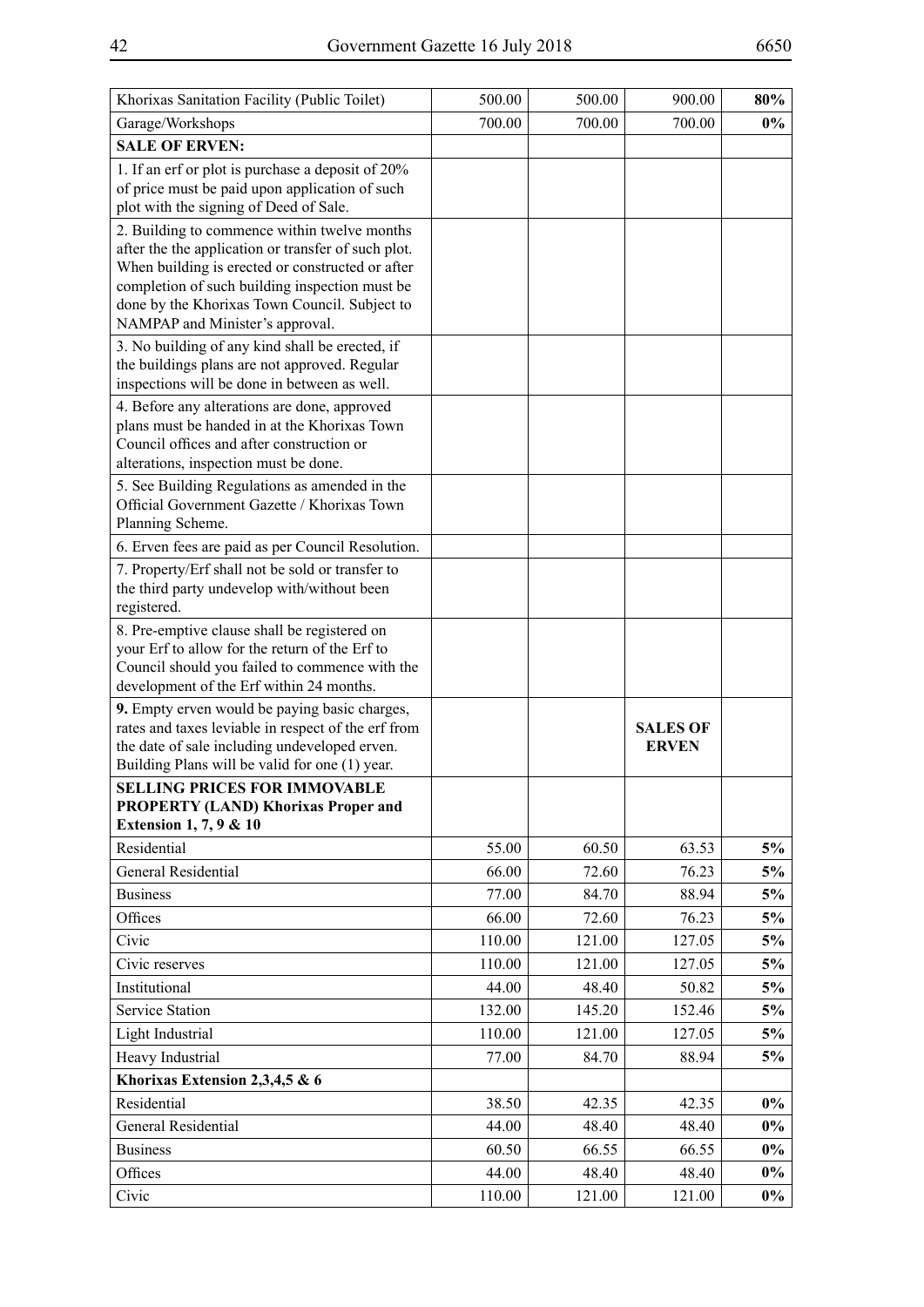| Civic reserves                                                                                   | 110.00                       | 121.00                       | 121.00                       | $0\%$ |
|--------------------------------------------------------------------------------------------------|------------------------------|------------------------------|------------------------------|-------|
| Institutional                                                                                    | 41.80                        | 45.98                        | 45.98                        | $0\%$ |
| <b>Service Station</b>                                                                           | 132.00                       | 14.5.20                      | 14.5.20                      | $0\%$ |
| Light Industrial                                                                                 | 110.00                       | 121.00                       | 121.00                       | $0\%$ |
| Heavy Industrial                                                                                 | 77.00                        | 84.70                        | 84.70                        | $0\%$ |
| Khorixas Extension 8 (Industrial Area)                                                           |                              |                              |                              |       |
| Residential                                                                                      | 66.00                        | 72.60                        | 72.60                        | $0\%$ |
| <b>General Residential</b>                                                                       | 77.00                        | 84.70                        | 84.70                        | $0\%$ |
| <b>Business</b>                                                                                  | 88.00                        | 96.80                        | 96.80                        | $0\%$ |
| Offices                                                                                          | 82.50                        | 90.75                        | 90.75                        | $0\%$ |
| Civic                                                                                            | 110.00                       | 121.00                       | 121.00                       | $0\%$ |
| Civic reserves                                                                                   | 110.00                       | 121.00                       | 121.00                       | $0\%$ |
| Institutional                                                                                    | 55.00                        | 60.50                        | 60.50                        | $0\%$ |
| <b>Service Station</b>                                                                           | 132.00                       | 145.20                       | 145.20                       | $0\%$ |
| Light Industrial                                                                                 | 132.00                       | 145.20                       | 145.20                       | $0\%$ |
| Heavy Industrial                                                                                 | 88.00                        | 96.80                        | 96.80                        | $0\%$ |
| Leasing of Town and Townlands per m <sup>2</sup>                                                 | 2.00                         | 2.00                         | 2.10                         | 5%    |
| <b>FORMALIZATION SCHEME - INFORMAL</b><br><b>SETTLEMENT DONKERHOEK</b>                           |                              |                              |                              |       |
| (ERF 3385 and portion of Farm Khorixas<br>Town land No.: 884                                     |                              |                              |                              |       |
| Residential (identified beneficiary)                                                             | 11.00                        | 12.10                        | 12.10                        | $0\%$ |
| Residential                                                                                      | 22.00                        | 24.20                        | 24.20                        | $0\%$ |
| General Residential                                                                              | 44.00                        | 48.40                        | 48.40                        | $0\%$ |
| <b>Business</b>                                                                                  | 66.00                        | 72.60                        | 72.60                        | $0\%$ |
| Civic                                                                                            | 110.00                       | 121.00                       | 121.00                       | $0\%$ |
| Light Industrial                                                                                 | 110.00                       | 121.00                       | 121.00                       | $0\%$ |
| Institutional                                                                                    | 44.00                        | 48.40                        | 48.40                        | $0\%$ |
| Certificate of Occupation Rights                                                                 | 242.00                       | 266.20                       | 266.20                       | $0\%$ |
| Penalty Levy: Unimproved property for a period<br>of two years per Act, 23 of 1992               | 2 x Value of<br>the property | 2 x Value of<br>the property | 2 x Value of<br>the property | $0\%$ |
| Penalty Levy: Unimproved property for a period<br>of five years per Act, 23 of 1992              | 2 x Value of<br>the property | 2 x Value of<br>the property | 2 x Value of<br>the property | $0\%$ |
| <b>RENTAL: UNDEVELOPED LAND FOR</b><br><b>MORE THAN 12 MONTHS PER M<sup>2</sup></b>              | 9.75                         | 9.75                         | 9.75                         | $0\%$ |
| <b>RENTAL: SITES PER MONTH</b>                                                                   |                              |                              |                              |       |
| <b>Residential and Church Sites:</b>                                                             |                              |                              |                              |       |
| Up to $1000m^2$                                                                                  | 88.00                        | 96.80                        | 96.80                        | $0\%$ |
| Above 1000 - 2000m <sup>2</sup>                                                                  | 123.20                       | 135.52                       | 135.52                       | $0\%$ |
| Above 2000 - 3000m <sup>2</sup>                                                                  | 158.40                       | 174.40                       | 174.40                       | $0\%$ |
| Above 3000m <sup>2</sup> for every 1000m2 or part thereof,<br>an additional rental of            | 99.00                        | 108.90                       | 108.90                       | $0\%$ |
| Business, Institutional & Industrial Sites:                                                      |                              |                              |                              |       |
| Up to $1000m^2$                                                                                  | 264.00                       | 290.40                       | 290.40                       | $0\%$ |
| Above 1001 - 2000m <sup>2</sup>                                                                  | 352.00                       | 387.20                       | 387.20                       | $0\%$ |
| For every 1000m <sup>2</sup> or part thereof above 3000m <sup>2</sup><br>an additional rental of | 115.50                       | 127.05                       | 127.05                       | $0\%$ |
| Rental of Public Open Space per day                                                              | 173.80                       | 191.18                       | 191.18                       | $0\%$ |
| <b>VALUATION CERTIFICATE</b>                                                                     |                              |                              |                              |       |
| Residential & Churches                                                                           | 80.00                        | 80.00                        | 80.00                        | $0\%$ |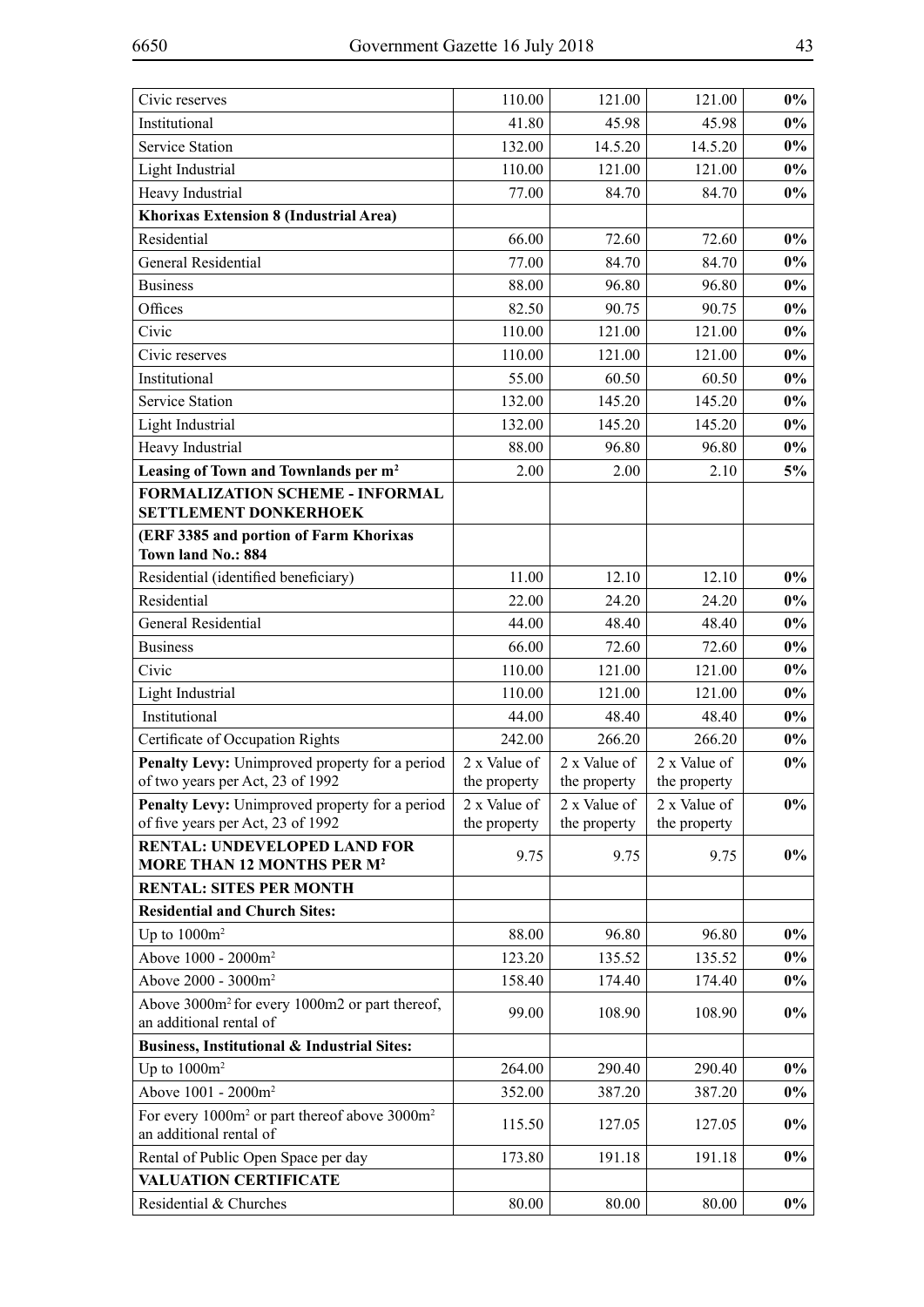| Business, Industrial & Institutional                                               | 100.00   | 100.00   | 100.00   | $0\%$ |
|------------------------------------------------------------------------------------|----------|----------|----------|-------|
| Valuation Roll Per Hard Copy                                                       | 556.00   | 556.00   | 556.00   | $0\%$ |
| <b>CLEARANCE CERTIFICATE</b>                                                       |          |          |          |       |
| Residential & Churches                                                             | 80.00    | 88.00    | 88.00    | $0\%$ |
| Business, Industrial & Institutional                                               | 100.00   | 110.00   | 110.00   | $0\%$ |
| <b>ADVERTISEMENT &amp; BILL BOARDS</b>                                             |          |          |          |       |
| Up to $3m^2$                                                                       |          |          |          |       |
| 1. Before Construction per m <sup>2</sup>                                          | 99.00    | 108.90   | 108.90   | $0\%$ |
| 2. Monthly License Fee                                                             | 121.00   | 133.10   | 133.10   | $0\%$ |
| 3. Annual License Fee                                                              | 1452.00  | 1 597.20 | 1 597.20 | $0\%$ |
| From 3m <sup>2</sup> upwards                                                       |          |          |          |       |
| 1. Before Construction per m <sup>2</sup>                                          | 110.00   | 121.00   | 121.00   | $0\%$ |
| 2. Monthly License Fee                                                             | 133.10   | 146.41   | 146.41   | $0\%$ |
| 3. Annual License Fee                                                              | 1 597.20 | 1756.92  | 1756.92  | $0\%$ |
| Rotating boards                                                                    | 236.50   | 260.15   | 260.15   | $0\%$ |
| Temporary sign-per month or part thereof                                           | 236.50   | 260.15   | 260.15   | $0\%$ |
| Electrical illuminated light boxes                                                 | 660.00   | 726.00   | 726.00   | $0\%$ |
| Steel pole adverts per advert per month                                            | 647.90   | 767.69   | 767.69   | $0\%$ |
| Penalty fee for illegal adverts regardless of size                                 | 2 000.00 | 2 200.00 | 2 200.00 | $0\%$ |
| Storage fee of illegal board advert per day                                        | 110.00   | 121.00   | 121.00   | $0\%$ |
| Advertisement and Administration cost of                                           | 1 540.00 | 1 694.00 | 1 694.00 | $0\%$ |
| property                                                                           |          |          |          |       |
| <b>OTHER ADVERTS</b>                                                               |          |          |          |       |
| Sport ground advertisements per annum                                              | 719.40   | 791.34   | 791.34   | $0\%$ |
| Fire wall advertisements per annum                                                 | 313.50   | 344.85   | 344.85   | $0\%$ |
| Banners across the road per day $+$ own<br>installation                            | 33.00    | 36.30    | 36.30    | $0\%$ |
| Other small banners: a once-off + own<br>installation                              | 66.00    | 72.60    | 72.60    | $0\%$ |
| <b>DUPLICATE ACCOUNTS</b>                                                          |          |          |          |       |
| First page                                                                         | 10.00    | 10.00    | 10.00    | $0\%$ |
| Additional page                                                                    | 6.00     | 6.00     | 6.00     | $0\%$ |
| Fax send/receive per page                                                          | 12.00    | 12.00    | 12.00    | $0\%$ |
| Print screen debtor account                                                        | 6.00     | 6.00     | 6.00     | $0\%$ |
| Photocopy/Print - A4 per copy grayscale                                            | 6.00     | 6.00     | 6.00     | $0\%$ |
| Photocopy/Print - A3 per copy grayscale                                            | 8.00     | 8.00     | 8.00     | $0\%$ |
| Copy extract of Council minutes per document =                                     | 120.00   | 120.00   | 120.00   | $0\%$ |
| N\$6.00 p/page                                                                     |          |          |          |       |
| <b>TENDER DOCUMENTS</b>                                                            |          |          |          |       |
| N\$0.00 - N\$500 000                                                               | 200.00   | 200.00   | 200.00   | $0\%$ |
| N\$500 001 - N\$1,000 000                                                          | 300.00   | 300.00   | 300.00   | $0\%$ |
| N\$1,00 001 - and more                                                             | 500.00   | 500.00   | 500.00   | $0\%$ |
| 8. LEASING OF PUBLIC HALL (Welwitchia<br><b>Recreational Hall) (VAT Inclusive)</b> |          |          |          |       |
| Tariffs per day or part thereof:                                                   |          |          |          |       |
| Before 24h00                                                                       | 605.00   | 605.00   | 605.00   | $0\%$ |
| After 24h00 per hour                                                               | 180.00   | 180.00   | 180.00   | $0\%$ |
| Activities for profit motive in private interest<br>(Dance, shows, business) etc.  | 1 680.00 | 1680.00  | 1680.00  | $0\%$ |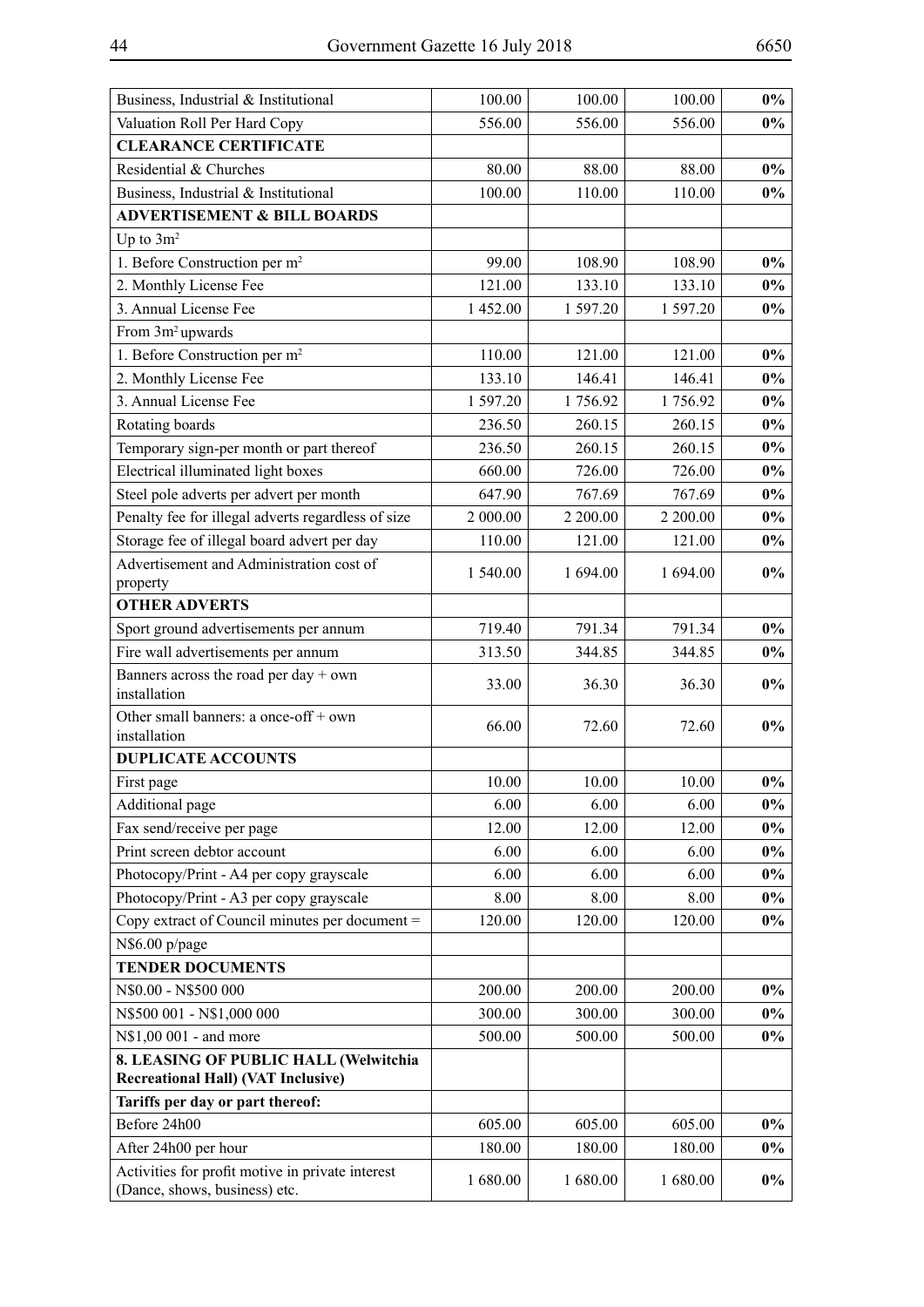| Refundable deposit $+$ N\$200 Pre-paid Electricity<br>- Original prepaid receipt must be submitted                                                            | 200.00   | 220.00      | 220.00      | $0\%$      |
|---------------------------------------------------------------------------------------------------------------------------------------------------------------|----------|-------------|-------------|------------|
| Activities for profit motive for general public<br>interest                                                                                                   | 600.00   | 660.00      | 660.00      | $0\%$      |
| Refundable deposit + N\$200 Pre-paid Electricity<br>- Original prepaid receipt must be submitted                                                              | 200.00   | 220.00      | 220.00      | $0\%$      |
| No-profit activities by general public interest<br>(meetings by sports clubs schools, political<br>meetings)                                                  | 300.00   | 330.00      | 330.00      | $0\%$      |
| Refundable deposit + N\$200 Pre-paid Electricity<br>- Original prepaid receipt must be submitted                                                              | 200.00   | 220.00      | 220.00      | $0\%$      |
| Churches and Charity organizations                                                                                                                            | 300.00   | 330.00      | 330.00      | $0\%$      |
| Refundable deposit + N\$200 Pre-paid Electricity<br>- Original prepaid receipt must be submitted                                                              | 200.00   | 220.00      | 220.00      | $0\%$      |
| Wedding receptions                                                                                                                                            | 600.00   | 660.00      | 660.00      | $0\%$      |
| Refundable deposit + N\$200 Pre-paid Electricity<br>- Original prepaid receipt must be submitted                                                              | 200.00   | 220.00      | 220.00      | $0\%$      |
| No refund if a hall is not cleaned until 10h00 the<br>next day No refund if a posters and decorations<br>put on the wall not removed                          |          |             |             |            |
| Rent of Community Hall Chairs Per Chair per<br>day                                                                                                            | 5.00     | 5.50        | 5.50        | $0\%$      |
| Rent of Community Hall Tables Per Table per<br>day                                                                                                            | 10.00    | 11.00       | 11.00       | $0\%$      |
| Rent of Council Tent per day                                                                                                                                  |          |             | 1 500.00    | <b>New</b> |
| <b>NOTE: All advance bookings are subject</b><br>to immediate full payment with 100% non-<br>refundable in case of cancellation<br>9. SPORTS FACILITIES (PPP) |          |             |             |            |
| HERBERT CONRADIE SPORT STADIUM                                                                                                                                |          |             |             |            |
| <b>Normal Rate Per Day Time / Night Time</b>                                                                                                                  |          |             |             |            |
| League games per game per day or part thereof                                                                                                                 | 750.00   | 825.00      | 825.00      | $0\%$      |
| Refundable deposit + N\$200 Pre-paid Electricity<br>- Original prepaid receipt must be submitted                                                              | 300.00   | 330.00      | 330.00      | $0\%$      |
| Tournament per game per day or part thereof                                                                                                                   | 750.00   | 825.00      | 825.00      | $0\%$      |
| Refundable deposit + N\$200 Pre-paid Electricity<br>- Original prepaid receipt must be submitted                                                              | 300.00   | 330.00      | 330.00      | $0\%$      |
| National tournament, Shows, Dancing etc, per<br>game per day or part thereof                                                                                  | 2 656.00 | 2 9 2 1 .60 | 2 9 2 1 .60 | $0\%$      |
| Refundable deposit $+$ N\$200 Pre-paid Electricity<br>- Original prepaid receipt must be submitted                                                            | 300.00   | 330.00      | 330.00      | $0\%$      |
| Public rally / meetings, graduations, church<br>services wedding ceremony                                                                                     | 500.00   | 550.00      | 550.00      | $0\%$      |
| Refundable deposit + N\$200 Pre-paid Electricity<br>- Original prepaid receipt must be submitted                                                              | 300.00   | 330.00      | 330.00      | $0\%$      |
| School tournament, athletics per game per day or<br>part thereof                                                                                              | 500.00   | 550.00      | 550.00      | $0\%$      |
| Refundable deposit + N\$200 Pre-paid Electricity<br>- Original prepaid receipt must be submitted                                                              | 300.00   | 330.00      | 330.00      | $0\%$      |
| <b>NOTE: All advance bookings are subject</b>                                                                                                                 |          |             |             |            |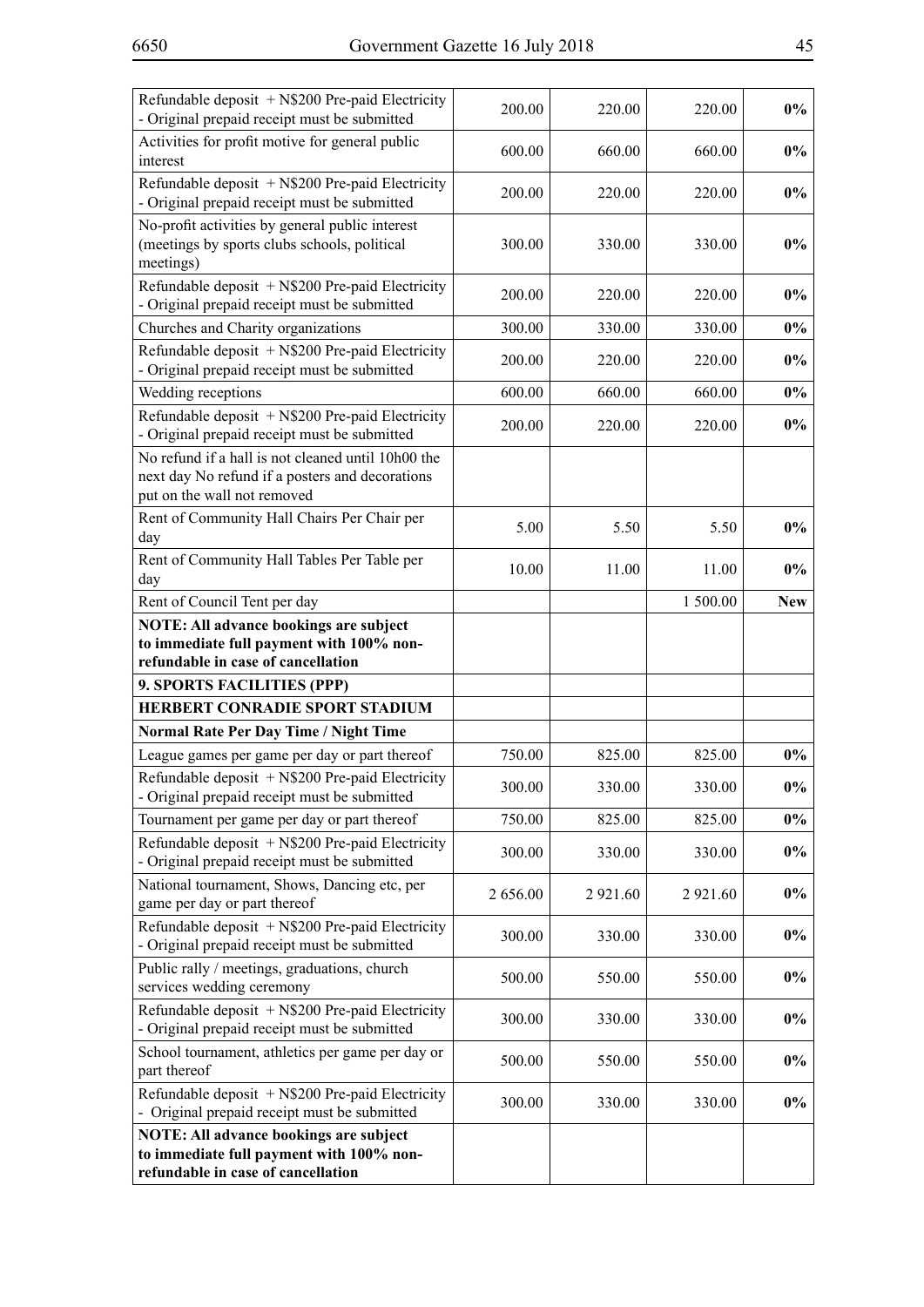| <b>10. CHARGES AND FEES IN RESPECT OF</b><br><b>LABOUR POOL, IMPLEMENT CHARGES</b><br><b>AND LEVIES</b>                    |                          |                          |                          |        |
|----------------------------------------------------------------------------------------------------------------------------|--------------------------|--------------------------|--------------------------|--------|
| <b>LABOUR POOL CHARGES</b>                                                                                                 |                          |                          |                          |        |
| Group A (per hour)                                                                                                         |                          |                          |                          |        |
| Operators Group B (per hour)                                                                                               | 114.95                   | 143.69                   | 158.06                   | $10\%$ |
| Artisans / Bricklayers Group C (per hour)                                                                                  | 114.95                   | 143.69                   | 158.06                   | 10%    |
| Operator / Front-End Loader (c1) Road Roller<br>Drivers / Truck Drivers / Painters                                         | 114.95                   | 143.69                   | 158.06                   | 10%    |
| Assistants Group D (per hour)                                                                                              | 108.90                   | 108.90                   | 119.79                   | 10%    |
| Laborers                                                                                                                   | 88.00                    | 110.00                   | 212.00                   | 10%    |
| <b>IMPLEMENT CHARGES</b>                                                                                                   |                          |                          |                          |        |
| <b>Sundry Implements: Dry Rates Per Hour</b>                                                                               |                          |                          |                          |        |
| <b>Bull Dozer</b>                                                                                                          | 990.00                   | 1 089.00                 | 1 089.00                 | $0\%$  |
| <b>Backhoe Loader</b>                                                                                                      | 880.00                   | 968.00                   | 968.00                   | $0\%$  |
| Front-End Loader                                                                                                           | 825.00                   | 907.80                   | 907.80                   | $0\%$  |
| Mobile Crane                                                                                                               | 660.00                   | 726.00                   | 726.00                   | $0\%$  |
| Grader                                                                                                                     | 880.00                   | 968.00                   | 968.00                   | $0\%$  |
| <b>Tipper Trucks</b>                                                                                                       | 880.00                   | 968.00                   | 968.00                   | $0\%$  |
| Tractor                                                                                                                    | 880.00                   | 968.00                   | 968.00                   | $0\%$  |
| Water Tanker                                                                                                               | 1 100.00                 | 1 210.00                 | 1 210.00                 | $0\%$  |
| <b>Sundry Implements: Per Day</b>                                                                                          |                          |                          |                          |        |
| Concrete Mixer                                                                                                             | 275.00                   | 302.50                   | 302.50                   | $0\%$  |
| Concrete                                                                                                                   | 275.00                   | 302.50                   | 302.50                   | $0\%$  |
| Compressor                                                                                                                 | 440.00                   | 484.00                   | 484.00                   | $0\%$  |
| Hydro blast                                                                                                                | 544.50                   | 598.95                   | 598.95                   | $0\%$  |
| Stamper                                                                                                                    | 242.00                   | 266.20                   | 266.20                   | $0\%$  |
| <b>STORES LEVIES</b>                                                                                                       |                          |                          |                          |        |
| 20% On Stores Stock                                                                                                        | $20\%$ : stores<br>stock | $20\%$ : stores<br>stock | $20\%$ : stores<br>stock | $0\%$  |
| 10% On Direct Purchases                                                                                                    | 7%: direct<br>purchases  | 7%: direct<br>purchases  | 7%: direct<br>purchases  | $0\%$  |
| Capital Items: Maximum of N\$3,000.00 per item                                                                             | 3 000.00                 | 3 000.00                 | 3 000.00                 | $0\%$  |
| <b>11. OTHER TARIFFS</b>                                                                                                   |                          |                          |                          |        |
| <b>FACILITY RENTAL:</b>                                                                                                    |                          |                          |                          |        |
| Town Council Chamber per day or part thereof                                                                               | 750.00                   | 750.00                   | 750.00                   | $0\%$  |
| VCR & Monitor                                                                                                              | 50.00                    | 50.00                    | 50.00                    | $0\%$  |
| P A System per day (Only Institutions)                                                                                     | 980.00                   | 980.00                   | 1 470.00                 | 50%    |
| Overhead Projector & Screen per day                                                                                        | 70.00                    | 70.00                    | 250.00                   | 375%   |
| Flip Chart per day                                                                                                         | 50.00                    | 50.00                    | 150.00                   | 215%   |
| Lease of Public Open Spaces (Churches, Schools<br>and Sporting bodies excluded) per day or part<br>thereof (VAT exclusive) |                          |                          |                          |        |
| Refundable deposit                                                                                                         | 150.00                   | 150.00                   | 150.00                   | $0\%$  |
| Lease of Street Space: per m <sup>2</sup> per month (VAT<br>Exclusive)                                                     | 7.50                     | 7.50                     | 7.50                     | $0\%$  |
| Per Podium per day                                                                                                         | 50.00                    | 50.00                    | 100.00                   | 100%   |
| Flags Per pole per day                                                                                                     | 20.00                    | 20.00                    | 50.00                    | 250%   |
| Deposit per pole per day                                                                                                   |                          |                          |                          |        |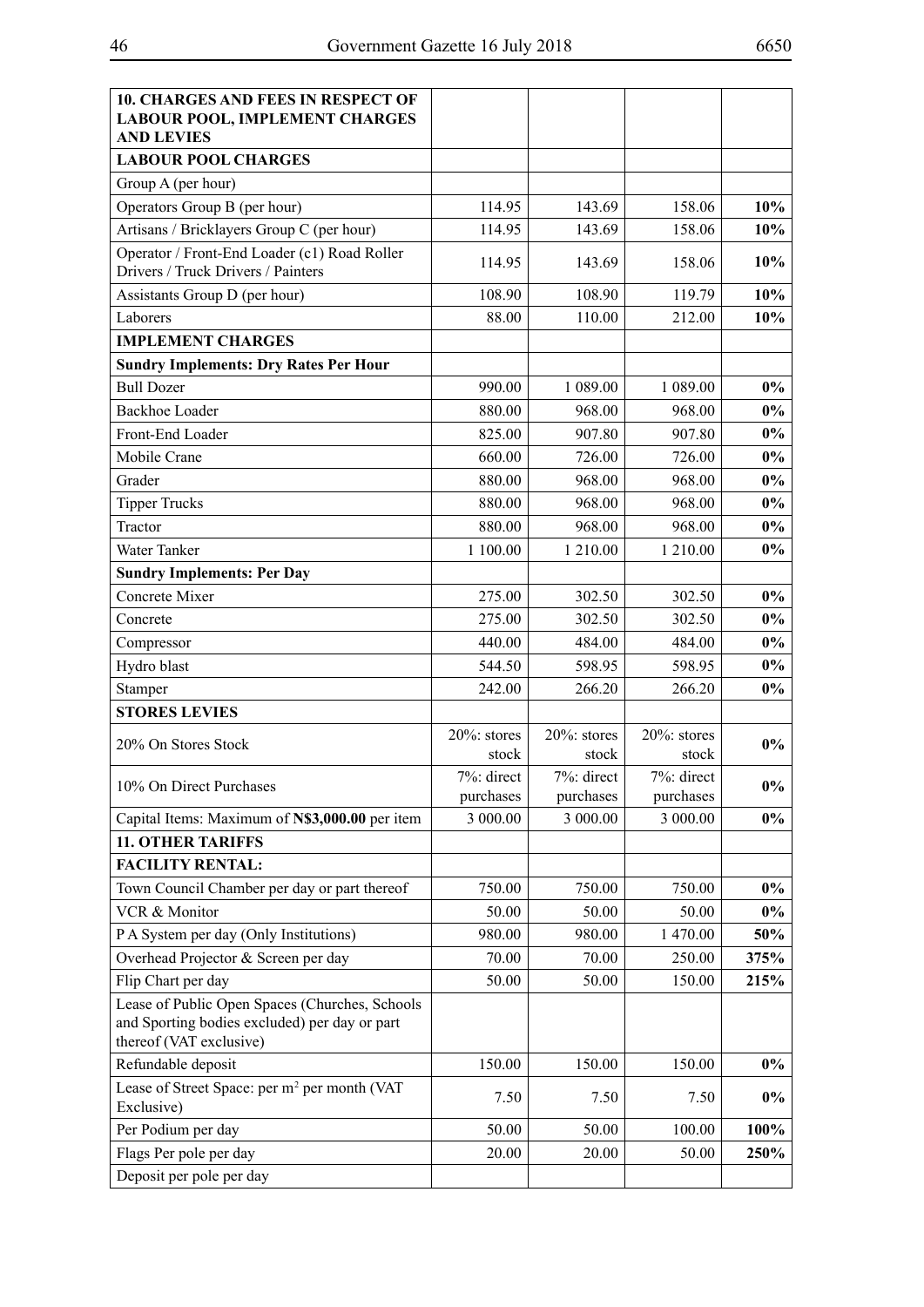| <b>Sidewalks:</b> Building material per m <sup>2</sup> per month<br>(VAT Exclusive)                                                                                                                                                                                       | 7.50     | 7.50     | 7.50     | $0\%$ |
|---------------------------------------------------------------------------------------------------------------------------------------------------------------------------------------------------------------------------------------------------------------------------|----------|----------|----------|-------|
| Deposit shall be payable in all instances in<br>addition to the of lease (No VAT) - Original<br>receipt must be submitted for refund purposes                                                                                                                             |          |          |          |       |
| <b>12. CEMETERY SERVICES</b>                                                                                                                                                                                                                                              |          |          |          |       |
| Fees payable to the Town Council in respect of                                                                                                                                                                                                                            |          |          |          |       |
| residents or ratepayers of Khorixas and their<br>dependants:                                                                                                                                                                                                              |          |          |          |       |
| Purchase of the exclusive right of Interment/                                                                                                                                                                                                                             |          |          |          |       |
| Reservation: Single Grave                                                                                                                                                                                                                                                 | 1 500.00 | 1.500.00 | 1.500.00 | $0\%$ |
| Purchase of the exclusive right of Interment/<br>Reservation: Double Grave                                                                                                                                                                                                | 2 900.00 | 2.900.00 | 2.900.00 | $0\%$ |
| Interment/Burial Fees: Adults grave excavated by<br>the Council                                                                                                                                                                                                           | 1 540.00 | 1.540.00 | 1.540.00 | $0\%$ |
| Interment/Burial Fees: Adults grave excavated by<br>the Family                                                                                                                                                                                                            | 600.00   | 600.00   | 600.00   | $0\%$ |
| Interment/Burial Fees: Children (0-6years) grave<br>excavated by the Council                                                                                                                                                                                              | 1 133.00 | 1 133.00 | 1 133.00 | $0\%$ |
| Interment/Burial Fees: Children (0-6years) grave<br>excavated by the Family                                                                                                                                                                                               | 300.00   | 300.00   | 300.00   | $0\%$ |
| <b>Grave maintenance fees:</b>                                                                                                                                                                                                                                            |          |          |          |       |
| $(a)(i)$ For a new planting on a grave space, by the<br>Town Council (Single grave)                                                                                                                                                                                       | 210.00   | 210.00   | 210.00   | $0\%$ |
| $(a)(ii)$ For the maintenance of the above grave<br>space, after planting per annum:                                                                                                                                                                                      | 210.00   | 210.00   | 210.00   | $0\%$ |
| $(b)(i)$ For a new planting on a grave space, by the<br>Town Council (Double grave)                                                                                                                                                                                       | 350.00   | 350.00   | 350.00   | $0\%$ |
| $(b)(ii)$ For the maintenance of the above grave<br>space, after planting per annum:                                                                                                                                                                                      | 350.00   | 350.00   | 350.00   | $0\%$ |
| The fees payable for a new planting in terms of<br>paragraph (a) (i) (b) (i) shall also be payable if<br>and when the maintenance of a grave space has<br>been interrupted for a period of three months<br>or longer due to non-payment of the annual<br>maintenance fees |          |          |          |       |
| <b>Fees for Information and Copies:</b>                                                                                                                                                                                                                                   |          |          |          |       |
| For the investigation and perusal of registers or<br>documents                                                                                                                                                                                                            | 40.00    | 40.00    | 40.00    | $0\%$ |
| For a certified copy                                                                                                                                                                                                                                                      | 20.00    | 40.00    | 40.00    | $0\%$ |
| <b>13. GENERAL TARIFFS NOTES:</b>                                                                                                                                                                                                                                         |          |          |          |       |
| 1. Interest fees of 15% p.a. must be charged if<br>account is not paid before or on the due date.                                                                                                                                                                         |          |          |          |       |
| 2. Our Residents must be familiar with the<br>functions of the Council, therefore regular<br>meetings will be held with the community to<br>inform and familiarize themselves with the<br>nature and functions of Khorixas Town Council.                                  |          |          |          |       |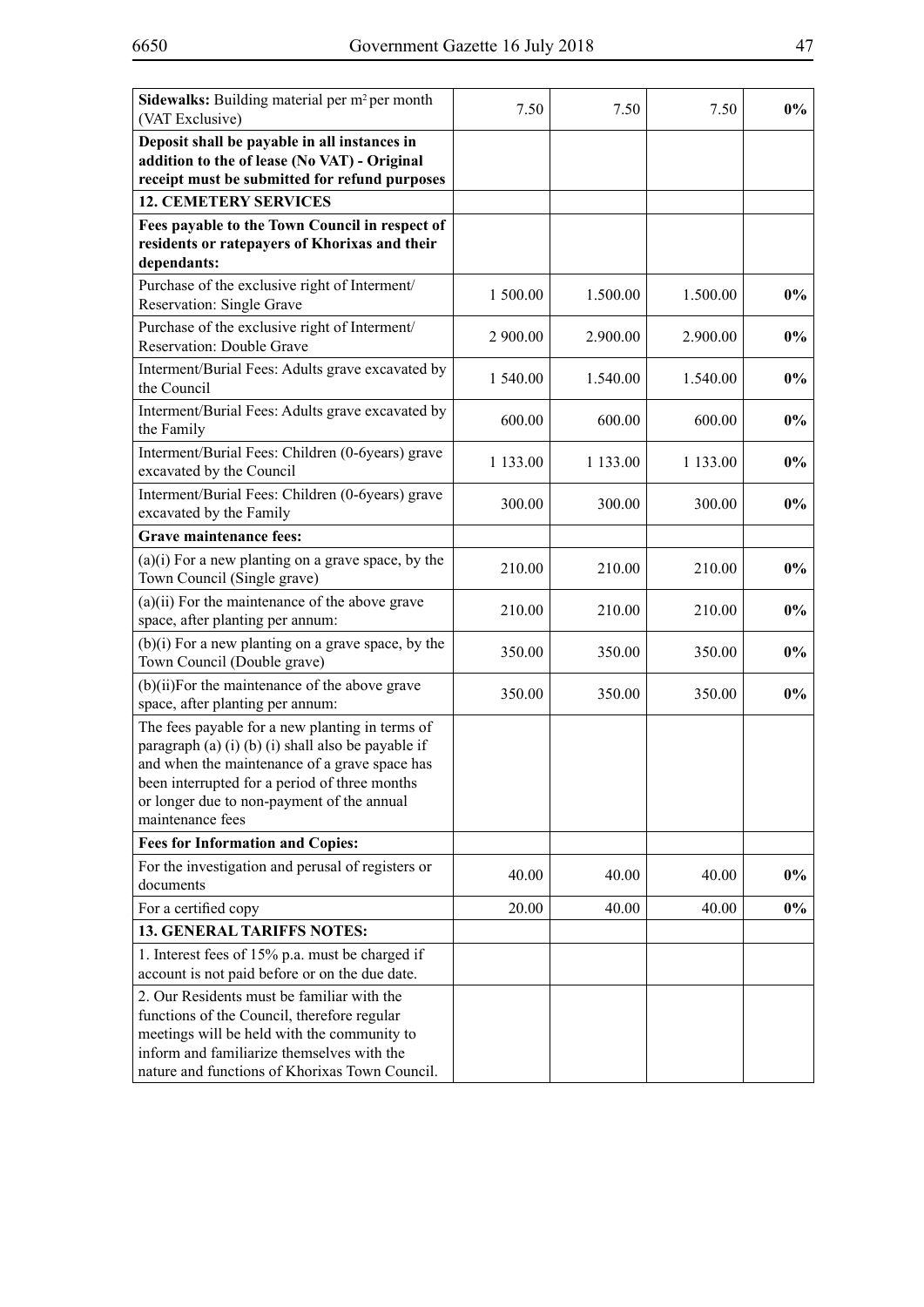| 3. Residents must refrain from illegal dumping     |  |  |
|----------------------------------------------------|--|--|
| of refuse on pavements, streets and public places  |  |  |
| as its causes serious health hazard. Residents     |  |  |
| are also encourage to clean in front their own     |  |  |
| house, erven or premises, etc. Refuse must be      |  |  |
| put in black plastic bags for domestic refuses and |  |  |
| garden must be dump at the skip containers or at   |  |  |
| the demarcated sites by Council but not in front   |  |  |
| of the erven/properties.                           |  |  |
| 4. Refuse bins will be sold to the residents.      |  |  |
| Residents that do not have refuse bins must        |  |  |
| request at the Council front desk office.          |  |  |
| 5. Service fees and charges must be paid on a      |  |  |
| strictly monthly basis on or before the 7th day of |  |  |
| each month to avoid services disconnections.       |  |  |
| 6. Monthly Invoice's serve as a notice to          |  |  |
| customers and the Council shall disconnect         |  |  |
| the services at any time after the due date/7th    |  |  |
| without discrimination.                            |  |  |
| 7. Empty erven shall be paying basic charges,      |  |  |
| rates and taxes leviable in respect of the erf     |  |  |
| from the date of sale on undeveloped erven or      |  |  |
| empty stands upon signing of Deeds of Sale         |  |  |
| <b>Agreement</b>                                   |  |  |
| 8. Indigence /Subsidy beneficiaries must be        |  |  |
| permanent disable people/ Senior Citizen and the   |  |  |
| property must be registered in their name legally. |  |  |
| Deceased property will not benefit from subsidy    |  |  |
| unless the dependent are vulnerable as it will     |  |  |
| be determine by Council. Indigence / Subsidy       |  |  |
| beneficiaries services will be disconnected if not |  |  |
| paid monthly.                                      |  |  |
| 9. Low Cost Housing / DBTP erven cannot be         |  |  |
| sold or transfer without Council resolution. It is |  |  |
| illegal to sell an undeveloped erf without Council |  |  |
| resolution.                                        |  |  |

#### **E. GEISES MAYOR OF KHORIXAS CHAIRPERSON OF THE TOWN COUNCIL**

# **KOËS VILAGE COUNCIL**

 $\frac{1}{2}$ 

No. 369 2018

#### TARIFFS 2017/2018

The Koës Village Council has under section 30(1) of the Local Authorities Act, 1992 (Act No. 23 of 1992) as amended, amends the charges, fees, rates and other moneys payable in respect of services rendered by the council as set out in the schedule, with effect from 1 July 2016.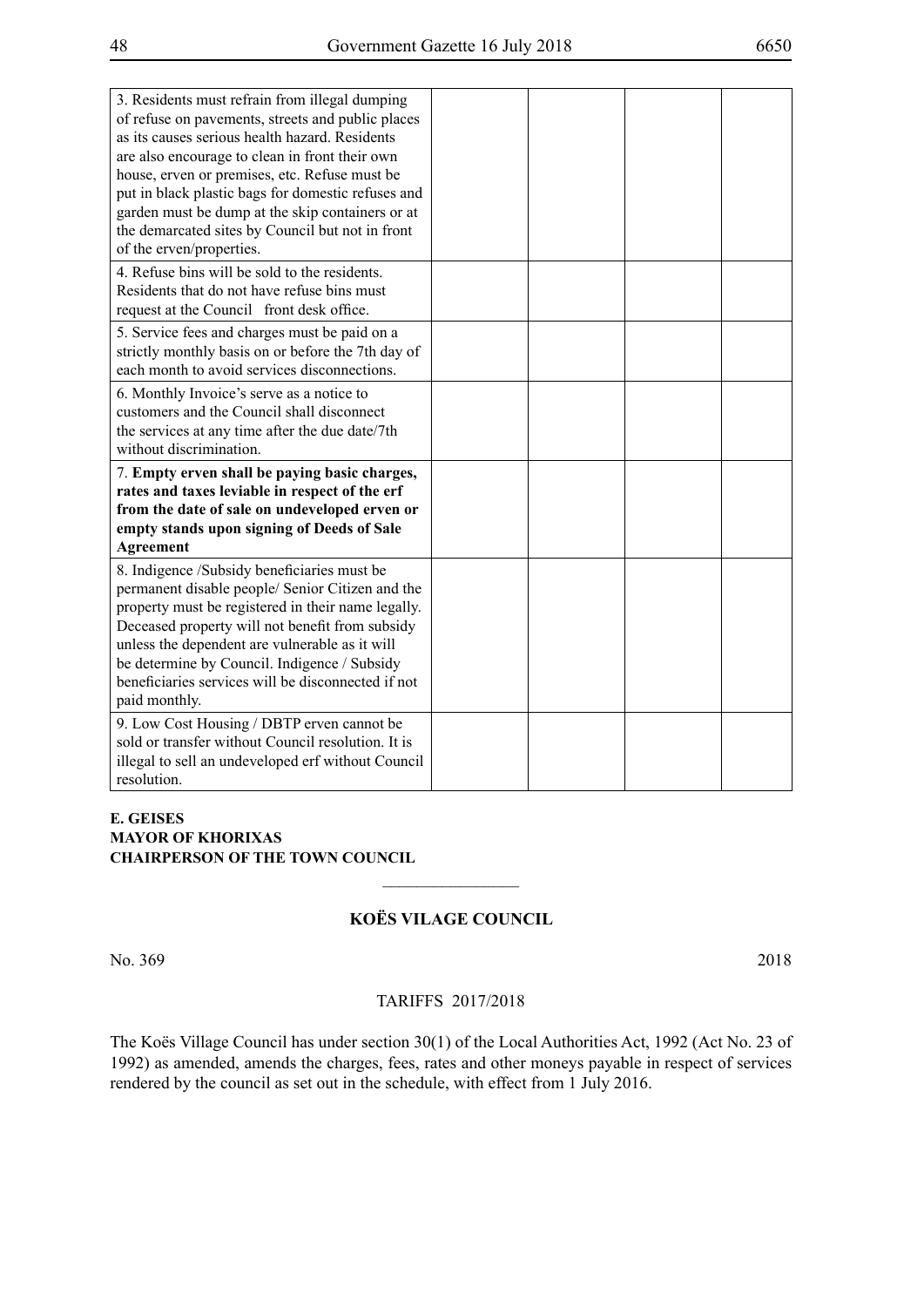| <b>Tariff Description</b>                                                                                                                                                                      | <b>Existing</b><br><b>Tariff</b><br>N\$ | Proposed<br><b>Tariff</b><br>N\$ | <b>Increase</b><br>$\frac{0}{0}$ |
|------------------------------------------------------------------------------------------------------------------------------------------------------------------------------------------------|-----------------------------------------|----------------------------------|----------------------------------|
| <b>WATER SUPPLY TARIFFS AND CHARGES</b>                                                                                                                                                        |                                         |                                  |                                  |
| <b>DEPOSIT</b>                                                                                                                                                                                 |                                         |                                  |                                  |
| <b>Residential Customers</b>                                                                                                                                                                   | 210.00                                  | 220.00                           | $5\%$                            |
| <b>Business</b>                                                                                                                                                                                | 525.00                                  | 550.00                           | $5\%$                            |
| Construction companies                                                                                                                                                                         | 2 090.00                                | 2 200.00                         | $5\%$                            |
| <b>Bulk</b> users                                                                                                                                                                              | 1 050.00                                | 1 110.00                         | 5%                               |
| <b>CONNECTION FEES</b>                                                                                                                                                                         |                                         |                                  |                                  |
| Residential                                                                                                                                                                                    | 160.00                                  | 170.00                           | 6%                               |
| <b>Business</b>                                                                                                                                                                                | 840.00                                  | 890.00                           | 6%                               |
| Construction companies                                                                                                                                                                         | 1 050.00                                | 1 110.00                         | $5\%$                            |
| <b>Bulk</b> users                                                                                                                                                                              | 1 050.00                                | 1 110.00                         | $5\%$                            |
| <b>MONTHLY BASIC CHARGES</b>                                                                                                                                                                   |                                         |                                  |                                  |
| Residential                                                                                                                                                                                    | 50.00                                   | 55.00                            | 9%                               |
| <b>Business</b>                                                                                                                                                                                | 140.00                                  | 150.00                           | $7\%$                            |
| Government Institutions                                                                                                                                                                        | 140.00                                  | 150.00                           | 7%                               |
| Construction companies                                                                                                                                                                         | 140.00                                  | 150.00                           | 7%                               |
| <b>Bulk</b> users                                                                                                                                                                              | 140.00                                  | 150.00                           | $7\%$                            |
| Windmill User s for outside purposes                                                                                                                                                           | 375.00                                  | 400.00                           | 6%                               |
| <b>CONSUMPTION COST PER 1000L / M<sup>3</sup></b>                                                                                                                                              |                                         |                                  |                                  |
| <b>RESIDENTIAL</b>                                                                                                                                                                             |                                         |                                  |                                  |
| Conventional meter                                                                                                                                                                             | 16.00                                   | 17.00                            | $6\%$                            |
| Prepaid meter                                                                                                                                                                                  | 18.00                                   | 19.00                            | 5%                               |
| <b>BUSINESS</b>                                                                                                                                                                                |                                         |                                  |                                  |
| Conventional meter                                                                                                                                                                             | 16.00                                   | 17.00                            | 6%                               |
| Prepaid meter                                                                                                                                                                                  | 18.00                                   | 19.00                            | 5%                               |
| <b>GOVERNMENT INSTITUTION</b>                                                                                                                                                                  |                                         |                                  |                                  |
| Convention meter                                                                                                                                                                               | 19.00                                   | 20.00                            | $5\%$                            |
| <b>DIS/RECONNECTION FEES</b>                                                                                                                                                                   |                                         |                                  |                                  |
| Dis/reconnection charges                                                                                                                                                                       | 105.00                                  | 110.00                           | $5\%$                            |
| Dis/reconnection Own Request                                                                                                                                                                   | 105.00                                  | 110.00                           | $5\%$                            |
| <b>REPLACEMENT OF METER</b>                                                                                                                                                                    |                                         |                                  |                                  |
| For replacing a water meter that was damaged,<br>destroyed or tampered with by the consumer, the actual<br>cost of substitution plus administrative cost of 15% of<br>such cost of replacement | Actual cost<br>$+15%$                   | Actual Cost +<br>15%             |                                  |
| <b>ILLEGAL WATER CONNECTIONS</b>                                                                                                                                                               |                                         |                                  |                                  |
| First Offence                                                                                                                                                                                  | $500 +$                                 | $500 +$                          |                                  |
|                                                                                                                                                                                                | Consumption                             | Consumption                      |                                  |
| Second Offence                                                                                                                                                                                 | Legal case                              | Legal Case                       |                                  |
| <b>ELECTRICITY TARIFF SHEDULE</b>                                                                                                                                                              |                                         |                                  |                                  |
| <b>DEPOSIT</b>                                                                                                                                                                                 |                                         |                                  |                                  |
| <b>Residential Customers</b>                                                                                                                                                                   | 210.00                                  | 220.00                           | $5\%$                            |
| <b>Business</b>                                                                                                                                                                                | 525.00                                  | 550.00                           | $5\%$                            |
| Construction companies                                                                                                                                                                         | 2 100.00                                | 2 200.00                         | $5\%$                            |
| <b>Bulk</b> users                                                                                                                                                                              | 1 050.00                                | 1 100.00                         | $5\%$                            |
| <b>MONTHLY BASIC CHARGES - RESIDENTIAL</b>                                                                                                                                                     |                                         |                                  |                                  |
| Single phase per amp                                                                                                                                                                           | 7.70                                    | 8.10                             | $5\%$                            |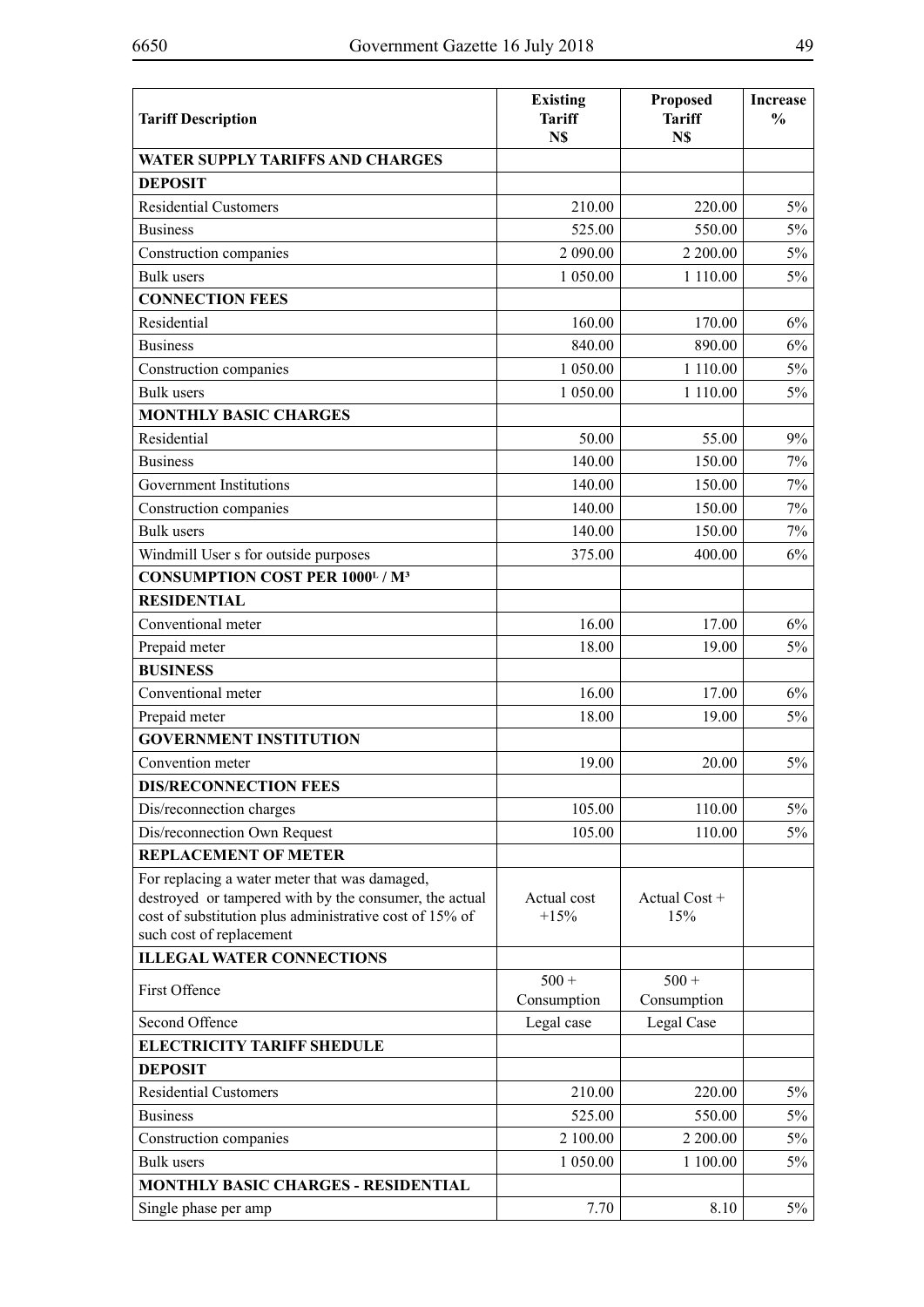| Three phase per amp                                                                      | 23.00        | 24.10        | 5%    |
|------------------------------------------------------------------------------------------|--------------|--------------|-------|
| <b>MONTHLY BASIC CHARGES -BUSINESS</b>                                                   |              |              |       |
| Single phase per amp                                                                     | 23.00        | 24.10        | $5\%$ |
| Three phase per amp                                                                      | 23.00        | 24.10        | $5\%$ |
| <b>ENERGY CHARGES (TARIFF PER kwh)</b>                                                   |              |              |       |
| NEW ELECTRICITY CONNECTION : Client may pay off in three installments/months: cost + 15% |              |              |       |
| <b>RESIDENTIAL</b>                                                                       |              |              |       |
| Single phase up to 60 Ampere                                                             | 2.00         | 2.10         | $5\%$ |
| Three phase                                                                              | 2.00         | 2.10         | 5%    |
| <b>BUSINESS</b>                                                                          |              |              |       |
| Single phase up to 80 Ampere                                                             | 1.70         | 1.80         | $6\%$ |
| Three phase                                                                              | 1.70         | 1.80         | $6\%$ |
| ECB Levy (0.0160)                                                                        | 0.0180       | 0.0190       | 5%    |
| NEF Levy (0.0108)                                                                        | 0.01200      | 0.01260      | $5\%$ |
| <b>DIS/RECONNECTION FEES</b>                                                             |              |              |       |
| Re/ Disconnection Charges                                                                | 114.00       | 120.00       | $5\%$ |
| Dis/reconnection Own Request                                                             | 114.00       | 120.00       | 5%    |
| <b>SEWERAGE</b>                                                                          |              |              |       |
| <b>BASIC CHARGES PER TOILET</b>                                                          |              |              |       |
| Residential                                                                              | 55.00        | 60.00        | 8%    |
| <b>Business</b>                                                                          | 65.00        | 70.00        | 7%    |
| Government Institutions                                                                  | 111.00       | 120.00       | 8%    |
| Construction companies                                                                   | 111.00       | 120.00       | 8%    |
| <b>SEWERAGE PUMP PER SUMP</b>                                                            |              |              |       |
| Residential                                                                              | 78.00        | 80.00        | $3\%$ |
| <b>Business</b>                                                                          | 78.00        | 80.00        | $3\%$ |
| Government Institutions                                                                  | 221.00       | 230.00       | 4%    |
| <b>BUCKET OR NIGHT SOIL REMOVAL</b>                                                      |              |              |       |
| Removal Per Standard Receptacle Basic p/m                                                | 50.00        | 53.00        | 6%    |
| NEW REFUSE BINS : Client may pay off in three installments/months: cost + 15%            |              |              |       |
| Fire fighter contributions                                                               | 2.00         | 2.10         | 5%    |
| BUILDING, SAND, GRAVEL, STONES AND CLAY                                                  |              |              |       |
| Sand, Gravel, Clay, Stones per load (Own T/P)                                            | 145.00       | 160.00       | 9%    |
| 1x load with Council Transport (Lorry)                                                   | 320.00       | 320.00       | $0\%$ |
| Illegal sand gathering (First Offence)                                                   | 1 050.00     | 1 050.00     | $0\%$ |
| Illegal sand gathering (Second Offence)                                                  | 2 100.00     | 2 100.00     | $0\%$ |
| Illegal sand gathering (Third Offence)                                                   |              |              |       |
| <b>GARDEN REFUSE REMOVAL</b>                                                             |              |              |       |
| Residential (per load)                                                                   | 60.00        | 60.00        | $0\%$ |
| Business and other (per Load)                                                            | 105.00       | 110.00       | 5%    |
| <b>Illegal Dumping of Refuse</b>                                                         |              |              |       |
| First Offence                                                                            | 100.00       | 105.00       | 5%    |
| Second Offence                                                                           | 500.00       | 525.00       | 5%    |
| Third Offence                                                                            | Legal action | Legal Action |       |
| <b>BUILDING PLANS per m<sup>2</sup></b>                                                  | 11.00        | 11.60        | 5%    |
| <b>DOG TAXES</b>                                                                         |              |              |       |
| Male                                                                                     | 25.00        | 30.00        | 17%   |
| Female                                                                                   | 26.00        | 30.00        | 13%   |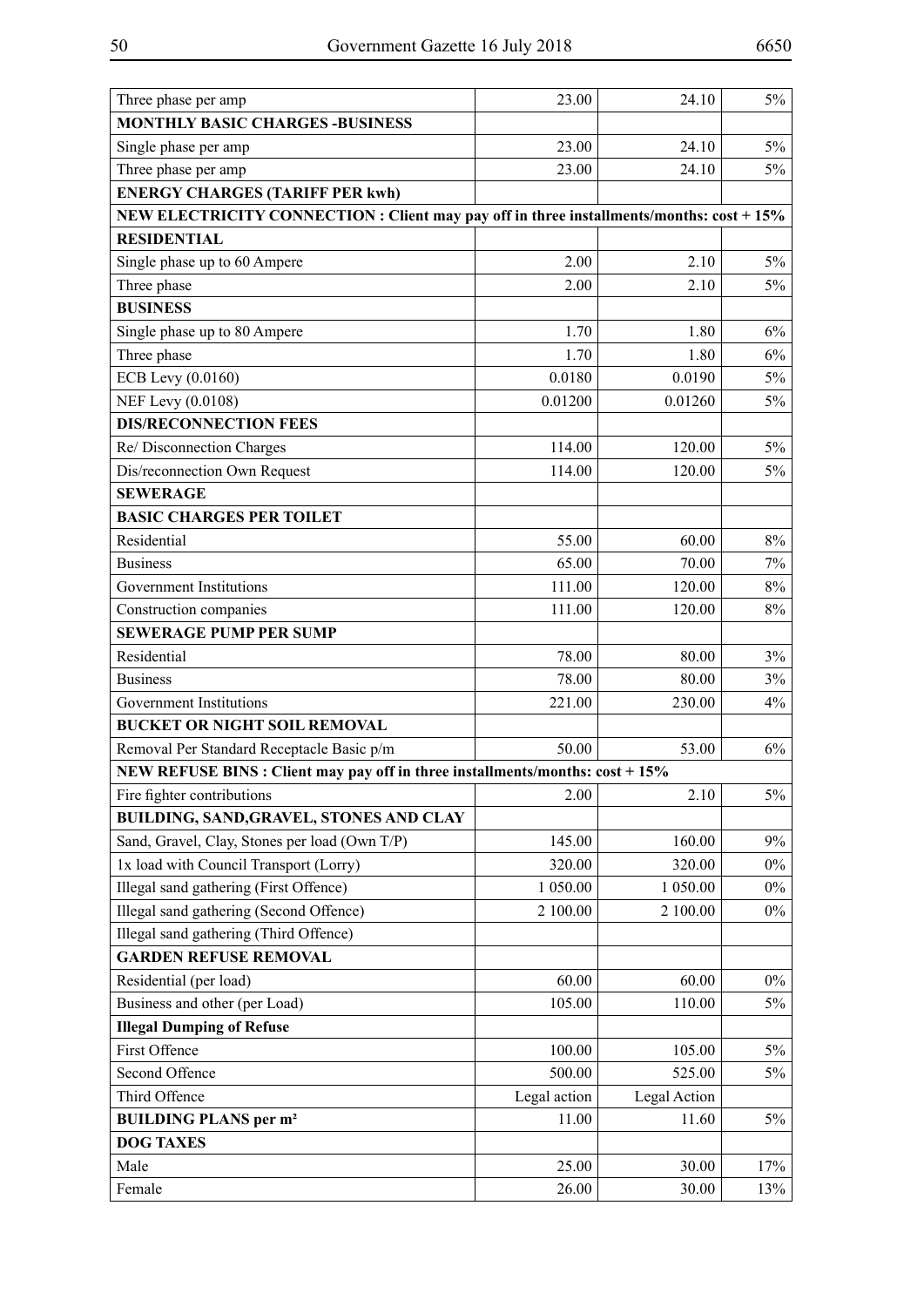| <b>GRAVES</b>                                                                                                                                                                                                                                                                                                                                                    |             |                                                  |       |
|------------------------------------------------------------------------------------------------------------------------------------------------------------------------------------------------------------------------------------------------------------------------------------------------------------------------------------------------------------------|-------------|--------------------------------------------------|-------|
| Adults                                                                                                                                                                                                                                                                                                                                                           | 148.00      | 160.00                                           | 8%    |
| Children                                                                                                                                                                                                                                                                                                                                                         | 75.00       | 80.00                                            | 6%    |
| <b>ADMINISTRATIVE CHARGES</b>                                                                                                                                                                                                                                                                                                                                    |             |                                                  |       |
| <b>Copies:</b>                                                                                                                                                                                                                                                                                                                                                   |             |                                                  |       |
| A4 copy                                                                                                                                                                                                                                                                                                                                                          | 3.00        | 3.00                                             | $0\%$ |
| A3 copy                                                                                                                                                                                                                                                                                                                                                          | 5.00        | 5.00                                             | $0\%$ |
| <b>Faxes:</b>                                                                                                                                                                                                                                                                                                                                                    |             |                                                  |       |
| Fax Receive                                                                                                                                                                                                                                                                                                                                                      | 6.00        | 6.00                                             | $0\%$ |
| Fax Send                                                                                                                                                                                                                                                                                                                                                         | 6.00        | 6.00                                             | $0\%$ |
| Dishonoured cheques (15% or amount)                                                                                                                                                                                                                                                                                                                              |             | Panelty of 30%<br>of the amount of<br>the cheque |       |
| <b>BUSINESS CERTIFICATE</b>                                                                                                                                                                                                                                                                                                                                      |             |                                                  |       |
| New Registration for business                                                                                                                                                                                                                                                                                                                                    | 400.00      | 400.00                                           | $0\%$ |
| Renewal for registration of business                                                                                                                                                                                                                                                                                                                             | 350.00      | 350.00                                           | $0\%$ |
| Duplicate Certificate                                                                                                                                                                                                                                                                                                                                            | 55.00       | 55.00                                            | $0\%$ |
| Billboard, Signboard                                                                                                                                                                                                                                                                                                                                             | 550.00      | 550.00                                           | $0\%$ |
| Advertising board for small & medium besiness                                                                                                                                                                                                                                                                                                                    | 220.00      | 220.00                                           | $0\%$ |
| <b>RENTING OF COUNCIL VEHICLES</b>                                                                                                                                                                                                                                                                                                                               |             |                                                  |       |
| Tipper truck/km                                                                                                                                                                                                                                                                                                                                                  | 25.00       | 25.00                                            | $0\%$ |
| Bus transport per single person                                                                                                                                                                                                                                                                                                                                  | 100.00      | 100.00                                           | $0\%$ |
| All reservations should be done with deposito of N\$ 30.00 before 16h00 previous day of travelling, which<br>is not refundable. Charges of N\$ 30.00 will be made on all packages. No alcoholic drinks and drugs<br>is allowed on public tranport. No intoxicated or under the influence of alcohol or substance person/s is<br>allowed on the public transport. |             |                                                  |       |
| <b>REMOVING OF TREES AND SHRUBS</b>                                                                                                                                                                                                                                                                                                                              |             |                                                  |       |
| removing of big/small trees or bushes above 1.50 m                                                                                                                                                                                                                                                                                                               | 210.00      | 210.00                                           | $0\%$ |
| Removing big/small trees under 1,50 m                                                                                                                                                                                                                                                                                                                            | 155.00      | 155.00                                           | $0\%$ |
| <b>REMOVAL OF SCRAP OR DIRT</b>                                                                                                                                                                                                                                                                                                                                  | 105.00      | 105.00                                           | $0\%$ |
| <b>DEAD CARCASSES OF DOGS, HORSES, OR</b><br><b>DONKEYS ON REQUEST</b>                                                                                                                                                                                                                                                                                           | 55.00       | 55.00                                            |       |
| <b>POUNDING OF ANIMALS</b>                                                                                                                                                                                                                                                                                                                                       |             |                                                  |       |
| Donkeys, Horses & Cows per day                                                                                                                                                                                                                                                                                                                                   | 26.00       | 26.00                                            | $0\%$ |
| Per Sheep or Goat per day                                                                                                                                                                                                                                                                                                                                        | 16.00       | 16.00                                            | $0\%$ |
| <b>COMMUNITY HALL</b>                                                                                                                                                                                                                                                                                                                                            |             |                                                  |       |
| Non Profit Activities                                                                                                                                                                                                                                                                                                                                            | <b>FREE</b> | FREE                                             |       |
| Dances and Weddings per day                                                                                                                                                                                                                                                                                                                                      | 360.00      | 360.00                                           | $0\%$ |
| <b>Concerts and Birthday Parties</b>                                                                                                                                                                                                                                                                                                                             | 260.00      | 260.00                                           | $0\%$ |
| <b>Religious Meetings</b>                                                                                                                                                                                                                                                                                                                                        | Free        | Free                                             |       |
| Church of any denomination                                                                                                                                                                                                                                                                                                                                       | 160.00      | 160.00                                           | $0\%$ |
| <b>Public Meetings</b>                                                                                                                                                                                                                                                                                                                                           | Free        | Free                                             |       |
| Sport purposes                                                                                                                                                                                                                                                                                                                                                   | 105.00      | 110.00                                           | $5\%$ |
| Conferences                                                                                                                                                                                                                                                                                                                                                      | 105.00      | 110.00                                           | $5\%$ |
| Concert or Dance by School                                                                                                                                                                                                                                                                                                                                       | 210.00      | 220.00                                           | $5\%$ |
| Any Profit Making Activities                                                                                                                                                                                                                                                                                                                                     | 260.00      | 270.00                                           | 4%    |
| Deposit (Break-fund) - Refundable                                                                                                                                                                                                                                                                                                                                | 160.00      | 170.00                                           | $6\%$ |
| Meeting Hall - Multipurpose Centre                                                                                                                                                                                                                                                                                                                               | 260.00      | 270.00                                           | 4%    |
| Soccer set                                                                                                                                                                                                                                                                                                                                                       | 160.00      | 160.00                                           | $0\%$ |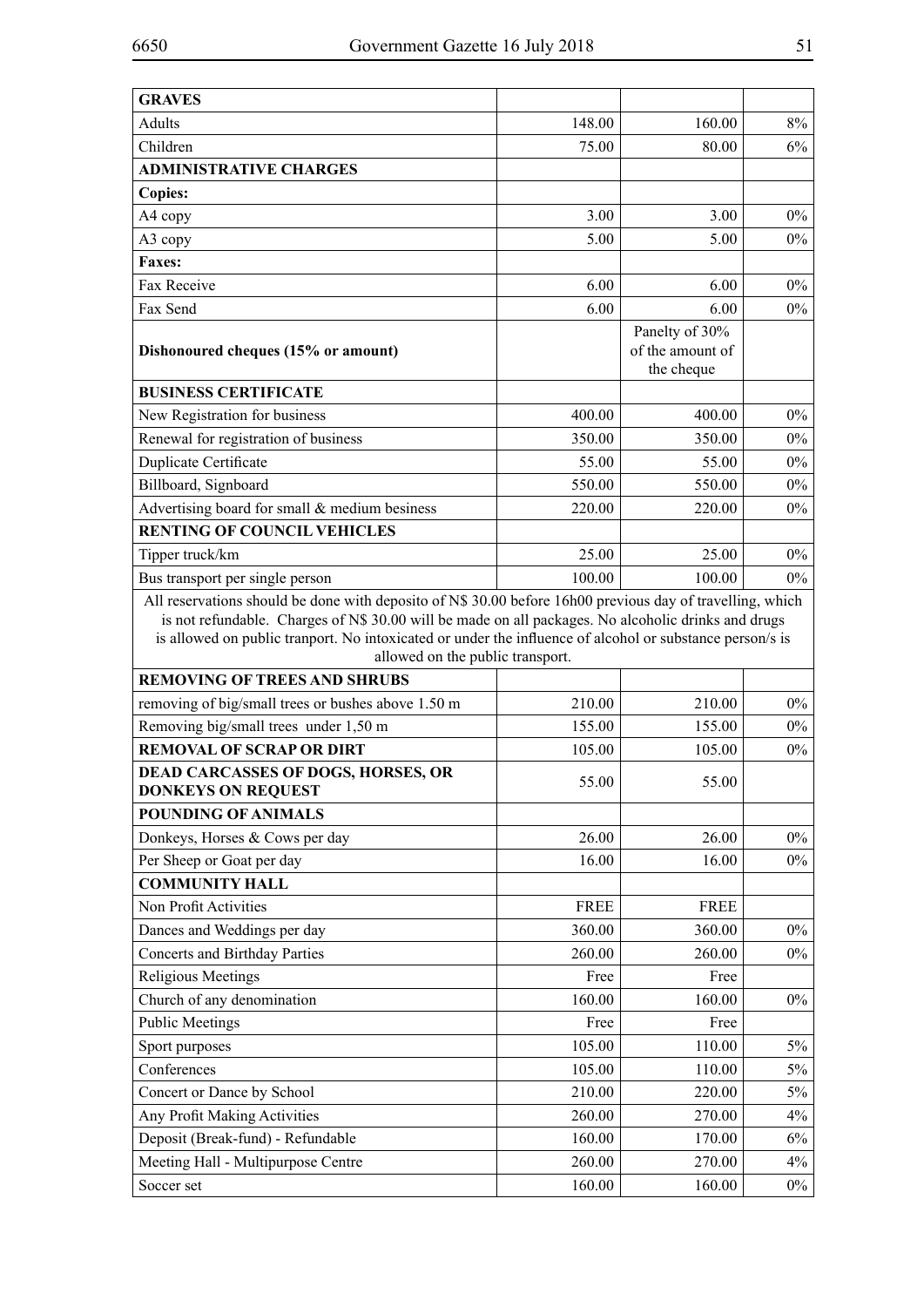| <b>SME Park</b>                                                |                                      |          |       |
|----------------------------------------------------------------|--------------------------------------|----------|-------|
| <b>GRAZING FEES</b>                                            |                                      |          |       |
| Small Livestock (Per head/ per month)                          | 4.45                                 | 5.00     | 11%   |
| Big Livestock (Per head/ per month)                            | 13.30                                | 15.00    | 11%   |
| <b>RENTAL: NAM/GERMAN INITIATIVE</b>                           |                                      |          |       |
| Overnight houses per night(single room)                        | 300.00                               | 300.00   | $0\%$ |
| Overnight houses per night(Double room)                        | 500.00                               | 500.00   | $0\%$ |
| Parking area: per night                                        | 150.00                               | 150.00   | $0\%$ |
| SME stalls per month                                           | 200.00                               | 200.00   | $0\%$ |
| <b>HOUSE RENTAL</b>                                            |                                      |          |       |
| Renting of plot in Informal Settlement                         | 30.00                                | 30.00    | $0\%$ |
| Renting of plots industrial                                    | 1 500.00                             | 1 500.00 | $0\%$ |
| <b>SOCIAL HOUSING</b>                                          |                                      |          |       |
| Pensioners and Disables (Per Month)                            | 100.00                               | 100.00   | $0\%$ |
| Non-Pensioners                                                 | 600.00                               | 600.00   | $0\%$ |
| <b>SALE OF ERVEN</b>                                           |                                      |          |       |
| <b>Residential</b>                                             |                                      |          |       |
| Koes Proper                                                    | 10.50                                | 11.00    | $5\%$ |
| Plaatjiesheuwel                                                | 6.50                                 | 7.00     | 7%    |
| <b>Business</b>                                                |                                      |          |       |
| Koes Proper                                                    | 25.00                                | 26.20    | $5\%$ |
| Plaatjieheuwel                                                 | 20.00                                | 21.00    | $5\%$ |
| <b>Clearance certificate</b>                                   | 350.00                               | 350.00   | $0\%$ |
| Fire fighter contributions                                     | 3.00                                 | 3.00     | $0\%$ |
| <b>RATEABLE IMMOVEABLE PROPERTIES</b>                          |                                      |          |       |
| <b>BUSINESS</b>                                                |                                      |          |       |
| Land                                                           | 0.0289                               | 0.0305   | $5\%$ |
| Improvement                                                    | 0.0165                               | 0.0175   | 6%    |
| <b>RESIDENTIAL</b>                                             |                                      |          |       |
| Land                                                           | 0.037                                | 0.039    | $5\%$ |
| Improvement                                                    | 0.0191                               | 0.02     | $5\%$ |
| <b>Building Clause</b>                                         | 0.037                                | 0.039    | $5\%$ |
| <b>GOVERNMENT 80%</b>                                          |                                      |          |       |
| Land                                                           | 0.138                                | 0.145    | $5\%$ |
| Improvement                                                    | 0.138                                | 0.145    | 5%    |
| <b>AGRICULTURE 25%</b>                                         |                                      |          |       |
| Land                                                           | 0.037                                | 0.039    | $5\%$ |
| Improvements                                                   | 0.0248                               | 0.026    | 5%    |
| Undeveloped ervens for more than 2 years on assesment<br>rates | Improvements = $3 \times$ land value |          |       |

 $\frac{1}{2}$ 

# **BY ORDER OF COUNCIL**

**J. Cupido Chairperson of the Council**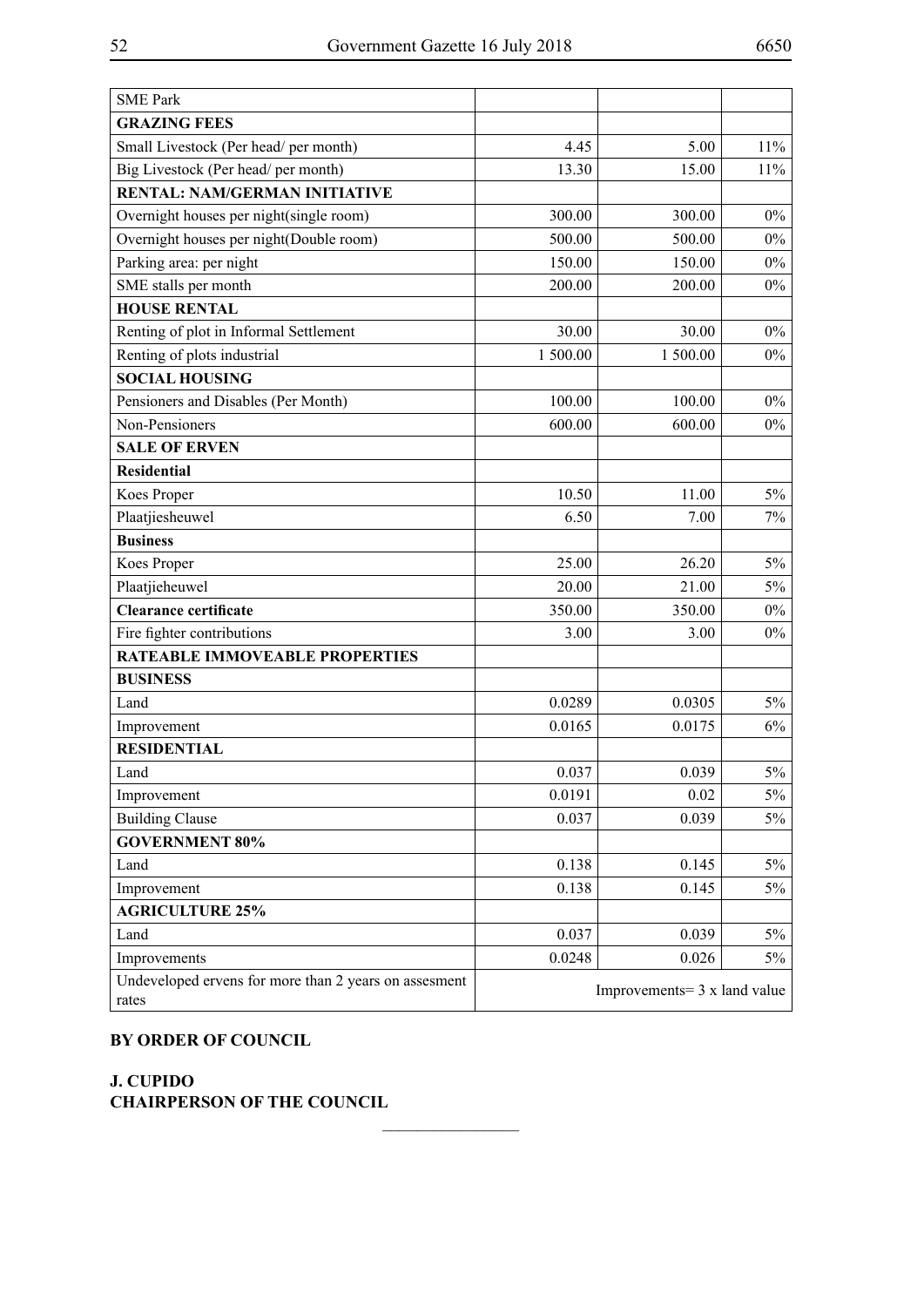# **USAKOS TOWN COUNCIL**

No. 370 2018

#### TARIFFS 2018/2019

The of Usakos Town Council has, under section 30(1)(u) of the Local Authorities Act, 1992 (Act No.23 of 1992) as amended, amended the charges, fees, rates and other moneys payable in respect of services rendered by the council as set out in the schedule with effect from 1 July 2018 to 30 June 2019.

| <b>Tariff Description</b>                       | Size         | Code           | <b>TARIFF</b><br>2017 / 2018<br>N\$ | <b>TARIFF</b><br>2018/2019<br>N\$ | $\frac{0}{0}$ |
|-------------------------------------------------|--------------|----------------|-------------------------------------|-----------------------------------|---------------|
| <b>WATER BASIC CHARGES</b>                      |              |                |                                     |                                   |               |
| Pensioners                                      |              | $\mathbf{1}$   | 34.11                               | 35.00                             | 2.54%         |
| Single Residential                              |              | $\overline{2}$ | 37.33                               | 38.00                             | 1.75%         |
| General Residential (Flat)                      |              |                |                                     | 45.00                             | $0.00\%$      |
| General Businesses (Small, medium & large)      |              |                | 111.07                              | 112.00                            | 0.83%         |
| Hostels, B&B's and Guest House                  |              |                | 111.07                              | 112.00                            | 0.83%         |
| Shopping/Office Malls and Business<br>Complexes |              |                | 111.07                              | 112.00                            | 0.83%         |
| <b>Government Institutions</b>                  |              |                | 111.07                              | 112.00                            | 0.83%         |
| GRN Parastatals (Transnamib)                    |              |                | 111.06                              | 112.00                            | 0.83%         |
| Churhes and non-Profit Organisadtion            |              |                | 34.11                               | 35.00                             | 2.54%         |
| Heavy Industrial                                |              |                | 166.60                              | 167.00                            | 0.24%         |
| Light Industrial                                |              |                | 166.60                              | 167.00                            | 0.24%         |
| UNIT CHARGES PER CUBIC METER                    |              |                |                                     |                                   |               |
| Pensioners                                      |              | 1              | 16.00                               | 16.00                             | $-0.33%$      |
| Prepaid Water Sales/Single Residential          |              |                | 22.68                               | 23.00                             | 1.39%         |
| Prepaid Water Sales(Ongulumbashe &<br>Saamstan) |              |                | 31.25                               | 32.00                             | 2.34%         |
|                                                 | $01 - 15$ KL |                | 16.00                               | 16.00                             | $0.00\%$      |
|                                                 | $16 - 30$ KL | $\mathfrak{2}$ | 20.80                               | 21.00                             | 0.95%         |
| Single Residential                              | 31 - 60 KL   |                | 27.04                               | 27.00                             | 0.15%         |
|                                                 | 61 Upwards   |                | 35.15                               | 35.00                             | $0.43\%$      |
|                                                 | $01 - 15$ KL |                | 20.21                               | 21.00                             | 3.76%         |
|                                                 | 16 - 30 KL   | 3              | 25.27                               | 26.00                             | 2.81%         |
| General Residential (Flat)                      | 31 - 60 KL   |                | 31.58                               | 32.00                             | 1.31%         |
|                                                 | 61 Upwards   |                | 39.48                               | 40.00                             | 1.31%         |
|                                                 | $01 - 15$ KL |                | 20.21                               | 20.00                             | 1.05%         |
| General Businesses (Small, medium &             | 16 - 30 KL   | 3              | 25.27                               | 26.00                             | 2.81%         |
| large)                                          | 31 - 60 KL   |                | 31.58                               | 32.00                             | 1.31%         |
|                                                 | 61 Upwards   |                | 39.48                               | 40.00                             | 1.30%         |
|                                                 | $01 - 15$ KL |                | 20.21                               | 21.00                             | 3.76%         |
| Hostels, B&B's and Guest House                  | 16 - 30 KL   | $\mathfrak{Z}$ | 25.27                               | 26.00                             | 2.81%         |
|                                                 | 31 - 60 KL   |                | 31.58                               | 32.00                             | 1.31%         |
|                                                 | 61 Upwards   |                | 39.48                               | 40.00                             | 1.30%         |

# **SCHEDULE**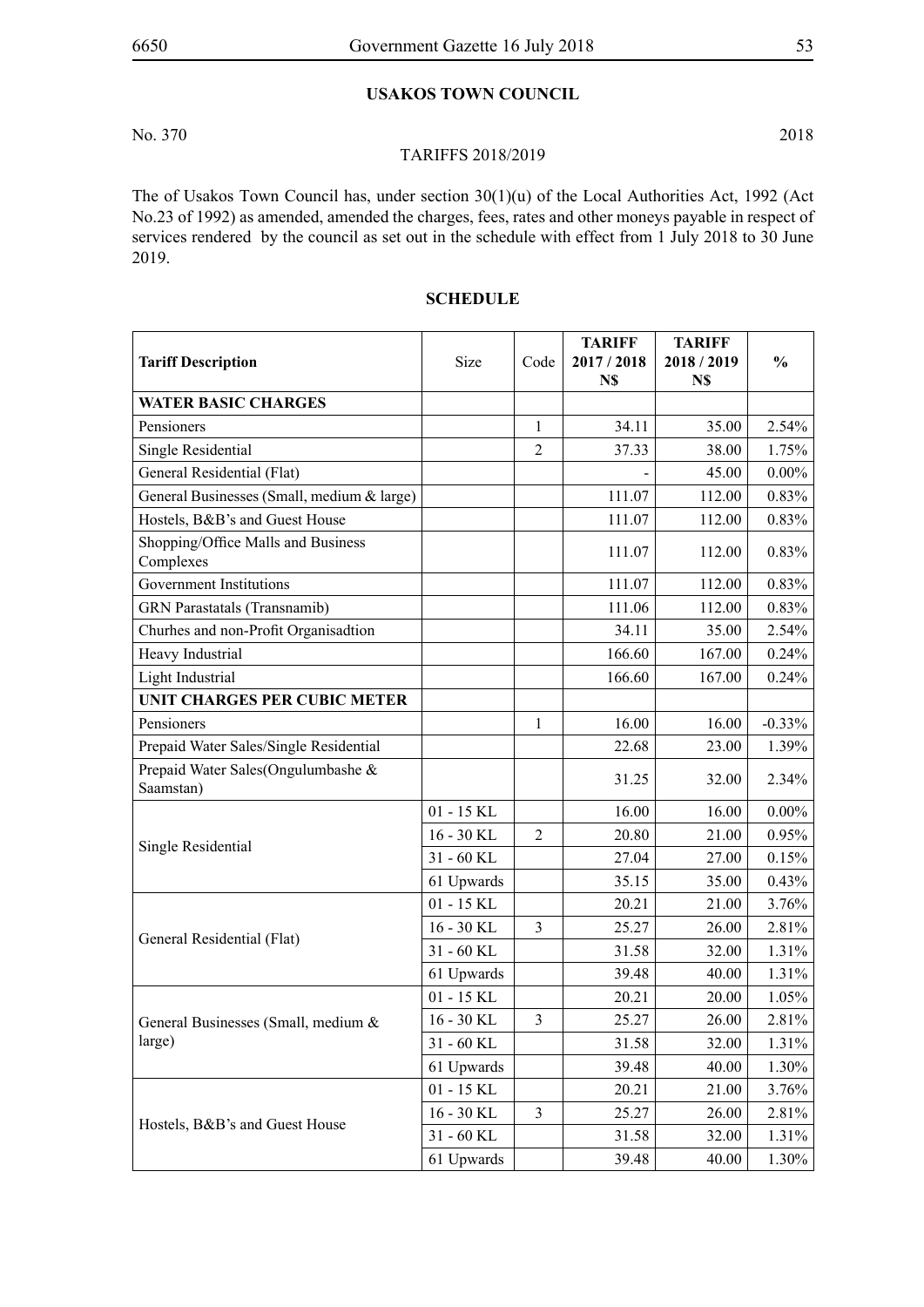|                                                                   | $01 - 15$ KL             |   | 20.21    | 21.00    | 3.76%    |
|-------------------------------------------------------------------|--------------------------|---|----------|----------|----------|
| Shopping/Office Malls and Business                                | 16 - 30 KL               | 3 | 25.27    | 26.00    | 2.81%    |
| Complexes                                                         | 31 - 60 KL               |   | 31.58    | 32.00    | 1.31%    |
|                                                                   | 61 Upwards               |   | 39.48    | 40.00    | 1.30%    |
|                                                                   | $01 - 15$ KL             |   | 20.21    | 21.00    | 3.76%    |
|                                                                   | 16 - 30 KL               | 3 | 25.27    | 26.00    | 2.81%    |
| Government Institutions                                           | 31 - 60 KL               |   | 31.58    | 32.00    | 1.31%    |
|                                                                   | 61 Upwards               |   | 39.48    | 40.00    | 1.30%    |
|                                                                   | $01 - 15$ KL             |   | 20.21    | 21.00    | 3.76%    |
|                                                                   | 16 - 30 KL               | 3 | 25.27    | 26.00    | 2.81%    |
| <b>GRN</b> Parastatals (Transnamib)                               | 31 - 60 KL               |   | 31.58    | 32.00    | 1.31%    |
|                                                                   | 61 Upwards               |   | 39.48    | 40.00    | 1.30%    |
|                                                                   | $01 - 15$ KL             |   | 20.21    | 21.00    | 3.76%    |
|                                                                   | 16 - 30 KL               | 3 | 25.27    | 26.00    | 2.81%    |
| Churhes and non-Profit Organisadtion                              | 31 - 60 KL               |   | 31.58    | 32.00    | 1.31%    |
|                                                                   | 61 Upwards               |   | 39.48    | 40.00    | 1.30%    |
| Pre-Paid Water Tag/Card                                           |                          |   | 350.00   | 350.00   | $-0.33%$ |
| <b>Service Fees</b>                                               |                          |   |          |          |          |
| Deposit Contractor's (Single Residential<br>Site)                 |                          |   |          | 4,000.00 | $0.00\%$ |
| Deposit Contractor's (Gen Residential &<br>Commerial Site)        |                          |   |          | 4,000.00 | $0.00\%$ |
| Deposit-Single Residential                                        | Owners                   |   | 787.20   | 787.20   | $0.00\%$ |
| Deposit-Single Residential                                        | Tenants                  |   | 1,180.80 | 1,180.80 | $0.00\%$ |
| Depost-Other & SME's                                              |                          |   | 1,250.00 | 1,250.00 | $0.00\%$ |
| Deposit-Industrial & Commercial                                   | <b>NEW</b>               |   | 3,500.00 | 3,500.00 | $0.00\%$ |
| <b>New Connection Fees</b>                                        |                          |   |          |          |          |
| Household (Exc VAT)                                               |                          |   | 1,170.50 | 1,172.00 | $-0.33%$ |
| <b>Shack Dweller</b>                                              |                          |   |          | 450.00   | $-0.33%$ |
| Businesses, Industrial & Institution (Inc.<br>VAT)                |                          |   | 1,695.57 | 1,696.00 | $0.03\%$ |
| <b>Reconnection Fees for non-payment of</b><br>accounts           |                          |   |          |          |          |
| Household                                                         |                          |   | 300.00   | 300.00   | $0.00\%$ |
| Business & Other Users                                            | <b>NEW</b>               |   | 600.00   | 600.00   | $0.00\%$ |
| Call Out Fees                                                     |                          |   | 250.00   | 250.00   | $0.00\%$ |
| <b>Temporary Connection</b>                                       |                          |   |          |          |          |
| Funeral Per Day                                                   |                          |   | 300.00   | 300.00   | $0.00\%$ |
| Other Occations Per Day                                           | <b>NEW</b>               |   | 300.00   | 300.00   | $0.00\%$ |
| Bulk Purchases Purified/ per cubic meter<br>(1000l) exl transport |                          |   | 67.57    | 68.00    | 0.64%    |
| Deposit Bulk User more than 1000 per/day                          |                          |   | 6,000.00 | 6,000.00 | $0.00\%$ |
| <b>Illegal Connection</b>                                         |                          |   | 3,000.00 | 3,000.00 | $0.00\%$ |
|                                                                   | <b>RATES &amp; TAXES</b> |   |          |          |          |
| <b>Residential Properties:</b>                                    |                          |   |          |          |          |
| <b>LAND</b>                                                       |                          |   |          |          |          |
| Pensioners                                                        |                          |   | 0.07184  | 0.07184  | $0.0\%$  |
| Single Residential                                                |                          |   | 0.08184  | 0.08184  | $0.0\%$  |
| General Residential (Flats)                                       |                          |   | 0.08184  | 0.08184  | $0.0\%$  |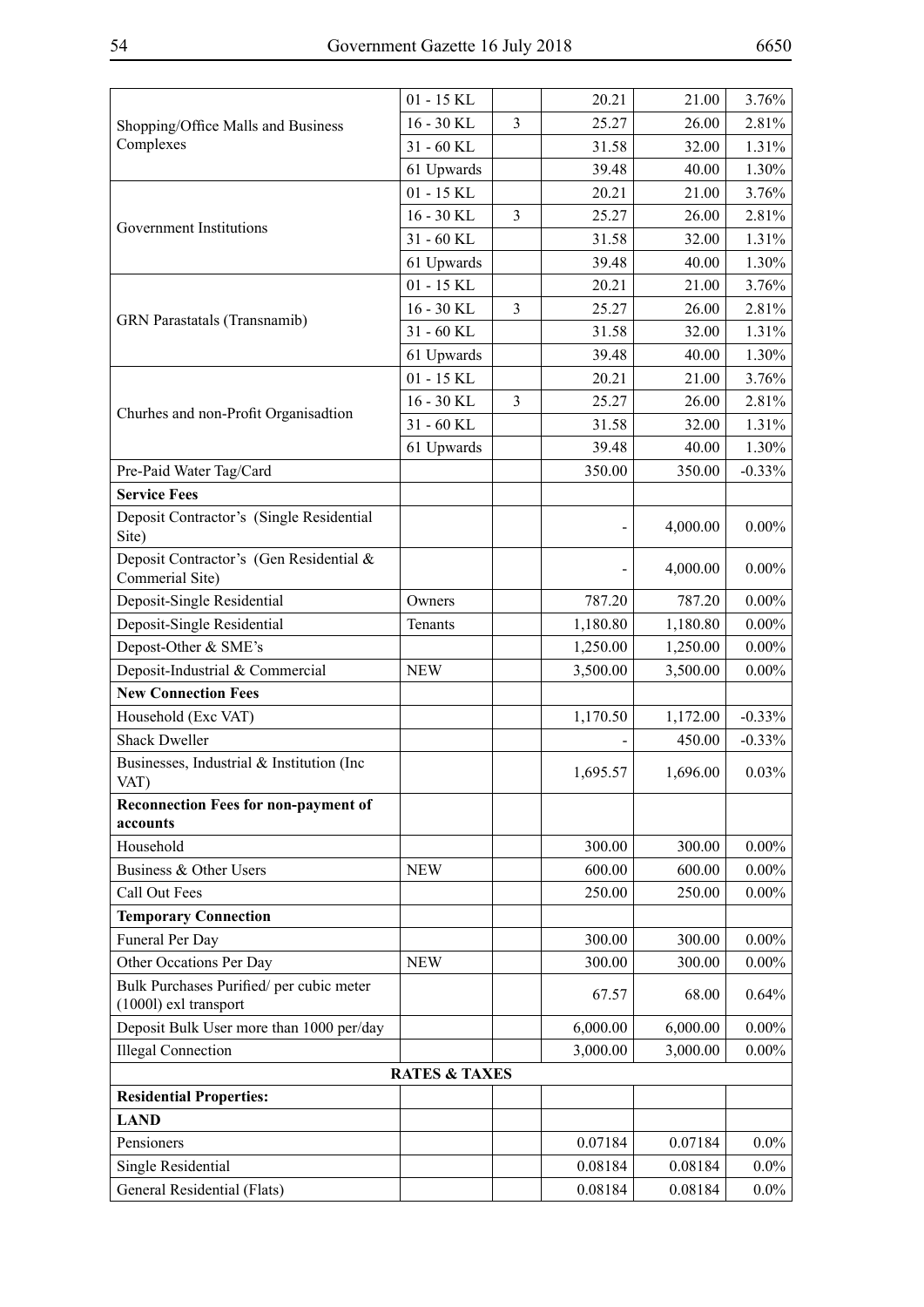| General Businesses (Small, medium &<br>large)                 | 0.06380             | 0.06380             | $0.0\%$  |
|---------------------------------------------------------------|---------------------|---------------------|----------|
| Hostels, B&B's and Guest House                                | 0.08130             | 0.08130             | $0.0\%$  |
| Shopping/Office Malls and Business<br>Complexes               | 0.08130             | 0.08130             | $0.0\%$  |
| Government Institutions                                       | 0.10100             | 0.10100             | $0.0\%$  |
| <b>GRN</b> Parastatals (Transnamib)                           | 0.03102             | 0.06204             | 100%     |
| Churhes and non-Profit Organisadtion                          | 0.07656             | 0.07656             | $0.0\%$  |
| Heavy Industrial                                              | 0.08130             | 0.08130             | $0.0\%$  |
| Light Industrial                                              | 0.08130             | 0.08130             | $0.0\%$  |
| Small Agriculture Holdings                                    |                     | 0.08130             | $0.0\%$  |
| <b>IMPROVEMENTS</b>                                           |                     |                     |          |
| Pensioners                                                    | 0.01594             | 0.01594             | $0.0\%$  |
| Single Residential                                            | 0.01694             | 0.01694             | $0.0\%$  |
| General Residential (Flat)                                    | 0.01694             | 0.01694             | $0.0\%$  |
| General Businesses (Small, medium &                           | 0.01800             | 0.01800             | $0.0\%$  |
| large)                                                        |                     |                     |          |
| Hostels, B&B's and Guest House                                | 0.01800             | 0.01800             | $0.0\%$  |
| Shopping/Office Malls and Business<br>Complexes               | 0.01800             | 0.01800             | $0.0\%$  |
| <b>Government Institutions</b>                                | 0.03020             | 0.03020             | $0.0\%$  |
| <b>GRN</b> Parastatals (Transnamib)                           | 0.10100             | 0.20200             | 100.0%   |
| Churhes and non-Profit Organisadtion                          | 0.01694             | 0.01694             | $0.0\%$  |
| Heavy Industrial                                              | 0.01800             | 0.01800             | $0.0\%$  |
| Light Industrial                                              | 0.01800             | 0.01800             | $0.0\%$  |
| Small Agriculture Holdings                                    | 0.01800             | 0.01800             | $0.0\%$  |
| <b>Building Clause</b>                                        | 0.07440             | 0.07440             | $0.0\%$  |
| 2 Year Penalty: Land                                          | 0.01863             | 0.01863             | $0.0\%$  |
| Un Improvements                                               | 0.01694             | 0.01694             | $0.0\%$  |
| <b>Building Clause</b>                                        | 0.08184             | 0.08184             | $0.0\%$  |
| 5 Year Penalty: Land                                          | 0.08184             | 0.08184             | $0.0\%$  |
| Un Improvements                                               | 0.01863             | 0.01863             | $0.0\%$  |
| <b>BETTERMENT FEES</b>                                        |                     |                     |          |
|                                                               | 25% of              | 25% of              |          |
| 1. Increased in land value resulting from                     | increased           | increased           |          |
| rezoning for residential purposes                             | value plus          | value plus          |          |
|                                                               | 15%                 | 15%                 |          |
| 2. Increased in land value resulting from                     | 50% of<br>increased | 50% of<br>increased |          |
| rezoning for business and industrial                          | value plus          | value plus          |          |
| purposes                                                      | 15%                 | 15%                 |          |
| <b>Section 34 of Town Planning Ordinance</b><br>No.18 of 1954 |                     |                     |          |
| <b>ENDOWMENT FEES</b>                                         |                     |                     |          |
|                                                               | $7.5\%$ of          | $7.5\%$ of          |          |
| 1. Approval of subdivision of an erf                          | purchase            | purchase            |          |
| <b>Township and Division of Land</b>                          | price or            | price or            |          |
| Ordinance No.11 of 1963                                       | valuation of<br>erf | valuation of<br>erf |          |
| * Clearance Certificate                                       | 304.84              | 305.00              | $0.00\%$ |
| * Valuation Certificate                                       |                     |                     |          |
|                                                               | 207.85              | 208.00              | $0.07\%$ |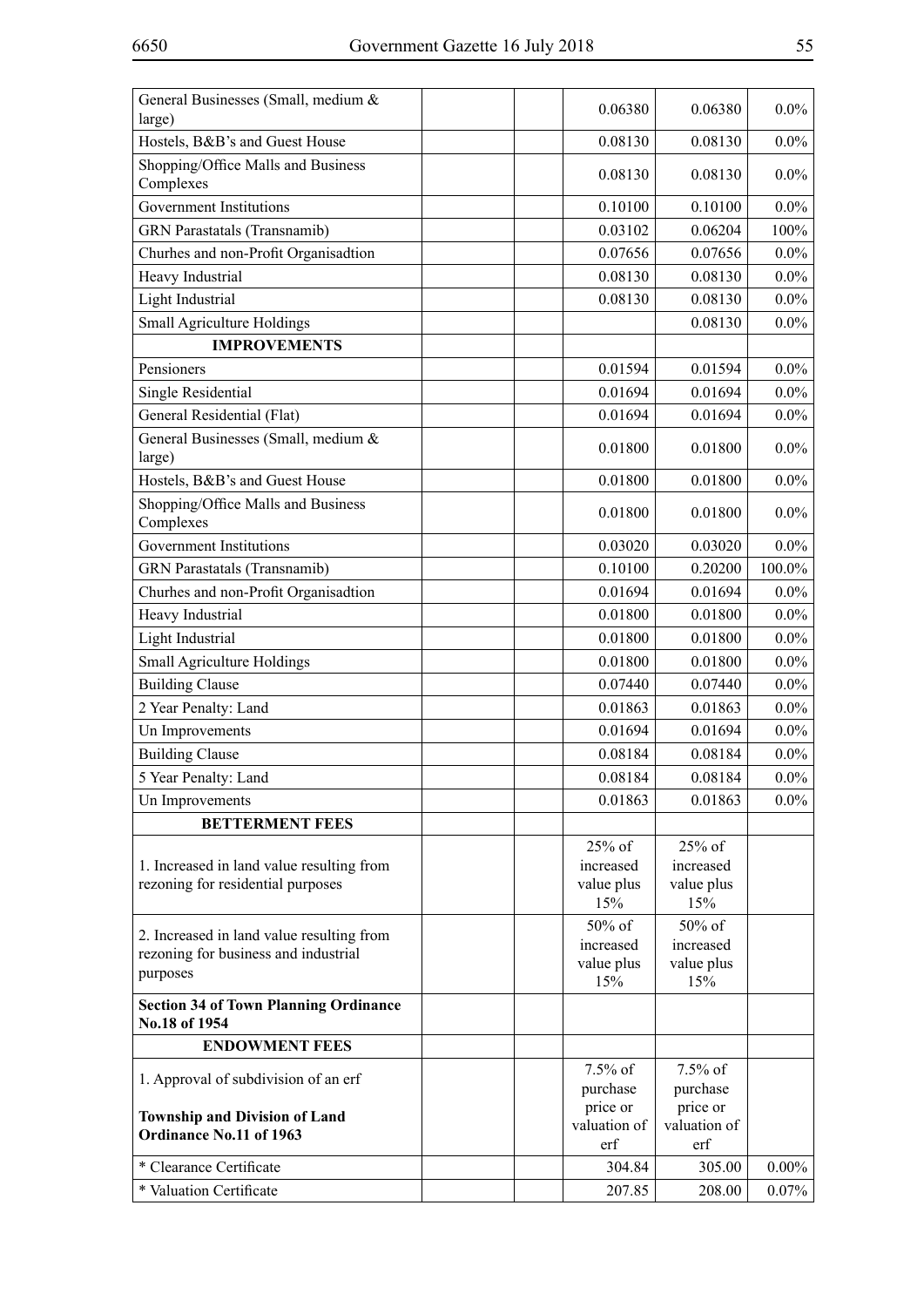| <b>SEWERAGE TARIFFS</b>                               |                     |        |        |          |  |
|-------------------------------------------------------|---------------------|--------|--------|----------|--|
| <b>Per Unit/Toilet</b>                                |                     |        |        |          |  |
| Pensioners                                            |                     | 38.59  | 39.00  | $1\%$    |  |
| Single Residential (Town, Hakhaseb &<br>Erongosig)    |                     | 38.59  | 39.00  | $1\%$    |  |
| General Residential (Flat)                            |                     | 61.25  | 62.00  | $1\%$    |  |
| General Businesses (Small, medium &<br>large)         |                     | 61.25  | 62.00  | $1\%$    |  |
| Hostels, B&B's and Guest House                        |                     | 61.25  | 62.00  | $1\%$    |  |
| Shopping/Office Malls and Business<br>Complexes       |                     | 61.25  | 62.00  | $1\%$    |  |
| <b>Government Institutions</b>                        |                     | 61.25  | 62.00  | $1\%$    |  |
| <b>GRN</b> Parastatals (Transnamib)                   |                     | 61.25  | 62.00  | $1\%$    |  |
| Churhes and non-Profit Organisadtion                  |                     | 61.25  | 62.00  | $1\%$    |  |
| Heavy Industrial                                      |                     | 61.25  | 62.00  | $1\%$    |  |
| Light Industrial                                      |                     | 61.25  | 62.00  | $1\%$    |  |
| <b>Basic Charges</b>                                  |                     |        |        |          |  |
| Pensioners                                            |                     | 29.39  | 29.79  | 1.35%    |  |
| Single Residential (Town, Hakhaseb &<br>Erongosig)    |                     | 29.39  | 42.00  | 30.00%   |  |
| General Residential (Flat)                            |                     | 72.75  | 73.00  | 0.34%    |  |
| General Businesses (Small, medium &<br>large)         |                     | 72.75  | 73.00  | 0.34%    |  |
| Hostels, B&B's and Guest House                        |                     | 72.75  | 73.00  | 0.34%    |  |
| Shopping/Office Malls and Business<br>Complexes       |                     | 72.75  | 73.00  | 0.34%    |  |
| <b>Government Institutions</b>                        |                     | 72.75  | 73.00  | 0.34%    |  |
| <b>GRN</b> Parastatals (Transnamib)                   |                     | 72.75  | 73.00  | 0.34%    |  |
| Churhes and non-Profit Organisadtion                  |                     | 72.75  | 73.00  | 0.34%    |  |
| Heavy Industrial                                      |                     | 72.75  | 73.00  | 0.34%    |  |
| Light Industrial                                      |                     | 72.75  | 73.00  | 0.34%    |  |
| VACANT ERVEN SEWERAGE<br><b>TARIFFS BASIC CHARGES</b> |                     |        |        |          |  |
| Erongosig                                             |                     | 58.8   | 59.00  | 0.34%    |  |
| Hakhaseb                                              |                     | 58.8   | 59.00  | 0.34%    |  |
| Saamstan                                              |                     |        | 59.00  | $0.00\%$ |  |
| <b>Bo Dorp</b>                                        |                     | 81.71  | 82.00  | 0.35%    |  |
| Town                                                  |                     | 81.71  | 82.00  | 0.35%    |  |
| <b>Businesses</b>                                     |                     | 215.89 | 216.00 | 0.05%    |  |
| <b>GRN</b> Instition                                  |                     | 215.89 | 216.00 | 0.05%    |  |
| <b>GRN</b> Parastatals                                |                     | 215.89 | 216.00 | 0.05%    |  |
| <b>Industrial Area</b>                                |                     | 72.75  | 73.00  | 0.34%    |  |
| <b>Sewer Pump P/Load</b>                              |                     |        |        |          |  |
| Household                                             |                     | 60.5   | 61.00  | 0.83%    |  |
| <b>Businesses</b>                                     |                     | 100    | 100.00 | 0.34%    |  |
| <b>Septic Tank</b>                                    |                     |        |        |          |  |
| Plots Residential                                     | Normal<br>Hours     | 182.79 | 183.00 | 0.11%    |  |
|                                                       | After<br>Normal Hrs | 250    | 250.00 | $0.00\%$ |  |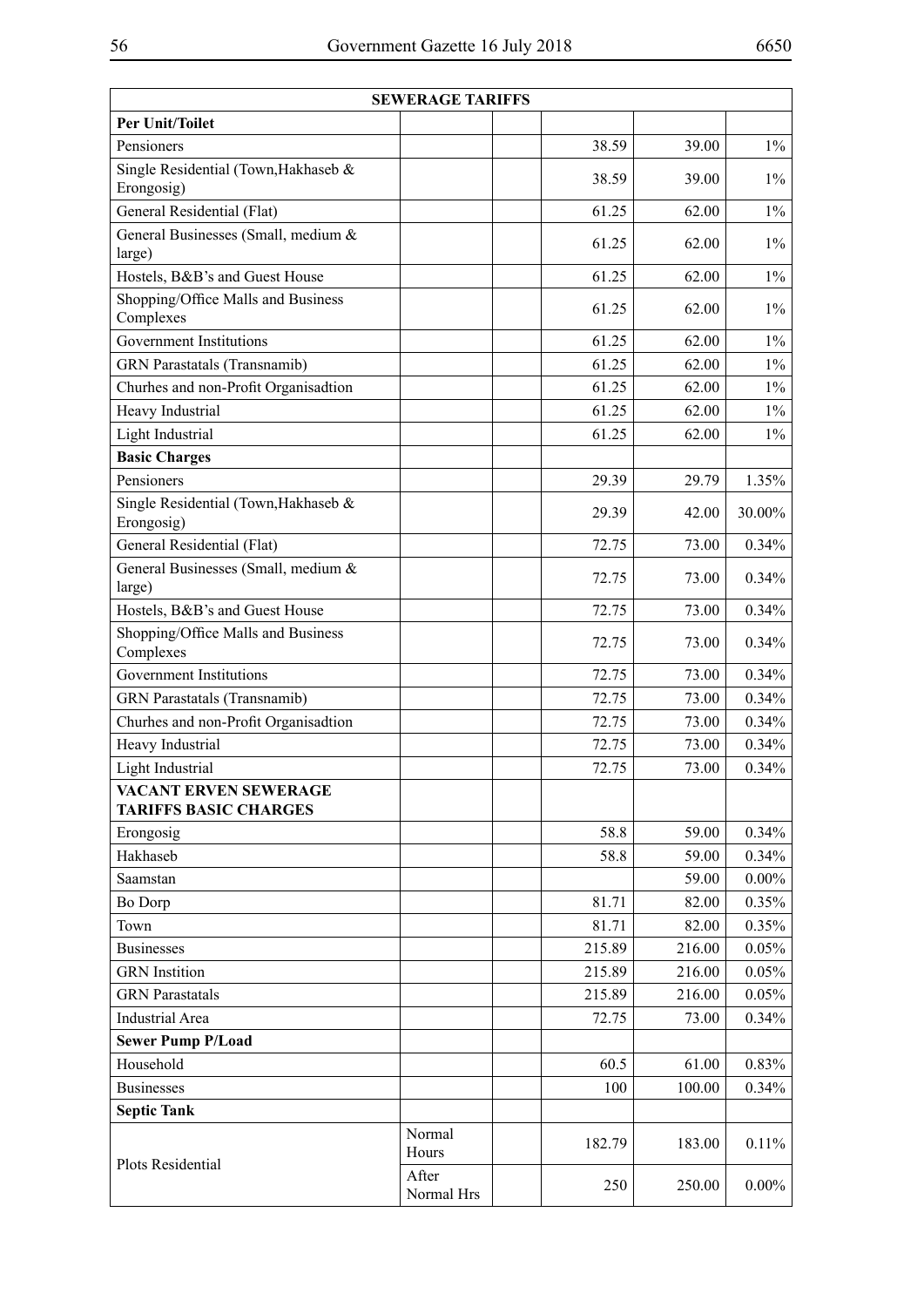|                                                    | Normal<br>Hours       | 250    | 250.00 | $0.00\%$ |
|----------------------------------------------------|-----------------------|--------|--------|----------|
| <b>Plots Businesses</b>                            | After<br>Normal Hrs   | 550    | 550.00 | $0.00\%$ |
|                                                    | Normal<br>Hours       | 250    | 250.00 | $0.00\%$ |
| <b>GRN</b> Institutions                            | After<br>Normal Hrs   | 550    | 550.00 | $0.00\%$ |
|                                                    | <b>REFUSE CHARGES</b> |        |        |          |
| Pensioners                                         |                       | 73.14  | 73.00  | $-0.19%$ |
| Single Residential (Town, Hakhaseb &<br>Erongosig) |                       | 73.14  | 73.00  | $-0.19%$ |
| General Residential (Flat)                         |                       | 189.77 | 190.00 | 0.12%    |
| General Businesses (Small, medium & large)         |                       | 189.00 | 190.00 | 0.53%    |
| Hostels, B&B's and Guest House                     |                       | 214.93 | 215.00 | 0.03%    |
| Shopping/Office Malls and Business<br>Complexes    |                       | 433.18 | 433.00 | 0.05%    |
| Government Institutions                            |                       | 354.83 | 355.00 | 0.05%    |
| <b>GRN</b> Parastatals (Transnamib)                |                       | 354.00 | 355.00 | 0.28%    |
| Churhes and non-Profit Organisadtion               |                       | 73.14  | 73.00  | $-0.19%$ |
| Heavy Industrial                                   |                       | 433.18 | 433.00 | $-0.04%$ |
| Light Industrial                                   |                       | 433.18 | 433.00 | 0.04%    |
| Vacant Erven Town                                  |                       | 73.14  | 73.00  | $-0.19%$ |
| Vacant Erven Hakhaseb                              |                       | 27.80  | 28.00  | $-0.19%$ |
| Vacant Erven Erongosig                             |                       | 39.61  | 40.00  | 0.98%    |
| Building rubble p/load                             |                       | 364.61 | 365.00 | 0.11%    |
| Garden refuse p/load                               |                       | 237.95 | 238.00 | 0.02%    |
|                                                    | <b>ERVEN SALES</b>    |        |        |          |
| Hakhaseb Commercial & Institutional<br>Erven       |                       |        |        |          |
| <b>Business Erven</b>                              |                       | 92.57  | 93.00  | 0.47%    |
| Governmental & Parastatals                         |                       | 25.00  | 25.00  | $0.00\%$ |
| Churches & Creches                                 |                       | 15.00  | 15.00  | $0.00\%$ |
| <b>Hakhaseb Residential Erven</b>                  |                       |        |        |          |
| Higher Income                                      |                       | 40.00  | 40.00  | $0.00\%$ |
| Medium Income Groups                               |                       | 27.00  | 27.00  | $0.00\%$ |
| Low Income Groups                                  |                       | 25.00  | 25.00  | $0.00\%$ |
| <b>Ultra Low Income:</b>                           |                       |        |        |          |
| <b>Build Together</b>                              |                       | 10.00  | 10.00  | $0.00\%$ |
| <b>Shack Dwellers Federation</b>                   |                       | 5.00   | 5.00   | $0.00\%$ |
| <b>Erongosig Commercial Erven</b>                  |                       |        |        |          |
| <b>Business Erven</b>                              |                       | 92.57  | 93.00  | 0.46%    |
| <b>Erongosig Residential Erven</b>                 |                       |        |        |          |
| Higher Income                                      |                       | 60.00  | 60.00  | $0.00\%$ |
| Medium Income                                      |                       | 30.00  | 30.00  | $0.00\%$ |
| <b>Erongsig Institutional Erven</b>                |                       |        |        |          |
| Governmental & Parastatals                         |                       | 25.00  | 25.00  | $0.00\%$ |
| Churches & Creches                                 |                       | 15.00  | 15.00  | $0.00\%$ |
| <b>Bo-Dorp Extension 2- Commercial Erven</b>       |                       |        |        |          |
| <b>Business Erven</b>                              |                       | 92.57  | 93.00  | $0.46\%$ |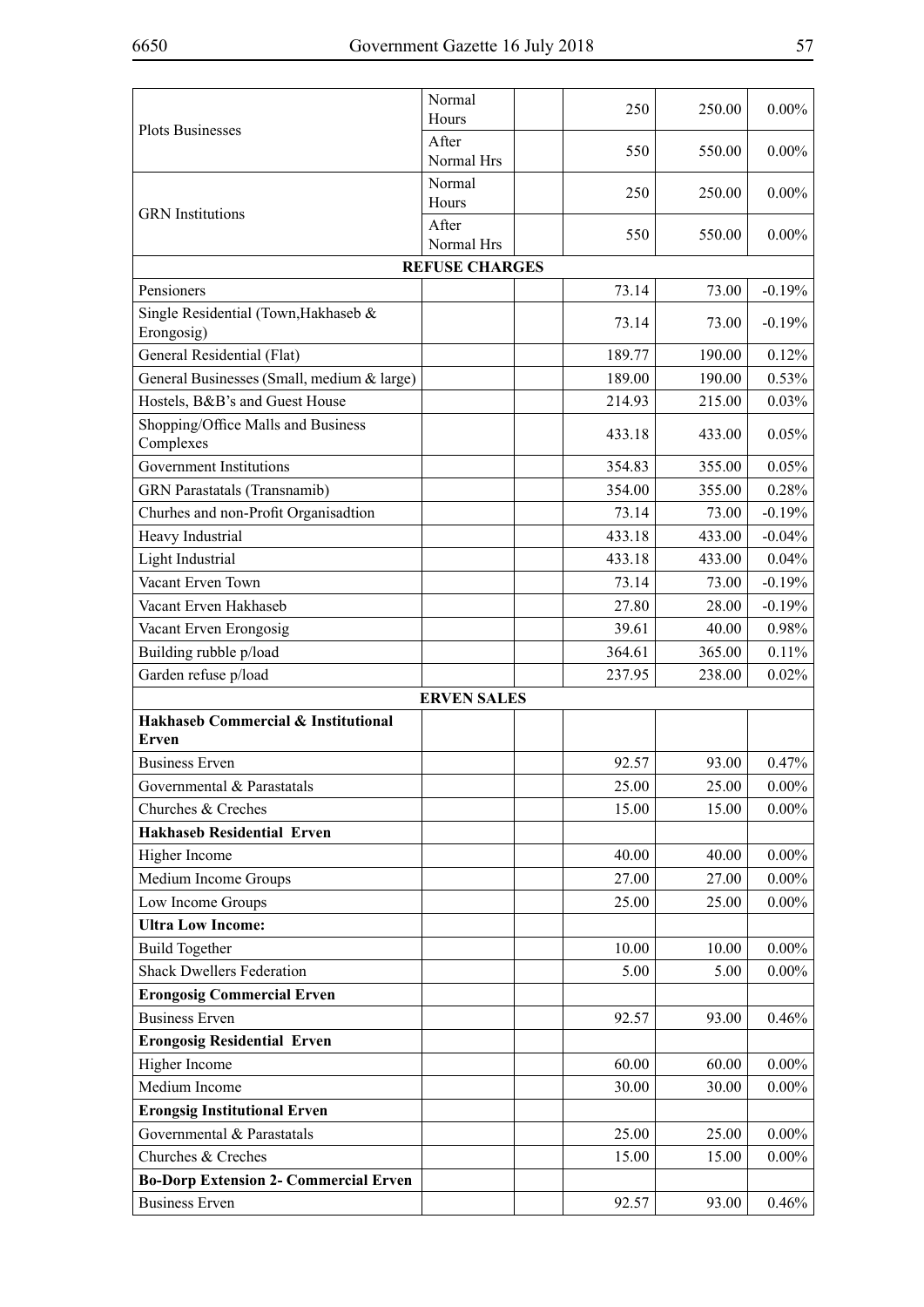| <b>Bo-Dorp Extension 2- Residential Erven</b>                              |          |          |          |
|----------------------------------------------------------------------------|----------|----------|----------|
| Higher Income                                                              | 80.00    | 80.00    | $0\%$    |
| Medium Income                                                              | 45.00    | 45.00    | $0\%$    |
| <b>Bo-Dorp Extension 2- Institutional Erven</b>                            |          |          |          |
| Governmental & Parastatals                                                 | 25.00    | 25.00    | $0\%$    |
| Churches & Creches                                                         | 15.00    | 15.00    | $0\%$    |
| <b>Town- Commercial Erven</b>                                              |          |          |          |
| <b>Business Erven</b>                                                      | 92.57    | 93.00    | 0.46%    |
| <b>Town-Residential Erven</b>                                              |          |          |          |
| Higher Income                                                              | 80.00    | 80.00    | $0.00\%$ |
| Medium Income                                                              | 45.00    | 45.00    | $0.00\%$ |
| <b>Town-Institutional Erven</b>                                            |          |          |          |
| Governmental & Parastatals                                                 | 25.00    | 25.00    | $0.00\%$ |
| Churches & Creches                                                         | 15.00    | 15.00    | $0.00\%$ |
| Industrial Erven/Un-serviced land                                          | 14.29    | 15.00    | 4.97%    |
| Industrial Erven/serviced land                                             | 92.57    | 93.00    | 0.46%    |
| <b>SITE RENTAL PER MONTH/</b>                                              |          |          |          |
| <b>UNSERVICED LAND</b>                                                     |          |          |          |
| Business: Town (1-1000m <sup>2</sup> )                                     | 1,100.00 | 1,100.00 | $0.00\%$ |
| Business: Erongosig (1-1000m <sup>2</sup> )                                | 1,100.00 | 1,100.00 | $0.00\%$ |
| Business: Hakhaseb (1-1000m <sup>2</sup> )                                 | 1,100.00 | 1,100.00 | $0.00\%$ |
| Residential: Town (1-1000m <sup>2</sup> )                                  | 66.00    | 70.00    | 6.06%    |
| Residential: Erongosig (1-1000m <sup>2</sup> )                             | 33.00    | 40.00    | 21.21%   |
| Residentail: Hakhaseb (1-1000m <sup>2</sup> )                              | 22.00    | 40.00    | 81.82%   |
| Industrial Area (1-1000m <sup>2</sup> )                                    | 1,650.00 | 3,003.00 | 82.00%   |
| Industrial Area (Per 1 Hactor)                                             | 2,000.00 | 2,000.00 | $0.00\%$ |
| Informal settlement Residential (p/shack)                                  | 30.00    | 35.00    | 16.67%   |
| Informal Settlement Shebeen/Business (1-<br>$1000m^2$ )                    | 60.00    | 60.00    | $0.00\%$ |
| <b>BUSINESS REGISTRATION AND FITNESS CERTIFICATE FEES 15% VAT INCLUDED</b> |          |          |          |
| (A) Liquor Shops per annum                                                 |          |          |          |
| (i) Sheeben                                                                | 600.00   | 600.00   | $0.00\%$ |
| (ii) Special liquor bar                                                    | 650.00   | 650.00   | $0.00\%$ |
| (iii) Combined bar and restaurant                                          | 700.00   | 700.00   | $0.00\%$ |
| (iv) Liquor wholesale                                                      | 700.00   | 700.00   | $0.00\%$ |
| (v) Combined bar and gambling house                                        | 650.00   | 650.00   | $0.00\%$ |
| (B) Clothing Shops per annum                                               |          |          |          |
| (i) Retail clothing                                                        | 650.00   | 650.00   | $0.00\%$ |
| (ii) Wholesale clothing                                                    | 650.00   | 650.00   | $0.00\%$ |
| (iii) Textile clothing                                                     | 600.00   | 600.00   | $0.00\%$ |
| (C) Financial Institutions per annum                                       |          |          |          |
| (i) Cash loan                                                              | 300.00   | 300.00   | $0.00\%$ |
| (ii) Bank                                                                  | 650.00   | 975.00   | 50.00%   |
| (iii) Nampost                                                              | 650.00   | 975.00   | 50.00%   |
| (D) Grocery/Food Stores per annum                                          |          |          |          |
| (i) General Dealer                                                         | 600.00   | 600.00   | $0.00\%$ |
| (ii) Supermarket                                                           | 650.00   | 650.00   | $0.00\%$ |
| (iii) Food Manufacturing                                                   | 700.00   | 700.00   | $0.00\%$ |
| (iv) Combined supermarket and restaurant                                   | 700.00   | 700.00   | $0.00\%$ |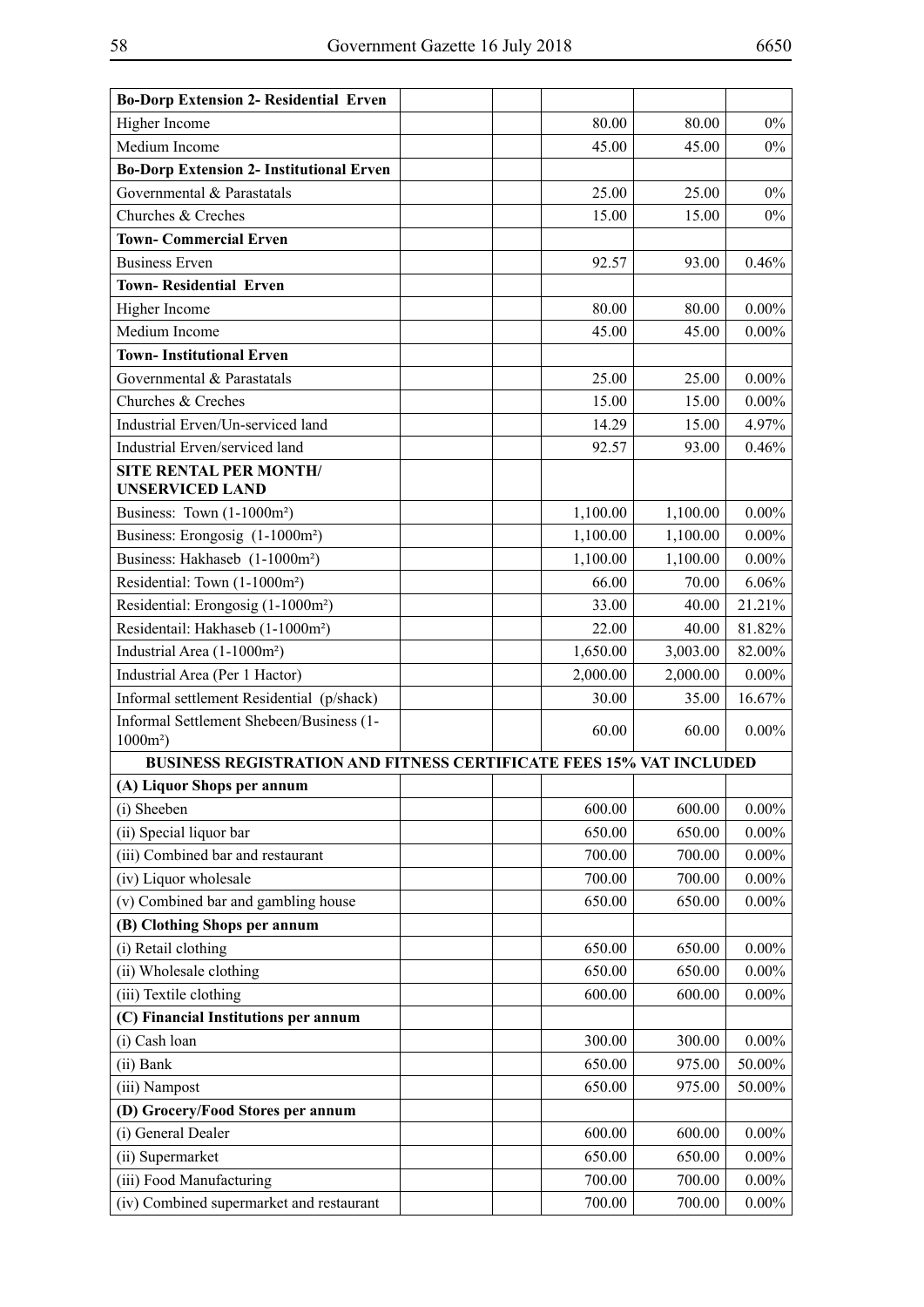| (v) Restaurant/eating house/take away                                                |                     | 650.00                     | 650.00                     | $0.00\%$ |
|--------------------------------------------------------------------------------------|---------------------|----------------------------|----------------------------|----------|
| (vi) Coffee shop                                                                     |                     | 600.00                     | 600.00                     | $0.00\%$ |
| (vii) Butchery/Fish sales                                                            |                     | 600.00                     | 600.00                     | $0.00\%$ |
| (viii) Mobile food businesses                                                        |                     | 350                        | 350.00                     | $0.00\%$ |
| (ix) Mini Market                                                                     |                     | 600                        | 600.00                     | $0.00\%$ |
| (x) Catering : Large catering businesses                                             |                     | 600.00                     | 720.00                     | 20.00%   |
| SME catering businesses                                                              |                     | 600.00                     | 600.00                     | $0.00\%$ |
| (xi) Bakery                                                                          |                     | 600.00                     | 600.00                     | $0.00\%$ |
| (E) Other Businesses per annum                                                       |                     |                            |                            |          |
| (i) Hawkers and street vendors                                                       |                     | 300                        | 300.00                     | $0.00\%$ |
| (ii) Home based business and stalls                                                  |                     | 350                        | 350.00                     | $0.00\%$ |
| (iii) Gambling house                                                                 |                     | 700                        | 700.00                     | $0.00\%$ |
| (iv) Furniture shop                                                                  |                     | 700                        | 700.00                     | $0.00\%$ |
| (v) Airtime shop                                                                     |                     | 300                        | 300.00                     | $0.00\%$ |
| (vi) Funeral Services                                                                |                     | 700                        | 700.00                     | $0.00\%$ |
| (vii) Car Wash                                                                       |                     | 300                        | 330.00                     | 10.00%   |
| (ciii) Kinder Garden                                                                 |                     | 600                        | 600.00                     | $0.00\%$ |
| (ix) Service Station                                                                 |                     | 650                        | 650.00                     | $0.00\%$ |
| $(x)$ Hotel                                                                          |                     | 650                        | 650.00                     | $0.00\%$ |
| (xi) Barber/Hairdressers                                                             |                     | 350                        | 350.00                     | $0.00\%$ |
| (xii) Institution                                                                    |                     | 600                        | 600.00                     | $0.00\%$ |
| (xiii) Temporary Certificate of Registration                                         | Per Month           | 100                        | 100.00                     | $0.00\%$ |
| (Hawkers and street vendors)                                                         | Per Day             | 50                         | 50.00                      | $0.00\%$ |
| * Dublicate Certificate of Registration                                              |                     | 75                         | 75.00                      | $0.00\%$ |
|                                                                                      |                     | Tariff for                 | Tariff for                 |          |
|                                                                                      |                     | new                        | new                        |          |
|                                                                                      |                     | registration/              | registration/              |          |
| * Change of Premises                                                                 |                     | renewal per<br>nature will | renewal per<br>nature will |          |
|                                                                                      |                     | be                         | be                         |          |
|                                                                                      |                     | applicable                 | applicable                 |          |
|                                                                                      |                     | Normal reg-                | Normal reg-                |          |
|                                                                                      |                     | istration                  | istration                  |          |
|                                                                                      |                     | plus<br>10% after 21       | plus<br>10% after 21       |          |
| Late Registration for all                                                            |                     | days from                  | days from                  |          |
|                                                                                      |                     | the                        | the                        |          |
|                                                                                      |                     | last day of                | last day of                |          |
|                                                                                      |                     | registration               | registration               |          |
|                                                                                      | <b>FIRE BRIGATE</b> |                            |                            |          |
| Travelling charges (only in respect of<br>firefighting services rendered outside the |                     |                            |                            |          |
| municipal area)                                                                      |                     |                            |                            |          |
| * Per km or part thereof travelled, calculated                                       |                     |                            |                            |          |
| from the point of departure at the fire station                                      |                     | 15.00                      | 15.00                      | $0\%$    |
| up to the return to the station                                                      |                     |                            |                            |          |
| Standby Service-per hour or part thereof                                             |                     |                            |                            |          |
| Call Out Fees<br>$\ast$                                                              |                     | 200.00                     | 200.00                     | $0\%$    |
| Per Fireman<br>$\ast$                                                                |                     | 150.00                     | 150.00                     | $0\%$    |
| * Per Heavy/Medium Pump                                                              |                     | 350.00                     | 350.00                     | $0\%$    |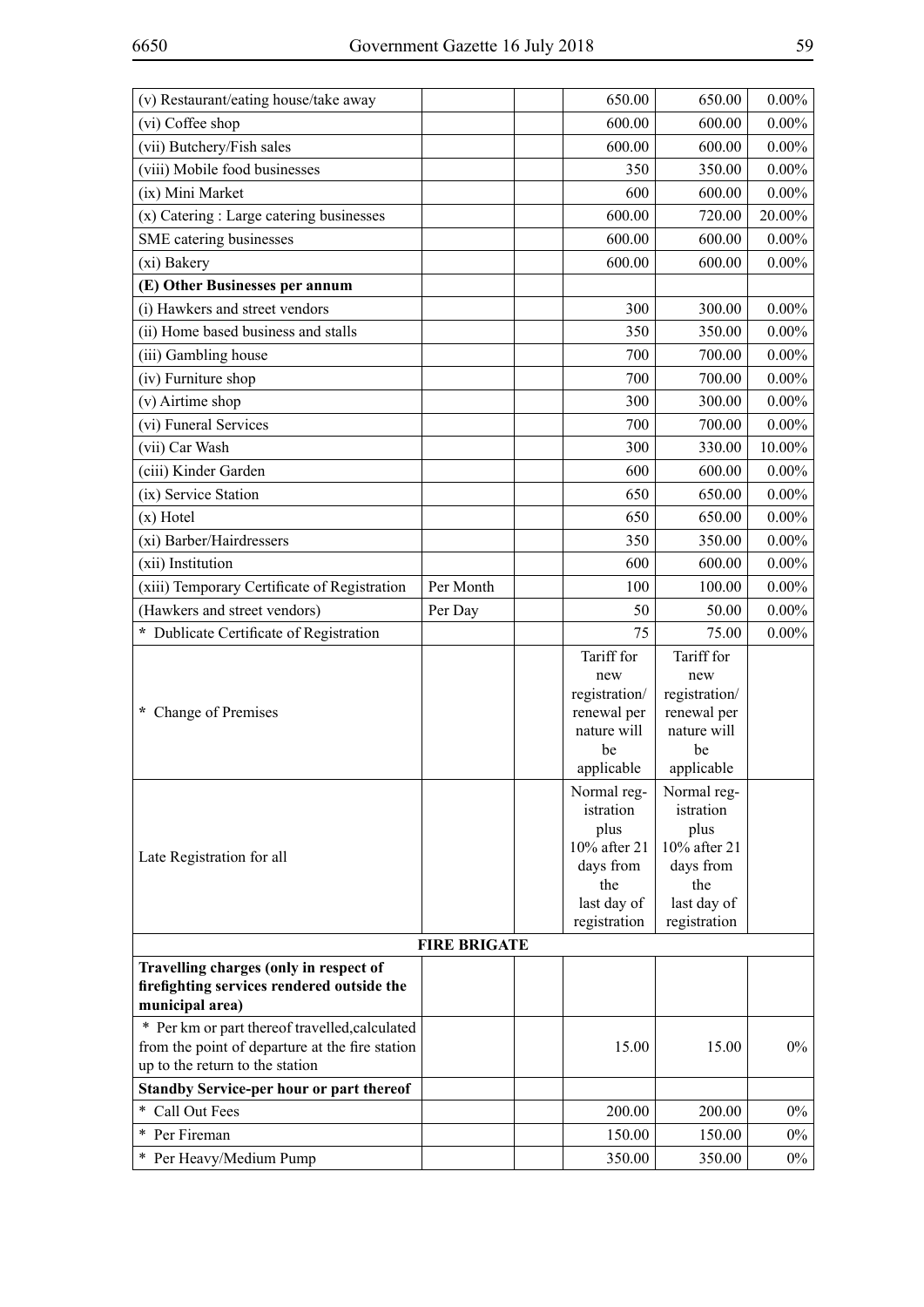| <b>Protection Services</b>                                                                                                                                      |          |          |       |
|-----------------------------------------------------------------------------------------------------------------------------------------------------------------|----------|----------|-------|
| * Fire Protection Levy (Per property per                                                                                                                        | 10.00    | 10.00    | $0\%$ |
| month)                                                                                                                                                          |          |          |       |
| <b>BUILDING PLAN</b>                                                                                                                                            |          |          |       |
| * Submission Of Building Plan Fees                                                                                                                              | 350.00   | 350.00   | $0\%$ |
| * Inspections Fees                                                                                                                                              | 150.00   | 150.00   | $0\%$ |
| * Re-Approval Of Plans                                                                                                                                          | 50.00    | 50.00    | $0\%$ |
| * Re-Scrutinizing Of Plans                                                                                                                                      | 150.00   | 150.00   | $0\%$ |
| * Re-Submission On Building Plan                                                                                                                                | 150.00   | 150.00   | $0\%$ |
| * Based on floor $p/m^2$                                                                                                                                        | 4.50     | 4.50     | 0%    |
| * Boundary Wall Fees                                                                                                                                            |          |          | 0%    |
| <b>OUTDOOR ADVERTISEMENTS</b>                                                                                                                                   |          |          |       |
| Advertisment Structures/Signs, Billboards:<br>$1 - 24m^2$                                                                                                       | 300      | 300.00   | $0\%$ |
| Advertisment Structures/ Signs, Billboards:<br>$24 - 81m^2$                                                                                                     | 350      | 350.00   | $0\%$ |
| Advertisment Structures/ Signs, Billboards:<br>Above 81m <sup>2</sup>                                                                                           | 400      | 400.00   | $0\%$ |
| <b>Banners</b>                                                                                                                                                  | 210.00   | 210.00   | $0\%$ |
| Any other signs such as signs for sale of<br>goods or livestock, projecting signs etc.<br>Estate Agent Registration fee/annum for<br>display of 'on show'boards | 255.00   | 255.00   | $0\%$ |
| Auctioneers Notice Registration fee/annum                                                                                                                       | 255.00   | 255.00   | $0\%$ |
| Boundary Wall Advertisement p/m <sup>2</sup>                                                                                                                    | 20.00    | 20.00    | $0\%$ |
| Site Rental Sign Board Advertisement p/m <sup>2</sup>                                                                                                           | 45.00    | 45.00    | $0\%$ |
| Posters p/event                                                                                                                                                 | 100.00   | 100.00   | $0\%$ |
| Street exceeding p/board p/m <sup>2</sup>                                                                                                                       | 81.60    | 81.60    | $0\%$ |
| Billboard p/m <sup>2</sup>                                                                                                                                      | 120.00   | 120.00   | $0\%$ |
| <b>CEMETERY CHARGES</b>                                                                                                                                         |          |          |       |
| <b>Burial fees Hakhaseb</b>                                                                                                                                     | 723.11   | 723.11   | $0\%$ |
| <b>Burial fees Town</b>                                                                                                                                         | 986.07   | 986.07   | $0\%$ |
| Burial fees Hakhaseb/Town self                                                                                                                                  | 361.56   | 361.56   | $0\%$ |
| <b>Burial fees Reserve</b>                                                                                                                                      | 1,220.84 | 1,220.84 | $0\%$ |
| Burial fees children Hakhaseb/Town                                                                                                                              | 361.56   | 361.56   | $0\%$ |
| Burial fees children Hakhaseb/Town (self)                                                                                                                       | 180.79   | 180.79   | $0\%$ |
| Burial build out grave Hakhaseb                                                                                                                                 | 3,003.26 | 3,003.26 | $0\%$ |
| Burial build out grave Town                                                                                                                                     | 3,263.38 | 3,263.38 | $0\%$ |
| Burial fees children reserve                                                                                                                                    | 493.04   | 493.04   | $0\%$ |
| <b>Burial fees destitutes</b>                                                                                                                                   | 100      | 100.00   | $0\%$ |
| DEPARTMENTAL CHARGES & CHARGE OUT TARIFFS                                                                                                                       |          |          |       |
| Building sand 5 cubic p/load                                                                                                                                    | 853.81   | 871.00   | 2%    |
| Building sand self load 3 cubic                                                                                                                                 | 456.48   | 466.00   | $2\%$ |
| Building sand self load (Bakkie)                                                                                                                                | 170.29   | 172.00   | $1\%$ |
| Photocopying A4 (Black & White)                                                                                                                                 | 2.55     | 2.60     | $2\%$ |
| Photocopying A3 (Black & White)                                                                                                                                 | 5.10     | 5.20     | 2%    |
| Facsimile: Income Per Page                                                                                                                                      | 11.78    | 12.00    | $2\%$ |
| Facsimile: Outgoing Per Page                                                                                                                                    | 18.29    | 19.00    | 4%    |
| Rental fees: Backhoe Loader Per Hour                                                                                                                            | 503.13   | 505.00   | $0\%$ |
| Service fees: Ambulance services                                                                                                                                | 4.55     | 4.55     | $0\%$ |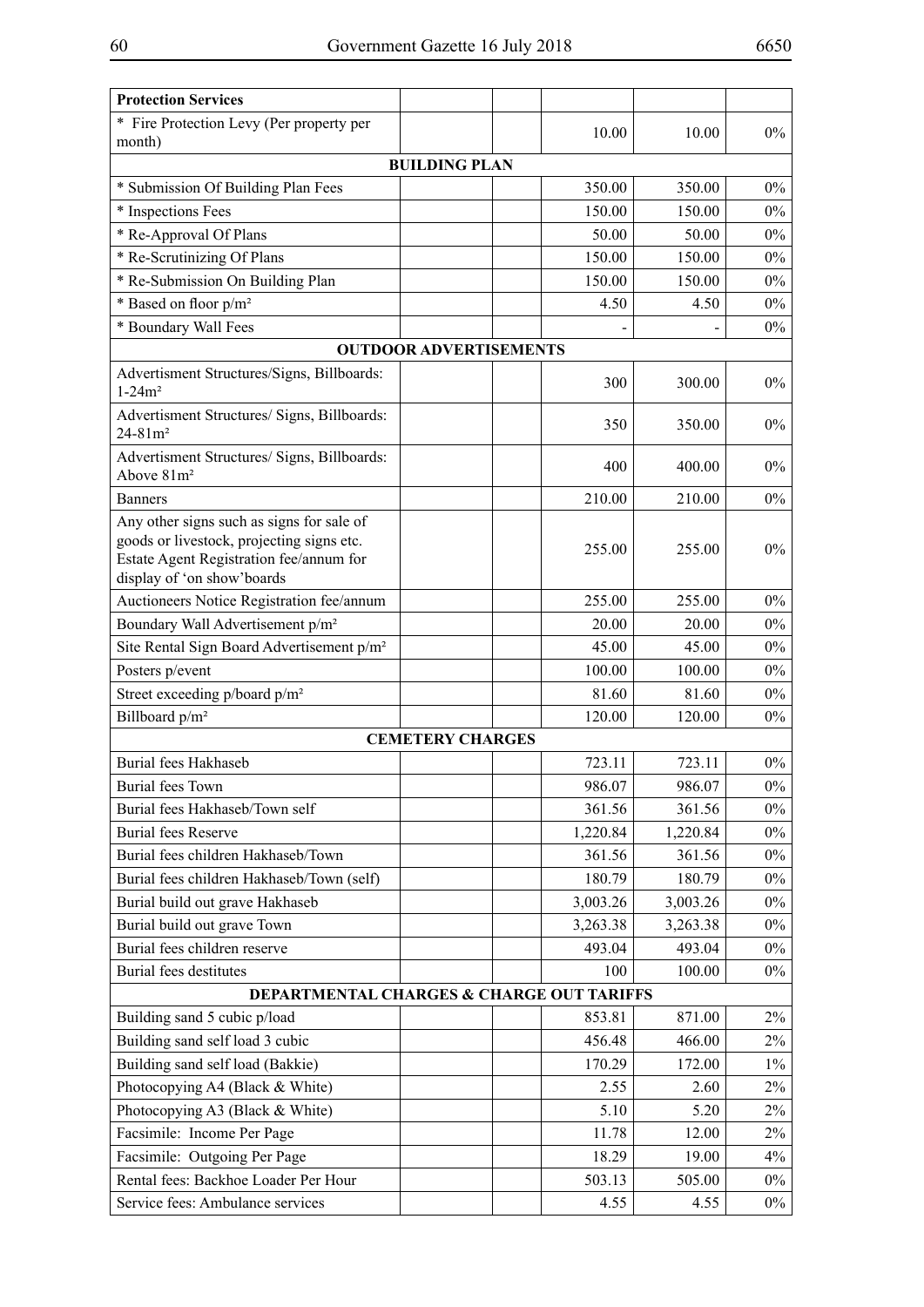| Copy of Account Print Out                                                                          |                                 | 10.71     | 11.00     | $3\%$  |
|----------------------------------------------------------------------------------------------------|---------------------------------|-----------|-----------|--------|
| <b>Return to Drawer Cheques</b>                                                                    |                                 | 168.30    | 170.00    | $1\%$  |
| Hakhaseb Municipal Office Monthly Rental                                                           |                                 | 5,009.62  | 5,510.00  | 9%     |
| Swimming pool monthly Rental                                                                       |                                 | 6,050.00  | 6,050.00  | $0\%$  |
| Van Sittert plot monthly Rental                                                                    |                                 | 3,993.00  | 4,393.00  | 10%    |
| <b>Rental Decca Station</b>                                                                        |                                 | 5,000.00  | 5,000.00  | $0\%$  |
| Ministry of Youth & sport (Youth Centre)                                                           |                                 | 11,000.00 | 12,100.00 | 10%    |
| Leasing of Community Garden                                                                        |                                 |           | 20,833.00 | $0\%$  |
| <b>Abbatoir Monthly Rental</b>                                                                     |                                 | 5,000.00  | 5,500.00  | 10%    |
| Dog Licences                                                                                       |                                 | 36.41     | 36.00     | $-1\%$ |
| <b>Community Hall:</b>                                                                             |                                 |           |           |        |
| Deposit Hall (Refundable)                                                                          |                                 | 535.50    | 536.00    | $0\%$  |
| <b>Church Services</b>                                                                             |                                 | 337.37    | 372.00    | 10%    |
| Meetings                                                                                           |                                 | 224.91    | 247.00    | 10%    |
| Entertainment                                                                                      |                                 | 618.50    | 619.00    | $0\%$  |
| <b>Multi-Purpose Centre Hall:</b>                                                                  |                                 |           |           |        |
| <b>Church Services</b>                                                                             |                                 | 112.46    | 112.00    | $-0\%$ |
| Meetings                                                                                           |                                 | 78.72     | 80.00     | 2%     |
| Entertainment                                                                                      |                                 | 618.50    | 620.00    | $0\%$  |
| Municipal Houses Rental: Town                                                                      |                                 | 855.30    | 856.00    | $0\%$  |
| Municipal Houses Rental: Erongosig                                                                 |                                 | 600.00    | 600.00    | $0\%$  |
| Municipal Houses Rental: Hakhaseb                                                                  |                                 | 500.00    | 500.00    | $0\%$  |
| Taxi Registration Fees Per Annum                                                                   |                                 | 300.00    | 300.00    | $0\%$  |
| Hiring of Truck Per KM                                                                             |                                 | 25.00     | 25.00     | $0\%$  |
|                                                                                                    | PENALTIES AND FINES PER OFFENCE |           |           |        |
| Indecent public behaviour                                                                          |                                 | 300.00    | 300.00    | $0\%$  |
| Public nuisance                                                                                    |                                 | 500.00    | 500.00    | $0\%$  |
| Littering in the streets and sidewalks                                                             |                                 | 300.00    | 300.00    | $0\%$  |
| Street fund raising without permission from<br>Council                                             |                                 | 500.00    | 500.00    | $0\%$  |
| Exercise of business in unauthorised areas                                                         |                                 | 300.00    | 300.00    | $0\%$  |
| Failure to display business registration<br>or fitness certificate inside the business<br>premises |                                 | 1,000.00  | 1,000.00  | $0\%$  |
| Illegal dumping of household waste -<br>residential                                                |                                 | 1,000.00  | 1,000.00  | $0\%$  |
| Illegal dumping of waste - business                                                                |                                 | 1,500.00  | 1,500.00  | $0\%$  |
| Illegal dumping of building rubbles -<br>residential                                               |                                 | 1,500.00  | 1,500.00  | $0\%$  |
| Illegal dumping of building rubbles -<br>business                                                  |                                 | 1,500.00  | 1,500.00  | $0\%$  |
| Unclean developed residential yards and<br>street frontage                                         |                                 | 500.00    | 500.00    | $0\%$  |
| Unclean developed business properties<br>yards and street frontage                                 |                                 | 1,500.00  | 1,500.00  | $0\%$  |
| Storage of vehicle scraps on residential<br>properties                                             |                                 | 1,000.00  | 1,000.00  | $0\%$  |
| Storage of vehicle scraps on business<br>properties except garages and panel beaters               |                                 | 1,500.00  | 1,500.00  | $0\%$  |
| Unclean undeveloped residential properties<br>with owners                                          |                                 | 1,000.00  | 1,000.00  | $0\%$  |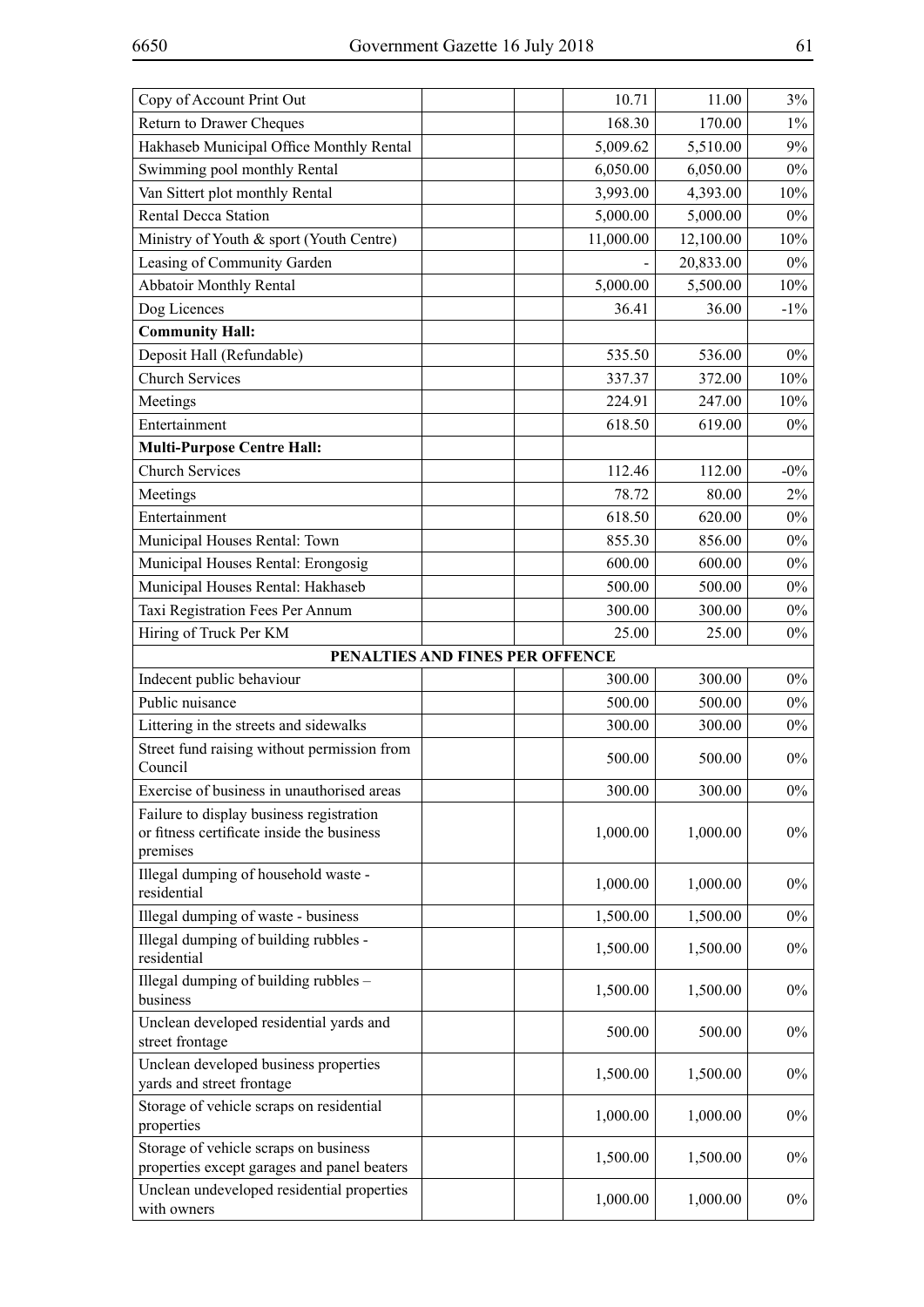| Unclean undeveloped business properties<br>with owners                                                  | 1,500.00 | 1,500.00 | $0\%$ |
|---------------------------------------------------------------------------------------------------------|----------|----------|-------|
| Person keeping / allowing to keep animals/<br>game/poultry causing nuisance                             | 1,000.00 | 1,000.00 | $0\%$ |
| Hawkers and street vendors with no<br>registration certificate                                          | 500.00   | 500.00   | $0\%$ |
| Barbers/hairdressers failing to keep<br>apparatus and other equipment in a clean/<br>sanitary condition | 300.00   | 300.00   | $0\%$ |
| Barbers/hairdressers operating without the<br>necessary disinfecting box apparatus                      | 300.00   | 300.00   | $0\%$ |
| Person conducting business without the<br>business registration or fitness certificate                  | 3,500.00 | 3,500.00 | $0\%$ |
| Construction without approved Building<br>Plan Illegal sand Mining                                      | 2,000.00 | 2,000.00 | $0\%$ |

# **A. S. MWAFANGEYO CHAIRPERSON OF THE COUNCIL**

### **Omusati Regional Council**

 $\frac{1}{2}$ 

No. 371 2018

#### TARIFFS 2018/2019

Omusati Regional Council has under section 33(1)(b) of the Regional Council Act, 1992 (Act No. 22 of 1992) as amended, reviewed the tariffs and other money payable in respect of services rendered by the Council as set out in this schedule with effect from 1 April 2018.

| <b>Tariff Description</b>                                     | <b>Note</b> | <b>Tariff</b><br>2017/18<br>N\$ | <b>New</b><br><b>Tariff</b><br>2018/19<br>N\$ | $In-$<br>crease | <b>Tariff</b><br>2019/20<br>N\$ | In-<br>crease | <b>Tariff</b><br>2020/21 | $In-$<br>crease |
|---------------------------------------------------------------|-------------|---------------------------------|-----------------------------------------------|-----------------|---------------------------------|---------------|--------------------------|-----------------|
| A. WATER                                                      |             |                                 |                                               |                 |                                 |               |                          |                 |
| <b>BASIC CHARGES</b>                                          |             |                                 |                                               |                 |                                 |               |                          |                 |
| Residential                                                   |             | 38.85                           | 40.50                                         | 0.04            | 42.53                           | 0.05          | 44.65                    | 0.05            |
| Business - Chain                                              |             | 168.00                          | 176.40                                        | 0.05            | 185.22                          | 0.05          | 194.48                   | 0.05            |
| <b>Business - SME</b>                                         |             | 138.60                          | 140.00                                        | 0.01            | 147.00                          | 0.05          | 154.35                   | 0.05            |
| Business - Large                                              |             | 150.15                          | 157.66                                        | 0.05            | 165.54                          | 0.05          | 173.82                   | 0.05            |
| Business - informal                                           |             | 63.00                           | 66.15                                         | 0.05            | 69.46                           | 0.05          | 72.93                    | 0.05            |
| Business - Shopping Complex -<br>per rental unit              |             | 72.45                           | 76.10                                         | 0.05            | 79.91                           | 0.05          | 83.90                    | 0.05            |
| GRN, Parastatal                                               |             | 150.15                          | 157.70                                        | 0.05            | 165.59                          | 0.05          | 173.86                   | 0.05            |
| Local Housing Association for<br>low income housing Scheme    |             | 26.25                           | 27.60                                         | 0.05            | 28.98                           | 0.05          | 30.43                    | 0.05            |
| General Residential - per unit                                |             | 40.95                           | 43.00                                         | 0.05            | 45.15                           | 0.05          | 47.40                    | 0.05            |
| Church / Charity organisations<br>/ Sport Clubs/ Kindergarden |             | 73.50                           | 77.20                                         | 0.05            | 81.06                           | 0.05          | 85.11                    | 0.05            |
| <b>WATER CONSUMPTION - PER CUBIC METER</b>                    |             |                                 |                                               |                 |                                 |               |                          |                 |
| Unit Cost per cubic meter (for<br>ALL)                        |             | 15.00                           | 18.00                                         | 0.20            | 18.90                           | 0.05          | 19.85                    | 0.05            |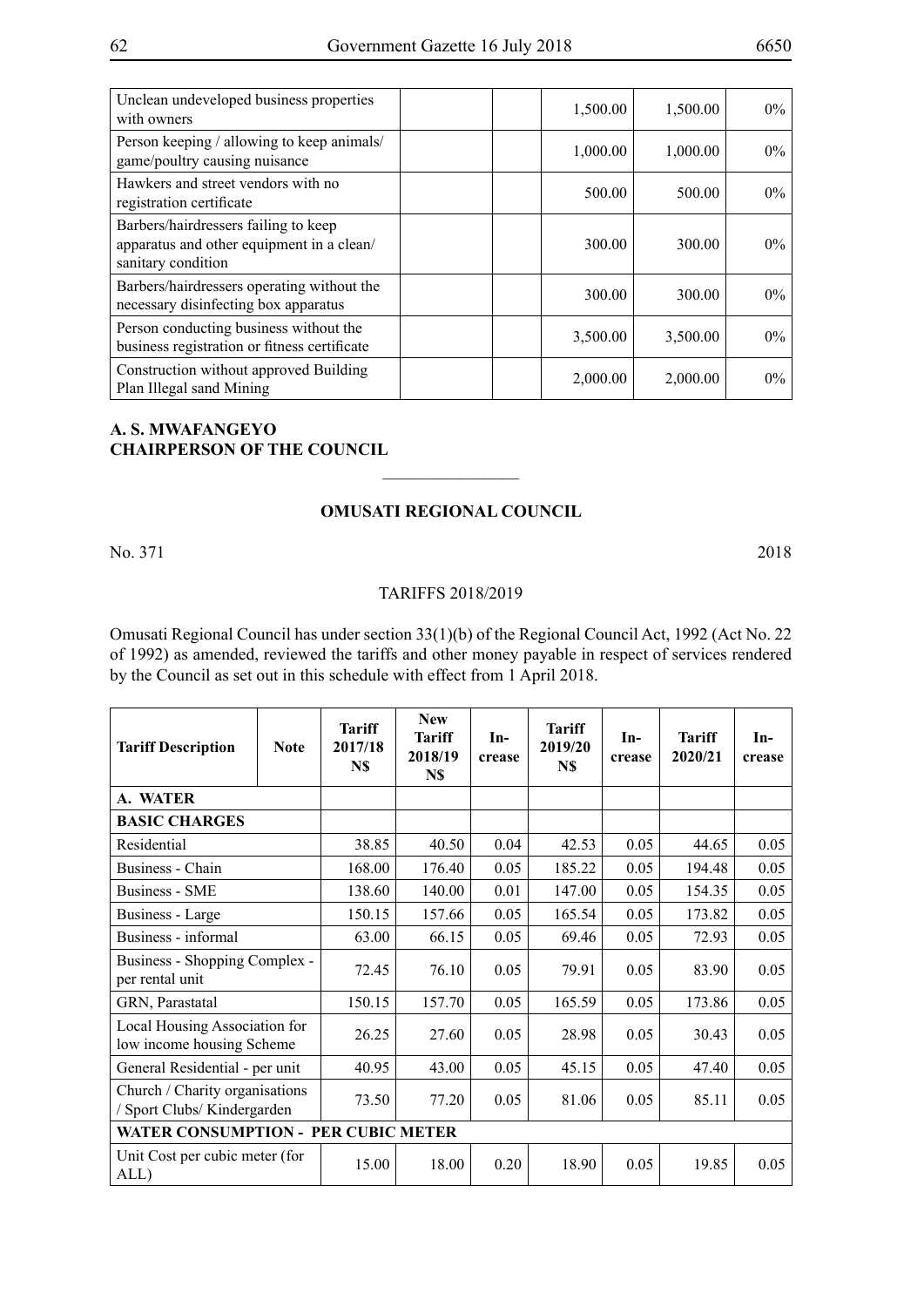| <b>CONNECTION FEES</b><br>(NEW)                                 |          |          |            |          |      |          |      |
|-----------------------------------------------------------------|----------|----------|------------|----------|------|----------|------|
| Residential, GRN, Parastatal                                    | 850.00   | 892.50   | 0.05       | 937.13   | 0.05 | 983.98   | 0.05 |
| <b>Business</b>                                                 | 950.00   | 997.50   | 0.05       | 1,047.38 | 0.05 | 1,099.74 | 0.05 |
| Church / Charity organizations/<br><b>Sports Clubs</b>          | 850.00   | 892.50   | 0.05       | 937.13   | 0.05 | 983.98   | 0.05 |
| Developers and Construction<br>Companies                        | 1,250.00 | 1,312.50 | 0.05       | 1,378.13 | 0.05 | 1,447.03 | 0.05 |
| Build Together Houses, Shack<br>Dwellers, Low Housing<br>Scheme | 850.00   | 892.50   | 0.05       | 937.13   | 0.05 | 983.98   | 0.05 |
| <b>DEPOSIT FEES/CONSUMER DEPOSIT</b>                            |          |          |            |          |      |          |      |
| Residential                                                     | 300.00   | 315.00   | 0.05       | 330.75   | 0.05 | 347.29   | 0.05 |
| Business and others                                             | 350.00   | 367.50   | 0.05       | 385.88   | 0.05 | 405.17   | 0.05 |
| <b>Bulk</b> users                                               | 1,260.00 | 1,323.00 | 0.05       | 1,389.15 | 0.05 | 1,458.61 | 0.05 |
| <b>RECONNECTION FEES</b>                                        |          |          |            |          |      |          |      |
| Resdential, GRN, Parastatal                                     | 450.00   | 472.50   | 0.05       | 496.13   | 0.05 | 520.93   | 0.05 |
| <b>Business</b>                                                 | 550.00   | 577.50   | 0.05       | 606.38   | 0.05 | 636.69   | 0.05 |
| Church and Charity<br>organisations                             | 325.50   | 341.80   | 0.05       | 358.89   | 0.05 | 376.83   | 0.05 |
| Residential: On-request /<br>Disconnect                         | 100.00   | 105.00   | 0.05       | 110.25   | 0.05 | 115.76   | 0.05 |
| Business: On-request /<br>Disconnect                            | 150.00   | 157.50   | 0.05       | 165.38   | 0.05 | 173.64   | 0.05 |
| Govrnment: On-request /<br>Disconnect                           | 150.00   | 157.50   | 0.05       | 165.38   | 0.05 | 173.64   | 0.05 |
| Relocation of water meters                                      |          | 70.00    | <b>NEW</b> | 73.50    | 0.05 | 77.18    | 0.05 |
| <b>B. REFUSE REMOVAL Per Month</b>                              |          |          |            |          |      |          |      |
| Residential                                                     | 25.20    | 26.50    | 0.05       | 27.83    | 0.05 | 29.22    | 0.05 |
| Shebeen                                                         | 31.50    | 33.10    | 0.05       | 34.76    | 0.05 | 36.49    | 0.05 |
| Car Wash                                                        | 31.50    | 33.10    | 0.05       | 34.76    | 0.05 | 36.49    | 0.05 |
| <b>Business Informal</b>                                        | 26.25    | 27.60    | 0.05       | 28.98    | 0.05 | 30.43    | 0.05 |
| Restaurant                                                      | 31.50    | 33.10    | 0.05       | 34.76    | 0.05 | 36.49    | 0.05 |
| Supermarket, Chain Stores and<br>Hardware Suppliers             | 315.00   | 330.75   | 0.05       | 347.29   | 0.05 | 364.65   | 0.05 |
| Shopping Complexes - per<br>rental unit                         | 157.50   | 165.40   | 0.05       | 173.67   | 0.05 | 182.35   | 0.05 |
| Hotels & Lodges                                                 | 231.00   | 242.55   | 0.05       | 254.68   | 0.05 | 267.41   | 0.05 |
| <b>Light Industries</b>                                         | 551.25   | 578.80   | 0.05       | 607.74   | 0.05 | 638.13   | 0.05 |
| Clinics / Health Center                                         | 551.25   | 578.80   | 0.05       | 607.74   | 0.05 | 638.13   | 0.05 |
| Hospital                                                        | 1,653.75 | 1,736.40 | 0.05       | 1,823.22 | 0.05 | 1,914.38 | 0.05 |
| Secondary School                                                | 1,653.75 | 1,736.40 | 0.05       | 1,823.22 | 0.05 | 1,914.38 | 0.05 |
| Combined School and Junior<br>Secondary                         | 157.50   | 165.40   | 0.05       | 173.67   | 0.05 | 182.35   | 0.05 |
| Primary School                                                  | 82.95    | 87.10    | 0.05       | 91.45    | 0.05 | 96.02    | 0.05 |
| Pre-school                                                      | 33.60    | 35.30    | 0.05       | 37.07    | 0.05 | 38.92    | 0.05 |
| Government Institutions                                         | 173.25   | 181.90   | 0.05       | 191.00   | 0.05 | 200.54   | 0.05 |
| Parastatals                                                     | 173.25   | 181.90   | 0.05       | 191.00   | 0.05 | 200.54   | 0.05 |
| Churches and Charity<br>Organizations                           | 58.80    | 61.75    | 0.05       | 64.84    | 0.05 | 68.08    | 0.05 |
| Higher Institution of Education                                 | 2,756.25 | 2,894.10 | 0.05       | 3,038.81 | 0.05 | 3,190.75 | 0.05 |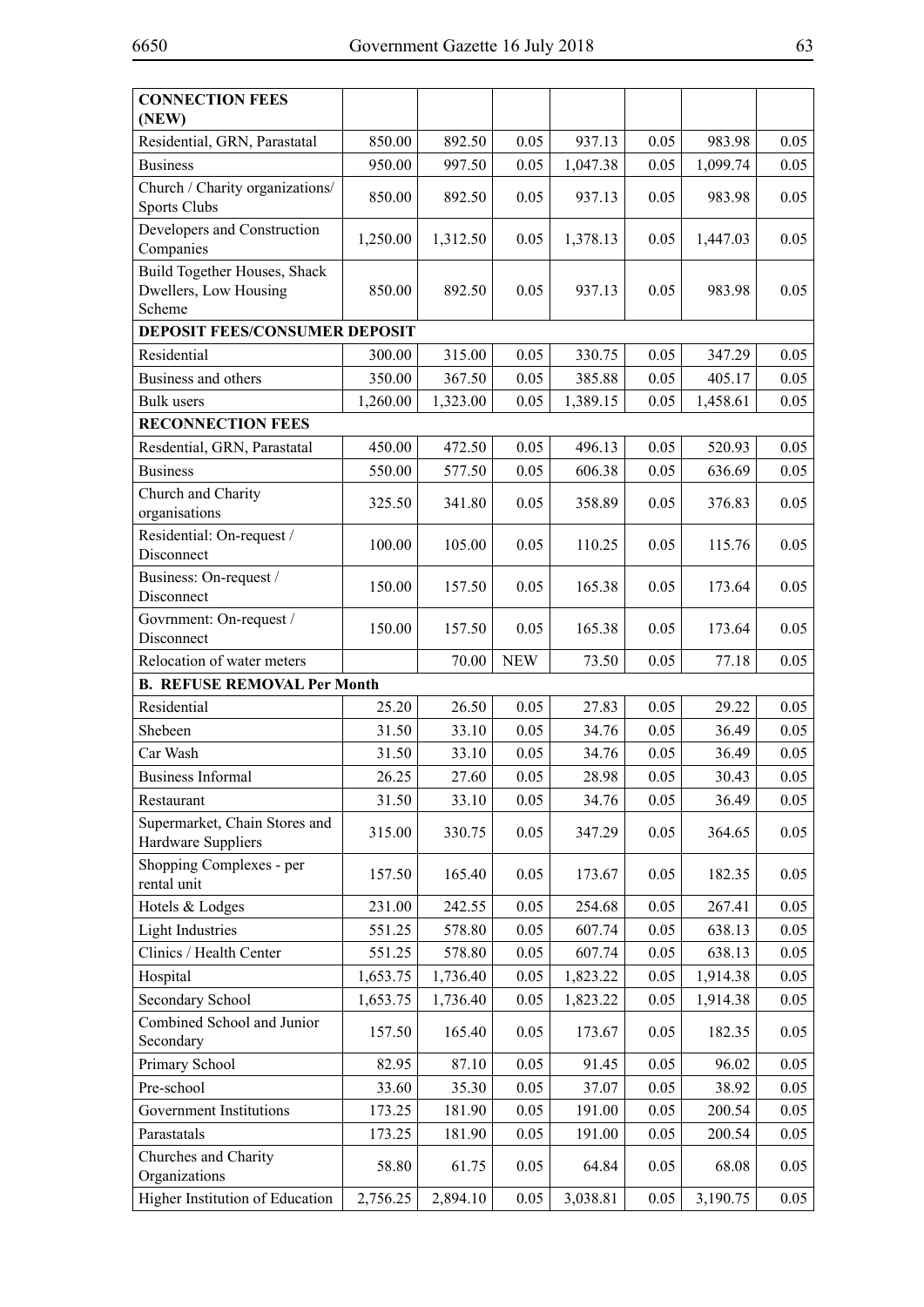| Hairdresser                                                                                                                    | 42.00           | 44.10           | 0.05                         | 46.31           | 0.05 | 48.62           | 0.05 |
|--------------------------------------------------------------------------------------------------------------------------------|-----------------|-----------------|------------------------------|-----------------|------|-----------------|------|
| Replacement of Refuse bins                                                                                                     | 500.00          | 500.00          |                              | 525.00          | 0.05 | 551.25          | 0.05 |
| <b>Construction Rubbles (on</b><br>request) fee per load                                                                       | 262.50          | 275.60          | 0.05                         | 289.38          | 0.05 | 303.85          | 0.05 |
| Garden Refuse - Residential                                                                                                    | 12.00           | 12.60           | 0.05                         | 13.23           | 0.05 | 13.89           | 0.05 |
| Garden Refuse - Business                                                                                                       | 20.00           | 21.00           | 0.05                         | 22.05           | 0.05 | 23.15           | 0.05 |
| Garden Refuse - Institutions                                                                                                   | 35.00           | 36.75           | 0.05                         | 38.59           | 0.05 | 40.52           | 0.05 |
| <b>C. SEWERAGE</b>                                                                                                             |                 |                 |                              |                 |      |                 |      |
| <b>BASIC CHARGES</b>                                                                                                           |                 |                 |                              |                 |      |                 |      |
| Residential                                                                                                                    | 31.50           | 33.10           | 0.05                         | 34.76           | 0.05 | 36.49           | 0.05 |
| Business Shopping Complex -<br>Per rental Unit                                                                                 | 63.00           | 66.15           | 0.05                         | 69.46           | 0.05 | 72.93           | 0.05 |
| Business - Chain Store                                                                                                         | 63.00           | 66.15           | 0.05                         | 69.46           | 0.05 | 72.93           | 0.05 |
| Business - Large                                                                                                               | 78.75           | 82.70           | 0.05                         | 86.84           | 0.05 | 91.18           | 0.05 |
| <b>Business - Medium</b>                                                                                                       | 73.50           | 77.20           | 0.05                         | 81.06           | 0.05 | 85.11           | 0.05 |
| <b>Business - Small</b>                                                                                                        | 68.25           | 71.70           | 0.05                         | 75.29           | 0.05 | 79.05           | 0.05 |
| Government Institutions                                                                                                        | 78.75           | 82.70           | 0.05                         | 86.84           | 0.05 | 91.18           | 0.05 |
| Parastatal                                                                                                                     | 94.50           | 99.25           | 0.05                         | 104.21          | 0.05 | 109.42          | 0.05 |
| Church and Charity<br>Organization                                                                                             | 52.50           | 55.15           | 0.05                         | 57.91           | 0.05 | 60.80           | 0.05 |
| DISCHARGE OF SEWER EFFLUENT INTO OXIDATION PONDS                                                                               |                 |                 |                              |                 |      |                 |      |
| Discharge per load                                                                                                             | 40.00           | 42.00           | 0.05                         | 44.10           | 0.05 | 46.31           | 0.05 |
| <b>SEWER</b> (per toilet)                                                                                                      |                 |                 |                              |                 |      |                 |      |
| Residential                                                                                                                    | 15.75           | 16.55           | 0.05                         | 17.38           | 0.05 | 18.25           | 0.05 |
| <b>Business</b>                                                                                                                | 15.75           | 16.55           | 0.05                         | 17.38           | 0.05 | 18.25           | 0.05 |
| Government Institutions                                                                                                        | 21.00           | 22.05           | 0.05                         | 23.15           | 0.05 | 24.31           | 0.05 |
| Parastatal                                                                                                                     | 21.00           | 22.05           | 0.05                         | 23.15           | 0.05 | 24.31           | 0.05 |
| Hotel and Lodge                                                                                                                | 21.00           | 22.05           | 0.05                         | 23.15           | 0.05 | 24.31           | 0.05 |
| Church and Charity<br>organisation                                                                                             | 15.75           | 16.55           | 0.05                         | 17.38           | 0.05 | 18.25           | 0.05 |
| <b>CONNECTION FEES (NEW)</b>                                                                                                   |                 |                 |                              |                 |      |                 |      |
| Residential, GRN, Parastatal                                                                                                   | 400.00          | 420.00          | 0.05                         | 441.00          | 0.05 | 463.05          | 0.05 |
| <b>Business - Chain</b>                                                                                                        | 472.50          | 496.15          | 0.05                         | 520.96          | 0.05 | 547.01          | 0.05 |
| Business - Large                                                                                                               | 446.25          | 468.60          | 0.05                         | 492.03          | 0.05 | 516.63          | 0.05 |
| <b>Business - SME</b>                                                                                                          | 420.00          | 441.00          | 0.05                         | 463.05          | 0.05 | 486.20          | 0.05 |
| Developers and Construction<br>Companies                                                                                       | 735.00          | 771.75          | 0.05                         | 810.34          | 0.05 | 850.85          | 0.05 |
| Church / Charity Institutions /<br>Spiorts Club                                                                                | 315.00          | 330.75          | 0.05                         | 347.29          | 0.05 | 364.65          | 0.05 |
| <b>D. PENALTIES</b>                                                                                                            |                 |                 |                              |                 |      |                 |      |
| <b>ILLEGAL DUMPING OF REFUSE</b>                                                                                               |                 |                 |                              |                 |      |                 |      |
| First offence fee per day                                                                                                      | 500.00          | 525.00          | 0.05                         | 551.25          | 0.05 | 578.81          | 0.05 |
| Second fee per day                                                                                                             | 650.00          | 682.50          | 0.05                         | 716.63          | 0.05 | 752.46          | 0.05 |
| Third offence                                                                                                                  | Legal<br>Action | Legal<br>Action |                              | Legal<br>Action |      | Legal<br>Action |      |
| ILLEGAL CONNECTIONS OF SERVICES (WATER AND SEWER) INCLUDING BYPASS,<br>SABOTAGE OR TEMPERING WITH WATER METER/SEWERAGE NETWORK |                 |                 |                              |                 |      |                 |      |
| First offence                                                                                                                  | 1,500.00        | 1,500.00        | $\qquad \qquad \blacksquare$ | 1,575.00        | 0.05 | 1,653.75        | 0.05 |
| Second offence                                                                                                                 | 2,000.00        | 2,000.00        |                              | 2,100.00        | 0.05 | 2,205.00        | 0.05 |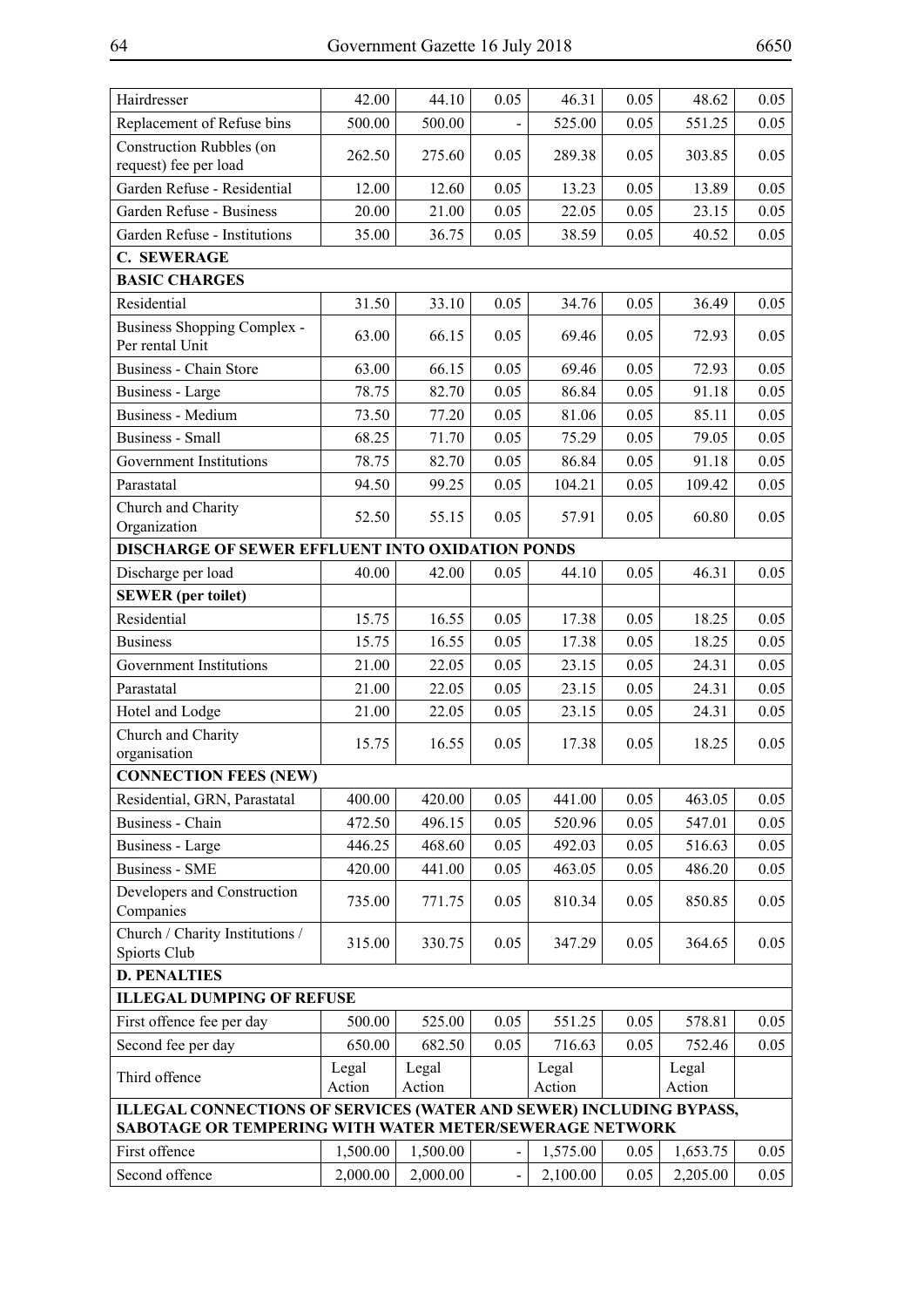| Third Offence                                                    |                           | Legal                 | Legal                 |      | Legal                 |      | Legal                 |      |
|------------------------------------------------------------------|---------------------------|-----------------------|-----------------------|------|-----------------------|------|-----------------------|------|
|                                                                  |                           | Action                | Action                |      | Action                |      | Action                |      |
| <b>ILLEGAL ACTIVITIES</b>                                        |                           |                       |                       |      |                       |      |                       |      |
| Hawking                                                          |                           | 52.50                 | 55.00                 | 0.05 | 57.75                 | 0.05 | 60.64                 | 0.05 |
| Removal of ERF Pegs/Beacons                                      |                           | Replace-<br>ment cost | Replace-<br>ment cost |      | Replace-<br>ment cost |      | Replace-<br>ment cost |      |
|                                                                  |                           | $+20%$                | $+20%$                |      | $+20%$                |      | $+20%$                |      |
| Public Indecent (urinate and<br>defacation)                      |                           | 20.00                 | 21.00                 | 0.05 | 22.05                 | 0.05 | 23.15                 | 0.05 |
| Excavation on Municipal Land<br>without permision                |                           | 1,050.00              | 1,102.50              | 0.05 | 1,157.63              | 0.05 | 1,215.51              | 0.05 |
| Extraction of sand                                               |                           | 551.25                | 580.00                | 0.05 | 609.00                | 0.05 | 639.45                | 0.05 |
| Dumping of effluent                                              |                           | 2,100.00              | 2,205.00              | 0.05 | 2,315.25              | 0.05 | 2,431.01              | 0.05 |
| Occupation of Land                                               |                           | 315.00                | 330.75                | 0.05 | 347.29                | 0.05 | 364.65                | 0.05 |
| Hawking at Business properties                                   |                           | 2,100.00              | 2,205.00              | 0.05 | 2,315.25              | 0.05 | 2,431.01              | 0.05 |
| <b>Building</b><br>Construction                                  | work<br>discon-<br>tinued | 1,575.00              | 1,653.75              | 0.05 | 1,736.44              | 0.05 | 1,823.26              | 0.05 |
| Advertisement:<br>Penalty                                        | per<br>month              | 441.00                | 441.00                |      | 463.05                | 0.05 | 486.20                | 0.05 |
| Cutting of tree - non<br>fruit bearing small<br>(below 3 metres) | per tree                  | 500.00                | 500.00                |      | 525.00                | 0.05 | 551.25                | 0.05 |
| Cutting of tree - non<br>fruit bearing big<br>(above 3 metres)   | per tree                  | 600.00                | 600.00                |      | 630.00                | 0.05 | 661.50                | 0.05 |
| Cutting of tree - fruit<br>bearing small (below<br>3 metres)     | per tree                  | 550.00                | 550.00                |      | 577.50                | 0.05 | 606.38                | 0.05 |
| Cutting of tree - fruit<br>bearing big (above 3<br>metres)       | per tree                  | 650.00                | 650.00                |      | 682.50                | 0.05 | 716.63                | 0.05 |
| E. PROPERTY MANAGEMENT                                           |                           |                       |                       |      |                       |      |                       |      |
| PTO RENTAL PER M2: SERVICED PLOTS                                |                           |                       |                       |      |                       |      |                       |      |
| <b>RESIDENTIAL</b>                                               |                           |                       |                       |      |                       |      |                       |      |
| Residential Plot $0 \text{ m}^2 - 1000 \text{ m}^2$              |                           | 58.80                 | 61.75                 | 0.05 | 64.84                 | 0.05 | 68.08                 | 0.05 |
| Above $1000 \text{ m}^2 - 2000 \text{m}^2$                       |                           | 81.90                 | 86.00                 | 0.05 | 90.29                 | 0.05 | 94.81                 | 0.05 |
| Above $2000 \text{ m}^2 - 3000 \text{ m}^2$                      |                           | 109.20                | 114.70                | 0.05 | 120.44                | 0.05 | 126.46                | 0.05 |
| Above 3000 per square meter<br>for every $1000m^2$               |                           | 57.75                 | 60.65                 | 0.05 | 63.68                 | 0.05 | 66.87                 | 0.05 |
| <b>BUSINESS</b>                                                  |                           |                       |                       |      |                       |      |                       |      |
| Business Plot $0 \text{ m}^2 - 1000 \text{m}^2$                  |                           | 161.70                | 170.00                | 0.05 | 178.50                | 0.05 | 187.43                | 0.05 |
| Above $1000 \text{ m}^2 - 2000 \text{m}^2$                       |                           | 223.65                | 235.00                | 0.05 | 246.75                | 0.05 | 259.09                | 0.05 |
| Above $2000 \text{ m}^2 - 3000 \text{m}^2$                       |                           | 250.00                | 262.50                | 0.05 | 275.63                | 0.05 | 289.41                | 0.05 |
| Above 3000 per square meter<br>for every $1000m^2$               |                           | 99.75                 | 104.75                | 0.05 | 109.99                | 0.05 | 115.49                | 0.05 |
| <b>CHURCH</b>                                                    |                           |                       |                       |      |                       |      |                       |      |
| Per month irrespectve of m <sup>2</sup>                          |                           | 55.00                 | 80.00                 | 0.45 | 84.00                 | 0.05 | 88.20                 | 0.05 |
| NON-GOVERNMENTAL ORGANIZATION AND SPORT CLUBS                    |                           |                       |                       |      |                       |      |                       |      |
| <b>RESIDENTIAL</b>                                               |                           |                       |                       |      |                       |      |                       |      |
| Residential Plot $0 \text{ m}^2 - 1000 \text{ m}^2$              |                           | 50.40                 | 53.00                 | 0.05 | 55.65                 | 0.05 | 58.43                 | 0.05 |
| Above $1000 \text{ m}^2 - 2000 \text{m}^2$                       |                           | 56.70                 | 60.00                 | 0.06 | 63.00                 | 0.05 | 66.15                 | 0.05 |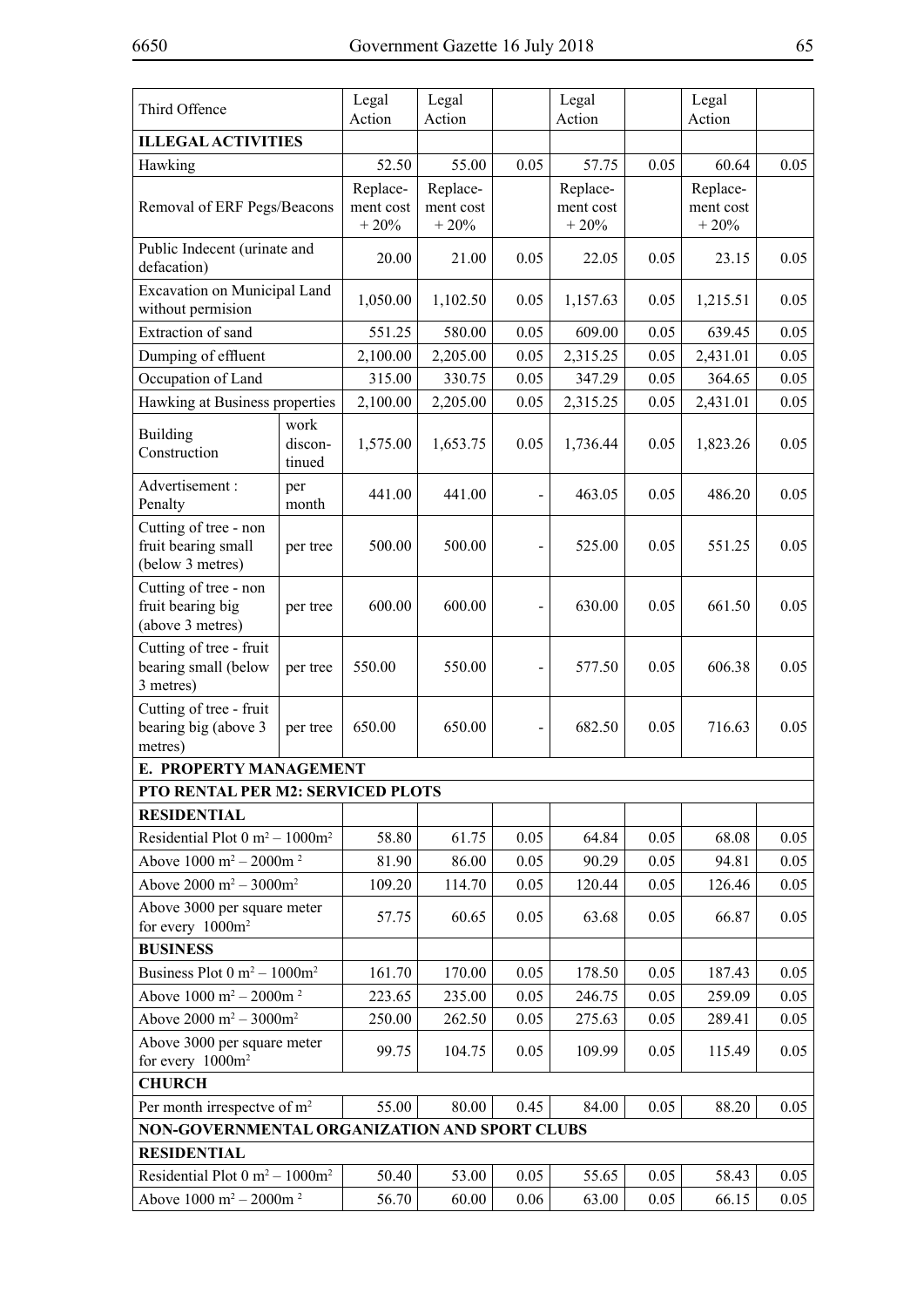| ۰, |
|----|
|----|

| Above 2000 m <sup>2</sup> - 3000m <sup>2</sup>               |          | 69.30  | 73.00  | 0.05       | 76.65  | 0.05 | 80.48  | 0.05         |
|--------------------------------------------------------------|----------|--------|--------|------------|--------|------|--------|--------------|
| Above 3000 m2 for every 1000                                 |          | 79.80  | 84.00  | 0.05       | 88.20  | 0.05 | 92.61  | 0.05         |
| m <sup>2</sup>                                               |          |        |        |            |        |      |        |              |
| <b>BUSINESS</b>                                              |          |        |        |            |        |      |        |              |
| Business Plot $0 \text{ m}^2 - 1000 \text{m}^2$              |          | 58.80  | 62.00  | 0.05       | 65.10  | 0.05 | 68.36  | 0.05         |
| Above $1000 \text{ m}^2 - 2000 \text{m}^2$                   |          | 99.75  | 104.75 | 0.05       | 109.99 | 0.05 | 115.49 | 0.05         |
| Above $2000 \text{ m}^2 - 3000 \text{m}^2$                   |          | 109.20 | 114.70 | 0.05       | 120.44 | 0.05 | 126.46 | 0.05         |
| Above 3000 per square meter                                  |          | 101.85 | 106.95 | 0.05       | 112.30 | 0.05 | 117.91 | 0.05         |
| for every $1000m^2$                                          |          |        |        |            |        |      |        |              |
| <b>UNSERVICED PLOTS</b>                                      |          |        |        |            |        |      |        |              |
| <b>RESIDENTIAL</b>                                           |          |        |        |            |        |      |        |              |
| $0 m^2 - 3000 m^2$                                           |          | 44.10  | 46.30  | 0.05       | 48.62  | 0.05 | 51.05  | 0.05         |
| <b>BUSINESS</b>                                              |          |        |        |            |        |      |        |              |
| Small $0 m^2 - 1000 m^2$                                     |          | 65.10  | 68.40  | 0.05       | 71.82  | 0.05 | 75.41  | 0.05         |
| Medium $1000 \text{ m}^2 - 2000 \text{m}^2$                  |          | 90.30  | 94.80  | 0.05       | 99.54  | 0.05 | 104.52 | 0.05         |
| Large $2000 \text{ m}^2 - 3000 \text{m}^2$                   |          | 113.40 | 119.10 | 0.05       | 125.06 | 0.05 | 131.31 | 0.05         |
| Above 3000m <sup>2</sup> for every<br>1000m2                 |          | 40.95  | 43.00  | 0.05       | 45.15  | 0.05 | 47.41  | 0.05         |
| NON-GOVERNMENTAL ORGANIZATIONS                               |          |        |        |            |        |      |        |              |
| <b>RESIDENTIAL</b>                                           |          |        |        |            |        |      |        |              |
| $0 - 3000m^2$                                                |          | 44.10  | 46.30  | 0.05       | 48.62  | 0.05 | 51.05  | 0.05         |
| <b>BUSINESS</b>                                              |          |        |        |            |        |      |        |              |
| Small $0 m^2 - 1000 m^2$                                     |          | 17.85  | 18.75  | 0.05       | 19.69  | 0.05 | 20.67  | 0.05         |
| Medium $1000 \text{ m}^2 - 2000 \text{m}^2$                  |          | 24.15  | 25.40  | 0.05       | 26.67  | 0.05 | 28.00  | 0.05         |
| Large $2000 \text{ m}^2 - 3000 \text{m}^2$                   |          | 30.45  | 32.00  | 0.05       | 33.60  | 0.05 | 35.28  | 0.05         |
| F. CUTTING AND REMOVAL OF TREE                               |          |        |        |            |        |      |        |              |
|                                                              | per tree | 105.00 | 110.25 | 0.05       | 115.76 | 0.05 | 121.55 |              |
| Small tree or bush                                           | or bush  | 126.00 |        | 0.05       | 138.92 | 0.05 | 145.86 | 0.05<br>0.05 |
| Big tree                                                     | per tree |        | 132.30 |            |        |      |        |              |
| <b>G. APPROVAL OF BUILDING PLANS</b>                         |          |        |        |            | 64.84  |      |        |              |
| Submission Fee Residential                                   |          | 58.80  | 61.75  | 0.05       |        | 0.05 | 68.08  | 0.05         |
| Submission Fee Business                                      |          | 120.75 | 126.80 | 0.05       | 133.14 | 0.05 | 139.80 | 0.05         |
| Residential per square meter of<br>building coverage         |          | 2.10   | 2.20   | 0.05       | 2.31   | 0.05 | 2.43   | 0.05         |
| Business $&$ Others per square<br>meter of building coverage |          | 6.30   | 6.65   | 0.06       | 6.98   | 0.05 | 7.33   | 0.05         |
| Boundary walls per square<br>meter                           |          | 5.25   | 5.50   | 0.05       | 5.78   | 0.05 | 6.06   | 0.05         |
| Identification of erf pegs                                   |          |        |        |            |        |      |        |              |
| (second request) price per pegs                              |          | 52.50  | 55.15  | 0.05       | 57.91  | 0.05 | 60.80  | 0.05         |
| H. ADMINISTRATION COST                                       |          |        |        |            |        |      |        |              |
| Advertisment and                                             |          |        |        |            |        |      |        |              |
| Administration costs of                                      |          | 60.90  | 63.95  | 0.05       | 67.14  | 0.05 | 70.50  | 0.05         |
| property                                                     |          |        |        |            |        |      |        |              |
| I. BID DOCUMENTS (TENDER) FEES                               |          |        |        |            |        |      |        |              |
| (1) Tender fees based on tender<br>amount                    |          |        |        |            |        |      |        |              |
| N\$10 000.00 to N\$500 000.00                                |          |        | 250.00 | <b>NEW</b> | 262.50 | 0.05 | 275.63 | 0.05         |
| N\$500 000.01 to N\$1 000                                    |          |        |        |            |        |      |        |              |
| 000.00                                                       |          |        | 500.00 | <b>NEW</b> | 525.00 | 0.05 | 551.25 | 0.05         |
|                                                              |          |        |        |            |        |      |        |              |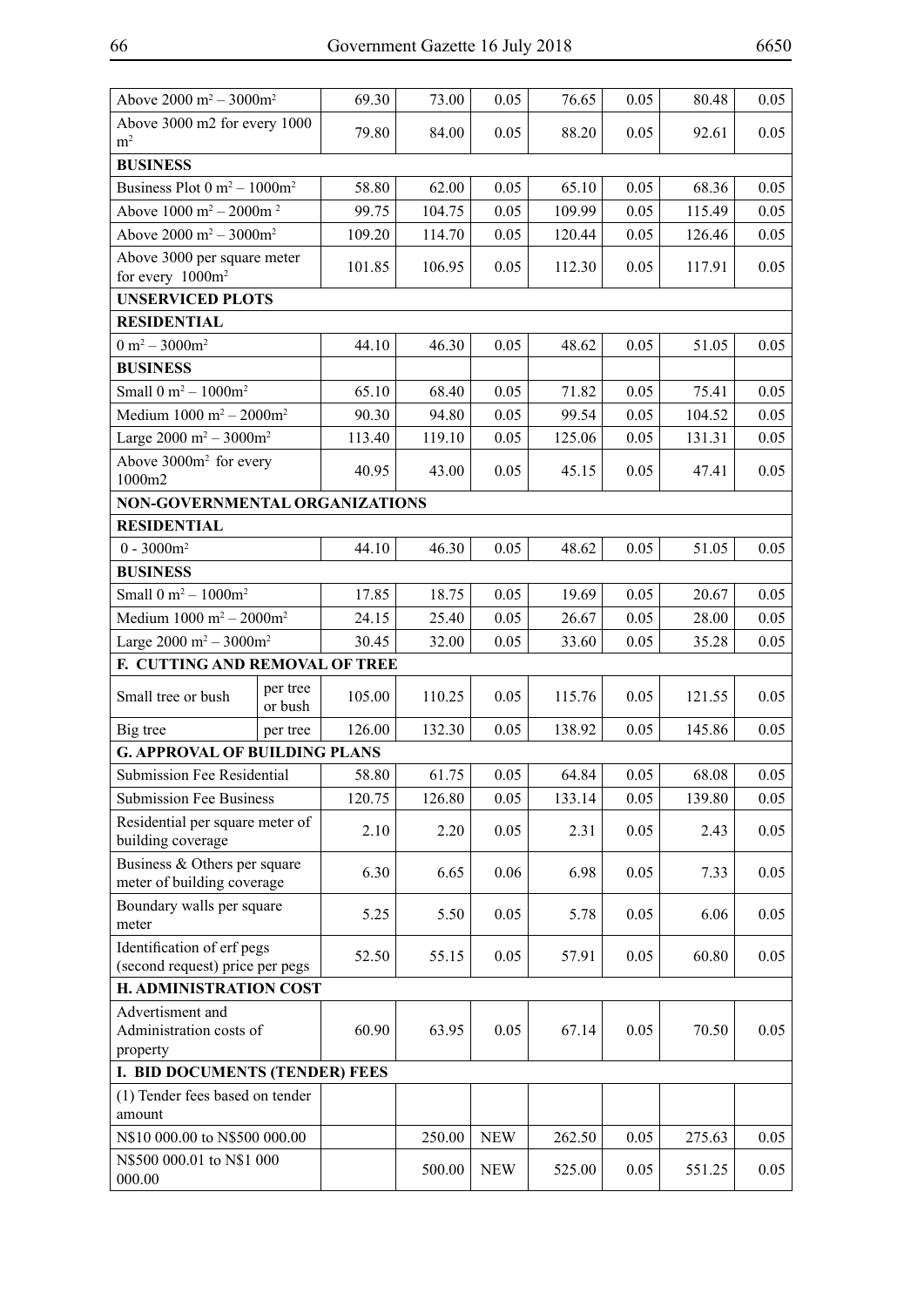| N\$1 000 000.01 - N\$20 000<br>000.00                                                         |                        |        | 1,000.00 | <b>NEW</b> | 1,050.00 | 0.05 | 1,102.50 | 0.05 |  |
|-----------------------------------------------------------------------------------------------|------------------------|--------|----------|------------|----------|------|----------|------|--|
| <b>J. PHOTOCOPIES</b>                                                                         |                        |        |          |            |          |      |          |      |  |
| A4                                                                                            | per<br>page            | 1.70   | 1.80     | 0.06       | 1.89     | 0.05 | 1.98     | 0.05 |  |
| A <sub>3</sub>                                                                                | per<br>page            | 1.70   | 1.80     | 0.06       | 1.89     | 0.05 | 1.98     | 0.05 |  |
| Duplicate account<br>per bill                                                                 | per<br>page            | 3.40   | 3.60     | 0.06       | 3.78     | 0.05 | 3.97     | 0.05 |  |
| K. FAXING SERVICES                                                                            |                        |        |          |            |          |      |          |      |  |
| National                                                                                      | per<br>page            | 10.00  | 10.50    | 0.05       | 11.03    | 0.05 | 11.58    | 0.05 |  |
| Africa                                                                                        | per<br>page            | 12.00  | 12.60    | 0.05       | 13.23    | 0.05 | 13.89    | 0.05 |  |
| Overseas                                                                                      | per<br>page            | 22.00  | 23.10    | 0.05       | 24.26    | 0.05 | 25.47    | 0.05 |  |
| Receiving fax                                                                                 | per<br>page            | 3.00   | 3.15     | 0.05       | 3.31     | 0.05 | 3.47     | 0.05 |  |
| <b>L. MAPS BUILDING PLAN COPIES</b>                                                           |                        |        |          |            |          |      |          |      |  |
| Per large map A3<br>downward                                                                  | per<br>page            | 276.15 | 290.00   | 0.05       | 304.50   | 0.05 | 319.73   | 0.05 |  |
| Per small A4 upward                                                                           | per<br>page            | 165.90 | 174.20   | 0.05       | 182.90   | 0.05 | 192.05   | 0.05 |  |
| Building plan copies<br>A4                                                                    | per<br>page            | 5.25   | 5.50     | 0.05       | 5.78     | 0.05 | 6.06     | 0.05 |  |
| Building plan copies<br>A <sub>3</sub>                                                        | per<br>page            | 5.25   | 5.50     | 0.05       | 5.78     | 0.05 | 6.06     | 0.05 |  |
| M. ADVERTISEMENT FEES: BILL BOARDS PER MONTH                                                  |                        |        |          |            |          |      |          |      |  |
| Big Board 3m <sup>2</sup> and above                                                           |                        | 120.75 | 126.80   | 0.05       | 133.14   | 0.05 | 139.80   | 0.05 |  |
| Medium Boards 2m <sup>2</sup> - 3m <sup>2</sup>                                               |                        | 70.35  | 73.90    | 0.05       | 77.60    | 0.05 | 81.47    | 0.05 |  |
| Small Board 0m <sup>2</sup> - 2m <sup>2</sup>                                                 |                        | 58.80  | 61.75    | 0.05       | 64.84    | 0.05 | 68.08    | 0.05 |  |
| N. PLANT HIRE                                                                                 |                        |        |          |            |          |      |          |      |  |
| Truck MAN 4x4<br>7 Toner Diesel<br>$(16.224) +$ Fuel                                          | per km                 | 42.00  | 44.10    | 0.05       | 46.31    | 0.05 | 48.62    | 0.05 |  |
| Truck MAN 4x4<br>7 Toner Diesel<br>(16.224)                                                   | per load               | 900.00 | 945.00   | 0.05       | 992.25   | 0.05 | 1,041.86 | 0.05 |  |
| Truck Hino 4x2<br>6 Toner Diesel<br>(13.216)                                                  | per km<br>plus<br>fuel | 42.00  | 44.10    | 0.05       | 46.31    | 0.05 | 48.62    | 0.05 |  |
| Truck Hino 4x2<br>6 Toner Diesel<br>$(13,216)$ + Fuel                                         | per<br>hour            | 900.00 | 945.00   | 0.05       | 992.25   | 0.05 | 1,041.86 | 0.05 |  |
| Front Loader and<br><b>Backhoe Loader</b><br>New Holland 6 Toe<br>Diesel (Light work<br>only) | per km<br>(wet)        | 42.00  | 44.10    | 0.05       | 46.31    | 0.05 | 48.62    | 0.05 |  |
| Front Loader and<br><b>Backhoe Loader</b><br>New Holland 6 Ton<br>Diesel                      | per<br>hour<br>(wet)   | 650.00 | 682.50   | 0.05       | 716.63   | 0.05 | 752.46   | 0.05 |  |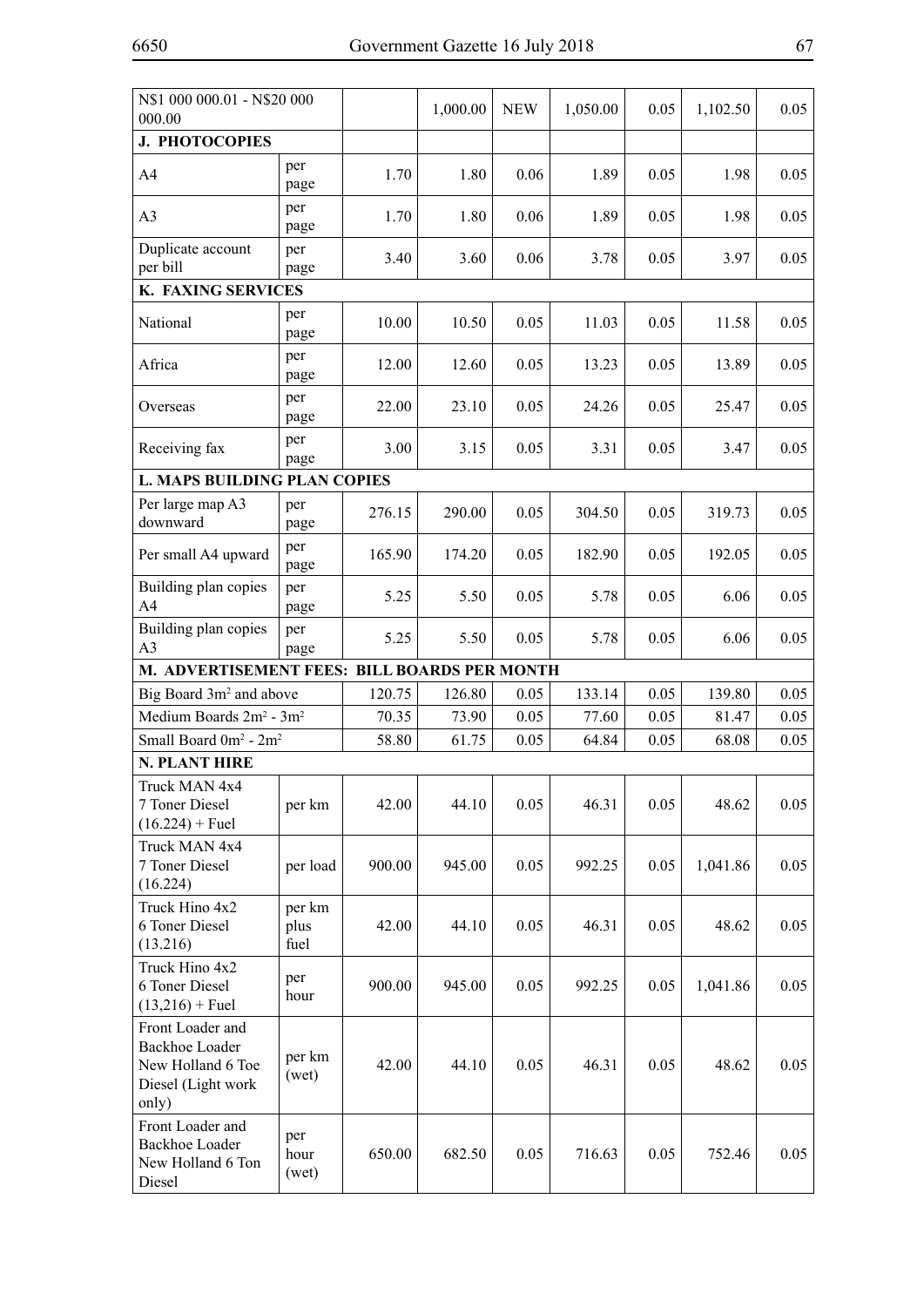| Grader Mitsubishi<br>6D 24 Diesel                                        | per km<br>(wet)             | 52.50           | 55.15           | 0.05         | 57.91           | 0.05         | 60.80           | 0.05         |  |  |  |
|--------------------------------------------------------------------------|-----------------------------|-----------------|-----------------|--------------|-----------------|--------------|-----------------|--------------|--|--|--|
| Grader Mitsubishi<br>6D 24 Diesel                                        | per<br>hour<br>(wet)        | 800.00          | 840.00          | 0.05         | 882.00          | 0.05         | 926.10          | 0.05         |  |  |  |
| Hydro Blast                                                              | per<br>hour<br>(wet)        | 771.75          | 810.35          | 0.05         | 850.87          | 0.05         | 893.41          | 0.05         |  |  |  |
| Water Tanker 4x4<br>7 Toner Diesel<br>$(13.216)(7000L)$ -<br>Institution | per km<br>(wet)             | 21.00           | 22.05           | 0.05         | 23.15           | 0.05         | 24.31           | 0.05         |  |  |  |
| Water Tanker 4x4<br>7 Toner Diesel<br>$(13.216)(7000L)$ -<br>Institution | per litre<br>(wet)          | 1.10            | 1.15            | 0.05         | 1.21            | 0.05         | 1.27            | 0.05         |  |  |  |
| Water Tanker 4x4<br>7 Toner Diesel<br>$(13.216)(7000L)$ -<br>other       | per km<br>(wet)             | 42.00           | 44.10           | 0.05         | 46.31           | 0.05         | 48.62           | 0.05         |  |  |  |
| Toyota Quatum (mini<br>bus) to institutions<br>only                      | per km<br>$(wet) +$<br>fuel | 26.25           | 27.60           | 0.05         | 28.98           | 0.05         | 30.43           | 0.05         |  |  |  |
| <b>O. FACILITIES - OTHER PROPERTIES</b>                                  |                             |                 |                 |              |                 |              |                 |              |  |  |  |
| P A System                                                               | per day                     | 1,212.75        | 1,300.00        | 0.07         | 1,365.00        | 0.05         | 1,433.25        | 0.05         |  |  |  |
| ORC Hall                                                                 | per day                     | 1,160.00        | 1,250.00        | 0.08         | 1,312.50        | 0.05         | 1,378.13        | 0.05         |  |  |  |
| Table Cloth                                                              | per day                     | 12.50           | 13.15           | 0.05         | 13.81           | 0.05         | 14.50           | 0.05         |  |  |  |
| Table (Steel only)                                                       | per day                     | 31.50           | 33.00           | 0.05         | 34.65           | 0.05         | 36.38           | 0.05         |  |  |  |
| Tent 9X23                                                                | per day                     | 1,500.00        | 1,575.00        | 0.05         | 1,653.75        | 0.05         | 1,736.44        | 0.05         |  |  |  |
| Chair                                                                    | per day                     | 6.50            | 6.80            | 0.05         | 7.14            | 0.05         | 7.50            | 0.05         |  |  |  |
| Chair Banguet                                                            | per day                     | 26.50           | 27.85           | 0.05         | 29.24           | 0.05         | 30.70           | 0.05         |  |  |  |
| Pot big                                                                  | per day                     | 121.80          | 128.00          | 0.05         | 134.40          | 0.05         | 141.12          | 0.05         |  |  |  |
| Lawn mover<br>Podium                                                     | per day<br>per day          | 55.00<br>255.00 | 57.75<br>267.75 | 0.05<br>0.05 | 60.64<br>281.14 | 0.05<br>0.05 | 63.67<br>295.19 | 0.05<br>0.05 |  |  |  |
| Data Projector                                                           | per day                     | 320.00          | 336.00          | 0.05         | 352.80          | 0.05         | 370.44          | 0.05         |  |  |  |
| <b>Grass Trimmer</b>                                                     | per day                     | 331.00          | 347.55          | 0.05         | 364.93          | 0.05         | 383.17          | 0.05         |  |  |  |
| Boardroom<br>Constituency Office                                         | per day                     | 465.00          | 488.25          | 0.05         | 512.66          | 0.05         | 538.30          | 0.05         |  |  |  |
| Leasing of Refuse<br>Bin 90L                                             | per day                     | 52.50           | 56.00           | 0.07         | 58.80           | 0.05         | 61.74           | 0.05         |  |  |  |
| Leasing of Refuse<br><b>Bin 240L</b>                                     | per day                     | 90.00           | 95.00           | 0.06         | 99.75           | 0.05         | 104.74          | 0.05         |  |  |  |
| P. OPEN MARKET PER MONTH                                                 |                             |                 |                 |              |                 |              |                 |              |  |  |  |
| Open Stand                                                               | per<br>month                | 26.25           | 28.00           | 0.07         | 29.40           | 0.05         | 30.87           | 0.05         |  |  |  |
| Closed Stand/Kiosk                                                       | per<br>month                | 150.00          | 158.00          | 0.05         | 165.90          | 0.05         | 174.20          | 0.05         |  |  |  |
| One day use<br><b>Business Stand</b>                                     | per<br>month                | 20.00           | 21.00           | 0.05         | 22.05           | 0.05         | 23.15           | 0.05         |  |  |  |
| Meat Stand                                                               | per<br>month                | 120.00          | 126.00          | 0.05         | 132.30          | 0.05         | 138.92          | 0.05         |  |  |  |
| Barbershop and<br>Salon                                                  | per<br>month                | 120.00          | 126.00          | 0.05         | 132.30          | 0.05         | 138.92          | 0.05         |  |  |  |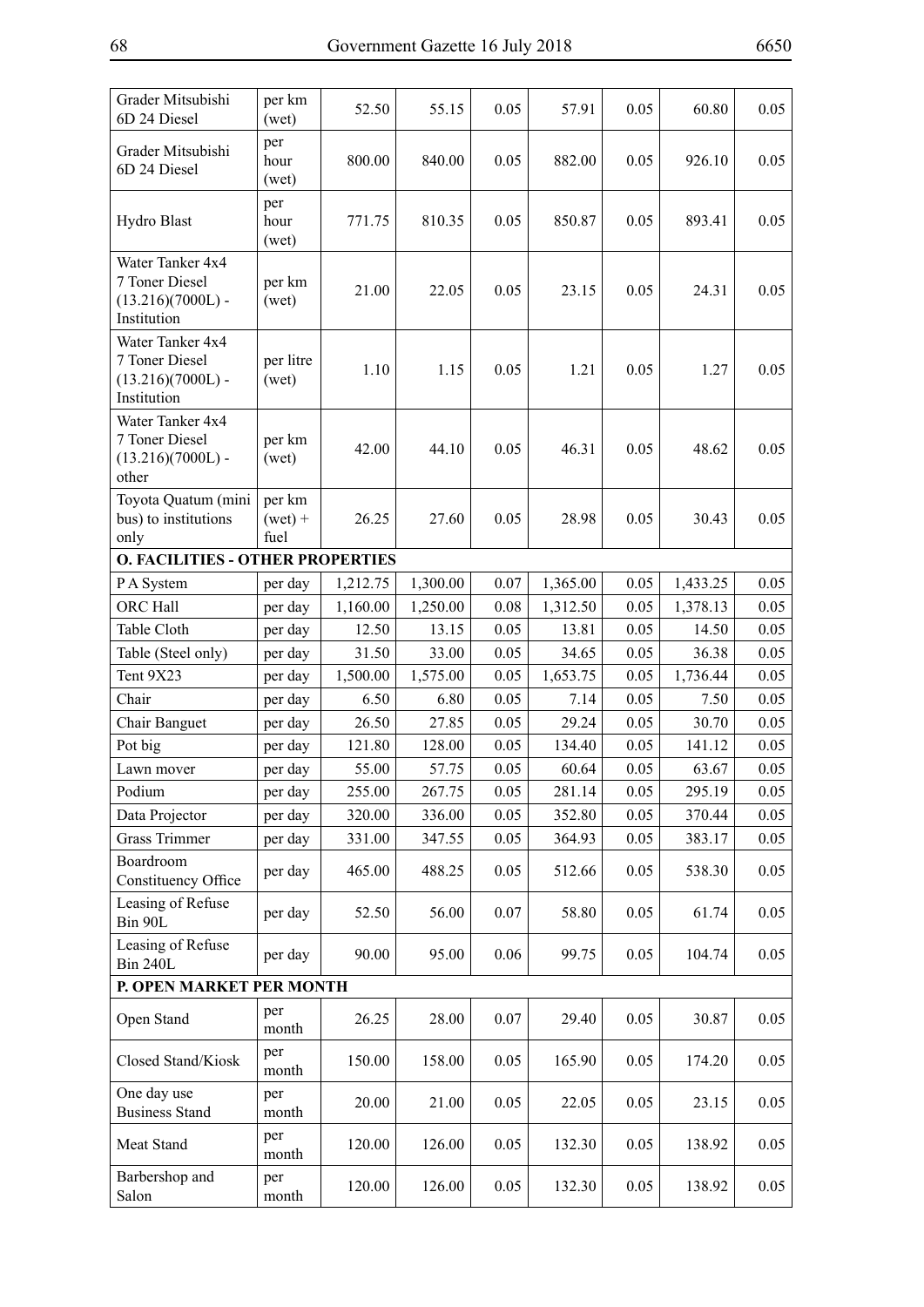| Braai Area                    | per<br>month | 35.00  | 36.75  | 0.05 | 38.59  | 0.05 | 40.52  | 0.05 |
|-------------------------------|--------------|--------|--------|------|--------|------|--------|------|
| Entertainment Area            | per<br>month | 60.00  | 63.00  | 0.05 | 66.15  | 0.05 | 69.46  | 0.05 |
| Trade Fair Stand per<br>event | per<br>month | 100.00 | 105.00 | 0.05 | 110.25 | 0.05 | 115.76 | 0.05 |

## **M. AMUTSE CHAIRPERSON OMUSATI REGIONAL COUNCIL**

#### **OSHANA REGIONAL COUNCIL**

 $\frac{1}{2}$ 

No. 372 2018

### TARIFFS 2018/2019

| <b>Description</b>                                      | <b>Existing</b><br><b>Tariffs</b><br>2017/18 | Increase/<br><b>Decrease</b> | Proposed<br><b>Tariffs</b><br>2018/19 |
|---------------------------------------------------------|----------------------------------------------|------------------------------|---------------------------------------|
| A) WATER                                                |                                              |                              |                                       |
| UNIT COST PER CUBIC METER                               |                                              |                              |                                       |
| Category                                                | Price per Unit                               | $\frac{0}{0}$                | Price per Unit                        |
| Residential                                             | 14.25                                        | $0\%$                        | 14.25                                 |
| <b>Business - Chain</b>                                 | 14.63                                        | $0\%$                        | 14.63                                 |
| <b>Other Business</b>                                   | 14.48                                        | 0%                           | 14.48                                 |
| Schools, Hospitals and Other Government Institutions    | 14.78                                        | 0%                           | 14.78                                 |
| Parastatals                                             | 14.78                                        | $0\%$                        | 14.78                                 |
| Local Housing Association for low income housing Scheme | 13.94                                        | 0%                           | 13.94                                 |
| General Residential - Account owned by the Owner        | 14.48                                        | $0\%$                        | 14.48                                 |
| General Residential - Account owned by the Tenant       | 14.25                                        | 0%                           | 14.25                                 |
| Church and Charity organisations                        | 13.94                                        | $0\%$                        | 13.94                                 |
| <b>WATER BASIC</b>                                      |                                              |                              |                                       |
| Residential                                             | 34.65                                        | $0\%$                        | 34.65                                 |
| <b>Residential with Business</b>                        | 115.50                                       | $0\%$                        | 115.50                                |
| <b>Business - Chain</b>                                 | 225.00                                       | 0%                           | 225.00                                |
| Hairdressing                                            | 125.00                                       | $0\%$                        | 125.00                                |
| Shebeen                                                 | 103.95                                       | $0\%$                        | 103.95                                |
| Car Wash                                                | 125.00                                       | 0%                           | 125.00                                |
| Laundries                                               | 120.00                                       | $0\%$                        | 120.00                                |
| Restaurant                                              | 130.00                                       | 0%                           | 130.00                                |
| Supermarket/Retail                                      | 150.00                                       | 0%                           | 150.00                                |
| Hardware Suppliers                                      | 170.00                                       | $0\%$                        | 170.00                                |
| <b>Banks</b>                                            | 200.00                                       | 0%                           | 200.00                                |
| Cash Loans                                              | 150.00                                       | $0\%$                        | 150.00                                |
| Garage, Scrap Yards & Repair outlet                     | 142.50                                       | 0%                           | 142.50                                |
| <b>Construction Company</b>                             | 200.00                                       | $0\%$                        | 200.00                                |
| Stationaries, Prinitng Shops & Photo Shops              | 120.00                                       | $0\%$                        | 120.00                                |
| Internet Café/Computer Outlet                           | 70.00                                        | $0\%$                        | 70.00                                 |
| <b>Gasoline Stations</b>                                | 150.00                                       | $0\%$                        | 150.00                                |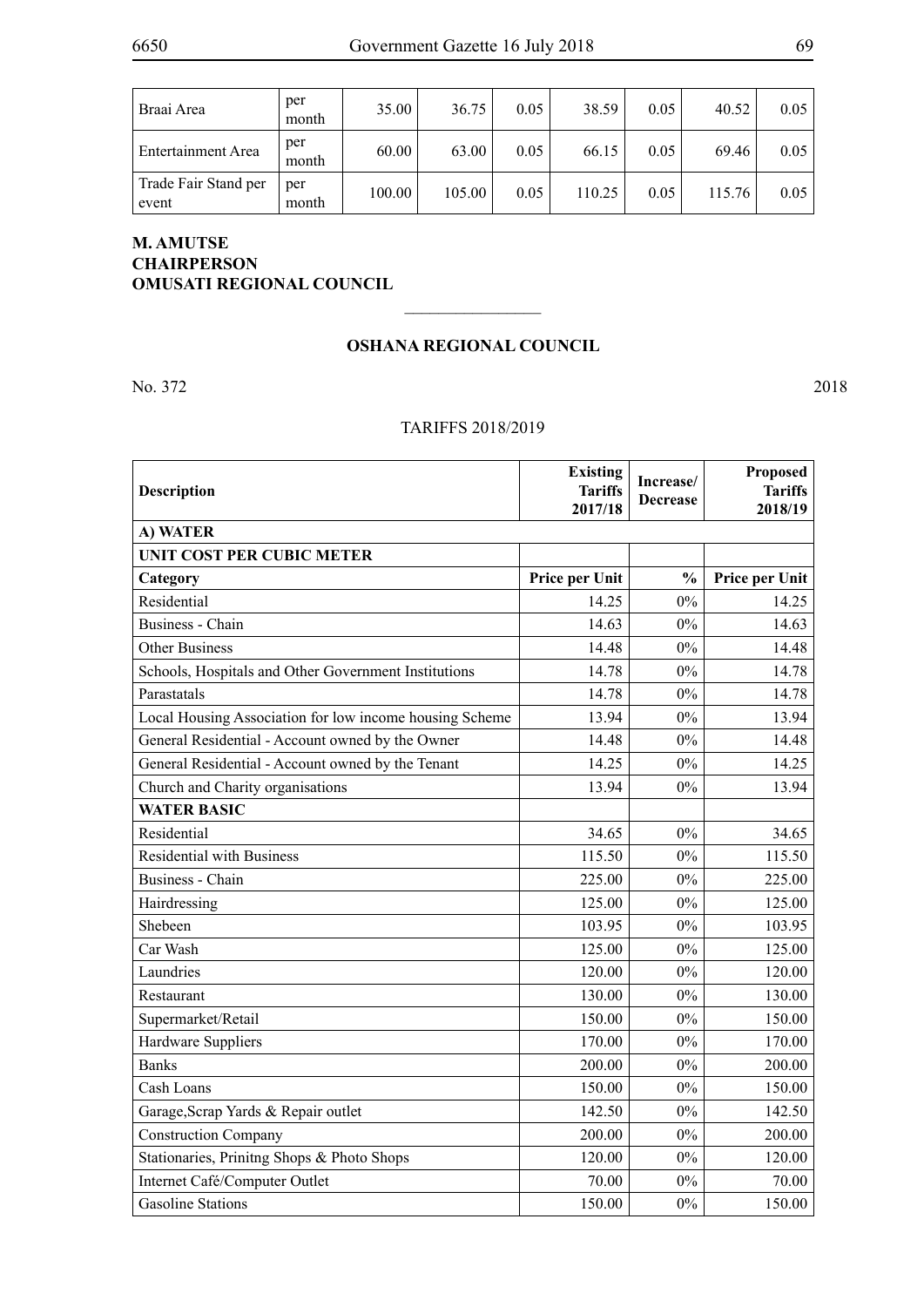| <b>Bakeries</b><br>120.00<br>0%<br>120.00<br>$0\%$<br>Milling<br>90.00<br>90.00<br><b>Funeral Parlours</b><br>$0\%$<br>125.00<br>125.00<br>Private Clinics/Pharmacies<br>$0\%$<br>150.00<br>150.00<br>Hotels & Lodges<br>150.00<br>0%<br>150.00<br>$0\%$<br>Manufacturing<br>100.50<br>100.50<br>Hospital<br>200.00<br>$0\%$<br>200.00<br>Clinic<br>200.00<br>0%<br>200.00<br>Secondary School<br>180.00<br>$0\%$<br>180.00<br>Combined School and Junior Secondary<br>150.30<br>$0\%$<br>150.30<br>Primary School<br>0%<br>120.00<br>120.00<br>Pre-Primary School<br>0%<br>50.00<br>50.00<br>Police<br>200.00<br>200.00<br>$0\%$<br>Youth Centre<br>200.00<br>$0\%$<br>200.00<br>Other Government Institutions<br>200.00<br>0%<br>200.00<br>0%<br>Parastatals<br>200.00<br>200.00<br>Business - informal<br>81.00<br>0%<br>81.00<br>$0\%$<br>120.00<br>Business - Shopping Complex - per rental unit<br>120.00<br><b>Spare Parts Business</b><br>150.00<br>$0\%$<br>150.00<br>Local Housing Association for low income housing Scheme<br>$0\%$<br>20.00<br>20.00<br>(per house)<br>General Residential - per unit<br>38.50<br>0%<br>38.50<br>Church<br>0%<br>135.00<br>135.00<br>$0\%$<br>Charity organisations<br>80.00<br>80.00<br><b>General Business Dealers</b><br>$0\%$<br>200.00<br>200.00<br><b>SERVICE FEES</b><br><b>CONNECTION FEES</b><br>$Cost + 10\%$<br>$Cost + 10\%$<br>$0\%$<br>Residential (Meter, All connection and Labour)<br>Markup<br>Markup<br>$Cost + 10\%$<br>$Cost + 10\%$<br>$0\%$<br><b>Business</b><br>Markup<br>Markup<br>$Cost + 10\%$<br>$Cost + 10\%$<br>$0\%$<br>Government<br>Markup<br>Markup<br>$Cost + 10\%$<br>$Cost + 10\%$<br>$0\%$<br>Parastatal<br>Markup<br>Markup<br>$Cost + 10\%$<br>$Cost + 10\%$<br>$0\%$<br>Church and Charity organizations<br>Markup<br>Markup<br>Local Housing Association for low income housing Scheme<br>$Cost + 10\%$<br>$Cost + 10\%$<br>$0\%$<br>Markup<br>- per house<br>Markup<br>$Cost + 10\%$<br>$Cost + 10\%$<br>$0\%$<br><b>Build Together Houses</b><br>Markup<br>Markup<br>Developers and Construction Companies<br>$Cost + 10\%$<br>$Cost + 10\%$<br>$0-25$ mm<br>$0\%$<br>Markup<br>Markup<br>$Cost + 10\%$<br>$Cost + 10\%$<br>$25 - 50$ mm<br>$0\%$<br>Markup<br>Markup<br>$Cost + 10\%$<br>$Cost + 10\%$<br>$50 - 110$ mm<br>$0\%$<br>Markup<br>Markup<br><b>CONSUMER DEPOSIT FEES</b><br>Residential<br>300.00<br>$0\%$<br>300.00 | <b>Butcheries</b> | 120.00 | 0% | 120.00 |
|-----------------------------------------------------------------------------------------------------------------------------------------------------------------------------------------------------------------------------------------------------------------------------------------------------------------------------------------------------------------------------------------------------------------------------------------------------------------------------------------------------------------------------------------------------------------------------------------------------------------------------------------------------------------------------------------------------------------------------------------------------------------------------------------------------------------------------------------------------------------------------------------------------------------------------------------------------------------------------------------------------------------------------------------------------------------------------------------------------------------------------------------------------------------------------------------------------------------------------------------------------------------------------------------------------------------------------------------------------------------------------------------------------------------------------------------------------------------------------------------------------------------------------------------------------------------------------------------------------------------------------------------------------------------------------------------------------------------------------------------------------------------------------------------------------------------------------------------------------------------------------------------------------------------------------------------------------------------------------------------------------------------------------------------------------------------------------------------------------------------------------------------------------------------------------------------------------------------------------------------------------------------------------------------------------------------------------------------------------------------------------------------------------------------------------|-------------------|--------|----|--------|
|                                                                                                                                                                                                                                                                                                                                                                                                                                                                                                                                                                                                                                                                                                                                                                                                                                                                                                                                                                                                                                                                                                                                                                                                                                                                                                                                                                                                                                                                                                                                                                                                                                                                                                                                                                                                                                                                                                                                                                                                                                                                                                                                                                                                                                                                                                                                                                                                                             |                   |        |    |        |
|                                                                                                                                                                                                                                                                                                                                                                                                                                                                                                                                                                                                                                                                                                                                                                                                                                                                                                                                                                                                                                                                                                                                                                                                                                                                                                                                                                                                                                                                                                                                                                                                                                                                                                                                                                                                                                                                                                                                                                                                                                                                                                                                                                                                                                                                                                                                                                                                                             |                   |        |    |        |
|                                                                                                                                                                                                                                                                                                                                                                                                                                                                                                                                                                                                                                                                                                                                                                                                                                                                                                                                                                                                                                                                                                                                                                                                                                                                                                                                                                                                                                                                                                                                                                                                                                                                                                                                                                                                                                                                                                                                                                                                                                                                                                                                                                                                                                                                                                                                                                                                                             |                   |        |    |        |
|                                                                                                                                                                                                                                                                                                                                                                                                                                                                                                                                                                                                                                                                                                                                                                                                                                                                                                                                                                                                                                                                                                                                                                                                                                                                                                                                                                                                                                                                                                                                                                                                                                                                                                                                                                                                                                                                                                                                                                                                                                                                                                                                                                                                                                                                                                                                                                                                                             |                   |        |    |        |
|                                                                                                                                                                                                                                                                                                                                                                                                                                                                                                                                                                                                                                                                                                                                                                                                                                                                                                                                                                                                                                                                                                                                                                                                                                                                                                                                                                                                                                                                                                                                                                                                                                                                                                                                                                                                                                                                                                                                                                                                                                                                                                                                                                                                                                                                                                                                                                                                                             |                   |        |    |        |
|                                                                                                                                                                                                                                                                                                                                                                                                                                                                                                                                                                                                                                                                                                                                                                                                                                                                                                                                                                                                                                                                                                                                                                                                                                                                                                                                                                                                                                                                                                                                                                                                                                                                                                                                                                                                                                                                                                                                                                                                                                                                                                                                                                                                                                                                                                                                                                                                                             |                   |        |    |        |
|                                                                                                                                                                                                                                                                                                                                                                                                                                                                                                                                                                                                                                                                                                                                                                                                                                                                                                                                                                                                                                                                                                                                                                                                                                                                                                                                                                                                                                                                                                                                                                                                                                                                                                                                                                                                                                                                                                                                                                                                                                                                                                                                                                                                                                                                                                                                                                                                                             |                   |        |    |        |
|                                                                                                                                                                                                                                                                                                                                                                                                                                                                                                                                                                                                                                                                                                                                                                                                                                                                                                                                                                                                                                                                                                                                                                                                                                                                                                                                                                                                                                                                                                                                                                                                                                                                                                                                                                                                                                                                                                                                                                                                                                                                                                                                                                                                                                                                                                                                                                                                                             |                   |        |    |        |
|                                                                                                                                                                                                                                                                                                                                                                                                                                                                                                                                                                                                                                                                                                                                                                                                                                                                                                                                                                                                                                                                                                                                                                                                                                                                                                                                                                                                                                                                                                                                                                                                                                                                                                                                                                                                                                                                                                                                                                                                                                                                                                                                                                                                                                                                                                                                                                                                                             |                   |        |    |        |
|                                                                                                                                                                                                                                                                                                                                                                                                                                                                                                                                                                                                                                                                                                                                                                                                                                                                                                                                                                                                                                                                                                                                                                                                                                                                                                                                                                                                                                                                                                                                                                                                                                                                                                                                                                                                                                                                                                                                                                                                                                                                                                                                                                                                                                                                                                                                                                                                                             |                   |        |    |        |
|                                                                                                                                                                                                                                                                                                                                                                                                                                                                                                                                                                                                                                                                                                                                                                                                                                                                                                                                                                                                                                                                                                                                                                                                                                                                                                                                                                                                                                                                                                                                                                                                                                                                                                                                                                                                                                                                                                                                                                                                                                                                                                                                                                                                                                                                                                                                                                                                                             |                   |        |    |        |
|                                                                                                                                                                                                                                                                                                                                                                                                                                                                                                                                                                                                                                                                                                                                                                                                                                                                                                                                                                                                                                                                                                                                                                                                                                                                                                                                                                                                                                                                                                                                                                                                                                                                                                                                                                                                                                                                                                                                                                                                                                                                                                                                                                                                                                                                                                                                                                                                                             |                   |        |    |        |
|                                                                                                                                                                                                                                                                                                                                                                                                                                                                                                                                                                                                                                                                                                                                                                                                                                                                                                                                                                                                                                                                                                                                                                                                                                                                                                                                                                                                                                                                                                                                                                                                                                                                                                                                                                                                                                                                                                                                                                                                                                                                                                                                                                                                                                                                                                                                                                                                                             |                   |        |    |        |
|                                                                                                                                                                                                                                                                                                                                                                                                                                                                                                                                                                                                                                                                                                                                                                                                                                                                                                                                                                                                                                                                                                                                                                                                                                                                                                                                                                                                                                                                                                                                                                                                                                                                                                                                                                                                                                                                                                                                                                                                                                                                                                                                                                                                                                                                                                                                                                                                                             |                   |        |    |        |
|                                                                                                                                                                                                                                                                                                                                                                                                                                                                                                                                                                                                                                                                                                                                                                                                                                                                                                                                                                                                                                                                                                                                                                                                                                                                                                                                                                                                                                                                                                                                                                                                                                                                                                                                                                                                                                                                                                                                                                                                                                                                                                                                                                                                                                                                                                                                                                                                                             |                   |        |    |        |
|                                                                                                                                                                                                                                                                                                                                                                                                                                                                                                                                                                                                                                                                                                                                                                                                                                                                                                                                                                                                                                                                                                                                                                                                                                                                                                                                                                                                                                                                                                                                                                                                                                                                                                                                                                                                                                                                                                                                                                                                                                                                                                                                                                                                                                                                                                                                                                                                                             |                   |        |    |        |
|                                                                                                                                                                                                                                                                                                                                                                                                                                                                                                                                                                                                                                                                                                                                                                                                                                                                                                                                                                                                                                                                                                                                                                                                                                                                                                                                                                                                                                                                                                                                                                                                                                                                                                                                                                                                                                                                                                                                                                                                                                                                                                                                                                                                                                                                                                                                                                                                                             |                   |        |    |        |
|                                                                                                                                                                                                                                                                                                                                                                                                                                                                                                                                                                                                                                                                                                                                                                                                                                                                                                                                                                                                                                                                                                                                                                                                                                                                                                                                                                                                                                                                                                                                                                                                                                                                                                                                                                                                                                                                                                                                                                                                                                                                                                                                                                                                                                                                                                                                                                                                                             |                   |        |    |        |
|                                                                                                                                                                                                                                                                                                                                                                                                                                                                                                                                                                                                                                                                                                                                                                                                                                                                                                                                                                                                                                                                                                                                                                                                                                                                                                                                                                                                                                                                                                                                                                                                                                                                                                                                                                                                                                                                                                                                                                                                                                                                                                                                                                                                                                                                                                                                                                                                                             |                   |        |    |        |
|                                                                                                                                                                                                                                                                                                                                                                                                                                                                                                                                                                                                                                                                                                                                                                                                                                                                                                                                                                                                                                                                                                                                                                                                                                                                                                                                                                                                                                                                                                                                                                                                                                                                                                                                                                                                                                                                                                                                                                                                                                                                                                                                                                                                                                                                                                                                                                                                                             |                   |        |    |        |
|                                                                                                                                                                                                                                                                                                                                                                                                                                                                                                                                                                                                                                                                                                                                                                                                                                                                                                                                                                                                                                                                                                                                                                                                                                                                                                                                                                                                                                                                                                                                                                                                                                                                                                                                                                                                                                                                                                                                                                                                                                                                                                                                                                                                                                                                                                                                                                                                                             |                   |        |    |        |
|                                                                                                                                                                                                                                                                                                                                                                                                                                                                                                                                                                                                                                                                                                                                                                                                                                                                                                                                                                                                                                                                                                                                                                                                                                                                                                                                                                                                                                                                                                                                                                                                                                                                                                                                                                                                                                                                                                                                                                                                                                                                                                                                                                                                                                                                                                                                                                                                                             |                   |        |    |        |
|                                                                                                                                                                                                                                                                                                                                                                                                                                                                                                                                                                                                                                                                                                                                                                                                                                                                                                                                                                                                                                                                                                                                                                                                                                                                                                                                                                                                                                                                                                                                                                                                                                                                                                                                                                                                                                                                                                                                                                                                                                                                                                                                                                                                                                                                                                                                                                                                                             |                   |        |    |        |
|                                                                                                                                                                                                                                                                                                                                                                                                                                                                                                                                                                                                                                                                                                                                                                                                                                                                                                                                                                                                                                                                                                                                                                                                                                                                                                                                                                                                                                                                                                                                                                                                                                                                                                                                                                                                                                                                                                                                                                                                                                                                                                                                                                                                                                                                                                                                                                                                                             |                   |        |    |        |
|                                                                                                                                                                                                                                                                                                                                                                                                                                                                                                                                                                                                                                                                                                                                                                                                                                                                                                                                                                                                                                                                                                                                                                                                                                                                                                                                                                                                                                                                                                                                                                                                                                                                                                                                                                                                                                                                                                                                                                                                                                                                                                                                                                                                                                                                                                                                                                                                                             |                   |        |    |        |
|                                                                                                                                                                                                                                                                                                                                                                                                                                                                                                                                                                                                                                                                                                                                                                                                                                                                                                                                                                                                                                                                                                                                                                                                                                                                                                                                                                                                                                                                                                                                                                                                                                                                                                                                                                                                                                                                                                                                                                                                                                                                                                                                                                                                                                                                                                                                                                                                                             |                   |        |    |        |
|                                                                                                                                                                                                                                                                                                                                                                                                                                                                                                                                                                                                                                                                                                                                                                                                                                                                                                                                                                                                                                                                                                                                                                                                                                                                                                                                                                                                                                                                                                                                                                                                                                                                                                                                                                                                                                                                                                                                                                                                                                                                                                                                                                                                                                                                                                                                                                                                                             |                   |        |    |        |
|                                                                                                                                                                                                                                                                                                                                                                                                                                                                                                                                                                                                                                                                                                                                                                                                                                                                                                                                                                                                                                                                                                                                                                                                                                                                                                                                                                                                                                                                                                                                                                                                                                                                                                                                                                                                                                                                                                                                                                                                                                                                                                                                                                                                                                                                                                                                                                                                                             |                   |        |    |        |
|                                                                                                                                                                                                                                                                                                                                                                                                                                                                                                                                                                                                                                                                                                                                                                                                                                                                                                                                                                                                                                                                                                                                                                                                                                                                                                                                                                                                                                                                                                                                                                                                                                                                                                                                                                                                                                                                                                                                                                                                                                                                                                                                                                                                                                                                                                                                                                                                                             |                   |        |    |        |
|                                                                                                                                                                                                                                                                                                                                                                                                                                                                                                                                                                                                                                                                                                                                                                                                                                                                                                                                                                                                                                                                                                                                                                                                                                                                                                                                                                                                                                                                                                                                                                                                                                                                                                                                                                                                                                                                                                                                                                                                                                                                                                                                                                                                                                                                                                                                                                                                                             |                   |        |    |        |
|                                                                                                                                                                                                                                                                                                                                                                                                                                                                                                                                                                                                                                                                                                                                                                                                                                                                                                                                                                                                                                                                                                                                                                                                                                                                                                                                                                                                                                                                                                                                                                                                                                                                                                                                                                                                                                                                                                                                                                                                                                                                                                                                                                                                                                                                                                                                                                                                                             |                   |        |    |        |
|                                                                                                                                                                                                                                                                                                                                                                                                                                                                                                                                                                                                                                                                                                                                                                                                                                                                                                                                                                                                                                                                                                                                                                                                                                                                                                                                                                                                                                                                                                                                                                                                                                                                                                                                                                                                                                                                                                                                                                                                                                                                                                                                                                                                                                                                                                                                                                                                                             |                   |        |    |        |
|                                                                                                                                                                                                                                                                                                                                                                                                                                                                                                                                                                                                                                                                                                                                                                                                                                                                                                                                                                                                                                                                                                                                                                                                                                                                                                                                                                                                                                                                                                                                                                                                                                                                                                                                                                                                                                                                                                                                                                                                                                                                                                                                                                                                                                                                                                                                                                                                                             |                   |        |    |        |
|                                                                                                                                                                                                                                                                                                                                                                                                                                                                                                                                                                                                                                                                                                                                                                                                                                                                                                                                                                                                                                                                                                                                                                                                                                                                                                                                                                                                                                                                                                                                                                                                                                                                                                                                                                                                                                                                                                                                                                                                                                                                                                                                                                                                                                                                                                                                                                                                                             |                   |        |    |        |
|                                                                                                                                                                                                                                                                                                                                                                                                                                                                                                                                                                                                                                                                                                                                                                                                                                                                                                                                                                                                                                                                                                                                                                                                                                                                                                                                                                                                                                                                                                                                                                                                                                                                                                                                                                                                                                                                                                                                                                                                                                                                                                                                                                                                                                                                                                                                                                                                                             |                   |        |    |        |
|                                                                                                                                                                                                                                                                                                                                                                                                                                                                                                                                                                                                                                                                                                                                                                                                                                                                                                                                                                                                                                                                                                                                                                                                                                                                                                                                                                                                                                                                                                                                                                                                                                                                                                                                                                                                                                                                                                                                                                                                                                                                                                                                                                                                                                                                                                                                                                                                                             |                   |        |    |        |
|                                                                                                                                                                                                                                                                                                                                                                                                                                                                                                                                                                                                                                                                                                                                                                                                                                                                                                                                                                                                                                                                                                                                                                                                                                                                                                                                                                                                                                                                                                                                                                                                                                                                                                                                                                                                                                                                                                                                                                                                                                                                                                                                                                                                                                                                                                                                                                                                                             |                   |        |    |        |
|                                                                                                                                                                                                                                                                                                                                                                                                                                                                                                                                                                                                                                                                                                                                                                                                                                                                                                                                                                                                                                                                                                                                                                                                                                                                                                                                                                                                                                                                                                                                                                                                                                                                                                                                                                                                                                                                                                                                                                                                                                                                                                                                                                                                                                                                                                                                                                                                                             |                   |        |    |        |
|                                                                                                                                                                                                                                                                                                                                                                                                                                                                                                                                                                                                                                                                                                                                                                                                                                                                                                                                                                                                                                                                                                                                                                                                                                                                                                                                                                                                                                                                                                                                                                                                                                                                                                                                                                                                                                                                                                                                                                                                                                                                                                                                                                                                                                                                                                                                                                                                                             |                   |        |    |        |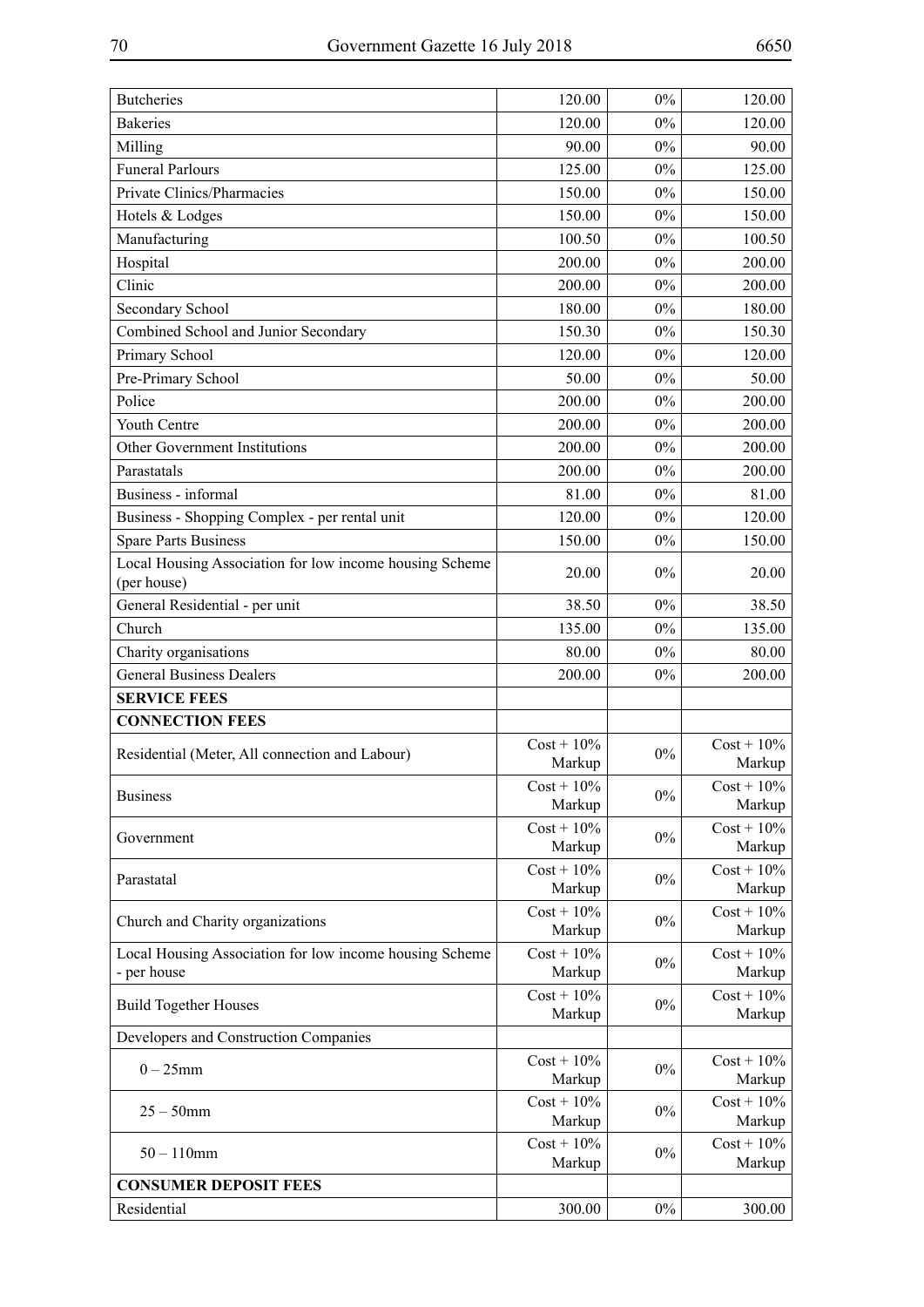| <b>Business</b>                                                        | 885.00                     | $0\%$ | 885.00                     |
|------------------------------------------------------------------------|----------------------------|-------|----------------------------|
| Government Institutions and Parastals                                  | 750.00                     | $0\%$ | 750.00                     |
| <b>Bulk</b> users                                                      | 6,325.00                   | $0\%$ | 6,325.00                   |
| <b>Temporary Accounts</b>                                              | 5,500.00                   | $0\%$ | 5,500.00                   |
| RECONNECTION/DISCONNECTION FEES                                        |                            |       |                            |
| <b>Resdential</b>                                                      |                            |       |                            |
| Non payment (reconnection/disconnection fees)                          | 300.00                     | $0\%$ | 300.00                     |
| On-request                                                             | 70.00                      | $0\%$ | 70.00                      |
| <b>Business</b>                                                        |                            |       |                            |
| Non payment (reconnection/disconnection fees)                          | 360.00                     | $0\%$ | 360.00                     |
| On-request                                                             | 100.00                     | $0\%$ | 100.00                     |
| <b>Parastatal and Government Institutions</b>                          |                            |       |                            |
| Non payment (reconnection/disconnection fees)                          | 360.00                     | $0\%$ | 360.00                     |
| On-request                                                             | 100.00                     | $0\%$ | 100.00                     |
| Repair of water reticulation (payable if the fault is on the           | $Cost + 10\%$              | $0\%$ | $Cost + 10\%$              |
| customers side                                                         | Markup                     |       | Markup                     |
| <b>CALL-OUT FEES</b>                                                   |                            |       |                            |
|                                                                        | Actual cost<br>Incurred by |       | Actual cost<br>Incurred by |
| Payable only if the fault is on customer side                          | Council + $10\%$           | $0\%$ | Council + $10\%$           |
|                                                                        | markup                     |       | markup                     |
| KM charge                                                              | 5.50                       | $0\%$ | 5.50                       |
| <b>B) REFUSE REMOVAL</b>                                               |                            |       |                            |
| DOMESTIC AND GARDEN REFUSE                                             |                            |       |                            |
| Residential                                                            | 37.50                      | $0\%$ | 37.50                      |
| Informal Settlement (Shacks)                                           | 20.02                      | $0\%$ | 20.00                      |
| Laundries                                                              | 70.50                      | $0\%$ | 70.50                      |
| <b>Banks</b>                                                           | 80.50                      | $0\%$ | 80.50                      |
| Cash Loans                                                             | 70.50                      | $0\%$ | 70.50                      |
| Garage, Scrap Yards & Repair outlet                                    | 80.50                      | $0\%$ | 80.50                      |
| <b>Construction Company</b>                                            | 120.00                     | $0\%$ | 120.00                     |
| Stationaries, Prinitng Shops & Photo Shops                             | 70.50                      | $0\%$ | 70.50                      |
| Internet Café/Computer Outlet                                          | 70.50                      | $0\%$ | 70.50                      |
| <b>Gasoline Stations</b>                                               | 70.50                      | $0\%$ | 70.50                      |
| <b>Butcheries</b>                                                      | 70.50                      | $0\%$ | 70.50                      |
| <b>Bakeries</b>                                                        | 70.50                      | $0\%$ | 70.50                      |
| Milling                                                                | 70.50                      | $0\%$ | 70.50                      |
| <b>Funeral Parlours</b>                                                | 70.50                      | $0\%$ | 70.50                      |
| Private Clinics/Pharmacies                                             | 70.50                      | $0\%$ | 70.50                      |
| Manufacturing                                                          | 70.50                      | $0\%$ | 70.50                      |
| Business - Shopping Complex - per rental unit                          | 80.50                      | $0\%$ | 80.50                      |
| Local Housing Association for low income housing Scheme<br>(per house) | 20.00                      | $0\%$ | 20.00                      |
| General Residential - per unit                                         | 37.50                      | $0\%$ | 37.50                      |
| <b>General Business Dealers</b>                                        | 120.00                     | $0\%$ | 120.00                     |
| <b>Spare Parts Business</b>                                            | 80.50                      | $0\%$ | 80.50                      |
| Hairdressing                                                           | 70.50                      | $0\%$ | 70.50                      |
| Shebeen                                                                | 80.50                      | $0\%$ | 80.50                      |
| Car Wash                                                               | 80.50                      | $0\%$ | 80.50                      |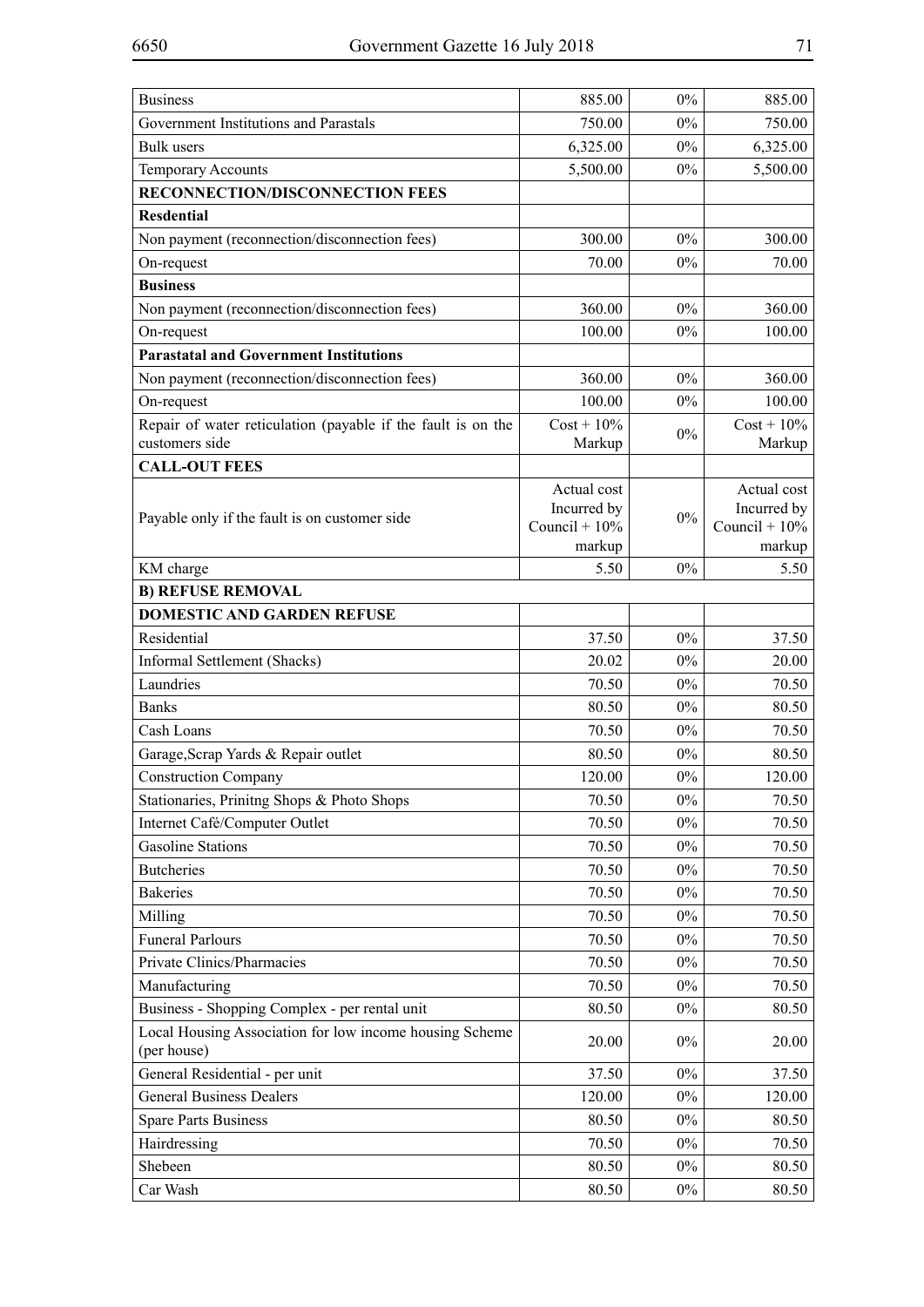| Restaurant                                                    | 80.50         | 0%    | 80.50         |
|---------------------------------------------------------------|---------------|-------|---------------|
| Supermarket/Retail                                            | 150.00        | $0\%$ | 150.00        |
| Hardware Suppliers                                            | 150.00        | $0\%$ | 150.00        |
| Shopping Complexes - per rental unit                          | 70.50         | $0\%$ | 70.50         |
| Hotels & Lodges                                               | 150.00        | $0\%$ | 150.00        |
| <b>Health Centres</b>                                         | 316.00        | $0\%$ | 316.00        |
| Hospital                                                      | 1,738.00      | $0\%$ | 1,738.00      |
| Clinics                                                       | 200.23        | $0\%$ | 200.23        |
| Secondary School (Boarding School)                            | 1,855.55      | $0\%$ | 1,855.55      |
| Combined School and Junior Secondary                          | 550.49        | $0\%$ | 550.49        |
| Primary School                                                | 450.45        | $0\%$ | 450.45        |
| Pre-school and Day Care Centres                               | 50.25         | $0\%$ | 50.25         |
| Police                                                        | 200.76        | $0\%$ | 200.76        |
| Youth Centre                                                  | 750.50        | $0\%$ | 750.50        |
| Other Government Institutions                                 | 502.84        | $0\%$ | 502.84        |
| Parastatals                                                   | 750.50        | $0\%$ | 750.50        |
| Churches                                                      | 101.25        | $0\%$ | 101.25        |
| <b>Charity Organizations</b>                                  | 60.00         | $0\%$ | 60.00         |
| Replacement of Refuse bins                                    | $Cost + 10\%$ | $0\%$ | $Cost + 10\%$ |
|                                                               | Markup        |       | Markup        |
| Cleaning of undeveloped ERF (if the owner fails to clean his/ | $Cost + 10\%$ | $0\%$ | $Cost + 10\%$ |
| her property)                                                 | markup        |       | markup        |
| Garden Refuse - Residential                                   | 15.75         | $0\%$ | 15.75         |
| Garden Refuse - Business                                      | 20.60         | $0\%$ | 20.60         |
| Garden Refuse - Government Institutions & Parastatal          | 37.50         | $0\%$ | 37.50         |
| Street Cleaning Fee - Residential                             |               | $0\%$ |               |
| Street Cleaning Fee - Business                                |               | $0\%$ |               |
| Street Cleaning Fee - Government Institutions & Parastatal    |               | $0\%$ |               |
| Removing Construction Rubbles (on request) fee per load       | 250.00        | $0\%$ | 250.00        |
| <b>INDUSTRIAL AND HARZADOUS WASTE</b>                         |               | $0\%$ |               |
| Fluid waste i,e used engine oil etc per drum                  | 63.84         | $0\%$ | 63.84         |
| Dry waste (subject to assessment)                             |               | $0\%$ |               |
| C) SEWERAGE                                                   |               |       |               |
| <b>Basic Charges</b>                                          |               |       |               |
| Residential                                                   | 44.10         | $0\%$ | 44.10         |
| <b>Residential with Business</b>                              | 69.41         | $0\%$ | 69.41         |
| Business Shopping Complex - Per rental Unit                   | 69.41         | $0\%$ | 69.41         |
| <b>Business - Chain Store</b>                                 | 69.41         | $0\%$ | 69.41         |
| Other Government Institutions                                 | 69.41         | $0\%$ | 69.41         |
| Parastatal                                                    | 69.41         | $0\%$ | 69.41         |
| Church and Charity Organization                               | 69.41         | $0\%$ | 69.41         |
| Hairdressing                                                  | 69.41         | $0\%$ | 69.41         |
| Shebeen                                                       | 69.41         | $0\%$ | 69.41         |
| Car Wash                                                      | 69.41         | $0\%$ | 69.41         |
| Laundries                                                     | 69.41         | $0\%$ | 69.41         |
| Restaurant                                                    | 69.41         | $0\%$ | 69.41         |
| Supermarket/Retail                                            | 69.41         | $0\%$ | 69.41         |
| Hardware Suppliers                                            | 69.41         | $0\%$ | 69.41         |
| <b>Banks</b>                                                  | 69.41         | $0\%$ | 69.41         |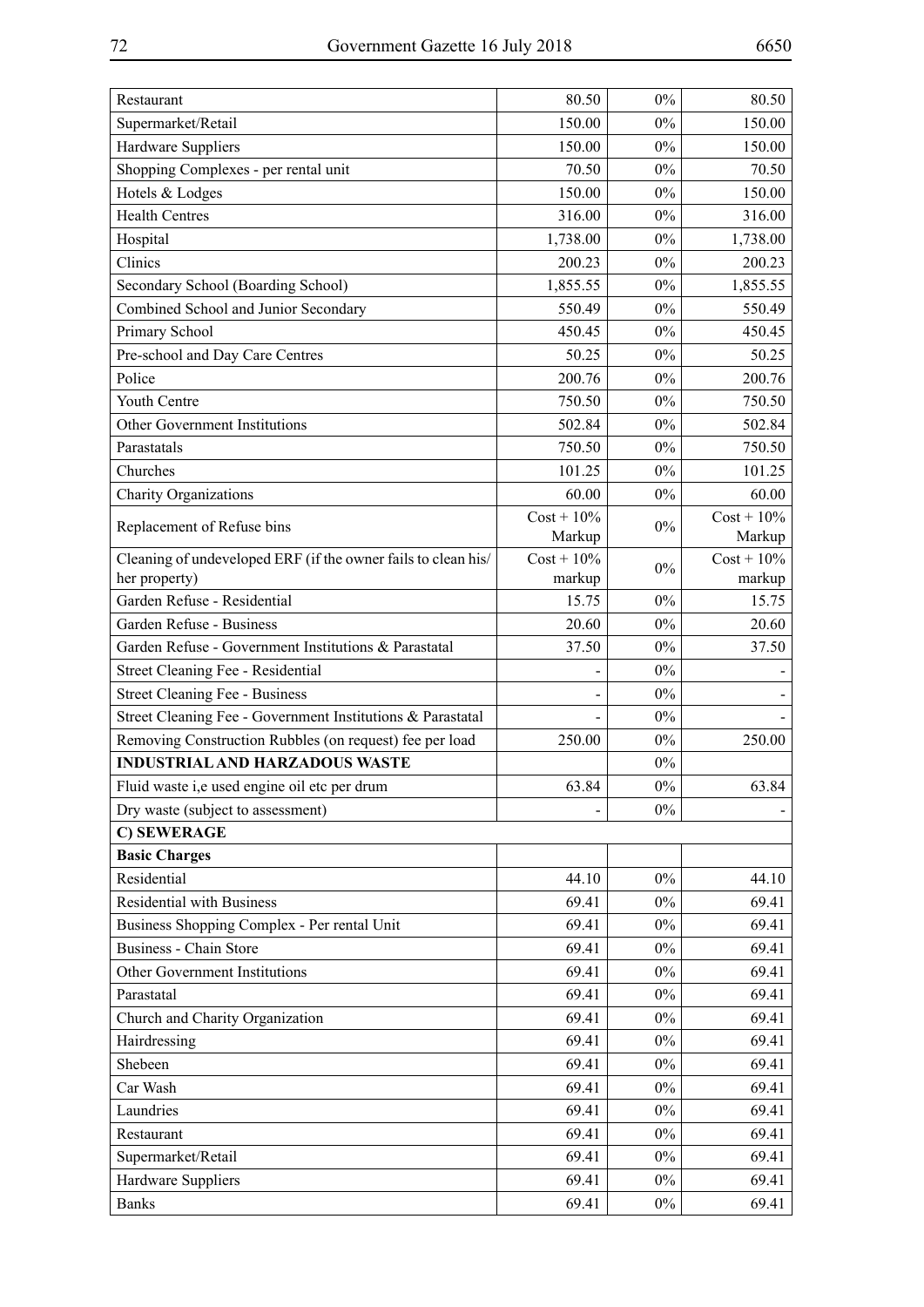| Cash Loans                                                             | 69.41                   | $0\%$ | 69.41                   |
|------------------------------------------------------------------------|-------------------------|-------|-------------------------|
| Garage, Scrap Yards & Repair outlet                                    | 69.41                   | $0\%$ | 69.41                   |
| <b>Construction Company</b>                                            | 69.41                   | $0\%$ | 69.41                   |
| Stationaries, Prinitng Shops & Photo Shops                             | 69.41                   | $0\%$ | 69.41                   |
| Internet Café/Computer Outlet                                          | 69.41                   | $0\%$ | 69.41                   |
| <b>Gasoline Stations</b>                                               | 69.41                   | $0\%$ | 69.41                   |
| <b>Butcheries</b>                                                      | 69.41                   | $0\%$ | 69.41                   |
| <b>Bakeries</b>                                                        | 69.41                   | $0\%$ | 69.41                   |
| Milling                                                                | 69.41                   | $0\%$ | 69.41                   |
| <b>Funeral Parlours</b>                                                | 69.41                   | $0\%$ | 69.41                   |
| Private Clinics/Pharmacies                                             | 69.41                   | $0\%$ | 69.41                   |
| Hotels & Lodges                                                        | 69.41                   | $0\%$ | 69.41                   |
| Manufacturing                                                          | 69.41                   | $0\%$ | 69.41                   |
| <b>Health Centre</b>                                                   | 69.41                   | $0\%$ | 69.41                   |
| Hospital                                                               | 69.41                   | $0\%$ | 69.41                   |
| Clinic                                                                 | 69.41                   | $0\%$ | 69.41                   |
| Secondary School                                                       | 118.98                  | $0\%$ | 118.98                  |
| Combined School and Junior Secondary                                   | 99.15                   | $0\%$ | 99.15                   |
| Primary School                                                         | 69.41                   | $0\%$ | 69.41                   |
| Pre-Primary School                                                     | 69.41                   | 0%    | 69.41                   |
| Police                                                                 | 69.41                   | $0\%$ | 69.41                   |
| Youth Centre                                                           | 69.41                   | $0\%$ | 69.41                   |
| Local Housing Association for low income housing Scheme<br>(per house) | 44.10                   | $0\%$ | 44.10                   |
| General Residential - per unit                                         | 69.41                   | $0\%$ | 69.41                   |
| <b>General Business Dealers</b>                                        | 69.41                   | $0\%$ | 69.41                   |
| <b>SEWER PER TOILET</b>                                                |                         |       |                         |
| Residential                                                            | 22.00                   | $0\%$ | 22.00                   |
| <b>Business</b>                                                        | 27.60                   | $0\%$ | 27.60                   |
| Government Institutions                                                | 30.00                   | $0\%$ | 30.00                   |
| Parastatal                                                             | 30.00                   | $0\%$ | 30.00                   |
| Church                                                                 | 25.00                   | 0%    | 25.00                   |
| Charity organizations                                                  | 25.00                   | $0\%$ | 25.00                   |
| Sport Ground                                                           | 25.52                   | $0\%$ | 25.52                   |
| <b>SEWER SERVICES FEES</b>                                             |                         |       |                         |
| <b>CONNECTION FEES</b>                                                 |                         |       |                         |
| Residential                                                            | $Cost + 10\%$<br>Markup | $0\%$ | $Cost + 10\%$<br>Markup |
| <b>Business</b>                                                        | $Cost + 10\%$<br>Markup | $0\%$ | $Cost + 10\%$<br>Markup |
| Government Institutions                                                | $Cost + 10\%$<br>Markup | $0\%$ | $Cost + 10\%$<br>Markup |
| Parastatals                                                            | $Cost + 10\%$<br>Markup | $0\%$ | $Cost + 10\%$<br>Markup |
| Developers and Construction Companies                                  | $Cost + 10\%$<br>Markup | $0\%$ | $Cost + 10\%$<br>Markup |
| Church and Charity Institutions                                        | $Cost + 10\%$<br>Markup | $0\%$ | $Cost + 10\%$<br>Markup |
| <b>REMOVAL OF SEWERAGE WATER</b>                                       |                         |       |                         |
| One load - Rate + km travelled                                         | 300.00                  | $0\%$ | 300.00                  |
|                                                                        |                         |       |                         |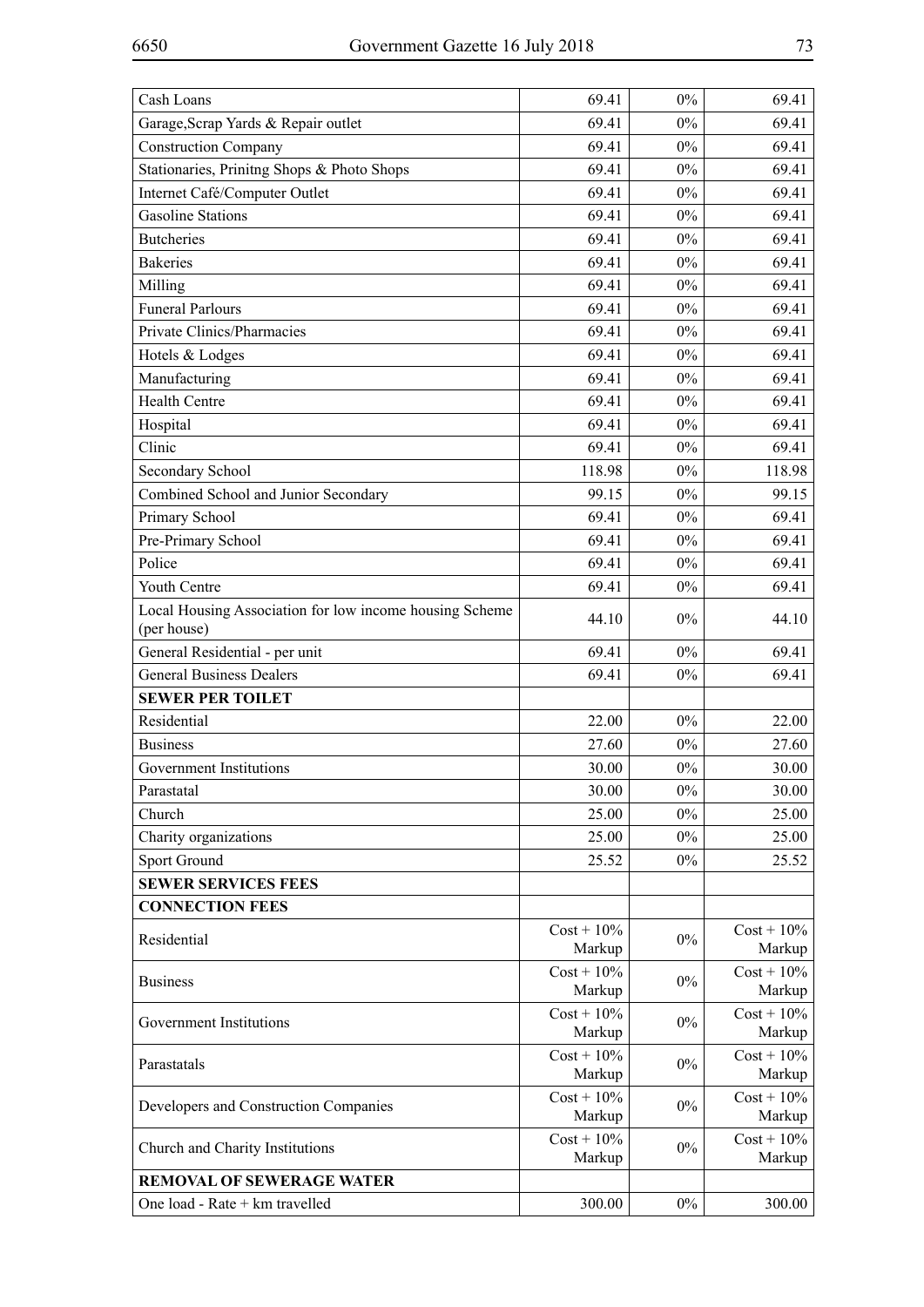| Kilometer Rate                                                                                        | 13.10                       | $0\%$ | 13.10                       |
|-------------------------------------------------------------------------------------------------------|-----------------------------|-------|-----------------------------|
| Unblocking sewerage line - rate + actual cost incurred                                                | 211.60                      | $0\%$ | 211.60                      |
| Discharge of Sewer effluent into Oxidation Ponds per load                                             | 80.00                       | $0\%$ | 80.00                       |
| <b>D) PENALTIES</b>                                                                                   |                             |       |                             |
| <b>ILLEGAL DUMPING OF REFUSE</b>                                                                      |                             |       |                             |
| First offence fee - per day                                                                           | 200.00                      | 0%    | 200.00                      |
| Second offence - fee per day                                                                          | 350.00                      | 0%    | 350.00                      |
| Third offence                                                                                         | Legal Action                |       | Legal Action                |
| Interest on rate payment                                                                              | 1.50%                       | 0%    | 1.50%                       |
| <b>ILLEGAL CONNECTIONS OF SERVICES</b>                                                                |                             |       |                             |
| First offence                                                                                         | 2,000.00                    |       | 2,000.00                    |
| Second offence                                                                                        | Legal Action                |       | Legal Action                |
| <b>ILLEGAL OPERATION</b>                                                                              |                             |       |                             |
| <b>Illegal Hawking</b>                                                                                | 500.00                      | 0%    | 500.00                      |
|                                                                                                       | $10\%$ per                  |       | $10\%$ per                  |
| Late Renewal of Business Fitness Certificate                                                          | month                       | $0\%$ | month                       |
| Illegal operation of unregistered and uncertified Business                                            | 1,500.00                    | 0%    | 1,500.00                    |
| Illegal removal of ERF Pegs/Beacons                                                                   | Replacement                 | $0\%$ | Replacement                 |
|                                                                                                       | $cost + 10\%$               |       | $cost + 10\%$               |
| Spot fine for Public Indecent (urinate and defacation)                                                | N\$50.00                    | 0%    | N\$50.00                    |
| Non compliance with Health Regulations (Formal Business)                                              | 2,000.00                    | $0\%$ | 2,000.00                    |
| Non compliance with Health Regulations<br>(Informal<br>Business)                                      | 500.00                      | 0%    | 500.00                      |
| Excavation on Municipal Land without permision                                                        | 2,000.00                    | 0%    | 2,000.00                    |
| Illegal dumping of effluent                                                                           | 2,000.00                    | $0\%$ | 2,000.00                    |
| Illegal Hawking at Business properties - Penalty to Property<br>owner                                 | 2,000.00                    | $0\%$ | 2,000.00                    |
| Unimproved property for a period of two years                                                         | 2x value of the             | $0\%$ | 2x value of the             |
|                                                                                                       | property                    |       | property                    |
| Unimproved property for a period of five years                                                        | 4x value of the<br>property | $0\%$ | 4x value of the<br>property |
| Constructions without approved building plan                                                          | 2,000.00                    | $0\%$ | 2,000.00                    |
| Illegal Advertisement: Penalty per Month                                                              | 500.00                      | $0\%$ | 500.00                      |
| E) RENTAL                                                                                             |                             |       |                             |
| <b>RESIDENTIAL SITES PER MONTH</b>                                                                    |                             |       |                             |
| Up to $1000m^2$                                                                                       | 80.00                       | $0\%$ | 80.00                       |
| $1000 \text{ m}^2 - 2000 \text{m}^2$                                                                  | 110.00                      | $0\%$ | 110.00                      |
| $2000 \text{ m}^2 - 3000 \text{ m}^2$                                                                 | 150.00                      | $0\%$ | 150.00                      |
| Above 3000m <sup>2</sup> for every 1000m or part thereof, an additional<br>rental of                  | 60.00                       | $0\%$ | 60.00                       |
| <b>BUSINESS SITES PER MONTH</b>                                                                       |                             |       |                             |
| Up to $1000m^2$                                                                                       | 250.00                      | $0\%$ | 250.00                      |
| $1000 \text{ m}^2$ - 2000 m <sup>2</sup>                                                              |                             | $0\%$ |                             |
|                                                                                                       | 360.00                      |       | 360.00                      |
| every 1000 m <sup>2</sup> or part thereof above 2000 m <sup>2</sup> an<br>For<br>additional rental of | 105.00                      | $0\%$ | 105.00                      |
| <b>GOVERNMENTAL</b><br><b>ORGANIZATION</b><br>NON .<br><b>AND</b><br><b>SPORT CLUBS PER MONTH</b>     |                             |       |                             |
| Up to $1000 \text{ m}^2$                                                                              | 115.00                      | $0\%$ | 115.00                      |
| Above $1000 \text{ m}^2$ - 2000 m <sup>2</sup>                                                        | 180.00                      | $0\%$ | 180.00                      |
| For every 1000 $m^2$ or part thereof above 2000 $m^2$ an<br>additional rental of                      | 90.00                       | $0\%$ | 90.00                       |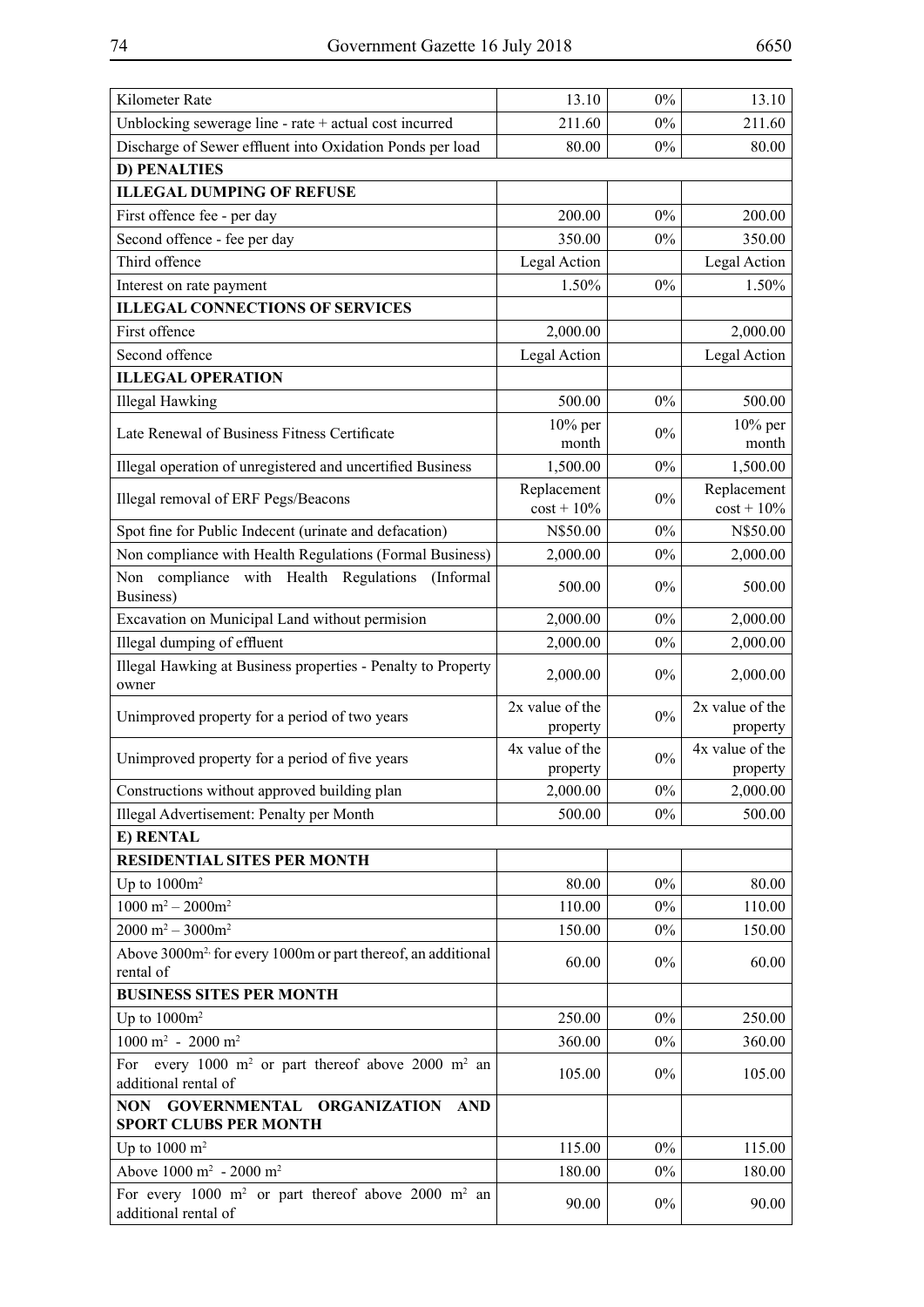| <b>CHURCH</b><br><b>SITES</b><br><b>AND</b><br><b>CHARITABLE</b><br><b>ORGANIZATION PER Month</b> |        |       |        |
|---------------------------------------------------------------------------------------------------|--------|-------|--------|
| Per month irrespective of m <sup>2</sup>                                                          | 50.00  | $0\%$ | 50.00  |
| INFORMALSETTLEMENT/COMMON PROPERTIES<br><b>PER MONTH</b>                                          |        |       |        |
| Building/Shacks not exceeding 10 m <sup>2</sup>                                                   | 3.00   | $0\%$ | 3.00   |
| Building exceeding 10 m <sup>2</sup> but not exceeding 40 m <sup>2</sup>                          | 6.00   | $0\%$ | 6.00   |
| Building exceeding 40 m <sup>2</sup> but not exceeding 60 m <sup>2</sup>                          | 10.00  | $0\%$ | 10.00  |
| Building exceeding 60 m <sup>2</sup> but not exceeding 100 m <sup>2</sup>                         | 15.00  | $0\%$ | 15.00  |
| Building exceeding 100 $m^2$ but not exceeding 120 $m^2$                                          | 17.00  | $0\%$ | 17.00  |
| Building exceeding 120 m <sup>2</sup> but not exceeding 160 m <sup>2</sup>                        | 20.00  | $0\%$ | 20.00  |
| Building exceeding $160 \text{ m}^2$ but not exceeding $200 \text{ m}^2$                          | 25.00  | $0\%$ | 25.00  |
| Building exceeding 200 m <sup>2</sup> but not exceeding 250 m <sup>2</sup>                        | 28.00  | $0\%$ | 28.00  |
| Building exceeding 250 m <sup>2</sup> but not exceeding 500 m <sup>2</sup>                        | 31.00  | $0\%$ | 31.00  |
| Building exceeding 500 m <sup>2</sup> but not exceeding 1000 m <sup>2</sup>                       | 34.00  | $0\%$ | 34.00  |
| Building exceeding 1000 m <sup>2</sup> but not exceeding 2000 m <sup>2</sup>                      | 37.00  | $0\%$ | 37.00  |
| Building exceeding 2000 m <sup>2</sup> but not exceeding 5000 m <sup>2</sup>                      | 40.00  | $0\%$ | 40.00  |
| Building exceeding 5000 m <sup>2</sup>                                                            | 44.00  | $0\%$ | 44.00  |
| <b>BUSINESS PER MONTH</b>                                                                         |        |       |        |
| Building not exceeding 10 m <sup>2</sup>                                                          | 10.00  | $0\%$ | 10.00  |
| Building exceeding 10 m <sup>2</sup> but not exceeding 40 m <sup>2</sup>                          | 20.00  | $0\%$ | 20.00  |
| Building exceeding 40 m <sup>2</sup> but not exceeding 60 m <sup>2</sup>                          | 30.00  | $0\%$ | 30.00  |
| Building exceeding 60 m <sup>2</sup> but not exceeding 100 m <sup>2</sup>                         | 40.00  | $0\%$ | 40.00  |
| Building exceeding 100 m <sup>2</sup> but not exceeding 120 m <sup>2</sup>                        | 50.00  | $0\%$ | 50.00  |
| Building exceeding 120 m <sup>2</sup> but not exceeding 160 m <sup>2</sup>                        | 60.00  | $0\%$ | 60.00  |
| Building exceeding $160 \text{ m}^2$ but not exceeding $200 \text{ m}^2$                          | 70.00  | $0\%$ | 70.00  |
| Building exceeding 200 m <sup>2</sup> but not exceeding 250 m <sup>2</sup>                        | 80.00  | $0\%$ | 80.00  |
| Building exceeding 250 m <sup>2</sup> but not exceeding 500 m <sup>2</sup>                        | 90.00  | $0\%$ | 90.00  |
| Building exceeding 500 m <sup>2</sup> but not exceeding 1000 m <sup>2</sup>                       | 100.00 | $0\%$ | 100.00 |
| Building exceeding 1000 m <sup>2</sup> but not exceeding 2000 m <sup>2</sup>                      | 110.00 | $0\%$ | 110.00 |
| Building exceeding 2000 $m2$ but not exceeding 5000 $m2$                                          | 120.00 | $0\%$ | 120.00 |
| Building exceeding 5000 m <sup>2</sup>                                                            | 130.00 | $0\%$ | 130.00 |
| Building with double storey                                                                       | 250.00 | $0\%$ | 250.00 |
| RESIDENTIAL WITH BUSINESS PER MONTH                                                               |        |       |        |
| Building not exceeding $10 \text{ m}^2$                                                           | 6.00   | $0\%$ | 6.00   |
| Building exceeding 10 m <sup>2</sup> but not exceeding 40 m <sup>2</sup>                          | 12.00  | $0\%$ | 12.00  |
| Building exceeding 40 m <sup>2</sup> but not exceeding 60 m <sup>2</sup>                          | 20.00  | $0\%$ | 20.00  |
| Building exceeding 60 m <sup>2</sup> but not exceeding 100 m <sup>2</sup>                         | 27.00  | $0\%$ | 27.00  |
| Building exceeding 100 m <sup>2</sup> but not exceeding 120 m <sup>2</sup>                        | 34.00  | $0\%$ | 34.00  |
| Building exceeding 120 m <sup>2</sup> but not exceeding 160 m <sup>2</sup>                        | 40.00  | $0\%$ | 40.00  |
| Building exceeding 160 m <sup>2</sup> but not exceeding 200 m <sup>2</sup>                        | 47.00  | $0\%$ | 47.00  |
| Building exceeding 200 m <sup>2</sup> but not exceeding 250 m <sup>2</sup>                        | 54.00  | $0\%$ | 54.00  |
| Building exceeding 250 m <sup>2</sup> but not exceeding 500 m <sup>2</sup>                        | 60.00  | $0\%$ | 60.00  |
| Building exceeding 500 m <sup>2</sup> but not exceeding 1000 m <sup>2</sup>                       | 69.00  | $0\%$ | 69.00  |
| Building exceeding 1000 m <sup>2</sup> but not exceeding 2000 m <sup>2</sup>                      | 75.00  | $0\%$ | 75.00  |
| Building exceeding 2000 m <sup>2</sup> but not exceeding 5000 m <sup>2</sup>                      | 80.00  | $0\%$ | 80.00  |
| Building exceeding 5000 m <sup>2</sup>                                                            | 85.00  | $0\%$ | 85.00  |
| Lease Fee - Traditional Household per annum                                                       | 20.00  | $0\%$ | 20.00  |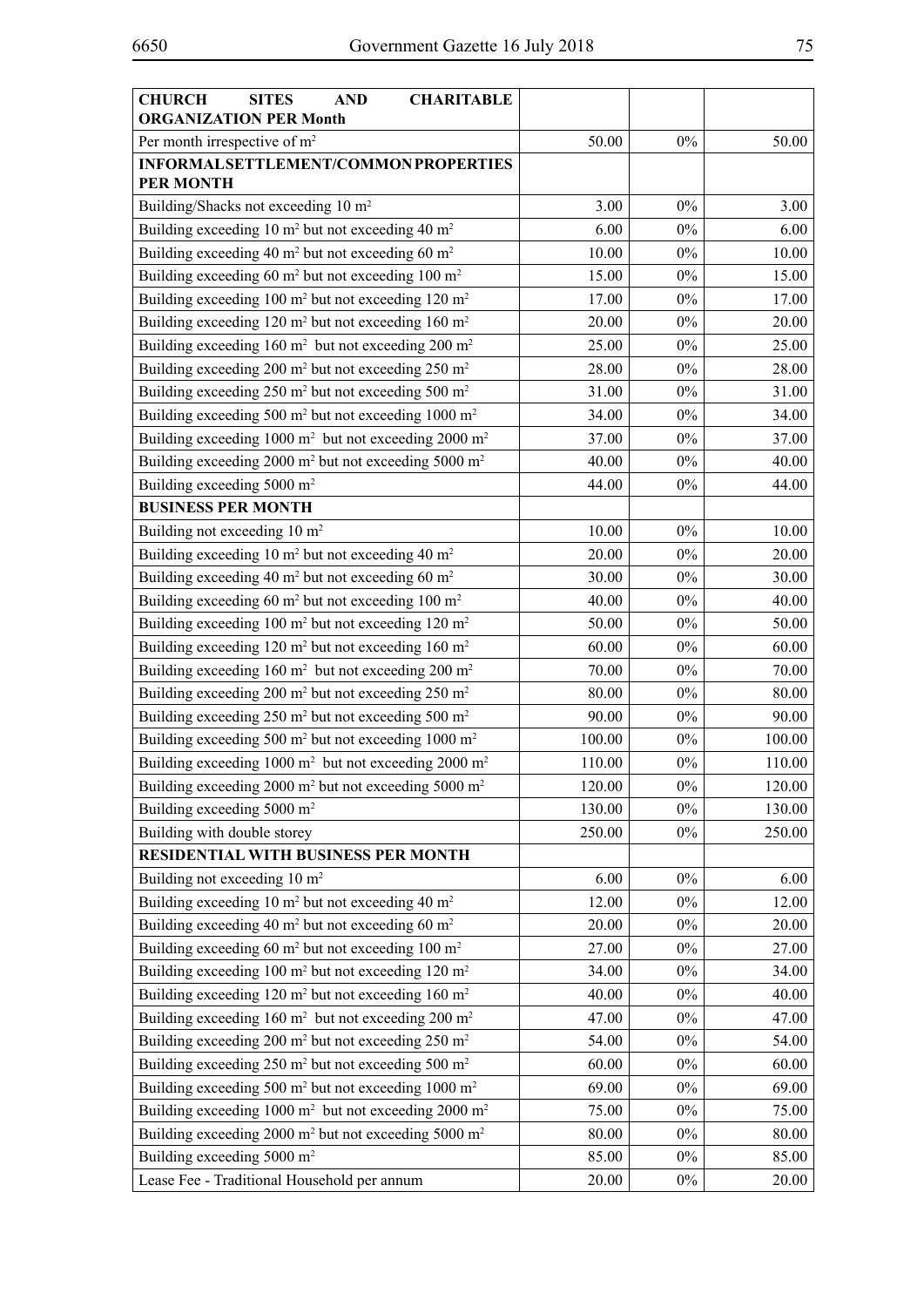| <b>RENTAL - OTHER PROPERTIES</b>                      |          |       |          |
|-------------------------------------------------------|----------|-------|----------|
| House rental fee (inclusive of water and electricity) |          | 0%    | 2,500.00 |
| Leo Shoopala Hall (Per day or part thereof)           | 795.90   | $0\%$ | 795.90   |
| Community Hall (Per day or part thereof)              |          | $0\%$ | 200.00   |
| <b>Board Room</b>                                     |          |       | 350.00   |
| Chair                                                 | 3.00     | $0\%$ | 3.00     |
| Tent 12mx24m - Rate per day                           | 1,200.00 | $0\%$ | 1,200.00 |
| Tent 9mx15m - Rate per day                            | 900.00   | $0\%$ | 900.00   |
| Tent 5mx10m - Rate per day                            | 375.00   | 0%    | 375.00   |
| Water Tank Truck                                      | 350.10   | $0\%$ | 350.10   |
| P A System per day + Labour and KM travelled          | 600.00   | $0\%$ | 600.00   |
| Leasing of Refuse Bin 90L per day                     | 10.00    | $0\%$ | 10.00    |
| Leasing of Refuse Bin 240L per day                    | 20.00    | $0\%$ | 20.00    |
| Water pump machine - per hour                         | 100.00   | $0\%$ | 100.00   |
| FEE FOR UUKWANGULA SPORT STADIUM                      |          |       |          |
| <b>SOCCER</b>                                         |          |       |          |
| Tournament (more than 2 Matches) Per Day              | 500.00   | $0\%$ | 500.00   |
| League Game (per game)                                | 300.00   | $0\%$ | 300.00   |
| Friendly Game (per game)                              | 200.00   | $0\%$ | 200.00   |
| Using of stadium electricity                          | 300.00   | $0\%$ | 300.00   |
| Consumer Deposit (Refundable)                         |          |       | 500.00   |
| <b>ATHLETICS</b>                                      |          |       |          |
| Athletics competion                                   | 200.00   | $0\%$ | 200.00   |
| Netball (per day)                                     | 200.00   | $0\%$ | 200.00   |
| Volleyball (per day)                                  | 200.00   | 0%    | 200.00   |
| Basketball (per day)                                  | 200.00   | 0%    | 200.00   |
| <b>NON-SPORTING ACTIVITIES</b>                        |          |       |          |
| Music Show                                            | 300.00   | $0\%$ | 3,000.00 |
| Rally (per day)                                       | 750.00   | $0\%$ | 750.00   |
| F) PHOTOCOPY AND SCANNING                             |          |       |          |
| <b>RESIDENTIAL SITES PER MONTH</b>                    |          |       |          |
| Copies - A4                                           |          | $0\%$ | 1.00     |
| Copies - A3                                           |          | $0\%$ | 1.50     |
| Copies - Maps                                         |          | $0\%$ |          |
| Scan per page                                         |          | $0\%$ | 10.00    |
| G) FAX                                                |          |       |          |
| <b>RESIDENTIAL SITES PER MONTH</b>                    |          |       |          |
| Receiving - per page                                  |          | $0\%$ | 2.00     |
| Sending - per page                                    |          | $0\%$ | 1.00     |
| H) MAP                                                |          |       |          |
| <b>MAP PAPER SIZE</b>                                 |          |       |          |
| A <sub>0</sub>                                        |          | $0\%$ | 150.00   |
| A1                                                    |          | $0\%$ | 100.00   |
| A <sub>3</sub>                                        |          | $0\%$ | 40.00    |
| A4                                                    |          | $0\%$ | 20.00    |
| J) SUBMISSION AND APPROVAL OF BUILDING PLAN           |          |       |          |
| <b>SUBMISSION OF BUILDING PLAN</b>                    |          |       |          |
| Submission of building plan: Residential              | 81.60    | $0\%$ | 81.60    |